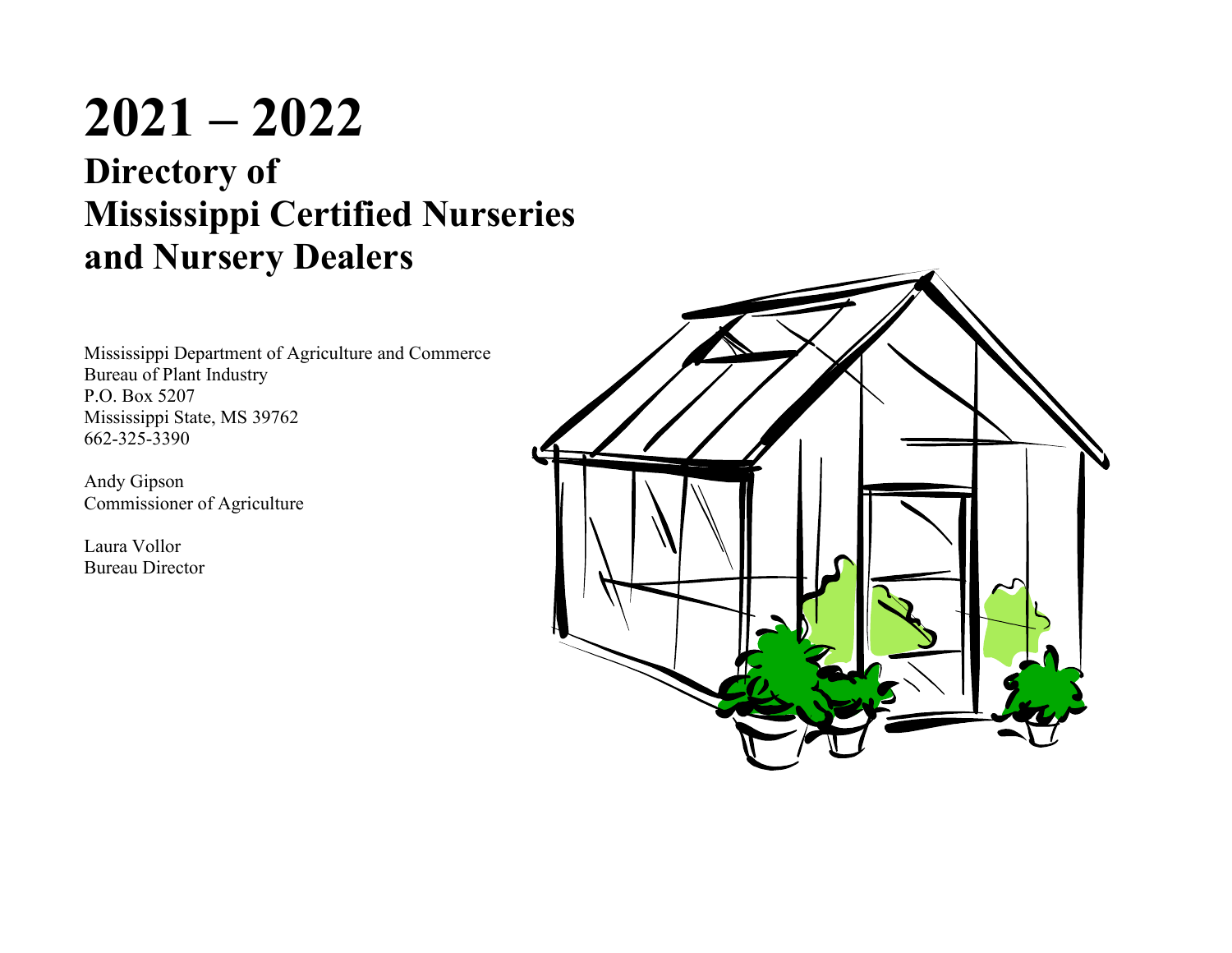#### **MISSISSIPPI NOXIOUS WEED LIST**

A noxious weed is a plant species or classified group of plants declared by the Bureau of Plant Industry to be a public nuisance or to be especially injurious to the environment, to agricultural and horticultural production, or to wildlife and which should be controlled and the dissemination of which prevented. **The sale, distribution or movement of the following plants into and within Mississippi is prohibited**.

Benghal dayflower (Commelina benghalensis)\* Brazilian Satintail (*Imperata braziliensis*)\* Chinese Tallow Tree / Popcorn Tree (*Sapium sebiferum)* Cogongrass (*Imperata cylindrica*) \* Giant Salvinia (*Salvinia molesta*) \* Hydrilla (*Hydrilla verticillata*) \* Itchgrass (*Rottboellia cochinchinensis*) \* Kudzu (*Pueraria montana var. lobata) \** Torpedograss *(Panicum repens)* Tropical soda apple (*Solanum viarum*) \* \* Also listed on the Federal Noxious Weed List.

### **PROHIBITED AQUATIC PLANTS**

Under the Mississippi Aquaculture Act of 1998 the following plants have been determined to be detrimental to the State's native resources and further sales or distributions are prohibited in Mississippi. **No person shall import, sell, possess, transport, release or cause to be released into the waters of the state any of the following aquatic plants.**

Egeria / African Elodea (*Egeria densa*) Water Hyacinth (*Eichhornia crassipes*) Rooted Hyacinth (*Eichhornia azurea*)*\** Eurasian Watermilfoil (*Myriophyllum spicatum*) Water Lettuce (*Pistia stratiotes*) Paperbark / Melaleuca (*Melaleuca quinquenervia*)*\** \* Also listed on the Federal Noxious Weed List.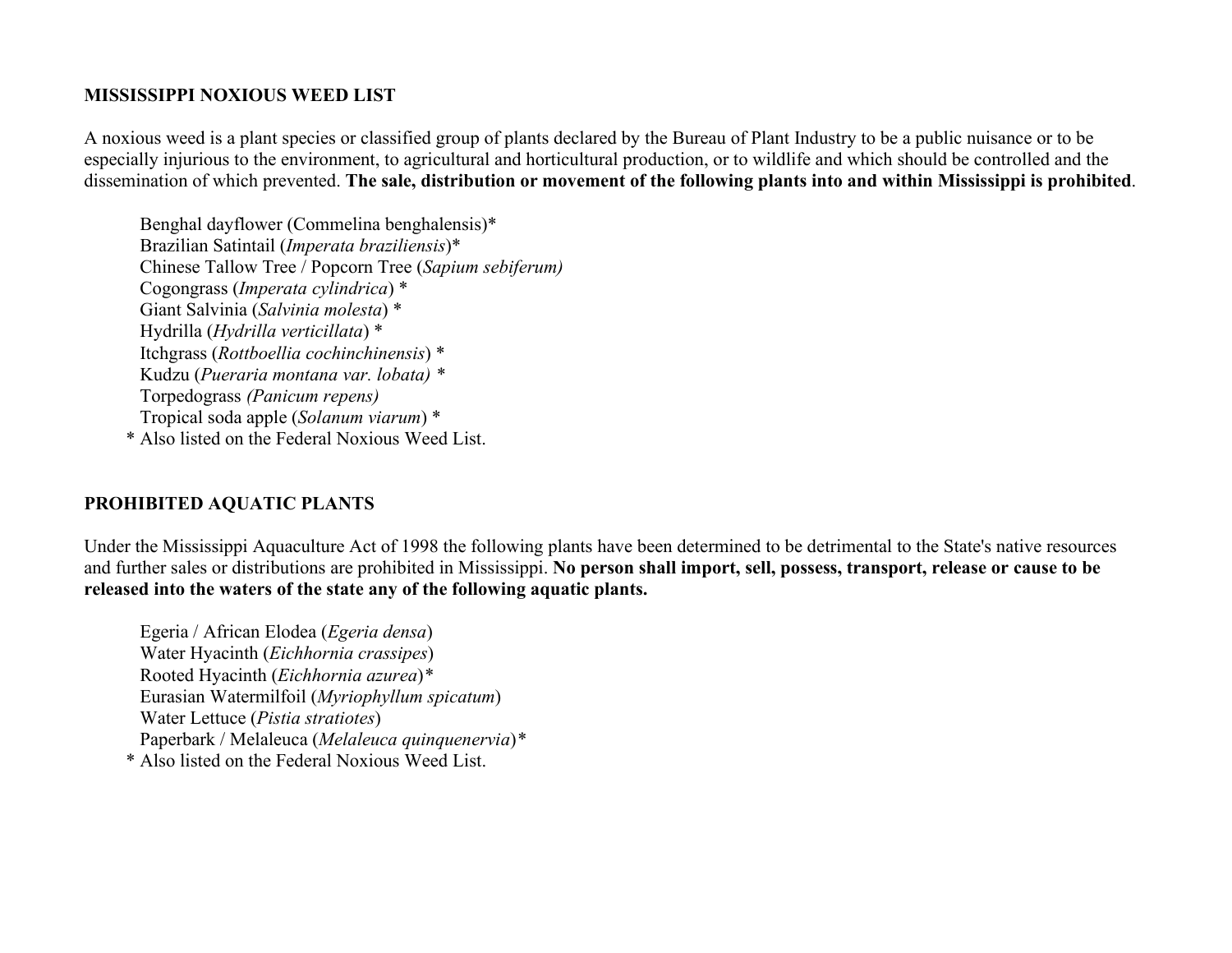#### **CERTIFIED NURSERIES**

Nurseries listed in this publication have been inspected and certified to sell nursery stock in the state of Mississippi from July 1, 2020 to June 30, 2022. A certificate signifies the nursery has met all requirements of the Mississippi Plant Act and the stock is apparently free of injurious pests and plant diseases. Issuance of a certificate is based upon periodic inspection of nursery stock by an official with the Bureau of Plant Industry.

Nursery certificates should accompany each shipment of nursery stock to other states and should be issued for nursery stock to be resold. Special requirements must be met to ship to California, Arizona, Washington and other states north and west of Mississippi where imported fire ants are not known to occur. Individual nurseries sending plant materials to these states should contact the Bureau before shipping. Nursery producers who have questions about nursery inspections and certification can contact the Bureau at 662-325-3390.

Explanation of Categories Listed for Certified Nurseries

### **CLASSIFICATION**

- 1. Commercial Grower: Nursery operation in which more than 50 percent of the nursery stock sold or distributed is grown by that nursery and may include such plant material as rooted liners or seedlings.
- 2. Nursery Outlet: Nursery operation in which less than 50 percent of the nursery stock sold is grown by that nursery. Example: garden centers where most of the nursery stock on hand has been procured from other nurseries as ready-for-sale plants.
- 3. Non-Commercial Grower: Same as a commercial grower, but the individual or partnership that operates the nursery does not depend completely on the sale of nursery stock as a source of income. Example: individual working full-time elsewhere to supplement income from the nursery or a "back-yard" type grower who handles a low volume of nursery stock and makes infrequent sales.

### **SALE STRUCTURE**

- A. Wholesale: All sales of nursery stock are made to other nurseries, person and firms that re-sell nursery stock.
- B. Retail: All sales of nursery stock are made directly to the consumer, with no further marketing of the stock.
- C. Combination: All sales of nursery stock are made to both wholesalers and consumers.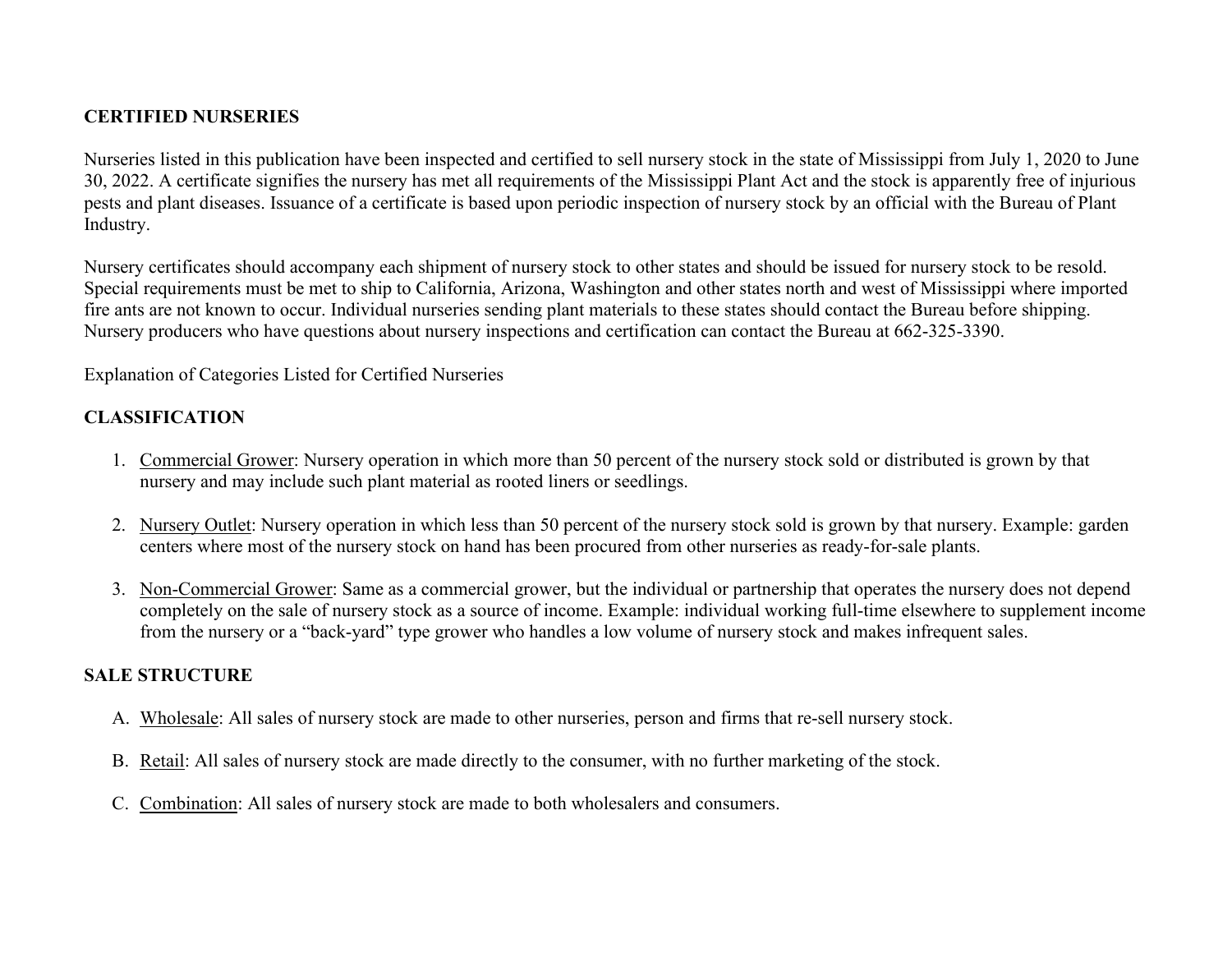#### Nursery Dealers

**ROSES EXPRESS #832** 102 NORFLEET DRIVE SENATOBIA MS 38668-

**ACE HARDWARE OF PETAL #11713** 401 SOUTH MAIN STREET PETAL MS 39465-

**ALDI INC. # 67** 7051 SLEEPY HOLLOW DRIVE SOUTHAVEN MS 38671-

**ALL SEASONS** 3204 A CR 402 CORINTH MS 38834-

**ANGELA'S GIFT GARDEN & GOURMET** 203 PINOLA DR SE MAGEE MS 39111-

**B & H FARM SUPPLY** 21 HWY 24 E WOODVILLE MS 39669-

**BELMONT ACE HARDWARE # 15356** 326 SECOND ST BELMONT MS 38827-

**BIG LOTS # 1213** 5778 HWY 80 E PEARL MS 39208-

**BIG LOTS # 1656** 4201 DENNY AVE. PASCAGOULA MS 39581-

**BIG LOTS # 1965** 200 CLINTON BLVD. CLINTON MS 39056-

**BIG STAR # 577** 2606 HWY 82 E GREENWOOD MS 38930-

**BILL'S GARDENING LLC** 7204 HIGHWAY 178 OLIVE BRANCH MS 38654**711 NURSERY** 711 5TH STREET PICAYUNE MS 39466-

**AGRI PRO LAWN & GARDEN CENTER** 2467 BYHALIA ROAD HERNANDO MS 38632-

**ALDI, INC. # 59** 1825 S. HARPER RD CORINTH MS 38834-

**ALL SEASONS LAWN MAINTENANCE, INC.** 215 W. NORTH ST. PASS CHRISTIAN MS 39571-

**ART\*CETERA** 6628 US HWY 98 W HATTIESBURG MS 39402-

**B AND W HARDWARE LLC** 107 N. STATE STREET DUCK HILL MS 38925-

**BI COUNTY FARM & RANCH SUPPLY, INC.** 903 HWY 311 N HOLLY SPRINGS MS 38635-

**BIG LOTS # 1237** 2605 WEST MAIN TUPELO MS 38801-

**BIG LOTS # 1676** 2648 BIENVILLE BLVD OCEAN SPRINGS MS 39564-

**BIG LOTS # 5104** 4600 HARDY ST., STE. # 34 HATTIESBURG MS 39402-

**BILL'S DOLLAR STORE # 1501** 200 S. MAPLE ST. ABERDEEN MS 39730-

**BLUE TARA BLUEBERRY FARM** 257 LANGNECKER RD. POPLARVILLE MS 39470**A & A FARM SUPPLY** 211 ANDREWS ST LEXINGTON MS 39095-3201

**ALCORN COUNTY COOPERATIVE** 211 HIGHWAY 72 WEST CORINTH MS 38834-

**ALDI, INC. # 61** 3990 N. GLOSTER ST. TUPELO MS 38804-

**AL'S GARDEN & GIFT, LLC** 9803 STATE BLVD EXT MERIDIAN MS 39305-

**ASSOCIATED WHOLESALE GROCERS** 2929 STATELINE ROAD SOUTHAVEN MS 38671-

**BARB HEINBAUGH** 103 ALYCE PLACE LONG BEACH MS 39560-

**BIG LOTS # 0840** 19 HARDY CT. S\C GULFPORT MS 39507-

**BIG LOTS # 1524** 1910 HIGHWAY 15 NORTH LAUREL MS 39440-

**BIG LOTS # 1710** 832 HWY 19 N, STE. 580 MERIDIAN MS 39307-

**BIG LOTS # 5287** 1053 E. COUNTY LINE RD. JACKSON MS 39211-

**BILL'S DOLLAR STORE # 1567** 173 N. RAILROAD AVE. MAGNOLIA MS 39652-

**BRACKMAN'S STEPPING STONE ROCK & GARDEN CENTER** 2 PIONEER ROAD EAST HATTIESBURG MS 39402**AAB, LLC DBA BLAKE'S SEAFOOD** 1007 W BEACON PHILADELPHIA MS 39350-

**ALDI INC #76** 4065 GOODMAN ROAD W HORN LAKE MS 38637-

**ALDI, INC. # 73** 6626 GOODMAN ROAD OLIVE BRANCH MS 38654-

**AMITE COUNTY COOPERATIVE** 981 E. MAIN ST LIBERTY MS 39645-

**ATTALA COUNTY COOPERATIVE** 447 HWY 12 E KOSCIUSKO MS 39090-

**BELLEVUE FLORIST & MORE** 6690 HWY 98 HATTIESBURG MS 39402-

**BIG LOTS # 1021** 701 W. PARK AVE. GREENWOOD MS 38930-

**BIG LOTS # 1648** 875 MAIN ST SOUTHAVEN MS 38671-

**BIG LOTS # 1873** 10541 D'IBERVILLE BLVD STE B D'IBERVILLE MS 39540-

**BIG LOTS #1888** 1800 S FRONTAGE RD STE D VICKSBURG MS 39180-

**BILL'S DOLLAR STORE # 1578** 7191 WILL ROBBINS HWY NETTLETON MS 38858-

**BROADMOOR HOME CENTER, INC.** 2420 OLD NORTH HILLS STREET MERIDIAN MS 39305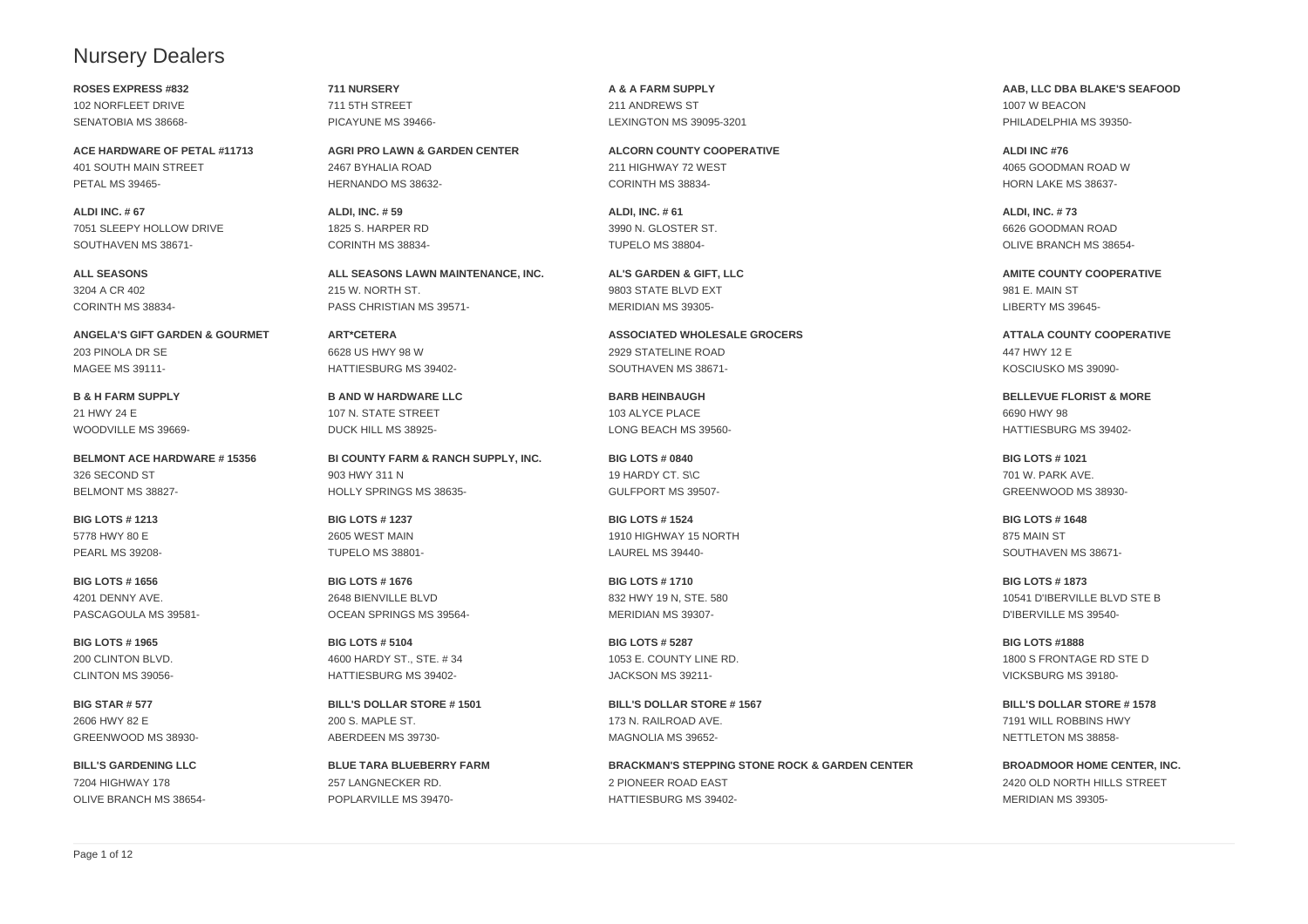**BRUMFIELD'S HARDWARE LLC** 105 I-55 W FRONTAGE RD. TERRY MS 39170-

**CAROL'S FRUIT & PRODUCE** 102 E HOLLY STREET ELLISVILLE MS 39437-

**CIRCLE L FARM SUPPLY** 2835 HWY 15 BAY SPRINGS MS 39422-

**CNRG, LLC DBA MARVIN'S MERIDIAN # 14** 2015 HWY 19 N MERIDIAN MS 39307-

**COLLECTIVE SEED & SUPPLY COMPANY** 145 DELTA AVENUE CLARKSDALE MS 38614-

**CORNER MARKET # 6012** 1220 EAST NORTHSIDE DRIVE, STE 330 JACKSON MS 39211-

**CORNER MARKET # 6055** 3046 D INDIANA AVENUE VICKSBURG MS 39180-

**CORNER MARKET # 6065** 503 SOUTH FRONT STREET ELLISVILLE MS 39437-

**CORNER MARKET # 6077** 3720 HARDY STREET STE 7 HATTIESBURG MS 39401-

**COUNTRY BOY'S HARDWARE PLUS** 401 HWY 43 S PELAHATCHIE MS 39145-

**CROSS COUNTRY SEEDS OF GRENADA, INC.** 30 SUNSET LOOP GRENADA MS 38901-

**DECK YOUR YARD & MORE** 1751 HWY 178 W MYRTLE MS 38650**C S & S NURSERY & LANDSCAPE, LLC** 30 BUCKLEY JONES ROAD CLEVELAND MS 38732-

**CASH SAVER # 594** 1704 S GLOSTER ST TUPELO MS 38801-

**CIRCLE T FARM SUPPLY LLC - POPLARVILLE** 1817 HWY 26 W POPLARVILLE MS 39470-

**CNRG, LLC DBA MARVIN'S TUPELO # 12** 123 COLLEGE STREET TUPELO MS 38801-

**COLLINSVILLE HARDWARE & HOME CENTER** 9161 OLD HWY 19 N COLLINSVILLE MS 39325-

**CORNER MARKET # 6013** 653 DULING AVE JACKSON MS 39216-

**CORNER MARKET # 6056** 116 SOUTH MAIN STREET PETAL MS 39465-

**CORNER MARKET # 6067** 1003 MS HWY 48 EAST MAGNOLIA MS 39652-

**CORNER MARKET # 6089** 2800 LINCOLN ROAD HATTIESBURG MS 39402

**COUNTRY TYME FRUITSTAND** 7760 U.S. HWY 49 N HATTIESBURG MS 39402

**CROSSROADS FEED & SEED, LLC** 3854 HWY 26 W POPLARVILLE MS 39470-

**DEER CREEK HARDWARE COMPANY** 523 HWY 82 E LELAND MS 38756**CALES FARM SUPPLY** 211 SEAL STREET PICAYUNE MS 39466-

**CHALYBEATE GROCERY & PRODUCE** 2610 HWY 354 WALNUT MS 38683-

**CLAY COUNTY COOPERATIVE** 80 W. BROAD ST. WEST POINT MS 39773-

**COASTAL HARDWARE & RENTAL** 16320 HWY 603 KILN MS 39556-

**CONWAY LAWN LLC** 2080 PLAZA DRIVE TYLERTOWN MS 39667-

**CORNER MARKET # 6014** 904 EAST FORTIFICATION STREET JACKSON MS 39202-

**CORNER MARKET # 6062** 3140 AUDUBON DRIVE LAUREL MS 39440-

**CORNER MARKET # 6074** 1900 HARDY STREET HATTIESBURG MS 39401-

**CORNER MARKET #6058** 122 PORT GIBSON RAYMOND MS 39154-

**COURTNEY FARMS, LLC** 810 BIENVILLE BLVD. OCEAN SPRINGS MS 39564-

**CUT N COLOR BOX** 13815 HWY 57 VANCLEAVE MS 39565-

**DESOTO COUNTY COOPERATIVE (AAL)** 2425 MT. PLEASANT RD HERNANDO MS 39632**CALLAWAY'S YARD & GARDEN CENTER** 259 CALHOUN STATION PKWY MADISON MS 39110-

**CHANDLER G. MONTGOMERY LEXIE COTTAGE GARDENS** 321 HWY 27 SOUTH TYLERTOWN MS 39667-

**CNRG, LLC DBA MARVIN'S COLUMBUS # 11** 2915 HWY 50 E COLUMBUS MS 39705-

**COASTLINE HOME & GARDEN SUPPLY** 11548 DEDEAUX RD. GULFPORT MS 39503-

**COPIAH COUNTY COOPERATIVE AAL** 17053 HWY 51 HAZLEHURST MS 39083-

**CORNER MARKET # 6053** 7123 US HWY 98 HATTIESBURG MS 39402-

**CORNER MARKET # 6063** 7123 US HWY 528 BAY SPRINGS MS 39422-

**CORNER MARKET # 6075** 5266 OLD HWY 11 HATTIESBURG MS 39402-

**COSTCO WHOLESALE # 1366** 700 HIGHLAND COLONY PKWY RIDGELAND MS 39157-

**CROSBY ARBORETUM** 370 RIDGE ROAD PICAYUNE MS 39466-

**DALTON'S FARM & TIRE SUPPLY INC.** 2619 HWY 24 & 33 N CENTREVILLE MS 39631-

**DESOTO COUNTY COOPERATIVE (AAL)** 9083 PIGEON ROOST AVE. OLIVE BRANCH MS 38654-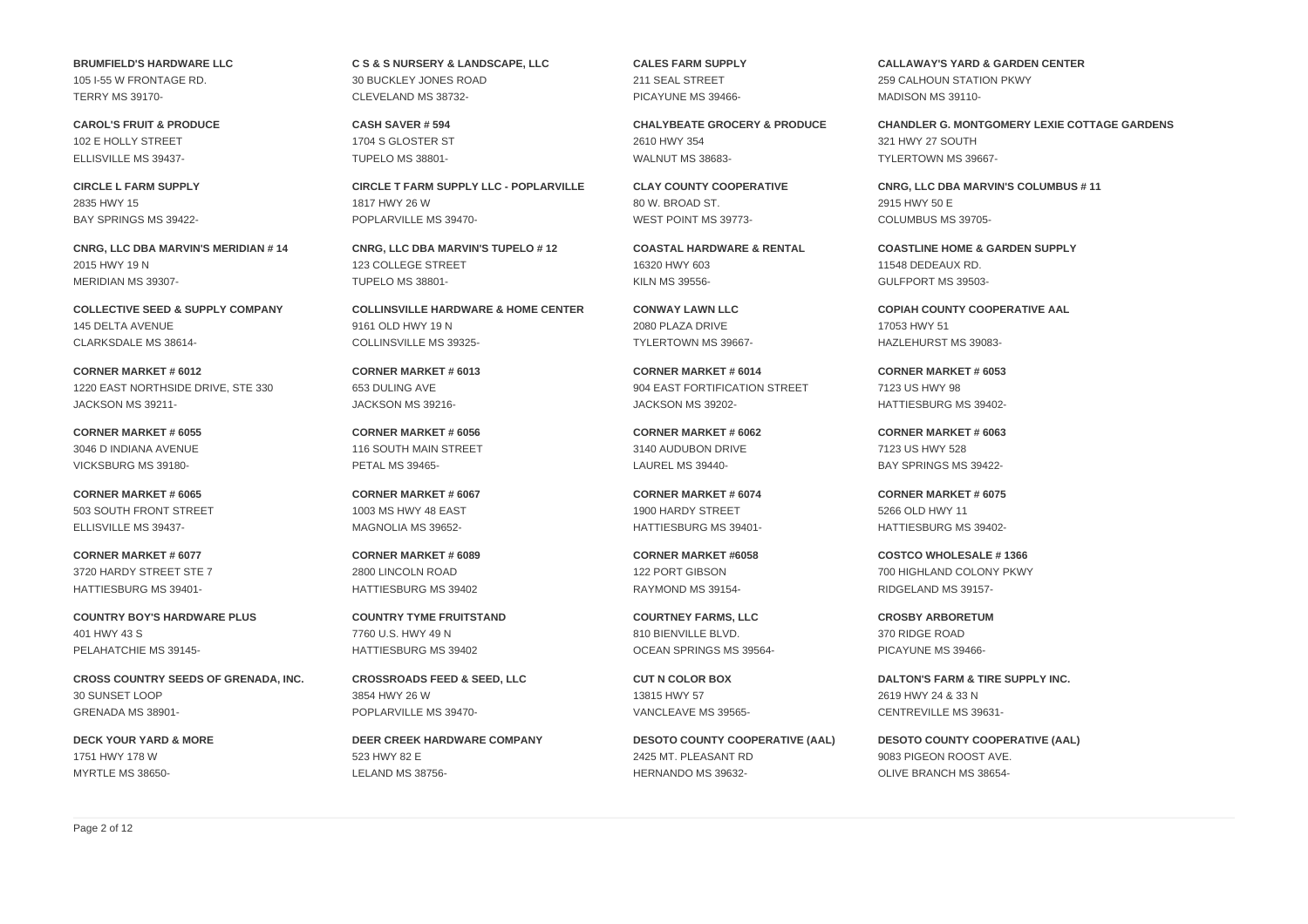Page 3 of 12

**DIXIELAND HOME, FARM & GARDEN CENTER** 21330 HWY 603 KILN MS 39556-

**ELLISVILLE FARM & GARDEN** 201 SHELBY ST ELLISVILLE MS 39437-

**FAYETTE HARDWARE** 913 MEDGAR EVERS BLVD. FAYETTE MS 39069-

**FOOD GIANT # 581** 702 CITY AVE N RIPLEY MS 38663-

**FOOD GIANT # 586** 105 HWY 145 N ABERDEEN MS 39730-

**FOOD GIANT # 593** 204 S CHURCH ST OKOLONA MS 38860-

**FOUR SEASONS FARM & GARDEN LLC** 901 ALABAMA STREET COLUMBUS MS 39702-

**GARNER FARMS** 407 HWY 18 BAY SPRINGS MS 39422-

**GINA DIAMOND'S FLOWER CO.** 120 DEPOT DRIVE MADISON MS 39110-

**GREER'S # 30** 1221 S MAIN STREET POPLARVILLE MS 39470-

**GREER'S # 42** 406 N MAIN STREET MOUNT OLIVE MS 39119-

**GROCERY DEPOT #6066** 170 LEONTYNE PRICE BLVD LAUREL MS 39440**DON'S FARM STORE OF COLLINS, INC.** 3088 HWY 49 COLLINS MS 39428-

**EVERGREEN GARDEN CENTER, LLC** 762 EVERGREEN CHURCH ROAD LOUISVILLE MS 39339-

**FAZZIO'S HOME AND FARM CENTER** 23506 HWY 53 GULFPORT MS 39503-

**FOOD GIANT # 582** 218 NORTH SECOND BALDWYN MS 38824-

**FOOD GIANT # 587** 901 HWY 278 E AMORY MS 38821-

**FOOD GIANT # 607** 12057 HWY 49 N GULFPORT MS 39502-

**G & G HARDWARE & SPECIALTY, INC.** 5029 OLD HWY 11 HATTIESBURG MS 39402-

**GARNER FARMS** 3652 HWY 49N COLLINS MS 39428-

**GLENN'S WHOLESALE PLANTS** 9870 HWY 19 SOUTH KOSCIUSKO MS 39090-

**GREER'S # 33** 615 W. HILL STREET ELLISVILLE MS 39437-

**GREER'S # 46** 550 S ARCHUSA QUITMAN MS 39355-

**GROCERY DEPOT #6069** 2339 HWY 15 NORTH LAUREL MS 39440**EAST MISSISSIPPI LUMBER CO., INC.** 300 RUSSELL STREET STARKVILLE MS 39759-

**FARMERS COOPERATIVE** 2104 HWY. 61 NORTH PORT GIBSON MS 39150-

**FLOWER PETAL FLORIST** 4888 HWY 589 SUMRALL MS 39482

**FOOD GIANT # 583** 398 E MOBILE SALTILLO MS 38866-

**FOOD GIANT # 588** 1401 S ADAMS FULTON MS 38843-

**FOOD GIANT # 608** 174 PORTER AVE. BILOXI MS 39533-

**GARDEN BY THE POND** 415 SUMMIT ST. WINONA MS 38967-

**GARNER FARMS** 318 WELCOME STREET TAYLORSVILLE MS 39168-

200 MAIN STREET

JACKSON MS 39209-

**HANCOCK HARDWARE** 18898 HWY 45 S BROOKSVILLE MS 39739**ECRU GARDEN CENTER** 6481 HWY 15 N ECRU MS 38841-

> **FARMERS MARKET NURSERY, LLC** 1611 HWY 82W GREENWOOD MS 38930-

**FOLIAGE DESIGN SYSTEMS** 230 HUNT ROAD PERKINSTON MS 39573-

**FOOD GIANT # 584** 201 A ALABAMA ST COLUMBUS MS 39702-

338 RIPLEY AVE ASHLAND MS 38603-

**FORD FARMS** LAUREL MS 39440

**GARDEN GIN** 492 HWY 6 WEST OXFORD MS 38655-

**GEORGE COUNTY COOPERATIVE** 220 DEPOT STREET LUCEDALE MS 39452-

**GREER'S # 19** 7100 HWY 614 HURLEY MS 39562-

**GREER'S # 4** 11628 HWY 57 VANCLEAVE MS 39565-

**GROCERY DEPOT # 6057** 1210 LASALLE STREET MCCOMB MS 39649-

**HEATHER ROBERTS (ALYSSA'S BOUTIQUE)** 1605-A EUCUTTA ROAD SHUBUTA MS 39360-

**GREER'S # 17** 881 HWY 198 W BEAUMONT MS 39423-

**GREER'S # 37**

STATE LINE MS 39362-

**GROCERY DEPOT # 6015** 2526 ROBINSON ROAD; STE 5

**FOOD GIANT # 589**

3713 HWY 15N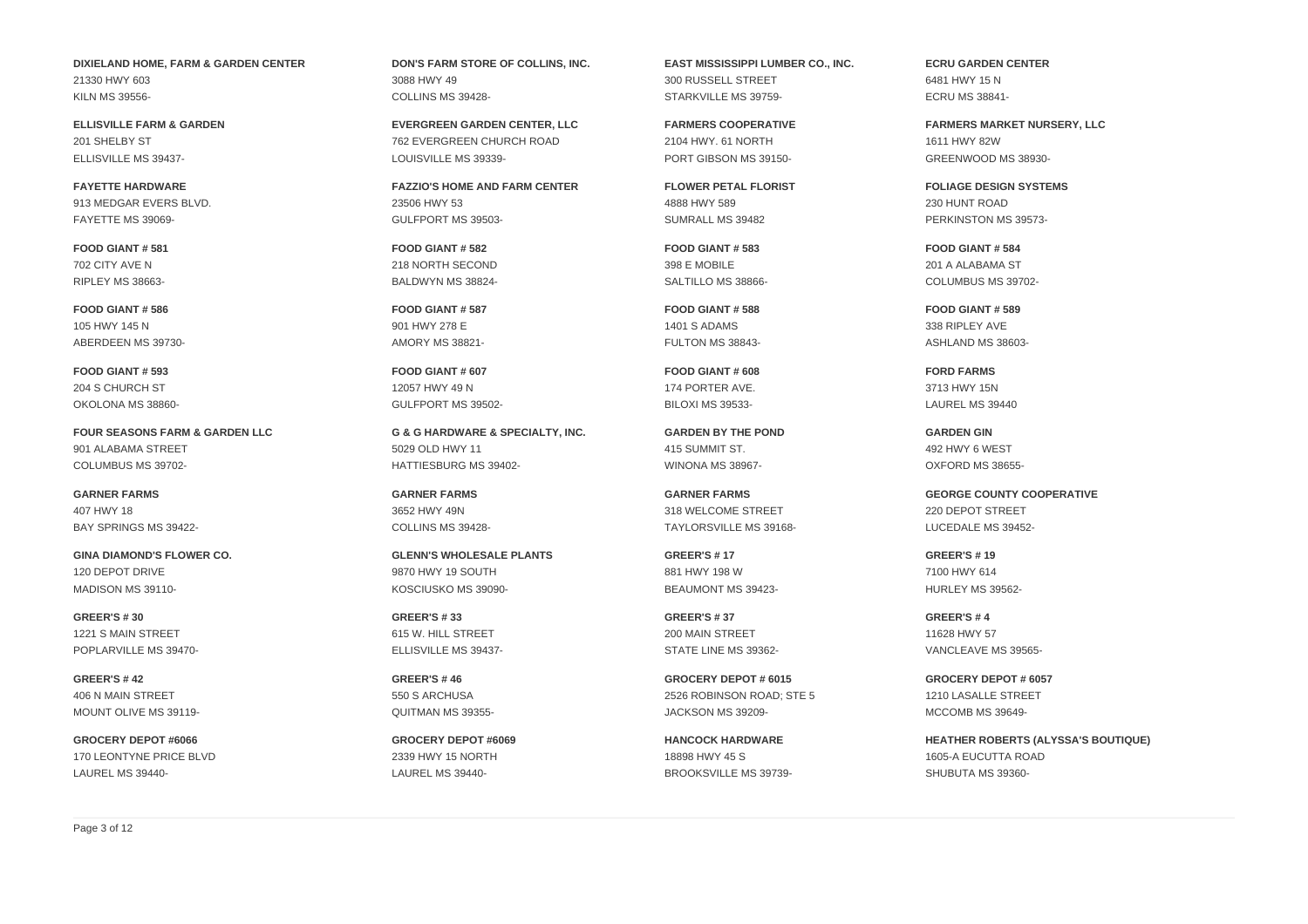**HI GRADE FARM SUPPLY** 796 HWY. 82 EAST WINONA MS 38967-

**HURLEY FARM & FEED INC.** 7000 HWY 614 HURLEY MS 39555

**JACK'S, INC. DBA JACK'S HOME IMPROVEMENT CENTER** 567 COWART STREET LUCEDALE MS 39452-

**JERRY LEE'S MARKET # 1** 1804 INGALLS AVE. PASCAGOULA MS 39567-

**KNIGHT'S COUNTRY MARKET** HWY 39 N MERIDIAN MS 39301-

**KROGER STORE # 370** 602 N DAVIS CLEVELAND MS 38732-

**KROGER STORE # 404** 465 STATELINE ROAD SOUTHAVEN MS 38671-

**KROGER STORE # 447** 930 BARNES CROSSING ROAD TUPELO MS 38801-

**KROGER STORE # 454** 104 HWY 72 W CORINTH MS 38834-

**KROGER STORE # 472** 115 COLONY CROSSING MADISON MS 39110-

**KROGER STORE # 479** 110 PROMENADE BLVD. FLOWOOD MS 39232-

**KROGER STORE # 494** 7045 OLD CANTON RD. RIDGELAND MS 39157**HOME HARDWARE CENTER** 187 SGT. PRENTISS DRIVE NATCHEZ MS 39120-

**IUKA PIGGLY WIGGLY #59 & ACE HARDWARE # 16363** 627 BATTLEGROUND DR. IUKA MS 38852-

**JACOB'S PRODUCE** 511 EAST WALNUT STREET RIPLEY MS 38663-

**K & B FARM AND GARDEN, LLC** 942 HWY 42 SUMRALL MS 39482-

**KROGER STORE # 345** 4910 I-55 N JACKSON MS 39211-

**KROGER STORE # 376** 1617 DELAWARE AVE. MCCOMB MS 39648-

**KROGER STORE # 427** 1829 HWY. 45 NORTH COLUMBUS MS 39701-

**KROGER STORE # 449** 1167 HWY 49 S RICHLAND MS 39218-

**KROGER STORE # 464** 3095 GOODMAN ROAD SOUTHAVEN MS 38671-

**KROGER STORE # 473** 2013 UNIVERSITY AVENUE OXFORD MS 38655-

**KROGER STORE # 490** 6745 SIWELL ROAD BYRAM MS 39212-

**KROGER STORE # 497** 143 ALBERTSONS DR. BRANDON MS 39047**HOSTA HIDEAWAY** 1175 CASTON ROAD MCCOMB MS 39648-

**J L C GARDENS** 9046 B WOOLMARKET ROAD BILOXI MS 39532-

**JEFF DAVIS FARMERS CO-OP** 1909 COLUMBIA AVE. PRENTISS MS 39474-

**KEITH MCGEE** 2633 STEENS VERNON RD. STEENS MS 39766-

**KROGER STORE # 355** 2340 HWY. 15 N. LAUREL MS 39440-

**KROGER STORE # 381** 826 HWY. 12 WEST STARKVILLE MS 39759-

**KROGER STORE # 429** 1778 HWY 1 S GREENVILLE MS 38701-

**KROGER STORE # 452** 7427 GOODMAN ROAD OLIVE BRANCH MS 38654-

**KROGER STORE # 466** 3408 PEMBERTON SQUARE BLVD. VICKSBURG MS 39180-

**KROGER STORE # 474** 107 HWY 80 E CLINTON MS 39056-

**KROGER STORE # 492** 1070 HWY 51 MADISON MS 39110-

**KROGER STORE # 499** 3926 GOODMAN ROAD HORNLAKE MS 38637**HOWARD L. GUNN, JR** 2653 HWY 32 EXT OKOLONA MS 38860-

**JACK'S PLANT & PATIO** 748 HALL STREET WIGGINS MS 39577-

**JERRY LEE'S GROCERY # 4** 2525 HWY 90 GAUTIER MS 39553-

**KEMPER FARM SUPPLY, LLC** 29474 HIGHWAY 16 EAST SCOOBA MS 39358

**KROGER STORE # 363** 201 GEORGE WALLACE DR. PEARL MS 39208-

**KROGER STORE # 388** 1811 W GOVERNMENT ST. BRANDON MS 39042-

**KROGER STORE # 434** 110 KEATING ROAD BATESVILLE MS 38606-

**KROGER STORE # 453** 7251 INTERSTATE BLVD HORN LAKE MS 38637-

**KROGER STORE # 471** 960 W. MAIN TUPELO MS 38801-

**KROGER STORE # 478** 2380 MT. PLEASANT HERNANDO MS 38632-

**KROGER STORE # 493** 1070 SPILLWAY CIRCLE BRANDON MS 39047-

**L G S NURSERY** 5884 MARION DR MARION MS 39342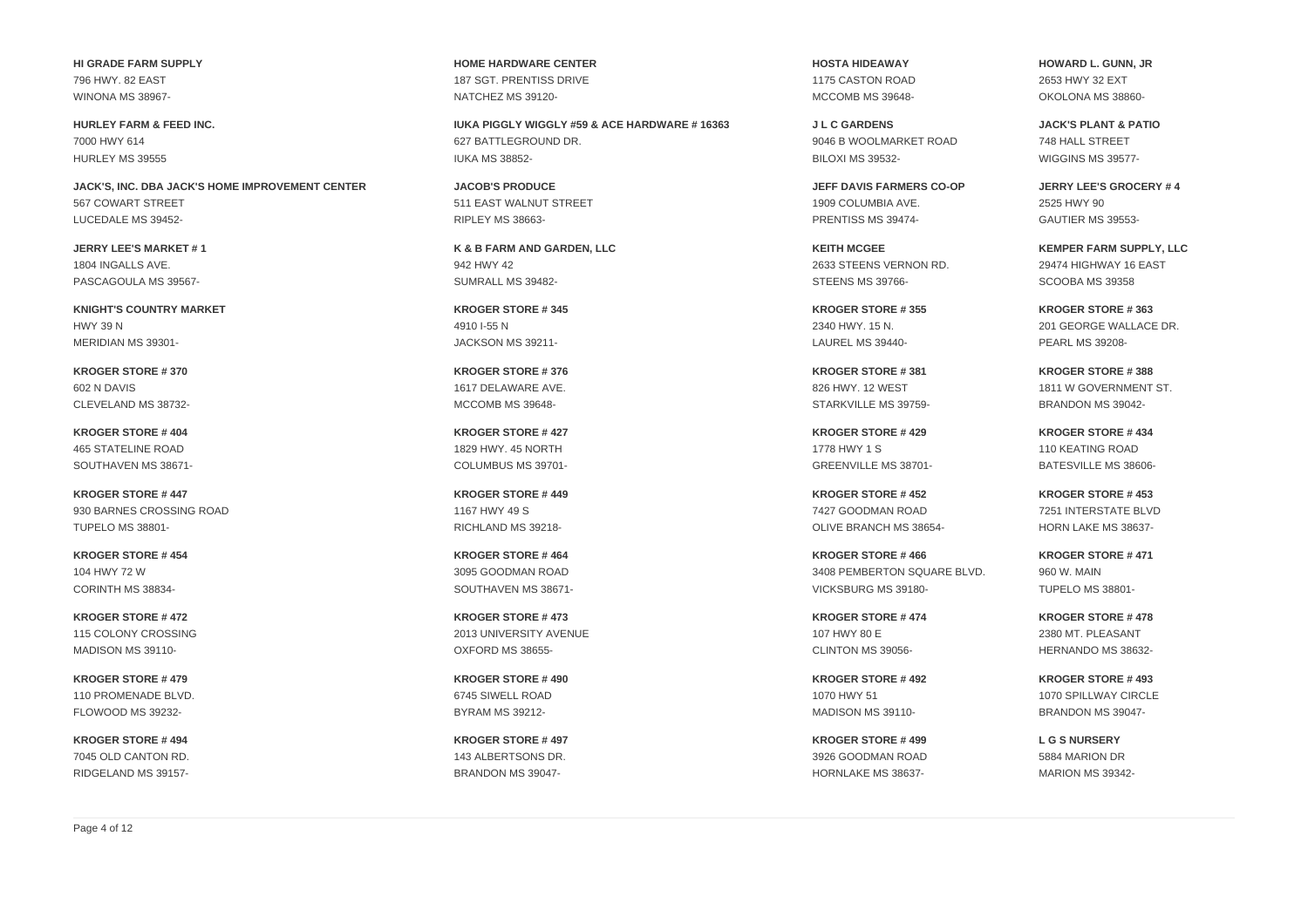**LA TERRE FARMS LLC** 11095 ROAD 514 KILN MS 39556-

**LEXINGTON FARM SUPPLY CO. INC.** 22476 DEPOT STREET LEXINGTON MS 39095-

**LOWE'S HOME CENTERS, LLC # 1527** 1886 DR. MARTIN LUTHER KING GREENVILLE MS 38701-

**LOWE'S HOME CENTERS, LLC # 1774** 1802 PIKES POINT CIRCLE MCCOMB MS 39648-

**LOWE'S HOME CENTERS, LLC # 2369** 2250 GREENWAY DRIVE JACKSON MS 39204-

**LOWE'S HOME CENTERS, LLC # 2622** 910 E. COUNTY LINE RIDGELAND MS 39157-

**LOWE'S HOME CENTERS, LLC # 466** 2151 JOHN HILL BLVD. GULFPORT MS 39501-

**LOWE'S HOME CENTERS, LLC # 712** 3301 DENNY AVENUE PASCAGOULA MS 39581-

**MAGNOLIA ROOTS NURSERY AND MARKET PLACE, LLC** 2425 OLD COUNTRY CLUB RD. PEARL MS 39208-

**MARSHALLS # 1321** 500 MERCHANT DRIVE OXFORD MS 38655-

**MARSHALLS # 797** 6886 RIDGEWOOD CT. JACKSON MS 39201-

**MCCOMB MARKET** 1211 DELAWARE AVENUE MCCOMB MS 39648**LADY BUG FLOWERS & GIFTS, LLC** 1100 MISSISSIPPI DRIVE WAYNESBORO MS 39367-

**LIL BIRDIE'S FLOWER BED NURSERY** 50 AD PARKER ROAD POPLARVILLE MS 39470-

**LOWE'S HOME CENTERS, LLC # 1568** 100 15TH PLACE SOUTH MERIDIAN MS 39301-

**LOWE'S HOME CENTERS, LLC # 1988** 8370 CAMP CREEK BLVD. OLIVE BRANCH MS 38654-

**LOWE'S HOME CENTERS, LLC # 2519** 882 HWY 12 W STARKVILLE MS 39759-

**LOWE'S HOME CENTERS, LLC # 2700** 3200 HIGHWAY 90 GAUTIER MS 39553-

**LOWE'S HOME CENTERS, LLC # 529** 3354 NORTH GLOSTER TUPELO MS 38801-

**LOWE'S HOME CENTERS, LLC # 91** 1800 SOUTH PARKWAY CORINTH MS 38834-

**MARK WORLEY - M W SEASONS** 2930 E GOODMAN ROAD SOUTHAVEN MS 38671-

**MARSHALLS # 1339** 1722 VETERANS BLVD MCCOMB MS 39648-

**MATTOX SERVICES** 132 N MAPLE STREET ABERDEEN MS 39730-

**MCLANE SOUTHERN** 2104 E. MANUFACTURERS BLVD. BROOKHAVEN MS 39601**LAUDERDALE COUNTY FARM SUPPLY NURSERY & GIFT SHOP** 203 49TH AVENUE S MERIDIAN MS 39307-

**LMG GROWERS** 9467 EASTSIDE DRIVE EXTENSION NEWTON MS 39345-

**LOWE'S HOME CENTERS, LLC # 1721** 178 GOODMAN ROAD WEST SOUTHAVEN MS 38671-

**LOWE'S HOME CENTERS, LLC # 2208** 1105 CENTRAL DRIVE PHILADELPHIA MS 39350-8942

**LOWE'S HOME CENTERS, LLC # 2563** 1490 HWY 15 N LAUREL MS 39440-

**LOWE'S HOME CENTERS, LLC # 3033** 40 TYNER ROAD PETAL MS 39465-

**LOWE'S HOME CENTERS, LLC # 537** 6004 HIGHWAY 98 HATTIESBURG MS 39402-

**LOWE'S HOME CENTES, LLC # 2553** 120 RIDGE WAY FLOWOOD MS 39232-

**MARKET PLACE # 578** 410 WEST PARK AVE GREENWOOD MS 38930-

**MARSHALLS # 1390** 1827 S. HARPER ROAD CORINTH MS 38834-

**MAXWAY # 1935** 638 S STATE ST CLARKSDALE MS 38614-

**MICHAEL HATCHER & ASSOCIATES, INC.** 8365 CENTER HILL RD OLIVE BRANCH MS 38654**LESA ASHLEY** 11557 HWY 563 CROSBY MS 39633

**LOWE'S HOME CENTERS, LLC # 1166** 2301 WOODMONT DRIVE COLUMBUS MS 39705-

**LOWE'S HOME CENTERS, LLC # 1757** 1135 HWY 6 E BATESVILLE MS 38606-

**LOWE'S HOME CENTERS, LLC # 2350** 9020 HWY 603 WAVELAND MS 39576-

**LOWE'S HOME CENTERS, LLC # 2620** 128 GRANDVIEW BLVD. MADISON MS 39110-

**LOWE'S HOME CENTERS, LLC # 3041** 500 PARK PLAZA DR. NEW ALBANY MS 38652-

**LOWE'S HOME CENTERS, LLC # 690** 3700 SANGANI BOULEVARD D'IBERVILLE MS 39532-

**LOWNDES FARM SUPPLY, INC.** 69 CO-OP ROAD COLUMBUS MS 39705-

**MARSHALLS # 1080** 3946 PROMENADE PKWY D'IBERVILLE MS 39540-

**MARSHALLS # 792** 105 GOODMAN RD W SOUTHAVEN MS 38671-

**MAXWAY # 1940** 832 HWY 19 N, STE. 564 MERIDIAN MS 39307-

**MIDWAY GROCERY LLC** 17123 MIDWAY ROAD TERRY MS 39170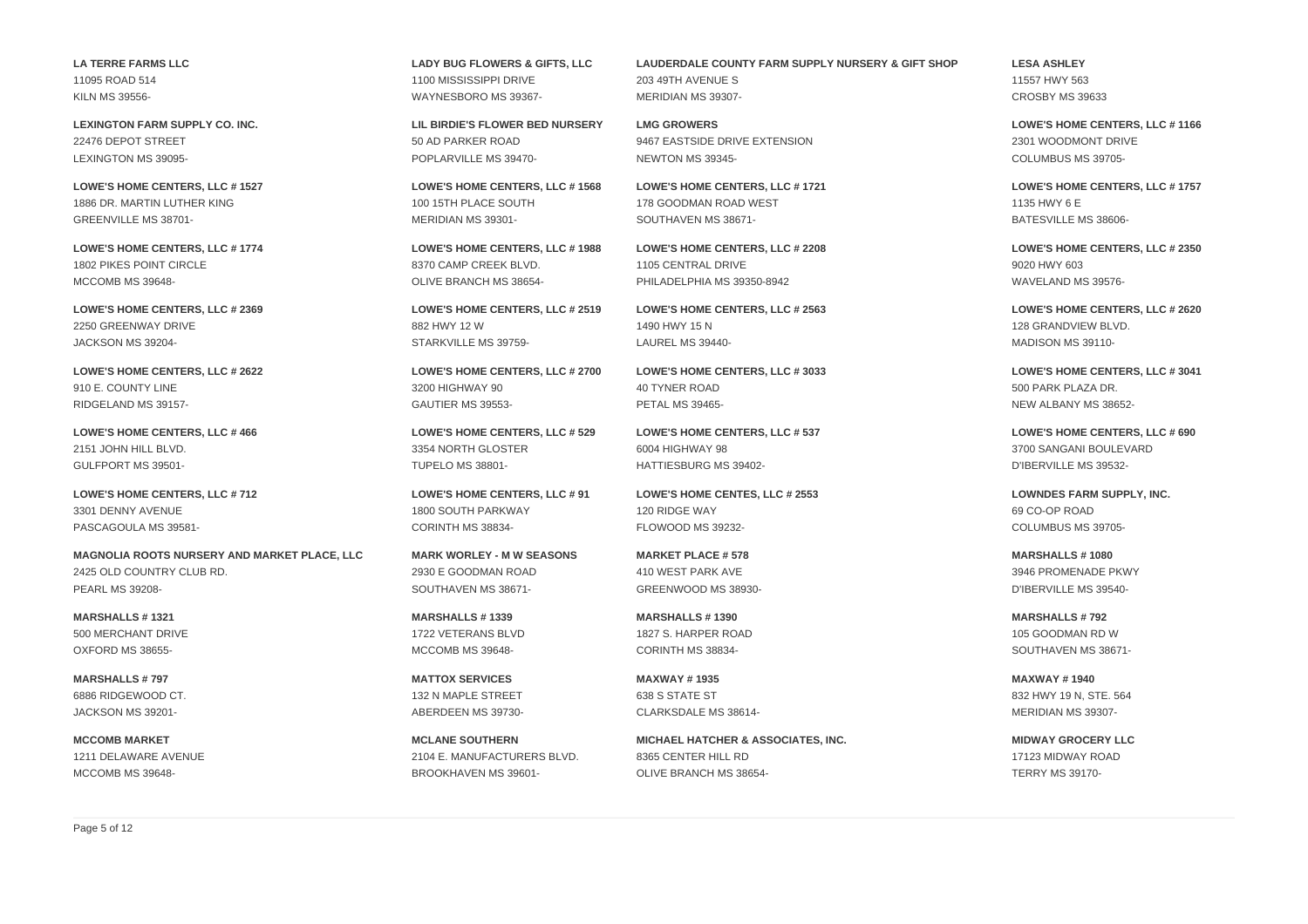**MISSISSIPPI WOODLAND NURSERY** 122 WINDRUSH DRIVE RIDGELAND MS 39157-

**MORTON HOME CENTER** 3716 HWY 80 MORTON MS 39117-

**NABORS HOME CENTER ACKERMAN, LLC #5926** 421 SEWARD STREET ACKERMAN MS 39737-

**NECOS FAMILY MARKET # 457** 12342 CABLE BRIDGE ROAD PASS CHRISTIAN MS 39571-

**O TUCK SUPPLY, INC.** 831 WISE ST WATER VALLEY MS 38965-

**OKTIBBEHA COUNTY COOPERATIVE (AAL)** 201 POLLARD RD STARKVILLE MS 39759-

**OLLIE'S BARGAIN OUTLET, INC. # 271** 350 JOHN R. JUNKIN DR, UNIT B NATCHEZ MS 39120-

**OLLIE'S BARGAIN OUTLET, INC. # 363** 1560 W GOVERNMENT ST BRANDON MS 39042-

**PASCAGOULA RIVER AUDUBON CENTER** 5107 ARTHUR STREET MOSS POINT MS 39563-

**PETALS & BLOOMS** 252 SIMPSON HWY 149 MAGEE MS 39111-

**PETSMART, INC. # 2148** 2303 JACKSON AVE. W. OXFORD MS 38655-

**PETSMART, INC. # 629** 1040 CROSS CREEK DR. SALTILLO MS 38866**MONARCH MERCANTILE** 724 BEULAH AVENUE TYLERTOWN MS 39667-

**MS FARM & GARDEN** 39 RIVERS DR. HATTIESBURG MS 39401-

**NABORS HOME CENTER INC 3875** 636 WEST MADISON HOUSTON MS 38851-

**NESHOBA COUNTY COOPERATIVE** 338 W. MAIN ST. PHILADELPHIA MS 39350-

**ODILE INC., CLAIBORNE HILL SUPERMARKET** 2308 HWY 11 N PICAYUNE MS 39466-

**OLD SOUTH FARM SUPPLY LLC** 244 E HICKORY LAUREL MS 39440-

**OLLIE'S BARGAIN OUTLET, INC. # 300** 4600 HARDY STREET HATTIESBURG MS 39403-

**OLLIE'S BARGAIN OUTLET, INC. # 364** 969 E BARNES CROSSING RD. TUPELO MS 38804-

**PAUL E. BOUNDS, INC.** 401 S. MAIN STREET PICAYUNE MS 39466-

**PETSMART, INC # 633** 15134 CROSSROADS PARKWAY GULFPORT MS 39503-

**PETSMART, INC. # 2203** 1486 OLD ABERDEEN ROAD COLUMBUS MS 39705-

**PIC N SAV GROCERY OUTLET 604** 1110 HWY 13 N COLUMBIA MS 39429**MONROE COUNTY COOPERATIVE** 300 E. QUINCY ST. ABERDEEN MS 39730-

**MULLEN FARM SUPPLY, LLC** 513 GEORGE PAYNE COSSAR BLVD CHARLESTON MS 38921-

**NATCHEZ MARKET # 1** 280 JOHN R. JUNKIN DR. NATCHEZ MS 39120-

**NEWTON COUNTY FARM SUPPLY, INC.** 406 SCANLAN ST. NEWTON MS 39345-

**ODILE INC., CLAIBORNE HILL SUPERMARKET** 410 HWY 90 WAVELAND MS 39576-

**OLLIE'S BARGAIN OUTLET, INC. # 222** 1175 BONITA LAKES CIRCLE MERIDIAN MS 39301-

**OLLIE'S BARGAIN OUTLET, INC. # 343** 1353-B PASS ROAD GULFPORT MS 39507-

**OXFORD FARM & RANCH** 95 HWY 30 E OXFORD MS 38655-

**PEARL RIVER FARM & GARDEN SUPPLY #7970** 829 PITTMAN STREET COLUMBIA MS 39429-

**PETSMART, INC. # 1235** 198 PROMENADE BLVD FLOWOOD MS 39232-

**PETSMART, INC. # 520** 6333 N I-55 JACKSON MS 39213-

**PIGGLY WIGGLY # 23** 223 W CALHOUN ST BRUCE MS 38915-

**MORNING GLORY NURSERY** 19011 PINEVILLE RD LONG BEACH MS 39560-4506

**NABORS HOME CENTER - EUPORA** 1515 VETERANS MEMORIAL BLVD. EUPORA MS 39744-

**NATCHEZ MARKET # 2** 436 HWY 61 N NATCHEZ MS 39120-

**NOXUBEE FARM SUPPLY, LLC** 16084 US 45 MACON MS 39341-

**OKTIBBEHA COUNTY CO-OP DBA EVERGREEN AG** 18385 US HWY 82 MATHISTON MS 39752-

**OLLIE'S BARGAIN OUTLET, INC. # 269** 118 HWY 72 W CORINTH MS 38834-

**OLLIE'S BARGAIN OUTLET, INC. # 362** 1175 E. COUNTY LINE RD JACKSON MS 39211-

**OXFORD INTERIOR LANDSCAPE LLC** 764 N LAMAR BLVD OXFORD MS 38655-

**PERRY'S NURSERY, LLC** 282 MATHERVILLE DIAMOND WAYNESBORO MS 39367-

**PETSMART, INC. # 1843** 3948 PROMENADE PARKWAY D'IBERVILLE MS 39540-

**PETSMART, INC. # 625** 6143 HWY 98 HATTIESBURG MS 39402-

**PIGGLY WIGGLY # 565** 1084 HWY 61 N TUNICA MS 38676-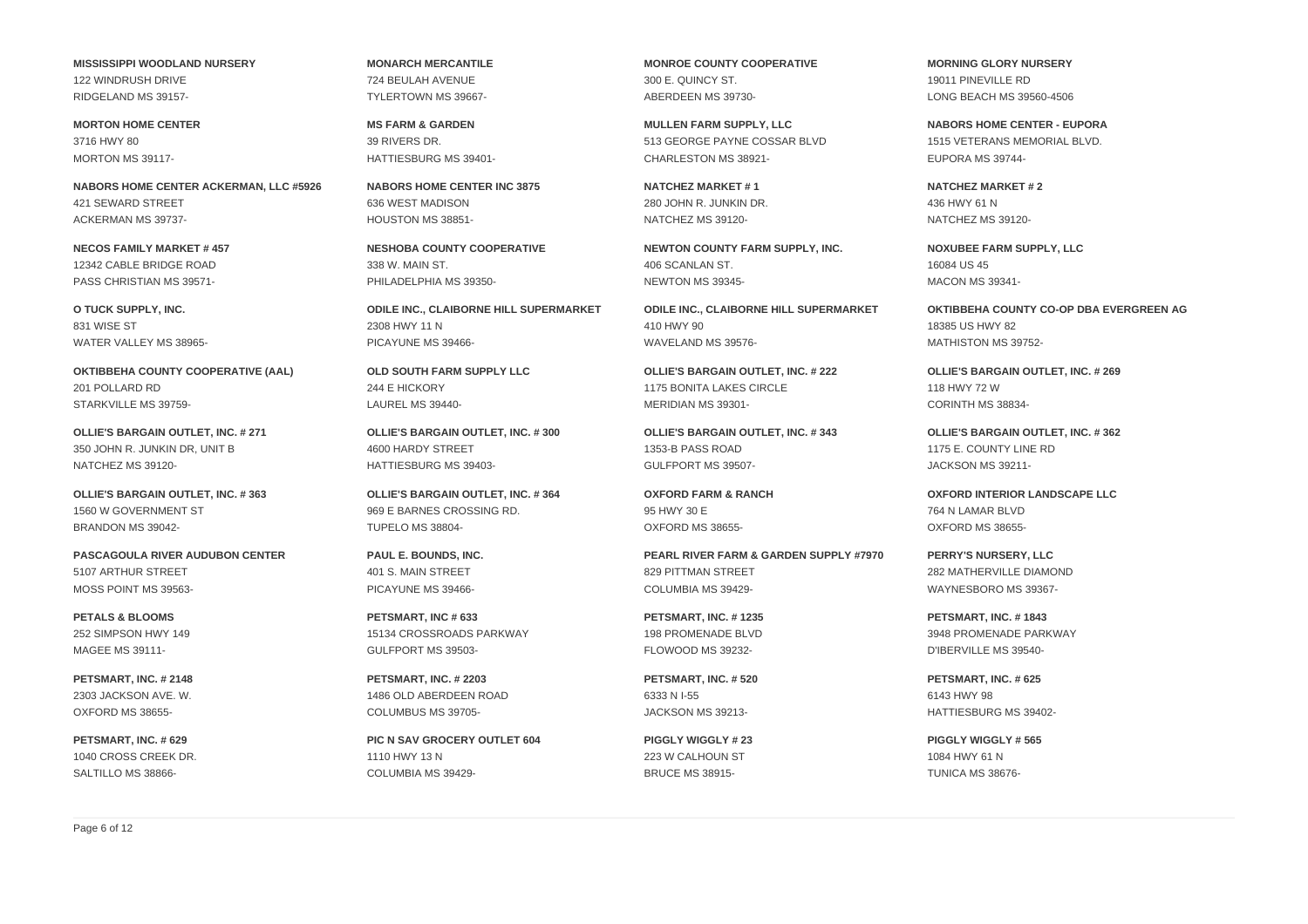**PIGGLY WIGGLY # 602** 530 C W CENTRAL AVE WIGGINS MS 39577-

**PIGGLY WIGGLY # 623** 321 N 16TH ST LAUREL MS 39440-

**PIGGLY WIGGLY #96** 102 EAST MAIN STREET SEMINARY MS 39479-

**PLANTS AND THINGS** 10173 HWY 603 WAVELAND MS 39576-

**RAMEY'S # 11** 801 MAIN ST COLLINS MS 39428-

**RAMEY'S # 2** 4233 ROCKY BRANCH RD SUMRALL MS 39482-

**RAMEY'S #15** 701 FRONT STREET RICHTON MS 39476-

**REVELL ACE HARDWARE CLINTON** 730 CLINTON PARKWAY CLINTON MS 39056-

**ROSES # 205** 946 N. 16TH AVENUE LAUREL MS 39440-

**ROSES EXPRESS # 1914** 201-C ALABAMA ST. COLUMBUS MS 39702-

**ROSES EXPRESS # 804** 3429 HALLS FERRY RD., STE. C VICKSBURG MS 39180-

**ROSES EXPRESS # 821** 5186 HWY 80 MORTON MS 39917**PIGGLY WIGGLY # 603** 5044 PLAZA DRIVE TYLERTOWN MS 39667-

**PIGGLY WIGGLY # 624** 339 SIMPSON HWY 149 MAGEE MS 39111-

**PIKE COUNTY CO-OP** 105 NEHI CIRCLE MCCOMB MS 39648-

**PREMIER LAWN AND NURSERY LLC** 3140 CLYDE B ROAD WALNUT GROVE MS 39189-

**RAMEY'S # 14** 1720 COLUMBIA AVE PRENTISS MS 39474-

**RAMEY'S # 21** 771 US HWY 98 COLUMBIA MS 39429-

**REEDER FARM SUPPLY, INC.** 118 S COLLEGE ST PONTOTOC MS 38863-

**REVELL ACE NORTH JACKSON, LLC** 5060 B I-55 N JACKSON MS 39211-

**ROSES # 262** 3033 HWY 80 E PEARL MS 39208-

**ROSES EXPRESS # 1922** 703 W PARK AVE. GREENWOOD MS 38930-

**ROSES EXPRESS # 806** 1744 S COMMERCE ST. GRENADA MS 38901-

**ROSES EXPRESS #831** 15 EAST STONEWALL ROAD BYHALIA MS 38611**PIGGLY WIGGLY # 605** 7831 HWY 613 ESCATAWPA MS 39552-

**PIGGLY WIGGLY # 630** 221 WELCOME ST TAYLORSVILLE MS 39168-

**PLANT THE EARTH** 7802 A POPLAR SPRINGS DR. MERIDIAN MS 39305-

**RACK SHACK LLC** 6520 HWY 16 BENTON MS 39039-

**RAMEY'S # 17** 509 W. MARION AVE. CRYSTAL SPRINGS MS 39059-

**RAMEY'S # 7** 157 SHELBY SPEIGHTS DR PURVIS MS 39475-

**RESERVOIR ACE LLC** 1919 SPILLWAY ROAD BRANDON MS 39047-

**RIPLEY'S MARKET/ACE HARDWARE # 592** 515 CITY AVENUE S RIPLEY MS 38663-

**ROSES # 573** 1353 B EAST PASS ROAD GULFPORT MS 39507-

**ROSES EXPRESS # 651** 436 HWY 61 UNIT 6 NATCHEZ MS 39120-

**ROSES EXPRESS # 807** 3050 SIMPSON HWY 13 MENDENHALL MS 39114-

**ROUSES MARKET # 40** 3164 BIENVILLE BLVD. OCEAN SPRINGS MS 39564-

**PIGGLY WIGGLY # 622** HWY 63/LACKEY ST LEAKESVILLE MS 39451-

**PIGGLY WIGGLY # 631** HWY 15 S BAY SPRINGS MS 39422-

**PLANTER'S SUPPLY CO., LLC** 201 16TH AVENUE MERIDIAN MS 39301-

**RAMEY'S # 10** 136 F.E. SELLERS HWY MONTICELLO MS 39654-

**RAMEY'S # 18** 100 HWY 11 N POPLARVILLE MS 38470-

**RAMEY'S # 8** 212 E GOVERNMENT ST BRANDON MS 39042-

**REVELL ACE HARDWARE - STORE #5 FLORENCE** 1899 HWY 49 SOUTH RICHLAND MS 39218-

**ROSES # 127** 2889 TERRY ROAD JACKSON MS 39212-

**ROSES # 586** 3001 US HWY 82 E GREENVILLE MS 38703-

**ROSES EXPRESS # 685** 120 MARKET PLACE HAZLEHURST MS 39085-

**ROSES EXPRESS # 814** 1209 SOUTH FIR AVENUE COLLINS MS 39428-

**ROUSES MARKET # 47** 4407 E. ALOHA DR. DIAMONDHEAD MS 39525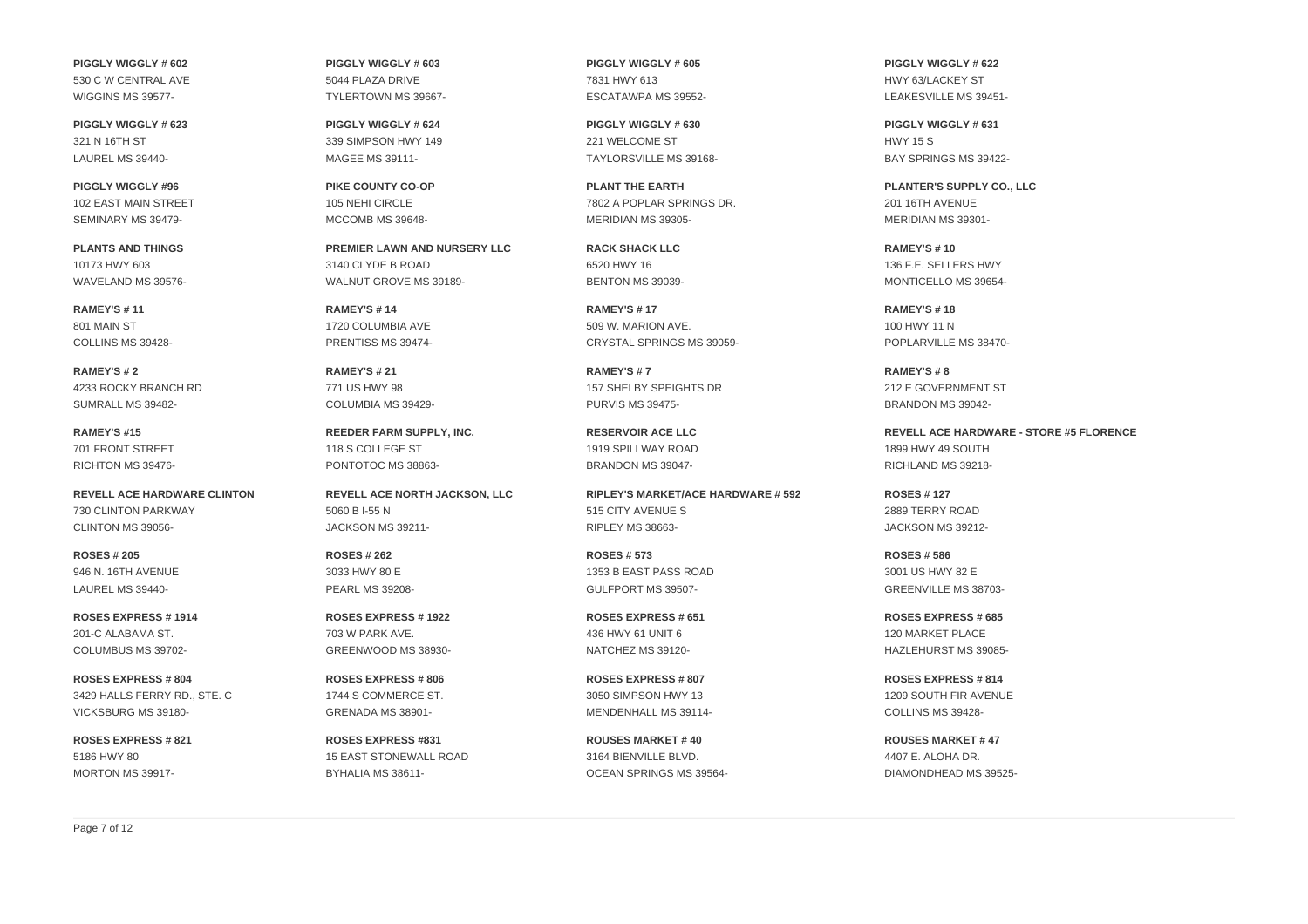**ROUSES MARKET # 77** 1444 EAST PASS ROAD GULFPORT MS 39507-

**SAM'S CLUB # 6329** 3833 NORTH GLOSTER STREET TUPELO MS 38804-

**SARGENT'S YARD FARM HOME** 1 ENTERPRISE DR. POPLARVILLE MS 39470-

**SHOPEZY SUPERMARKET** 28531 HWY 15 WALNUT MS 38683-

**SOUTHERN ROOTS NURSERY & GARDEN CENTER** 297 HOLLY SPRINGS ROAD HERNANDO MS 38632-

**STUART'S FARM CENTER** 105 WEEMS STREET PURVIS MS 39475-

**SUNFRESH MARKET 3335** 26625 E MAIN WEST POINT MS 39773-

**SUPER 10 # 1704** 508 N WASHINGTON STREET YAZOO CITY MS 39194-

**SUPER DOLLAR # 1524** 17264 OKLAHOMA COFFEEVILLE MS 38922-

**SUTHERLAND LUMBER & HOME CENTER** 717 HWY. 80 EAST PEARL MS 39208-

**THE BARN TRADING CO.** 2657 WEST OXFORD LOOP OXFORD MS 38655-

**THE FRESH MARKET, INC. # 091** 1000 HIGHLAND COLONY PKWY # 1001 RIDGELAND MS 39157**SAM'S CLUB # 4740** 465 GOODMAN ROAD E SOUTHAVEN MS 38671-

**SAM'S CLUB # 6503** 6080 U. S. HWY. 98 HATTIESBURG MS 39402-

**SCRUGGS FARM, LAWN & GARDEN** 3575 TOM WATSON DR. SALTILLO MS 38866-

**SITEONE LANDSCAPE SUPPLY LLC # 181** 2498 US HWY 51 CANTON MS 39046-

**SOUTHSIDE MARKET** 31 SGT. PRENTISS DR. NATCHEZ MS 39120-

**SUCCULENT FANATIC FARM** 231 LAIRD PITTMAN ROAD TYLERTOWN MS 39667-

**SUNSHINE NURSERY** 10 MAJESTIC OAK LANE CARRIERE MS 39426-

**SUPER 10 # 1796** 113 W JEFFERSON STREET KOSCIUSKO MS 39090-

**SUPER DOLLAR # 1561** 330 DEPOT STREET LEXINGTON MS 39095-

**SWEET P LLC** 1089 HWY 9 S CALHOUN CITY MS 38916-

**THE BLOOMING IDIOT** 26 CONWAY ROAD PETAL MS 39465-

**THE HOME DEPOT # 2901** 15520 CREOSOTE ROAD GULFPORT MS 39503**SAM'S CLUB # 4790** 90 BASS PRO DRIVE PEARL MS 39208-

**SAM'S CLUB # 8236** 10431 OLD HWY 49 GULFPORT MS 39503-

**SHADY ACRES VILLAGES, LLC** 624 HWY 49 N SEMINARY MS 39479-

**SMITH LAWN MANAGEMENT, LLC** 14668 HWY 6 W THAXTON MS 38871-

**STINE LUMBER 10564** 108 HWY 61 S NATCHEZ MS 39120-

**SUNFLOWER STORE # 9056** 1802 MILITARY RD. COLUMBUS MS 39701-

**SUPER 10 # 1778** 612 WASHINGTON ST. GREENVILLE MS 38701-

**SUPER 10 # 1798** 1200 LASALLE ST., STE. 23 MCCOMB MS 39648-

**SUPER DOLLAR # 1566** 2998 JEFFERSON STREET MACON MS 39341-

**TATE COUNTY COOPERATIVE (AAL)** 205 SCOTT STREET SENATOBIA MS 38668-

**THE CO-OP OF LOUISVILLE LLC** 16309 W MAIN ST LOUISVILLE MS 39339-

**THE HOME DEPOT # 2909** 50 HALLS FERRY PARK RD. VICKSBURG MS 39180-

**SAM'S CLUB # 4871** 715 BONITA DR. MERIDIAN MS 39301-

**SAM'S CLUB # 8271** 257 GRANDVIEW BLVD. MADISON MS 39210-

**SHANNON LANDSCAPING, INC.** 3995 HWY 61 S TUNICA MS 38676-

**SOUTHEAST ACE, LLC DBA BROADMOOR ACE** 4900 POPLAR SPRINGS DR., STE 18 MERIDIAN MS 39305-

**STRAWBERRY PLAINS AUDUBON CENTER** 285 PLAINS ROAD HOLLY SPRINGS MS 38635-

**SUNFLOWER FOOD STORE # 9044** 225 ALABAMA STREET COLUMBUS MS 39702-

**SUPER 10 # 1358** 1345 MAIN STREET TUNICA MS 38676-

**SUPER DOLLAR # 1466** 1214 MAIN ST. FAYETTE MS 39069-

**SUPER DOLLAR # 1595** 129 NORTH ARCHUSA AVENUE QUITMAN MS 39355-

**TAYLORSVILLE FARM SUPPLY, LLC** 751 HWY 28 E TAYLORSVILLE MS 39168-

**THE CO-OP, LLC** 725 HWY 6 WEST BATESVILLE MS 38606-

**THE HOME DEPOT # 2910** 1680 ELIZABETH BLVD. BILOXI MS 39532-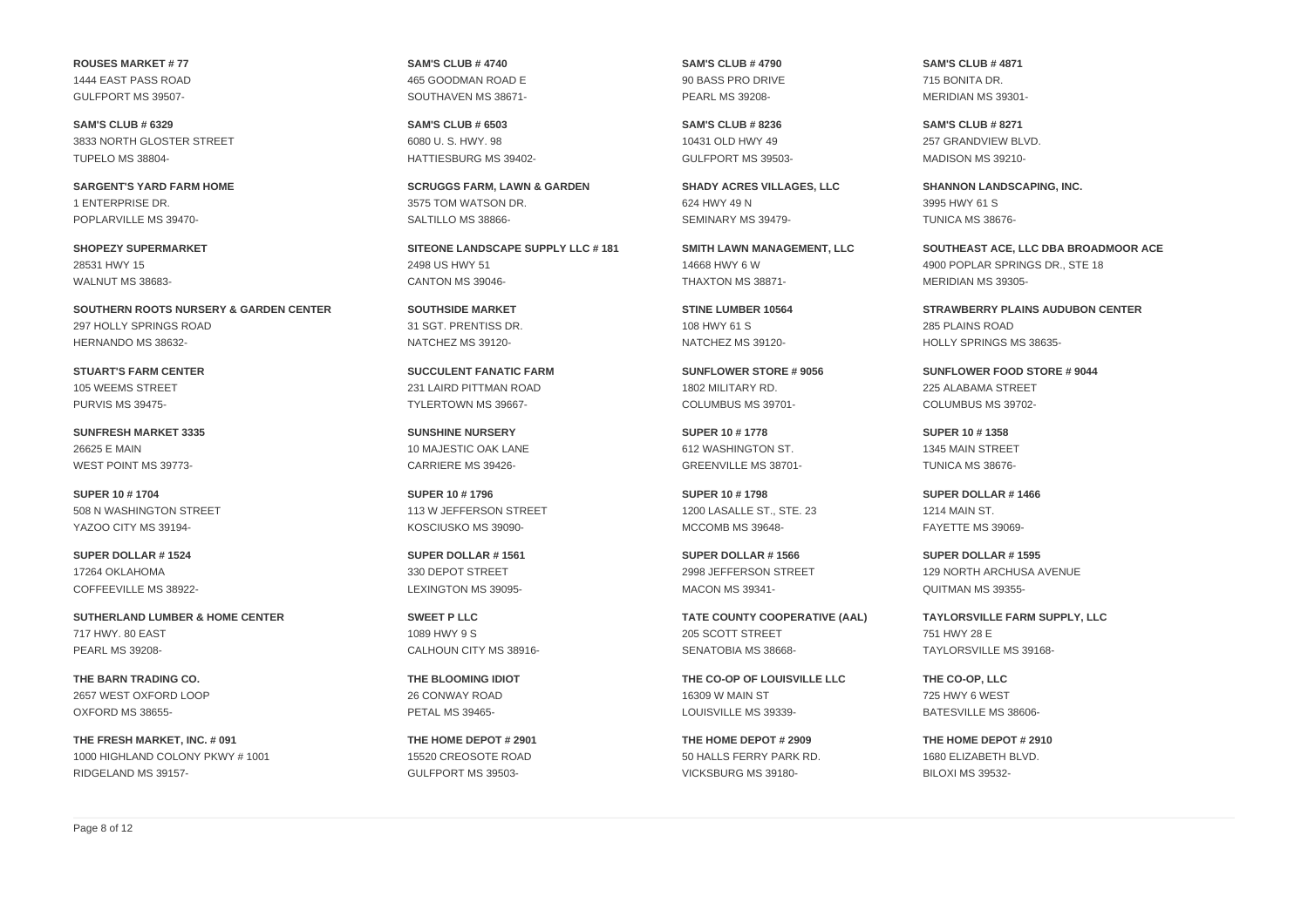**THE HOME DEPOT # 2912** 211 COLONY WAY MADISON MS 39110-

**THE HOME DEPOT # 2917** 5000 HAMPSTEAD BLVD CLINTON MS 39056-

**THE HOME DEPOT NO. 2905** 4100 O'FERRELL ST. HATTIESBURG MS 39402-

**THE WILDFLOWER FLORIST** 5840 US HWY 11 PURVIS MS 39475-

**TJMAXX # 1157** 250 DOGWOOD BLVD FLOWOOD MS 39232-

**TJMAXX # 1286** 3405 PEMBERTON SQ BLVD VICKSBURG MS 39180-

**TJMAXX # 60** 6384 RIDGEWOOD CT. JACKSON MS 39211-

**TRACTOR SUPPLY COMPANY # 1433** 110 D MARKET PLACE HAZLEHURST MS 39083-

**TRACTOR SUPPLY COMPANY # 1484** 780 HWY 61 N NATCHEZ MS 39120-

**TRACTOR SUPPLY COMPANY # 1585** 1501 NORTHWEST DR. LAUREL MS 39440-

**TRACTOR SUPPLY COMPANY # 1616** 102 BAPTIST DR. RICHLAND MS 39218-

**TRACTOR SUPPLY COMPANY # 1713** 176 FEATHER LANE CANTON MS 39046**THE HOME DEPOT # 2913** 101 STRIBLING ROAD BROOKHAVEN MS 39601-

**THE HOME DEPOT # 8469** 7740 CRAFT GOODMAN FRONTAGE RD. OLIVE BRANCH MS 38654-

**THE HOME DEPOT NO. 2906** 1074 CROSS CREEK DRIVE SALTILLO MS 38866-

**TIMELESS DESIGNS** 74 ALLMAN STREET LUCEDALE MS 39452-

**TJMAXX # 1165** 1651 HWY 1 S GREENVILLE MS 38701-

**TJMAXX # 182** 4298 MALL DRIVE TUPELO MS 38804-

**TODD'S FEED & HARDWARE, LLC** 5479 HWY 305 COLDWATER MS 38618-

**TRACTOR SUPPLY COMPANY # 1443** 940 HWY 13 S COLUMBIA MS 39429-

**TRACTOR SUPPLY COMPANY # 1511** 2110 HWY 19 N MERIDIAN MS 39307-

**TRACTOR SUPPLY COMPANY # 1591** 4010 HWY 45 N COLUMBUS MS 39705-

**TRACTOR SUPPLY COMPANY # 1650** 464 SPRINGRIDGE RD. CLINTON MS 39056-

**TRACTOR SUPPLY COMPANY # 1724** 112 VIRGINIA WAY NEW ALBANY MS 38652**THE HOME DEPOT # 2914** 201 HOME DEPOT DR. OXFORD MS 38655-

**THE HOME DEPOT NO. 2902** 6325 I-55 NORTH JACKSON MS 39213-

**THE HOME DEPOT NO. 2907** 200 ORLEANS WAY BRANDON MS 39042-

**TIPPAH COUNTY COOPERATIVE** 10790 HWY 15 S RIPLEY MS 38663-

**TJMAXX # 1191** 1484 OLD ABERDEEN RD COLUMBUS MS 39705-

**TJMAXX # 565** 103 S FRONTAGE RD., STE 210 MERIDIAN MS 39301-

**TRACTOR SUPPLY COMPANY # 1112** 1216 HWY 6 E BATESVILLE MS 38606-

**TRACTOR SUPPLY COMPANY # 1451** 12120-B OLD 63 S LUCEDALE MS 39452-

**TRACTOR SUPPLY COMPANY # 1538** 13440 HWY 49 GULFPORT MS 39503-

**TRACTOR SUPPLY COMPANY # 1604** 1301 GRETA LANE STARKVILLE MS 39759-

**TRACTOR SUPPLY COMPANY # 1659** 2211 HWY 82 W GREENWOOD MS 38930-

**TRACTOR SUPPLY COMPANY # 1771** 1800 SIMPSON HWY 49 MAGEE MS 39111**THE HOME DEPOT # 2915** 2000 HWY 43 S PICAYUNE MS 39466-

**THE HOME DEPOT NO. 2903** 7260 INTERSTATE ROAD HORN LAKE MS 38637-

**THE LANDING PLANTS & FEED, LLC** 108 MT. HELM RD BRANDON MS 39407-

**TJMAXX # 0008** 15150 CROSSROADS PKWY GULFPORT MS 39503-

**TJMAXX # 1272** 5050 GOODMAN RD. OLIVE BRANCH MS 38654-

**TJMAXX # 597** 5024 HARDY ST. HATTIESBURG MS 39402-

**TRACTOR SUPPLY COMPANY # 1430** 476 W. THIRD STREET FOREST MS 39074-

**TRACTOR SUPPLY COMPANY # 1461** 7168 US HWY 49 HATTIESBURG MS 39402-

**TRACTOR SUPPLY COMPANY # 1556** 1800 S. FRONTAGE RD., STE G VICKSBURG MS 39180-

**TRACTOR SUPPLY COMPANY # 1605** 602 W. PRESLEY BLVD. MCCOMB MS 39648-

**TRACTOR SUPPLY COMPANY # 1684** 2320 HWY 43 S PICAYUNE MS 39466-

**TRACTOR SUPPLY COMPANY # 2180** 214 WALMART CIR BOONEVILLE MS 38829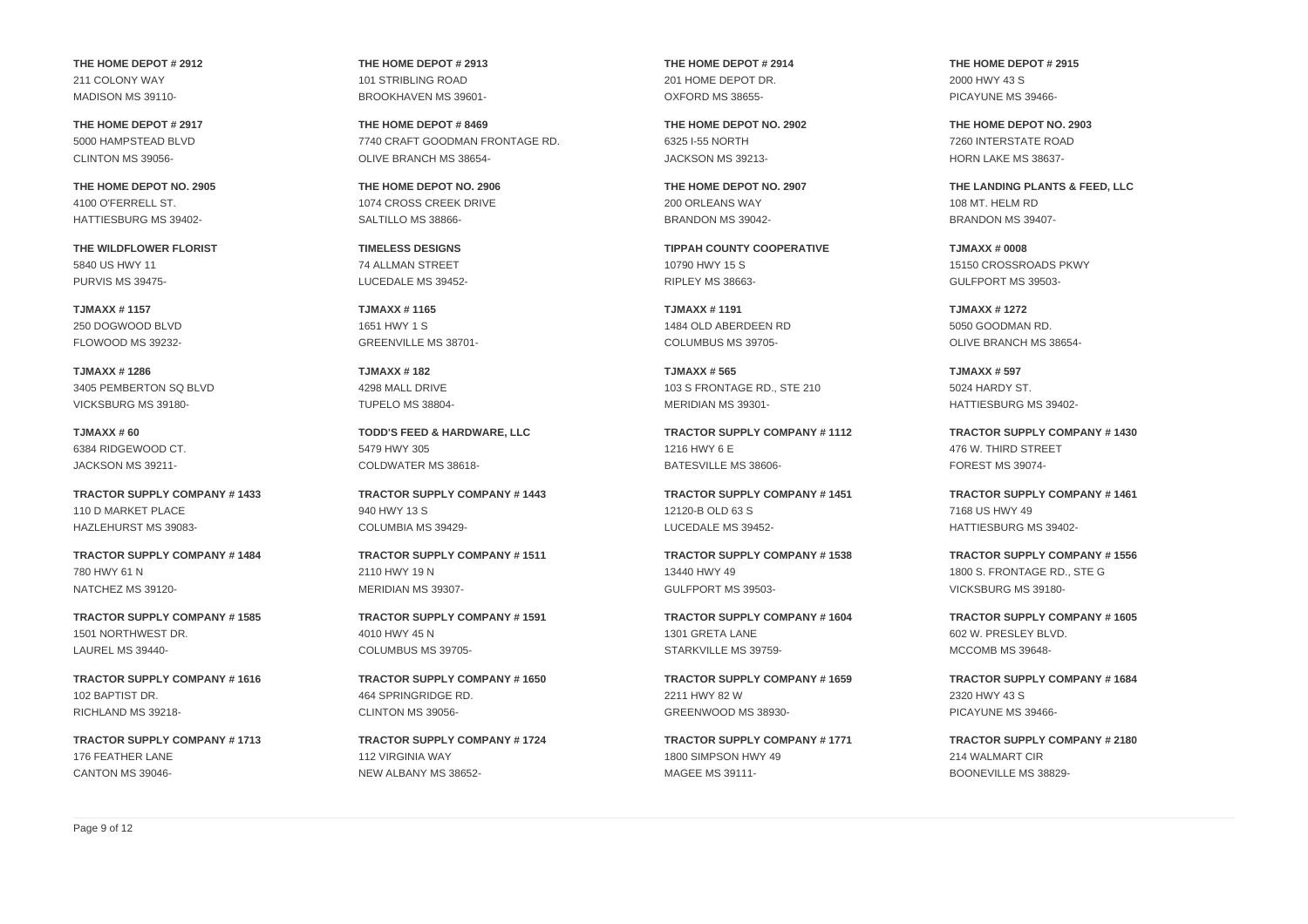**TRACTOR SUPPLY COMPANY # 2196** 180 HWY 12 W KOSCIUSKO MS 39090-

**TRACTOR SUPPLY COMPANY # 243** 850 SYMPHONY LN TUPELO MS 38804-

**TRACTOR SUPPLY COMPANY # 2481** 2110 AZALEA DR S WIGGINS MS 39577-

**TRACTOR SUPPLY COMPANY #2486** 905 HIGHWAY 278 STE 2 AMORY MS 38821-

**TRACTOR SUPPLY COMPANY 2491** 5572 HWY 25 FLOWOOD MS 39232-

**TWO RIVERS OUTDOORS FARM & HOME CENTER, LLC** 1213 HWY 15 S RICHTON MS 39476-

**WALGREENS # 10067** 1005 W. BEACON ST. PHILADELPHIA MS 39350-

**WALGREENS # 10290** 1505 HWY 43 S PICAYUNE MS 39466-

**WALGREENS # 10517** 7030 HACKS CROSS RD. OLIVE BRANCH MS 38654-

**WALGREENS # 10835** 906 MARION AVE. MCCOMB MS 39648-

**WALGREENS # 11289** 105 HWY 51 N BATESVILLE MS 38606-

**WALGREEN'S # 12154** 28095 HWY 28 HAZLEHURST MS 39083**TRACTOR SUPPLY COMPANY # 2243** 1220 HWY 90 BAY ST. LOUIS MS 39520-

**TRACTOR SUPPLY COMPANY # 2438** 306 E SUNFLOWER ROAD CLEVELAND MS 38732-

**TRACTOR SUPPLY COMPANY # 318** 1983 HWY 72 E CORINTH MS 38834-

**TRACTOR SUPPLY COMPANY #2539** 1601 AZALEA DRIVE WAYNESBORO MS 39367-

**TRACTOR SUPPLY COMPANY# 2229** 5001 BIENVILLE BLVD OCEAN SPRING MS 39564-

**UNIVERSITY FLORIST & GIFTS** 6074 HWY 49 HATTIESBURG MS 39401-

**WALGREENS # 10131** 303 DEVEREAUX DR. NATCHEZ MS 39120-

**WALGREENS # 10321** 348 HWY 90 WAVELAND MS 39576-

**WALGREENS # 10694** 5780 TERRY ROAD BYRAM MS 39272-

**WALGREENS # 10909** 12007 LAMEY BRIDGE RD. D'IBERVILLE MS 39540-

**WALGREENS # 11290** 834 BARNES CROSSING RD. TUPELO MS 38804-0909

**WALGREENS # 12269** 329 SUNSET DR. GRENADA MS 38901-4505 **TRACTOR SUPPLY COMPANY # 2308** 2075 SUNSET DRIVE GRENADA MS 38901-

**TRACTOR SUPPLY COMPANY # 2452** 133 NORTHWEST PLZ DRIVE SENATOBIA MS 38668-

**TRACTOR SUPPLY COMPANY # 717** 6915 WINDCHASE DR. HORN LAKE MS 38637-

**TRACTOR SUPPLY COMPANY #2539** 1601 AZALEA DRIVE WAYNESBORO MS 39367-

**TRI COUNTY FARM SERVICES, INC.** 2274 MCINGVALE ROAD HERNANDO MS 38632-

**VAIDEN FARM SUPPLY** 420 COURT ST. VAIDEN MS 39176-

**WALGREENS # 10270** 1000 HUGH WARD BLVD. FLOWOOD MS 39232-

**WALGREENS # 10360** 2601 HWY 90 GAUTIER MS 39553-

**WALGREENS # 10706** 950 E. COMMERCE ST. HERNANDO MS 38632-

**WALGREENS # 11111** 1100 HWY 51 N MADISON MS 39110-

**WALGREENS # 1166** 719 BROOKWAY BLVD. BROOKHAVEN MS 39601-

**WALGREENS # 12308** 5148 HWY 51 N SENATOBIA MS 38668**TRACTOR SUPPLY COMPANY # 2397** 3001-A HWY 82 E GREENVILLE MS 38703-

**TRACTOR SUPPLY COMPANY # 2456** 2115 S CHURCH AVENUE LOUISVILLE MS 39339-

**TRACTOR SUPPLY COMPANY #1688** 14841 HWY 16 W PHILADELPHIA MS 39350-

**TRACTOR SUPPLY COMPANY #2553** 9 ED PERRY BLVD OXFORD MS 38655-

**TWIGS NURSERY & LANDSCAPING** 7653 OKTOC ROAD STARKVILLE MS 39759-

**VALLEY AGRI SUPPLY, LLC** 100 CHAMPION CIRCLE WATER VALLEY MS 38965-

**WALGREENS # 10273** 2209 HWY 11 N PICAYUNE MS 39466-

**WALGREENS # 10430** 103 WEST CENTRAL AVE. PETAL MS 39465-2313

**WALGREENS # 10805** 1628 SIMPSON HWY 49 MAGEE MS 39111-

**WALGREENS # 11171** 700 W PARK AVE. GREENWOOD MS 38930-

**WALGREENS # 11890** 2996 CHURCH ROAD E SOUTHAVEN MS 38672-

**WALGREENS # 12436** 225 HWY 30 W NEW ALBANY MS 38652-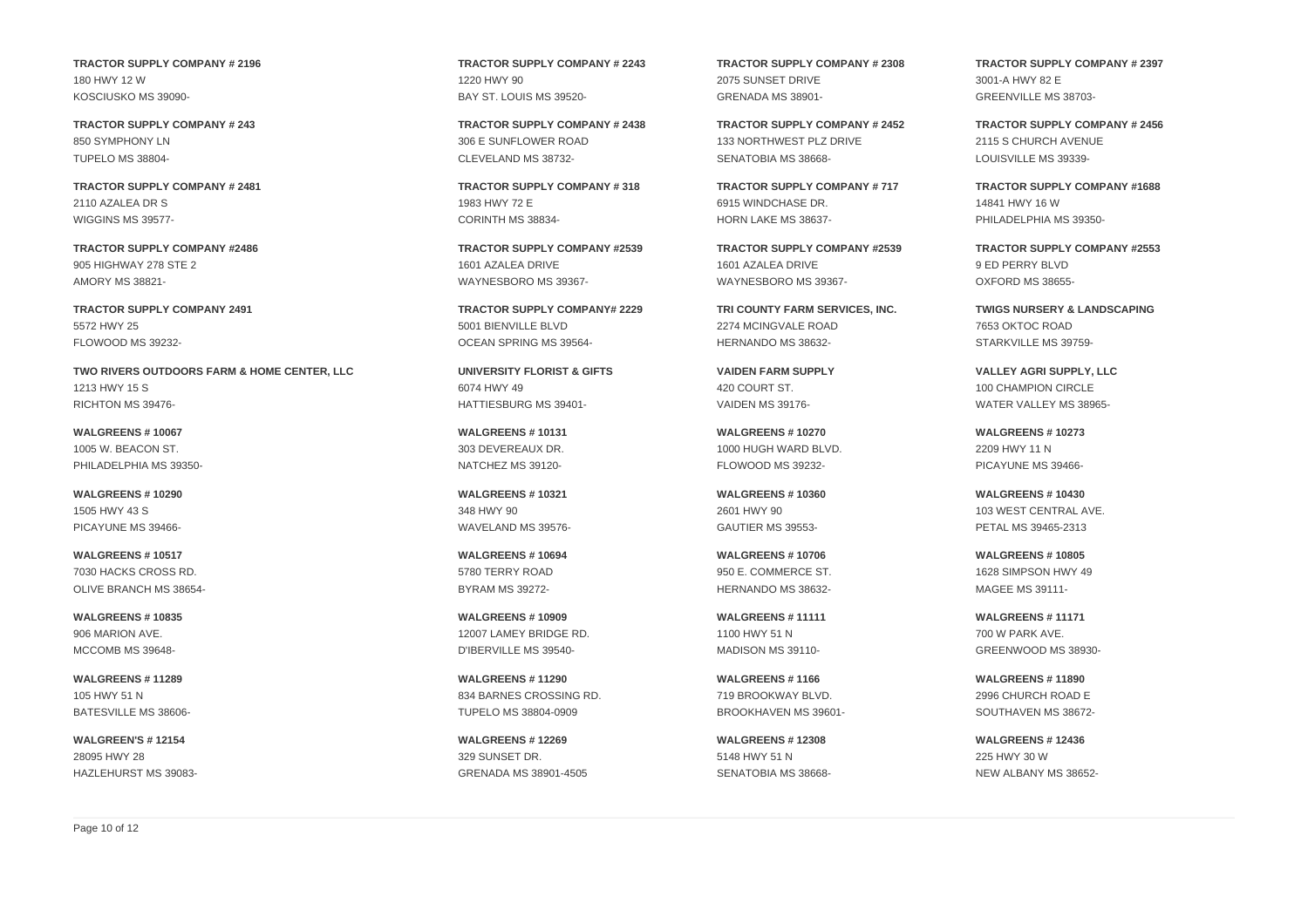**WALGREENS # 12536** 219 WOODLAND DRIVE N FOREST MS 39074-

**WALGREENS # 12822** 1790 W GOVERNMENT ST. BRANDON MS 39042-

**WALGREENS # 15484** 1417 E. PASS ROAD GULFPORT MS 39503-

**WALGREENS # 17031** 11279 HWY 49 GULFPORT MS 39503-

**WALGREENS # 1913** 2026 HWY 72 E CORINTH MS 38834-

**WALGREENS # 3323** 1501 GOODMAN RD. W HORN LAKE MS 38637-

**WALGREENS # 5098** 955 N STATE ST. JACKSON MS 39202-

**WALGREENS # 5396** 1011 GOODMAN ROAD SOUTHAVEN MS 38671-

**WALGREENS # 6754** 4028 GOODMAN ROAD W HORN LAKE MS 38637-

**WALGREENS # 7184** 2896 MCDOWELL ROAD EXTENSION JACKSON MS 39204-

**WALGREENS # 7656** 1199 HWY 49 S RICHLAND MS 39218-

**WALGREENS # 9037** 419 N 16 TH AVE LAUREL MS 39440**WALGREENS # 12537** 4910 POPLAR SPRINGS DR. MERIDIAN MS 39305-

**WALGREENS # 12929** 804 SPRING STREET WAYNESBORO MS 39367-

**WALGREENS # 15485** 1583 EAST COUNTY LINE ROAD JACKSON MS 39110-

**WALGREENS # 17341** 200 HWY 145 N ABERDEEN MS 39730-

**WALGREENS # 19297** 380 W WOODROW WILSON AVE JACKSON MS 39213-

**WALGREENS # 3918** 3189 HWY 80 EAST PEARL MS 39208-

**WALGREENS # 5165** 204 HWY 80 EAST CLINTON MS 39056-

**WALGREENS # 5653** 3800 MARKET STREET PASCAGOULA MS 39567-

**WALGREENS # 6770** 220 HWY 12 W STARKVILLE MS 39759-

**WALGREENS # 7517** 977 ELLIS AVENUE JACKSON MS 39209-

**WALGREENS # 7757** 1808 UNIVERSITY AVE. OXFORD MS 38655-

**WALGREENS # 9142** 49 SEARGENT S PRENTISS DR NATCHEZ MS 39120**WALGREENS # 12689** 902 S GLOSTER ST TUPELO MS 38801-

**WALGREENS # 13609** 1028 HWY 98 BYPASS COLUMBIA MS 39429-

**WALGREENS # 16089** 310 MEADOWBROOK ROAD JACKSON MS 39206-

**WALGREENS # 17350** 1703 DELAWARE AVE MCCOMB MS 39648-

**WALGREENS # 19986** 201-B ALABAMA STREET COLUMBUS MS 39702-

**WALGREENS # 4172** 2405 PASS ROAD BILOXI MS 39531-

**WALGREENS # 5195** 15371 DEDEAUX RD. GULFPORT MS 39503-

**WALGREENS # 5655** 6970 OLD CANTON ROAD RIDGELAND MS 39157-

**WALGREENS # 6771** 817 W MAIN ST. TUPELO MS 38801-

**WALGREENS # 7579** 5093 HARDY STREET HATTIESBURG MS 39402-

**WALGREENS # 7849** 4991 HWY 51 N HORN LAKE MS 38637-

**WALGREENS # 9144** 747 HWY 1 S GREENVILLE MS 38701**WALGREENS # 12750** 805 US HWY 278 EAST AMORY MS 38821-

**WALGREENS # 15250** 1606 HIGHLAND COLONY PARKWAY MADISON MS 39110-

**WALGREENS # 17030** 2310 CLAY ST. VICKSBURG MS 39183-

**WALGREENS # 18039** 3082 BIENVILLE BLVD. OCEAN SPRINGS MS 39564-

**WALGREENS # 2676** 1728 US HWY 45 N COLUMBUS MS 39707-

**WALGREENS # 4455** 35 STATELINE RD SOUTHAVEN MS 38671-

**WALGREENS # 5307** 6130 HWY 49 HATTIESBURG MS 39401-

**WALGREENS # 5791** 1497 CANTON MART RD JACKSON MS 39211-

**WALGREENS # 7130** 6958 GOODMAN ROAD OLIVE BRANCH MS 38654-

**WALGREENS # 7580** 1415 24TH AVENUE MERIDIAN MS 39301-

**WALGREENS # 9013** 1065 MAIN ST SOUTHAVEN MS 38671-

**WALGREENS # 9402** 3341 HALLS FERRY RD VICKSBURG MS 39180-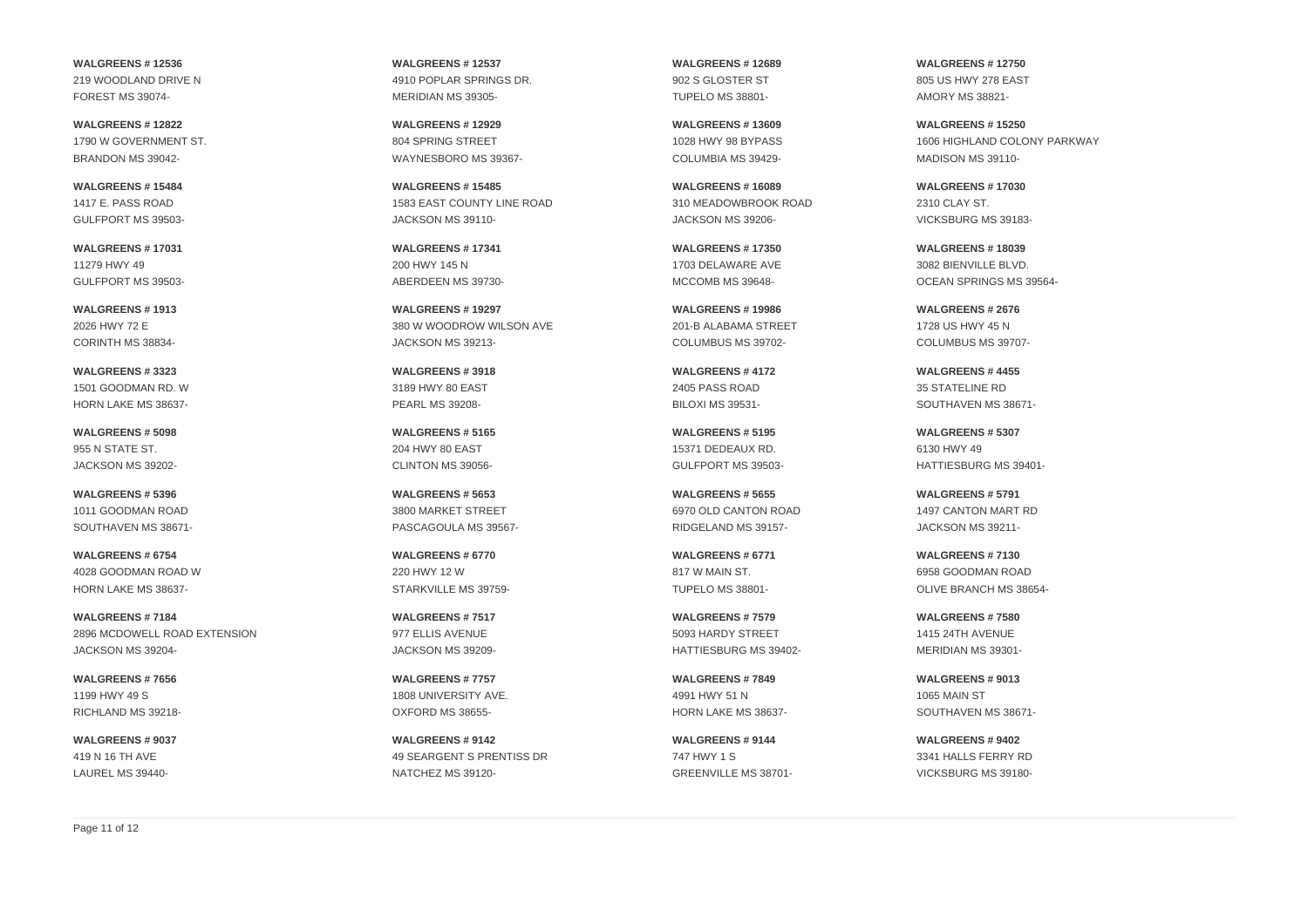**WALGREENS # 9545** 120 W RAILROAD ST. LONG BEACH MS 39560-

**WAL-MART # 4586** 1820-A POPPS FERRY ROAD BILOXI MS 39532-

**WAL-MART # 6165** 1733 EAST PASS ROAD GULFPORT MS 39507-

**WAL-MART MARKET # 6849** 2050 PASS ROAD BILOXI MS 39531-

**WAL-MART STORE # 1088** 2681 CT SWITZER SR DR BILOXI MS 39531-

**WAL-MART SUPERCENTER # 183** 159 HWY 15 S LOUISVILLE MS 39339-

**WAL-MART SUPERCENTER # 816** 960 BROOKWAY BLVD. BROOKHAVEN MS 39601-

**WAL-MART SUPERCENTER # 1066** 4253 DENNY AVENUE PASCAGOULA MS 39581-

**WAL-MART SUPERCENTER # 114** 300 WAL-MART CIRCLE BOONEVILLE MS 38829-

**WAL-MART SUPERCENTER # 1192** 1625 SIMPSON HWY 49 MAGEE MS 39111-

**WAL-MART SUPERCENTER # 1346** 3911 BIENVILLE BLVD. OCEAN SPRINGS MS 39564-

**WAL-MART SUPERCENTER # 155** 5219 HWY 51 NORTH SENATOBIA MS 38668**WALGREENS # 9896** 301 N. DAVIS AVE. CLEVELAND MS 38732-2349

**WAL-MART # 4619** 316 S. GLOSTER STREET TUPELO MS 38801-

**WAL-MART # 6469** 131 HANDLEY BLVD BYRAM MS 39272-

**WAL-MART NEIGHBORHOOD MARKET # 3593** 2401 GOODMAN ROAD W HORNLAKE MS 38637-

**WAL-MART STORE # 274** 1110 BATTLEGROUND DR. IUKA MS 38852-

**WAL-MART SUPERCENTER # 2717** 5901 HWY 49 NORTH HATTIESBURG MS 39402-

**WAL-MART SUPERCENTER # 875** 815 S. WHEATLEY ROAD RIDGELAND MS 39157-

**WAL-MART SUPERCENTER # 1069** 231 EASTSIDE DRIVE NEWTON MS 39345-

**WAL-MART SUPERCENTER # 115** 5509 HWY 45 ALT S WEST POINT MS 39773-

**WAL-MART SUPERCENTER # 1195** 460 HWY 90 WAVELAND MS 39576-

**WAL-MART SUPERCENTER # 1468** 205 HOUSE - CARLSON DR. BATESVILLE MS 38606-

**WAL-MART SUPERCENTER # 164** 100 MCCORD ROAD PONTOTOC MS 38863**WAL-MART # 3060** 2129 GRAND AVE. YAZOO CITY MS 39194-

**WAL-MART # 5459** 105 MARKET STREET STARKVILLE MS 39759-

**WAL-MART # 6964** 4150 GOODMAN RD, WEST HORN LAKE MS 38637-

**WAL-MART STORE # 176** 822 CITY AVENUE SOUTH RIPLEY MS 38663-

**WAL-MART STORE # 411** 660 E. MADISON HOUSTON MS 38851-

**WAL-MART SUPERCENTER # 2846** 7950 CRAFT GOODMAN FRONTAGE RD. OLIVE BRANCH MS 38654-

**WAL-MART SUPERCENTER # 1025** 1608 VETERAN'S MCCOMB MS 39648-

**WAL-MART SUPERCENTER # 1074** 1655 SUNSET DRIVE GRENADA MS 38901-

**WAL-MART SUPERCENTER # 1168** 1001 HWY 98 BYPASS COLUMBIA MS 39429-

**WAL-MART SUPERCENTER # 1260** 11228 HWY 63 S LUCEDALE MS 39452-

**WAL-MART SUPERCENTER # 153** 202 PARK PLAZA NEW ALBANY MS 38652-

**WAL-MART SUPERCENTER # 1710** 950 HWY. 80 EAST CLINTON MS 39056-

**WAL-MART # 3990** 3310-A HWY 39 N MERIDIAN MS 39301-

**WAL-MART # 5776** 6412 WASHINGTON AVENUE OCEAN SPRINGS MS 39564-

**WAL-MART MARKET # 6166** 10290 D'IBERVILLE ROAD D'IBERVILLE MS 39540-

**WAL-MART STORE # 6323** 11333 HWY 49 GULFPORT MS 39503-

**WAL-MART SUPERCENTER # 1059** 1309 HWY 35 S FOREST MS 39074-

**WAL-MART SUPERCENTER # 2939** 200 MARKETPLACE DRIVE RICHLAND MS 39218-

**WAL-MART SUPERCENTER # 105** 2301 HARPER ROAD CORINTH MS 38834-

**WAL-MART SUPERCENTER # 112** 1010 HWY. 12 WEST STARKVILLE MS 39759-

**WAL-MART SUPERCENTER # 118** 1515 HIGHWAY 278 EAST AMORY MS 38821-

**WAL-MART SUPERCENTER # 1271** 2400 HWY 19 N MERIDIAN MS 39307-

**WAL-MART SUPERCENTER # 1530** 710 NORTH DAVIS AVE. CLEVELAND MS 38732-

**WAL-MART SUPERCENTER # 182** 1831 HWY 1 S GREENVILLE MS 38701-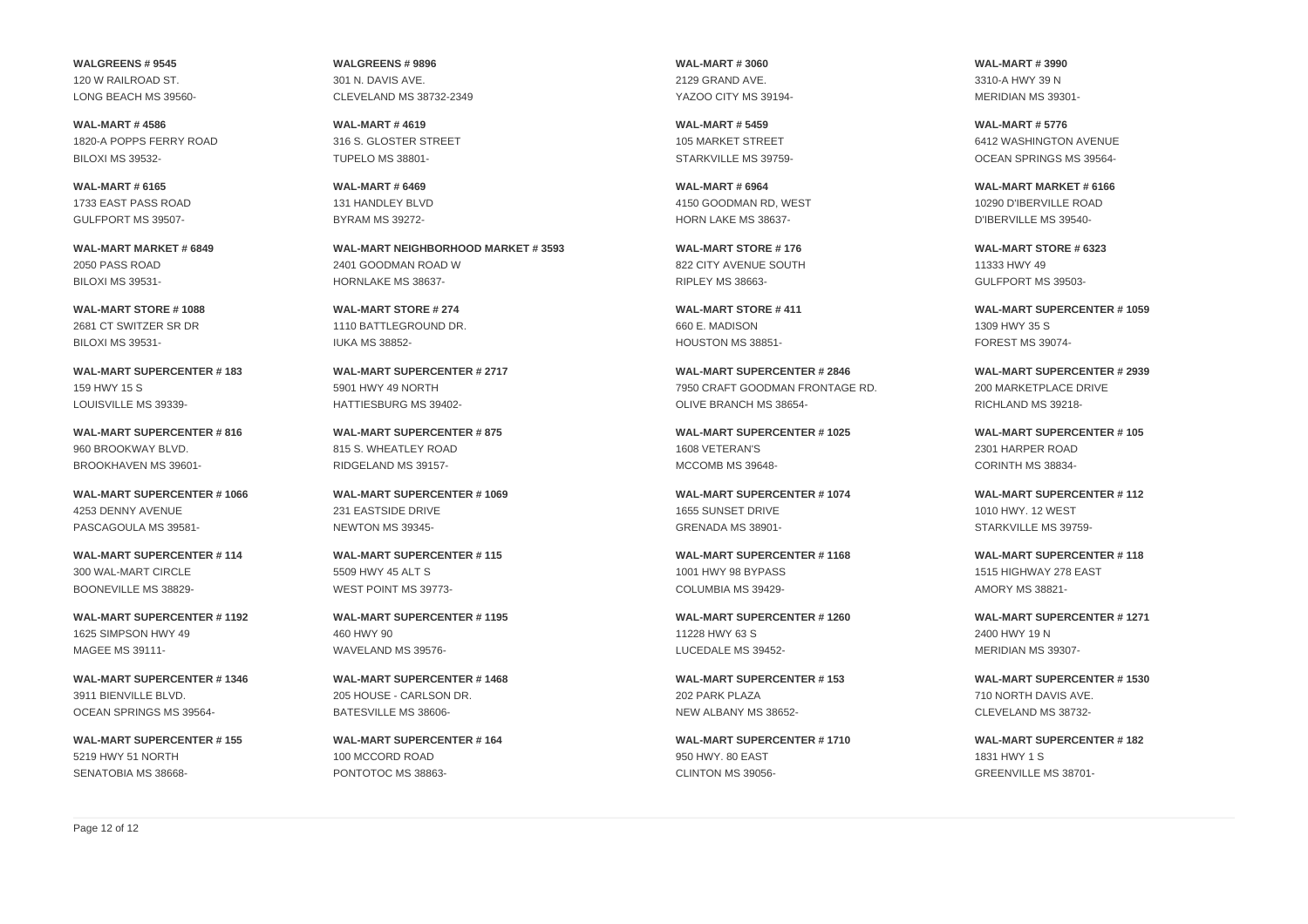## Nurseries

| A & A TURFGRASS          |                    |                     |                                           | <b>ABUNDANT FARMS</b>        |                |                     |                                                 |
|--------------------------|--------------------|---------------------|-------------------------------------------|------------------------------|----------------|---------------------|-------------------------------------------------|
| <b>Howard Ausbon</b>     |                    | County:             | Monroe                                    | Adam Diaz                    |                | County:             | Harrison                                        |
| Physical Address:        |                    | Greenhouses:        | $\mathbf 0$                               | Physical Address:            |                | Greenhouses:        | $\mathbf{1}$                                    |
| 22047 Hwy. 45 North      |                    | Total Sq Ft:        |                                           | 24132 Enchanted Ave          |                | Total Sq Ft:        |                                                 |
| Aberdeen, MS 39730-      |                    | Classification:     | Commercial                                | Pass Christian, MS 39571-    |                | Classification:     | Commercial                                      |
| <b>Mailing Address:</b>  |                    | Sales Structure:    | Wholesale/Retail                          | Mailing Address:             |                | Sales Structure:    | Retail                                          |
| 22047 Hwy. 45 North      |                    | SOD Acres:          | 0.00                                      | 24132 Enchanted Ave          |                | SOD Acres:          | $\mathsf{O}\xspace$                             |
| Aberdeen, MS 39730-      |                    | <b>Total Acres:</b> | 35                                        | Pass Christian, MS 39571-    |                | <b>Total Acres:</b> | $\mathbf 0$                                     |
|                          |                    | Stock Sold:         |                                           |                              |                | Stock Sold:         |                                                 |
| Phone #:                 | (662) 369-7195     | <b>SOD ONLY</b>     |                                           | Phone #:                     |                | FRUITING, VEGETABLE |                                                 |
| Cell #:                  |                    |                     |                                           | Cell #:                      | (910) 578-4354 |                     |                                                 |
| FAX#:                    |                    |                     |                                           | FAX#:                        |                |                     |                                                 |
| Website:                 |                    |                     |                                           | Website:                     |                |                     |                                                 |
| <b>ADAMS NURSERY</b>     |                    |                     |                                           | <b>ALDRIDGE GARDENS</b>      |                |                     |                                                 |
| Hilda & Phil Adams       |                    | County:             | Forrest                                   | James Aldridge               |                | County:             | Quitman                                         |
| Physical Address:        |                    | Greenhouses:        | $\overline{4}$                            | Physical Address:            |                | Greenhouses:        | 2                                               |
| 224 Carterville Road     |                    | Total Sq Ft:        |                                           | 2799 West Marks Road         |                | Total Sq Ft:        |                                                 |
| Petal . MS 39465-2504    |                    | Classification:     | Commercial                                | Marks . MS 38646-            |                | Classification:     | Commercial                                      |
| <b>Mailing Address:</b>  |                    | Sales Structure:    | Retail                                    | Mailing Address:             |                | Sales Structure:    | Wholesale/Retail                                |
| 224 Carterville Road     |                    | SOD Acres:          | 0.00                                      | 2799 West Marks Road         |                | SOD Acres:          | 0.00                                            |
| Petal, MS 39465-2504     |                    | <b>Total Acres:</b> | $\mathsf{O}\xspace$                       | Marks, MS 38646-             |                | <b>Total Acres:</b> | Δ                                               |
|                          |                    | Stock Sold:         |                                           |                              |                | Stock Sold:         |                                                 |
| Phone #:                 | $(601) 582 - 1138$ |                     | BEDDING, FOLIAGE, FRUITING, GROUND COVER, | Phone #:                     | (662) 326-7892 |                     | BEDDING, DAYLILIES OR BULBS, FOLIAGE, FRUITING, |
| Cell #:                  | (601) 520-3518     | ORNAMENTALS         |                                           | Cell #:                      |                |                     | GROUND COVER, NATIVE, ORNAMENTALS,              |
| FAX#:                    | (601) 582-1884     |                     |                                           | $FAX#$ :                     |                | VEGETABLE           |                                                 |
| Website:                 |                    |                     |                                           | Website:                     |                |                     |                                                 |
| AL'S FLOWER SHOP         |                    |                     |                                           | <b>AMAZING GRASS</b>         |                |                     |                                                 |
| Al Little                |                    | County:             | Yazoo                                     | Andy Simpson                 |                | County:             | Pearl River                                     |
| <b>Physical Address:</b> |                    | Greenhouses:        | 0                                         | <b>Physical Address:</b>     |                | Greenhouses:        | $\mathbf 0$                                     |
| 215 West Broadway        |                    | Total Sq Ft:        |                                           | 643 Hilt Fornea Road         |                | Total Sq Ft:        |                                                 |
| Yazoo City, MS 39194-    |                    | Classification:     | Outlet                                    | Poplarville, MS 39470-       |                | Classification:     | Commercial                                      |
| Mailing Address:         |                    | Sales Structure:    | Retail                                    | Mailing Address:             |                | Sales Structure:    | Wholesale                                       |
| 215 West Broadway        |                    | SOD Acres:          | $\mathbf{0}$                              | 643 Hilt Fornea Road         |                | SOD Acres:          | 500                                             |
| Yazoo City, MS 39194-    |                    | <b>Total Acres:</b> | 1                                         | Poplarville, MS 39470-       |                | <b>Total Acres:</b> | 500                                             |
|                          |                    | Stock Sold:         |                                           |                              |                | Stock Sold:         |                                                 |
| Phone #:                 | (662) 571-7336     |                     | BEDDING, FOLIAGE, FRUITING, GROUND COVER, | Phone #:                     |                | <b>SOD ONLY</b>     |                                                 |
| Cell #:                  |                    | <b>NATIVE</b>       |                                           | Cell #:                      | (985) 705-2000 |                     |                                                 |
| FAX#:                    |                    |                     |                                           | FAX#:                        |                |                     |                                                 |
| Website:                 |                    |                     |                                           | Website:                     |                |                     |                                                 |
| Page 1 of 46             |                    |                     |                                           | <b>BOLD = IFA COMPLIANCE</b> |                |                     |                                                 |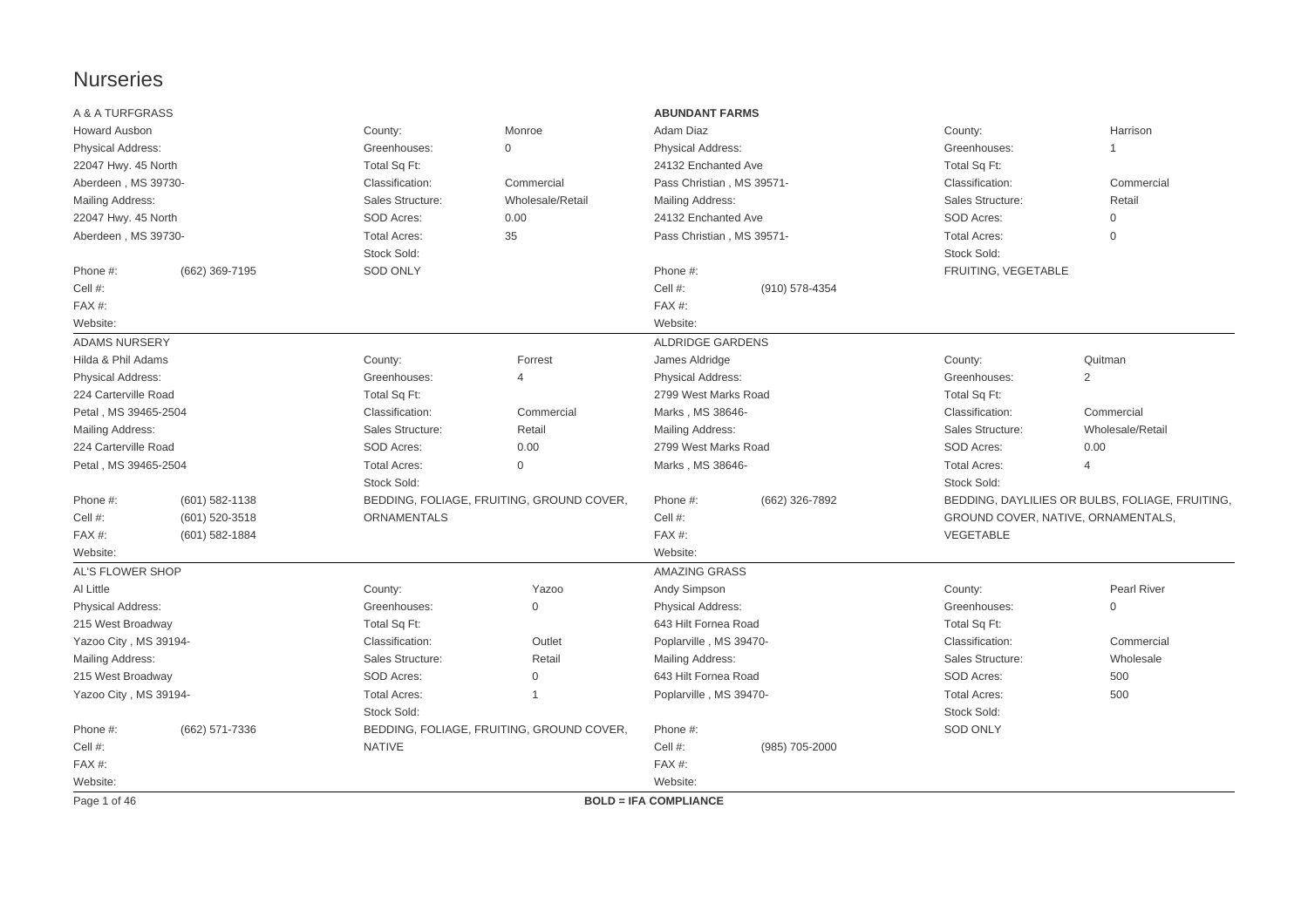| <b>AMBERS BLUEBERRY FARM</b>   |                                   |                                                          | ANGEL WINGS GREENHOUSE       |                           |                                  |                     |  |
|--------------------------------|-----------------------------------|----------------------------------------------------------|------------------------------|---------------------------|----------------------------------|---------------------|--|
| Angie Hutto                    | County:                           | Wayne                                                    | Kelly Butte                  |                           | County:                          | Marshall            |  |
| <b>Physical Address:</b>       | Greenhouses:                      | 3                                                        | Physical Address:            |                           | Greenhouses:                     | 1                   |  |
| 515 Chicora River Rd.          | Total Sq Ft:                      |                                                          | 6656 Hwy 178                 |                           | Total Sq Ft:                     |                     |  |
| Waynesboro, MS 39367-          | Classification:                   | Commercial                                               | Byhalia, MS 38611-           |                           | Classification:                  | Commercial          |  |
| Mailing Address:               | Sales Structure:                  | Wholesale/Retail                                         | <b>Mailing Address:</b>      |                           | Sales Structure:                 | Retail              |  |
| P. O. Box 868                  | SOD Acres:                        | $\mathbf 0$                                              | 6656 Hwy 178                 |                           | SOD Acres:                       | 0.00                |  |
| Waynesboro, MS 39367-          | <b>Total Acres:</b>               | $\overline{1}$                                           | Byhalia, MS 38611-           |                           | <b>Total Acres:</b>              | $\mathbf 1$         |  |
|                                | Stock Sold:                       |                                                          |                              |                           | Stock Sold:                      |                     |  |
| Phone #:<br>(601) 735-4840     | FRUITING, OTHER                   |                                                          | Phone #:                     | (901) 412-9218            | BEDDING, FRUITING, GROUND COVER, |                     |  |
| Cell #:                        |                                   |                                                          | Cell #:                      |                           | <b>ORNAMENTALS</b>               |                     |  |
| $FAX#$ :                       |                                   |                                                          | $FAX#$ :                     |                           |                                  |                     |  |
| Website:                       |                                   |                                                          | Website:                     |                           |                                  |                     |  |
| ANGIE'S PRODUCE MARKET         |                                   |                                                          | <b>ANTHONY'S FLORIST</b>     |                           |                                  |                     |  |
| Angie Drago                    | County:                           | <b>Bolivar</b>                                           | J. B. Boyette                |                           | County:                          | Jones               |  |
| <b>Physical Address:</b>       | Greenhouses:                      | $\Omega$                                                 | Physical Address:            |                           | Greenhouses:                     | 0                   |  |
| 401 East Sunflower Rd.         | Total Sq Ft:                      |                                                          | 2412 Sandy Lane, Ste B       |                           | Total Sq Ft:                     |                     |  |
| Cleveland, MS 38732-           | Classification:                   |                                                          | Laurel, MS 39440-            |                           | Classification:                  | Outlet              |  |
| Mailing Address:               | Sales Structure:                  | Retail                                                   | Mailing Address:             |                           | Sales Structure:                 | Retail              |  |
| 401 East Sunflower Rd.         | SOD Acres:                        | 0.00                                                     | 2412 Sandy Lane, Ste B       |                           | SOD Acres:                       | 0.00                |  |
| Cleveland, MS 38732-           | <b>Total Acres:</b>               | $\mathbf{0}$                                             | Laurel, MS 39440-            |                           | <b>Total Acres:</b>              | 0                   |  |
|                                | Stock Sold:                       |                                                          |                              |                           | Stock Sold:                      |                     |  |
| Phone #:<br>(662) 846-6340     |                                   | BEDDING, DAYLILIES OR BULBS, FOLIAGE, FRUITING, Phone #: |                              | $(601)$ 425-4663          | FOLIAGE, FRUITING, ORNAMENTALS   |                     |  |
| Cell #:                        | GROUND COVER, ORNAMENTALS, OTHER, |                                                          | Cell #:                      |                           |                                  |                     |  |
| $FAX#$ :                       | <b>VEGETABLE</b>                  |                                                          | FAX #:                       |                           |                                  |                     |  |
| Website:                       |                                   |                                                          | Website:                     | www.anthonysfloristms.com |                                  |                     |  |
| <b>ARTILLERY RIDGE GROWERS</b> |                                   |                                                          | <b>ATKINS FARMS</b>          |                           |                                  |                     |  |
| Jim Holcombe                   | County:                           | Hinds                                                    | David Atkins                 |                           | County:                          | Adams               |  |
| Physical Address:              | Greenhouses:                      | 0                                                        | Physical Address:            |                           | Greenhouses:                     | $\mathsf{O}\xspace$ |  |
| 16355 Hwy 18                   | Total Sq Ft:                      |                                                          | 129 Turkey Creek Road        |                           | Total Sq Ft:                     |                     |  |
| Raymond, MS 39154-             | Classification:                   | Commercial                                               | Natchez, MS 39120-           |                           | Classification:                  | Commercial          |  |
| Mailing Address:               | Sales Structure:                  | Wholesale/Retail                                         | <b>Mailing Address:</b>      |                           | Sales Structure:                 | Retail              |  |
| 16355 Hwy 18                   | SOD Acres:                        | 0.00                                                     | 129 Turkey Creek Road        |                           | SOD Acres:                       | 0.00                |  |
| Raymond, MS 39154-             | <b>Total Acres:</b>               | 0                                                        | Natchez, MS 39120-           |                           | <b>Total Acres:</b>              | $\overline{4}$      |  |
|                                | Stock Sold:                       |                                                          |                              |                           | Stock Sold:                      |                     |  |
| Phone #:<br>(601) 500-0392     | FOLIAGE, FRUITING, GROUND COVER,  |                                                          | Phone #:                     | (601) 445-2270            | <b>OTHER</b>                     |                     |  |
| Cell #:                        | ORNAMENTALS                       |                                                          | Cell #:                      |                           |                                  |                     |  |
| $FAX#$ :                       |                                   |                                                          | $FAX#$ :                     |                           |                                  |                     |  |
| Website:                       |                                   |                                                          | Website:                     |                           |                                  |                     |  |
| Page 2 of 46                   |                                   |                                                          | <b>BOLD = IFA COMPLIANCE</b> |                           |                                  |                     |  |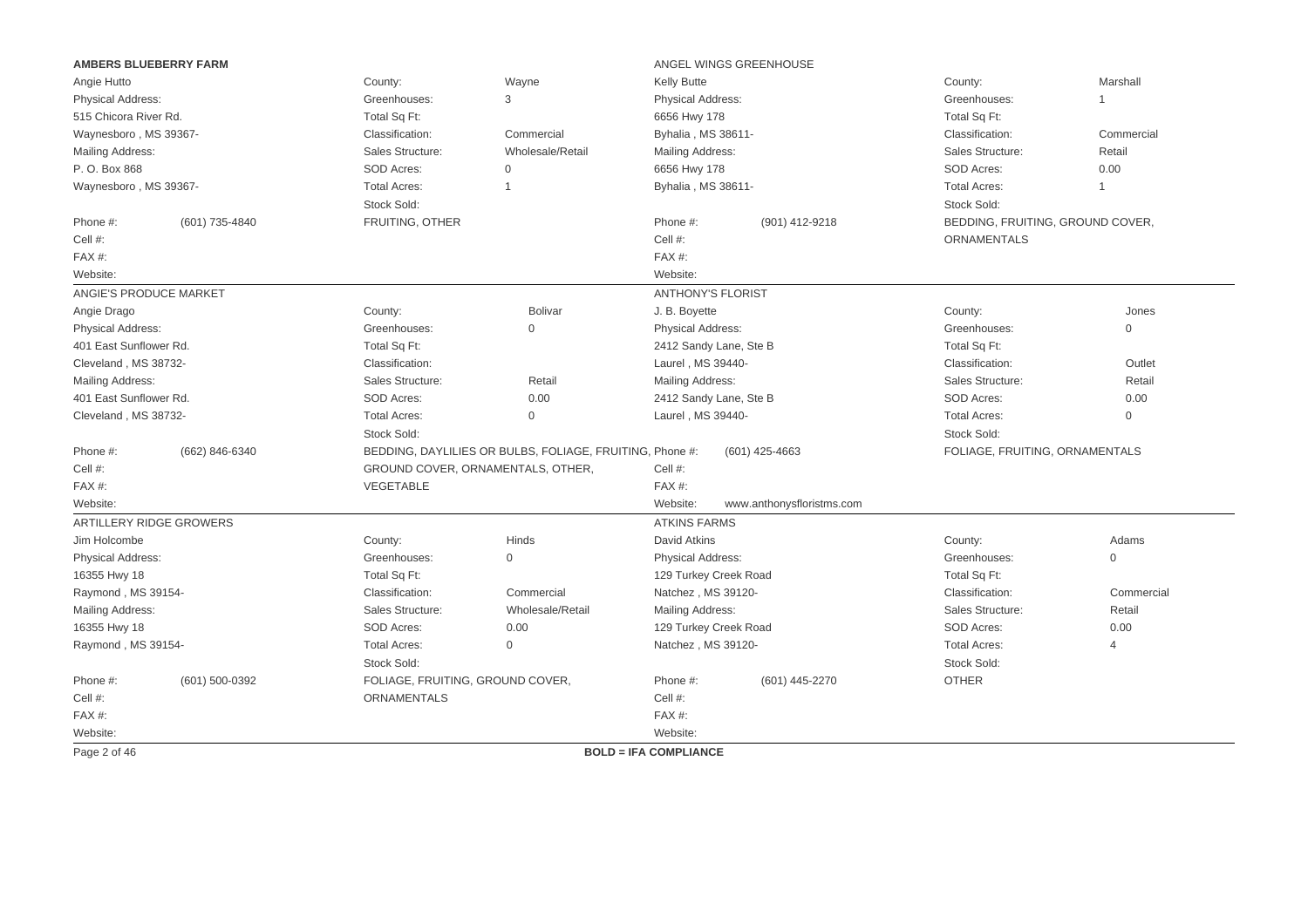| <b>B &amp; P FAMILY FARMS</b> |                                           |                        |                                             |                              | BACKYARD GARDEN EXCHANGE |                        |                                                 |
|-------------------------------|-------------------------------------------|------------------------|---------------------------------------------|------------------------------|--------------------------|------------------------|-------------------------------------------------|
| Jonathan Patterson            |                                           | County:                | Rankin                                      | Diana Montoya                |                          | County:                | <b>Pearl River</b>                              |
| Physical Address:             |                                           | Greenhouses:           | $\mathbf 0$                                 | <b>Physical Address:</b>     |                          | Greenhouses:           | 0                                               |
| 1970 Cleary Road              |                                           | Total Sq Ft:           |                                             | 78 Redmond Rd                |                          | Total Sq Ft:           |                                                 |
| Florence, MS 39073-           |                                           | Classification:        | Outlet                                      | Lumberton, MS 39455-         |                          | Classification:        | Commercial                                      |
| Mailing Address:              |                                           | Sales Structure:       | Wholesale/Retail                            | Mailing Address:             |                          | Sales Structure:       | Wholesale/Retail                                |
| 1611 Florence Byram Road      |                                           | SOD Acres:             | 0.00                                        | 78 Redmond Rd                |                          | SOD Acres:             | 0.00                                            |
| Florence, MS 39073-           |                                           | <b>Total Acres:</b>    | $\overline{1}$                              | Lumberton, MS 39455-         |                          | <b>Total Acres:</b>    | $\overline{2}$                                  |
|                               |                                           | Stock Sold:            |                                             |                              |                          | Stock Sold:            |                                                 |
| Phone #:                      | (601) 498-8633                            | FRUITING, NATIVE       |                                             | Phone #:                     | (601) 794-7670           |                        | BEDDING, DAYLILIES OR BULBS, FOLIAGE, FRUITING, |
| Cell #:                       |                                           |                        |                                             | Cell #:                      |                          |                        | GROUND COVER, NATIVE, ORNAMENTALS,              |
| FAX#:                         |                                           |                        |                                             | FAX #:                       |                          | VEGETABLE              |                                                 |
| Website:                      | www.wildlifehabitatresources.com          |                        |                                             | Website:                     |                          |                        |                                                 |
|                               | <b>BADDOUR MEMORIAL CENTER GREENHOUSE</b> |                        |                                             | <b>BAMBOO PLANTATION</b>     |                          |                        |                                                 |
| John Freeman                  |                                           | County:                | Tate                                        | Jim Bonner                   |                          | County:                | Lincoln                                         |
| <b>Physical Address:</b>      |                                           | Greenhouses:           | 5                                           | <b>Physical Address:</b>     |                          | Greenhouses:           | $\mathbf{0}$                                    |
| 3297 Hwy 51 S                 |                                           | Total Sq Ft:           |                                             | 709 Hwy 84 W                 |                          | Total Sq Ft:           |                                                 |
| Senatobia, MS 38668-          |                                           | Classification:        | Commercial                                  | Brookhaven, MS 39601-        |                          | Classification:        | Commercial                                      |
| Mailing Address:              |                                           | Sales Structure:       | Wholesale/Retail<br><b>Mailing Address:</b> |                              |                          | Sales Structure:       | Retail                                          |
| P. O. Box 97                  |                                           | SOD Acres:             | 0.00                                        | 709 Hwy 84 W                 |                          | SOD Acres:             | 0.00                                            |
| Senatobia, MS 38668-          |                                           | <b>Total Acres:</b>    | $\mathbf{1}$                                | Brookhaven, MS 39601-        |                          | <b>Total Acres:</b>    | 4                                               |
|                               |                                           | Stock Sold:            |                                             |                              |                          | Stock Sold:            |                                                 |
| Phone #:                      | (662) 562-8708                            |                        | BEDDING, FRUITING, GROUND COVER, NATIVE,    | Phone #:                     | (601) 833-5669           | FOLIAGE, NATIVE, OTHER |                                                 |
| Cell #:                       |                                           | ORNAMENTALS, VEGETABLE |                                             | Cell #:                      |                          |                        |                                                 |
| FAX#:                         |                                           |                        |                                             | FAX #:                       |                          |                        |                                                 |
| Website:                      |                                           |                        |                                             | Website:                     |                          |                        |                                                 |
| <b>BANNER SOD</b>             |                                           |                        |                                             | <b>BARBARA'S PLACE</b>       |                          |                        |                                                 |
| Randy Baker                   |                                           | County:                | Calhoun                                     | Barbara & Stanley Mccully    |                          | County:                | Winston                                         |
| <b>Physical Address:</b>      |                                           | Greenhouses:           | $\mathbf 0$                                 | Physical Address:            |                          | Greenhouses:           | 3                                               |
| 574 Hwy 9 W                   |                                           | Total Sq Ft:           |                                             | 3296 N. Columbus             |                          | Total Sq Ft:           |                                                 |
| Banner, MS 38913-             |                                           | Classification:        | Commercial                                  | Louisville, MS 39339-        |                          | Classification:        | Non-Commercial                                  |
| Mailing Address:              |                                           | Sales Structure:       | Wholesale/Retail                            | Mailing Address:             |                          | Sales Structure:       | Retail                                          |
| 574 Hwy 9 W                   |                                           | SOD Acres:             | 13                                          | 3296 N. Columbus             |                          | SOD Acres:             | 0.00                                            |
| Banner, MS 38913-             |                                           | <b>Total Acres:</b>    | $\mathbf 0$                                 | Louisville, MS 39339-        |                          | <b>Total Acres:</b>    | $\overline{2}$                                  |
|                               |                                           | Stock Sold:            |                                             |                              |                          | Stock Sold:            |                                                 |
| Phone #:                      | (662) 413-4411                            | <b>SOD ONLY</b>        |                                             | Phone #:                     | (662) 779-1482           |                        | BEDDING, FOLIAGE, FRUITING, GROUND COVER,       |
| Cell #:                       |                                           |                        |                                             | Cell #:                      |                          | ORNAMENTALS, VEGETABLE |                                                 |
| FAX#:                         |                                           |                        |                                             | FAX #:                       |                          |                        |                                                 |
| Website:                      |                                           |                        |                                             | Website:                     |                          |                        |                                                 |
| Page 3 of 46                  |                                           |                        |                                             | <b>BOLD = IFA COMPLIANCE</b> |                          |                        |                                                 |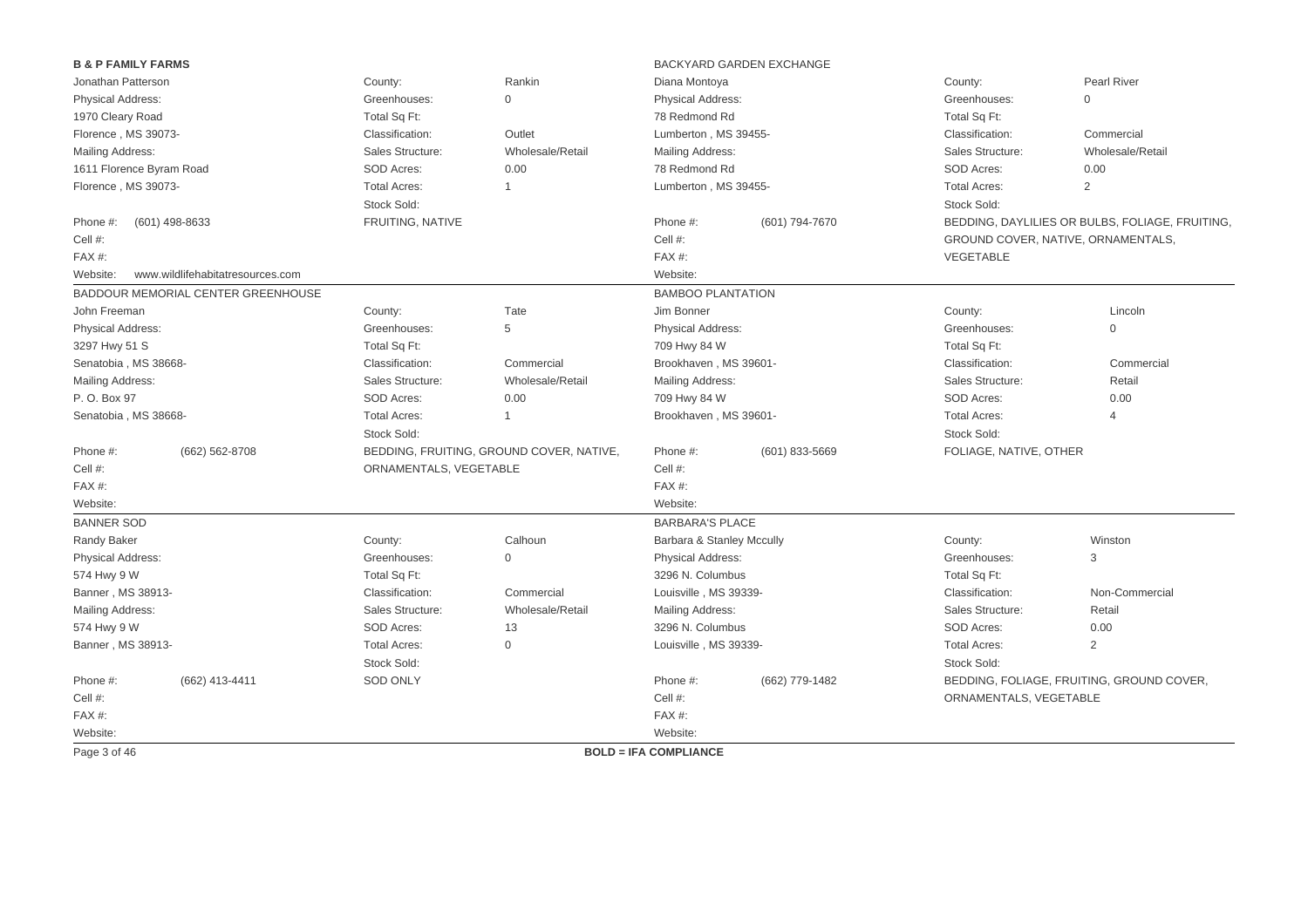|                                | <b>BARNHILL FARMS NURSERY, INC.</b> |                                          |                                           | <b>BARNYARD BUSHES</b>       |                                                           |                            |                                               |
|--------------------------------|-------------------------------------|------------------------------------------|-------------------------------------------|------------------------------|-----------------------------------------------------------|----------------------------|-----------------------------------------------|
| Phillip Barnhill               |                                     | County:                                  | George                                    | <b>Nelson Riddle</b>         |                                                           | County:                    | Monroe                                        |
| <b>Physical Address:</b>       |                                     | Greenhouses:                             | $\overline{1}$                            | <b>Physical Address:</b>     |                                                           | Greenhouses:               | -1                                            |
| 200 Union Church Road          |                                     | Total Sq Ft:                             |                                           | 63042 Hwy. 25 North          |                                                           | Total Sq Ft:               |                                               |
| Lucedale, MS 39452-            |                                     | Classification:                          | Commercial                                | Amory, MS 38821-             |                                                           | Classification:            | Outlet                                        |
| Mailing Address:               |                                     | Sales Structure:                         | Wholesale/Retail                          | Mailing Address:             |                                                           | Sales Structure:           | Retail                                        |
| 200 Union Church Road          |                                     | SOD Acres:                               | 0.00                                      | 63042 Hwy. 25 North          |                                                           | SOD Acres:                 | $\Omega$                                      |
| Lucedale, MS 39452-            |                                     | <b>Total Acres:</b>                      | 20                                        | Amory, MS 38821-             |                                                           | <b>Total Acres:</b>        | $\mathbf{0}$                                  |
|                                |                                     | Stock Sold:                              |                                           |                              |                                                           | Stock Sold:                |                                               |
| Phone #:                       | (601) 947-8621                      | NATIVE, ORNAMENTALS                      |                                           | Phone #:<br>(601) 256-8391   |                                                           |                            | BEDDING, FOLIAGE, FRUITING, ORNAMENTALS       |
| Cell #:                        | $(601)$ 508-1508                    |                                          |                                           | Cell #:                      |                                                           |                            |                                               |
| FAX#:                          |                                     |                                          |                                           | FAX#:                        |                                                           |                            |                                               |
| Website:                       |                                     |                                          |                                           | Website:                     |                                                           |                            |                                               |
| <b>BARRETT'S GARDEN CENTER</b> |                                     |                                          |                                           |                              | <b>BARTON &amp; SONS, INC., NURSERY &amp; LANDSCAPING</b> |                            |                                               |
| Tracie Raybourn                |                                     | County:                                  | Marion                                    | <b>Terry Barton</b>          |                                                           | County:                    | George                                        |
| <b>Physical Address:</b>       |                                     | Greenhouses:                             | 10                                        | Physical Address:            |                                                           | Greenhouses:               | 32                                            |
| 127 Old Hwy. 98 East           |                                     | Total Sq Ft:<br>294 East Fire Dept. Road |                                           |                              | Total Sq Ft:                                              |                            |                                               |
| Columbia, MS 39429-            |                                     | Classification:                          | Commercial                                | Lucedale, MS 39452-          |                                                           | Classification:            | Commercial                                    |
| Mailing Address:               |                                     | Sales Structure:                         | Retail                                    | Mailing Address:             |                                                           | Sales Structure:           | Wholesale                                     |
| 127 Old Hwy. 98 East           |                                     | SOD Acres:                               | 0.00                                      | 294 East Fire Dept. Road     |                                                           | SOD Acres:                 | 0.00                                          |
| Columbia, MS 39429-            |                                     | <b>Total Acres:</b>                      | 5                                         | Lucedale, MS 39452-          |                                                           | <b>Total Acres:</b>        | 75                                            |
|                                |                                     | Stock Sold:                              |                                           |                              |                                                           | Stock Sold:                |                                               |
| Phone #:                       | (601) 736-0495                      |                                          | BEDDING, FOLIAGE, FRUITING, GROUND COVER, | Phone #:                     | (601) 947-2675                                            |                            | BEDDING, DAYLILIES OR BULBS, FRUITING, GROUND |
| Cell #:                        |                                     | ORNAMENTALS                              |                                           | Cell #:                      | (601) 673-0149                                            | COVER, NATIVE, ORNAMENTALS |                                               |
| FAX#:                          |                                     |                                          |                                           | FAX#:                        | (601) 947-0070                                            |                            |                                               |
| Website:                       |                                     |                                          |                                           | Website:                     |                                                           |                            |                                               |
| <b>BATTLE SOD FARM</b>         |                                     |                                          |                                           | <b>BEATLINE NURSERY</b>      |                                                           |                            |                                               |
| Paul Battle                    |                                     | County:                                  | Tunica                                    | Georgia Stasulis             |                                                           | County:                    | Harrison                                      |
| Physical Address:              |                                     | Greenhouses:                             | $\mathbf 0$                               | <b>Physical Address:</b>     |                                                           | Greenhouses:               | $\overline{4}$                                |
| 5475 Hwy. 4                    |                                     | Total Sq Ft:                             |                                           | 7091 Beatline Rd             |                                                           | Total Sq Ft:               |                                               |
| Tunica, MS 38676-              |                                     | Classification:                          | Commercial                                | Long Beach, MS 39560-        |                                                           | Classification:            | Outlet                                        |
| Mailing Address:               |                                     | Sales Structure:                         | Wholesale/Retail                          | Mailing Address:             |                                                           | Sales Structure:           | Wholesale/Retail                              |
| 5475 Hwy. 4                    |                                     | SOD Acres:                               | 120                                       | P. O. Box 563                |                                                           | SOD Acres:                 | 0.00                                          |
| Tunica, MS 38676-              |                                     | <b>Total Acres:</b>                      | 0.00                                      | Long Beach, MS 39560-        |                                                           | <b>Total Acres:</b>        | $\overline{1}$                                |
|                                |                                     | Stock Sold:                              |                                           |                              |                                                           | Stock Sold:                |                                               |
| Phone #:                       | (662) 357-5126                      | <b>SOD ONLY</b>                          |                                           | Phone #:                     | (228) 206-7330                                            |                            | BEDDING, FOLIAGE, FRUITING, GROUND COVER,     |
| Cell #:                        |                                     |                                          |                                           | Cell #:                      |                                                           | <b>ORNAMENTALS</b>         |                                               |
| $FAX#$ :                       |                                     |                                          |                                           | $FAX#$ :                     | (228) 865-3995                                            |                            |                                               |
| Website:                       |                                     |                                          |                                           | Website:                     |                                                           |                            |                                               |
| Page 4 of 46                   |                                     |                                          |                                           | <b>BOLD = IFA COMPLIANCE</b> |                                                           |                            |                                               |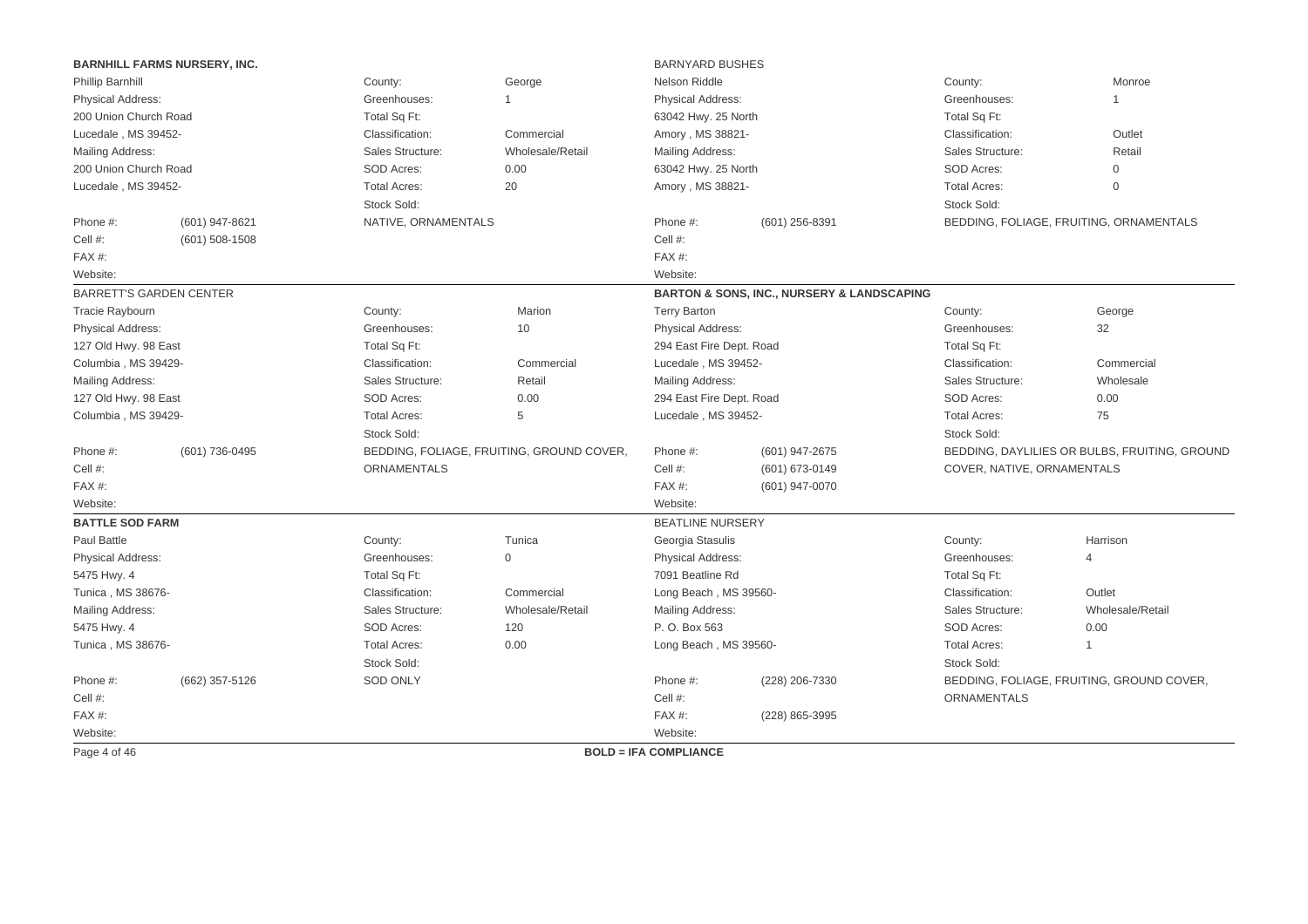|                                         | BENNETT-BURKES NURSERY FARM                              |                     |                                                          |                              | <b>BIG CREEK YARDS &amp; GARDEN</b> |                        |                                           |  |
|-----------------------------------------|----------------------------------------------------------|---------------------|----------------------------------------------------------|------------------------------|-------------------------------------|------------------------|-------------------------------------------|--|
| Jason Steen                             |                                                          | County:             | DeSoto                                                   | Wilma Goodwin                |                                     | County:                | Wayne                                     |  |
| Physical Address:                       |                                                          | Greenhouses:        | 1                                                        | <b>Physical Address:</b>     |                                     | Greenhouses:           | 6                                         |  |
| 5702 Caroline Drive                     |                                                          | Total Sq Ft:        |                                                          | 428 Big Creek Rd.            |                                     | Total Sq Ft:           |                                           |  |
| Horn Lake, MS 38637-                    |                                                          | Classification:     | Outlet                                                   | Waynesboro, MS 39367-        |                                     | Classification:        | Non-Commercial                            |  |
| <b>Mailing Address:</b>                 |                                                          | Sales Structure:    | Wholesale/Retail                                         | <b>Mailing Address:</b>      |                                     | Sales Structure:       | Retail                                    |  |
| 5702 Caroline Drive                     |                                                          | SOD Acres:          | 0.00                                                     | 428 Big Creek Rd.            |                                     | SOD Acres:             | 0.00                                      |  |
| Horn Lake, MS 38637-                    |                                                          | <b>Total Acres:</b> | $\overline{0}$                                           | Waynesboro, MS 39367-        |                                     | <b>Total Acres:</b>    | 3                                         |  |
|                                         |                                                          | Stock Sold:         |                                                          |                              |                                     | Stock Sold:            |                                           |  |
| Phone #:                                | (901) 649-7842                                           |                     | AQUATIC, BEDDING, DAYLILIES OR BULBS, FRUITING, Phone #: |                              | (601) 735-2220                      |                        | BEDDING, FOLIAGE, FRUITING, GROUND COVER, |  |
| Cell #:                                 |                                                          |                     | GROUND COVER, NATIVE, ORNAMENTALS,                       | Cell #:                      |                                     | ORNAMENTALS, VEGETABLE |                                           |  |
| FAX#:                                   |                                                          | VEGETABLE           |                                                          | FAX #:                       |                                     |                        |                                           |  |
| Website:                                |                                                          |                     |                                                          | Website:                     |                                     |                        |                                           |  |
| <b>BIG E'S SOD</b>                      |                                                          |                     |                                                          |                              | <b>BIG RIVER TURF FARM, INC.</b>    |                        |                                           |  |
| Alex Hutchins, Jr.                      |                                                          | County:             | <b>Pearl River</b>                                       | Larry Goss                   |                                     | County:                | Washington                                |  |
| <b>Physical Address:</b>                |                                                          | Greenhouses:        | $\mathbf{0}$                                             | <b>Physical Address:</b>     |                                     | Greenhouses:           | $\mathbf{0}$                              |  |
| 36 Whitfield Drive                      |                                                          | Total Sq Ft:        | 4378 Hwy 1 S                                             |                              | Total Sq Ft:                        |                        |                                           |  |
| Poplarville, MS 39470-                  |                                                          | Classification:     | Commercial                                               | Hollandale, MS 38748-        |                                     | Classification:        | Commercial                                |  |
| Mailing Address:                        | Sales Structure:<br>Wholesale<br><b>Mailing Address:</b> |                     | Sales Structure:                                         | Retail                       |                                     |                        |                                           |  |
| 36 Whitfield Drive<br>SOD Acres:<br>150 |                                                          |                     | 4378 Hwy 1 S                                             |                              | SOD Acres:                          | 125                    |                                           |  |
| Poplarville, MS 39470-                  |                                                          | <b>Total Acres:</b> | $\mathbf{0}$                                             | Hollandale, MS 38748-        |                                     | <b>Total Acres:</b>    | $\mathbf 0$                               |  |
|                                         |                                                          | Stock Sold:         |                                                          |                              |                                     | Stock Sold:            |                                           |  |
| Phone #:                                | (601) 795-6719                                           | <b>SOD ONLY</b>     |                                                          | Phone #:                     | (662) 378-2006                      | <b>SOD ONLY</b>        |                                           |  |
| Cell #:                                 | $(601)$ 590-6216                                         |                     |                                                          | Cell #:                      | (662) 822-8999                      |                        |                                           |  |
| $FAX#$ :                                |                                                          |                     |                                                          | FAX #:                       | (662) 378-3306                      |                        |                                           |  |
| Website:                                |                                                          |                     |                                                          | Website:                     |                                     |                        |                                           |  |
| <b>BIG SWAMP NURSERY</b>                |                                                          |                     |                                                          | <b>BINGHAM'S PLANT FARM</b>  |                                     |                        |                                           |  |
| <b>Willis Thames</b>                    |                                                          | County:             | Covington                                                | Howell Bingham, Jr.          |                                     | County:                | Attala                                    |  |
| <b>Physical Address:</b>                |                                                          | Greenhouses:        |                                                          | Physical Address:            |                                     | Greenhouses:           | 12                                        |  |
| 164 Hughes Road                         |                                                          | Total Sq Ft:        |                                                          | 7043 Hwy 43 South            |                                     | Total Sq Ft:           |                                           |  |
| <b>Collins, MS 39428-</b>               |                                                          | Classification:     | Commercial                                               | Kosciusko, MS 39090-         |                                     | Classification:        | Commercial                                |  |
| Mailing Address:                        |                                                          | Sales Structure:    | Retail                                                   | <b>Mailing Address:</b>      |                                     | Sales Structure:       | Wholesale                                 |  |
| 164 Hughes Road                         |                                                          | SOD Acres:          | 0.00                                                     | 7043 Hwy 43 South            |                                     | SOD Acres:             | 0.00                                      |  |
| Collins, MS 39428-                      |                                                          | <b>Total Acres:</b> | 5                                                        | Kosciusko, MS 39090-         |                                     | <b>Total Acres:</b>    | 2                                         |  |
|                                         |                                                          | Stock Sold:         |                                                          |                              |                                     | Stock Sold:            |                                           |  |
| Phone #:                                | (601) 722-4612                                           | ORNAMENTALS, OTHER  |                                                          | Phone #:                     | (662) 289-4150                      | FOLIAGE, ORNAMENTALS   |                                           |  |
| Cell #:                                 |                                                          |                     |                                                          | Cell #:                      |                                     |                        |                                           |  |
| FAX#:                                   |                                                          |                     |                                                          | FAX #:                       | (662) 289-4190                      |                        |                                           |  |
| Website:                                |                                                          |                     |                                                          | Website:                     |                                     |                        |                                           |  |
| Page 5 of 46                            |                                                          |                     |                                                          | <b>BOLD = IFA COMPLIANCE</b> |                                     |                        |                                           |  |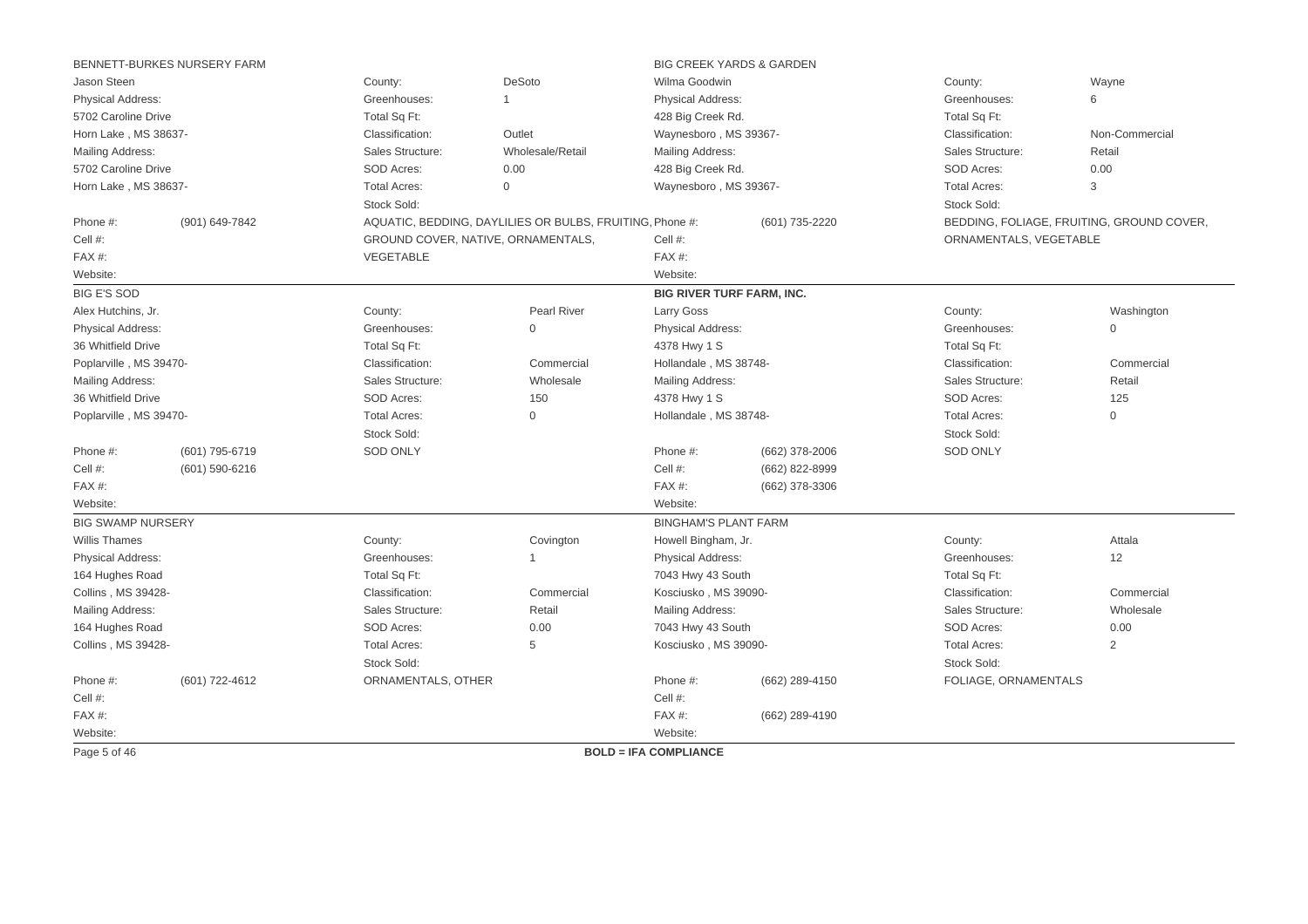| <b>BLACK CREEK TREES, LLC</b> |                                                            |                                |                                           | <b>BLAIR'S NURSERY</b>       |                    |                                |                                     |
|-------------------------------|------------------------------------------------------------|--------------------------------|-------------------------------------------|------------------------------|--------------------|--------------------------------|-------------------------------------|
| Andy Gammel                   |                                                            | County:                        | Lamar                                     | <b>Blair Hamilton</b>        |                    | County:                        | Jackson                             |
| Physical Address:             |                                                            | Greenhouses:                   | $\mathbf{0}$                              | Physical Address:            |                    | Greenhouses:                   | 9                                   |
| 435 N Black Creek Rd.         |                                                            | Total Sq Ft:                   |                                           | 6511 Gavin Hamilton Rd.      |                    | Total Sq Ft:                   |                                     |
| Sumrall, MS 39482-            |                                                            | Classification:                | Commercial                                | Hurley, MS 39555-            |                    | Classification:                | Commercial                          |
| Mailing Address:              |                                                            | Sales Structure:               | Wholesale/Retail                          | Mailing Address:             |                    | Sales Structure:               | Wholesale                           |
| 435 N Black Creek Rd.         |                                                            | <b>SOD Acres:</b>              | $\mathbf 0$                               | 6511 Gavin Hamilton Rd.      |                    | SOD Acres:                     | 0                                   |
| Sumrall, MS 39482-            |                                                            | <b>Total Acres:</b>            |                                           | Hurley, MS 39555-            |                    | <b>Total Acres:</b>            | 10                                  |
|                               |                                                            | Stock Sold:                    |                                           |                              |                    | Stock Sold:                    |                                     |
| Phone #:                      | (601) 325-6937                                             | FRUITING, ORNAMENTALS          |                                           | Phone #:<br>(228) 990-1993   |                    |                                | FRUITING, GROUND COVER, ORNAMENTALS |
| Cell #:                       |                                                            |                                |                                           | Cell #:                      |                    |                                |                                     |
| FAX#:                         |                                                            |                                |                                           | FAX#:                        |                    |                                |                                     |
| Website:                      |                                                            |                                |                                           | Website:                     |                    |                                |                                     |
| <b>BLOOMERS NURSERY LLC</b>   |                                                            |                                |                                           | <b>BLOOMS &amp; BUSHES</b>   |                    |                                |                                     |
| Debbie Lawrence               |                                                            | County:                        | Lowndes                                   | Nicole Bush                  |                    | County:                        | Forrest                             |
| <b>Physical Address:</b>      | $\overline{2}$<br>Greenhouses:<br><b>Physical Address:</b> |                                |                                           | Greenhouses:                 | $\overline{2}$     |                                |                                     |
| 3738 Cal Steens Rd            | Total Sq Ft:<br>133 Lee Road                               |                                |                                           | Total Sq Ft:                 |                    |                                |                                     |
| Caledonia, MS 39740-          |                                                            | Classification:                | Commercial                                | Hattiesburg, MS 39401-       |                    | Classification:                | Commercial                          |
| Mailing Address:              |                                                            | Sales Structure:               | Retail                                    | Mailing Address:             |                    | Sales Structure:               | Wholesale/Retail                    |
| P. O. Box 52                  | SOD Acres:<br>0.00<br>121 Lee Road                         |                                |                                           | SOD Acres:                   | 0.00               |                                |                                     |
| Caledonia, MS 39740-          |                                                            | <b>Total Acres:</b>            | $\overline{2}$                            | Laurel, MS 39440-            |                    | <b>Total Acres:</b>            | $\Omega$                            |
|                               |                                                            | Stock Sold:                    |                                           |                              |                    | Stock Sold:                    |                                     |
| Phone #:                      | (662) 356-0250                                             |                                | BEDDING, FOLIAGE, FRUITING, GROUND COVER, | Phone #:                     | (360) 451-9002     | BEDDING, FOLIAGE, GROUND COVER |                                     |
| Cell #:                       |                                                            | NATIVE, ORNAMENTALS            |                                           | Cell #:                      | $(601) 580 - 0771$ |                                |                                     |
| FAX#:                         |                                                            |                                |                                           | FAX#:                        | (601) 582-9423     |                                |                                     |
| Website:                      |                                                            |                                |                                           | Website:                     |                    |                                |                                     |
| BLOOMS & BUSHES TOO           |                                                            |                                |                                           | <b>BOB MARION'S NURSERY</b>  |                    |                                |                                     |
| Nicole Bush                   |                                                            | County:                        | Jones                                     | <b>Bob Marion</b>            |                    | County:                        | Itawamba                            |
| Physical Address:             |                                                            | Greenhouses:                   |                                           | Physical Address:            |                    | Greenhouses:                   | $\mathsf{O}\xspace$                 |
| 1704 Old Amy Road             |                                                            | Total Sq Ft:                   |                                           | 9725 Hwy 363                 |                    | Total Sq Ft:                   |                                     |
| Laurel, MS 39440-             |                                                            | Classification:                | Commercial                                | Mantachie, MS 38855-         |                    | Classification:                | Commercial                          |
| Mailing Address:              |                                                            | Sales Structure:               | Wholesale/Retail                          | Mailing Address:             |                    | Sales Structure:               | Wholesale                           |
| 121 Lee Road                  |                                                            | SOD Acres:                     | 0.00                                      | 152 Cr 821                   |                    | SOD Acres:                     | 0.00                                |
| Hattiesburg, MS 39440-        |                                                            | <b>Total Acres:</b>            |                                           | Saltillo, MS 38866-          |                    | <b>Total Acres:</b>            | 5                                   |
|                               |                                                            | Stock Sold:                    |                                           |                              |                    | Stock Sold:                    |                                     |
| Phone #:                      | (601) 580-0771                                             | BEDDING, FOLIAGE, GROUND COVER |                                           | Phone #:                     | (662) 869-7072     | <b>ORNAMENTALS</b>             |                                     |
| Cell #:                       |                                                            |                                |                                           | Cell #:                      |                    |                                |                                     |
| FAX#:                         |                                                            |                                |                                           | $FAX#$ :                     |                    |                                |                                     |
| Website:                      |                                                            |                                |                                           | Website:                     |                    |                                |                                     |
| Page 6 of 46                  |                                                            |                                |                                           | <b>BOLD = IFA COMPLIANCE</b> |                    |                                |                                     |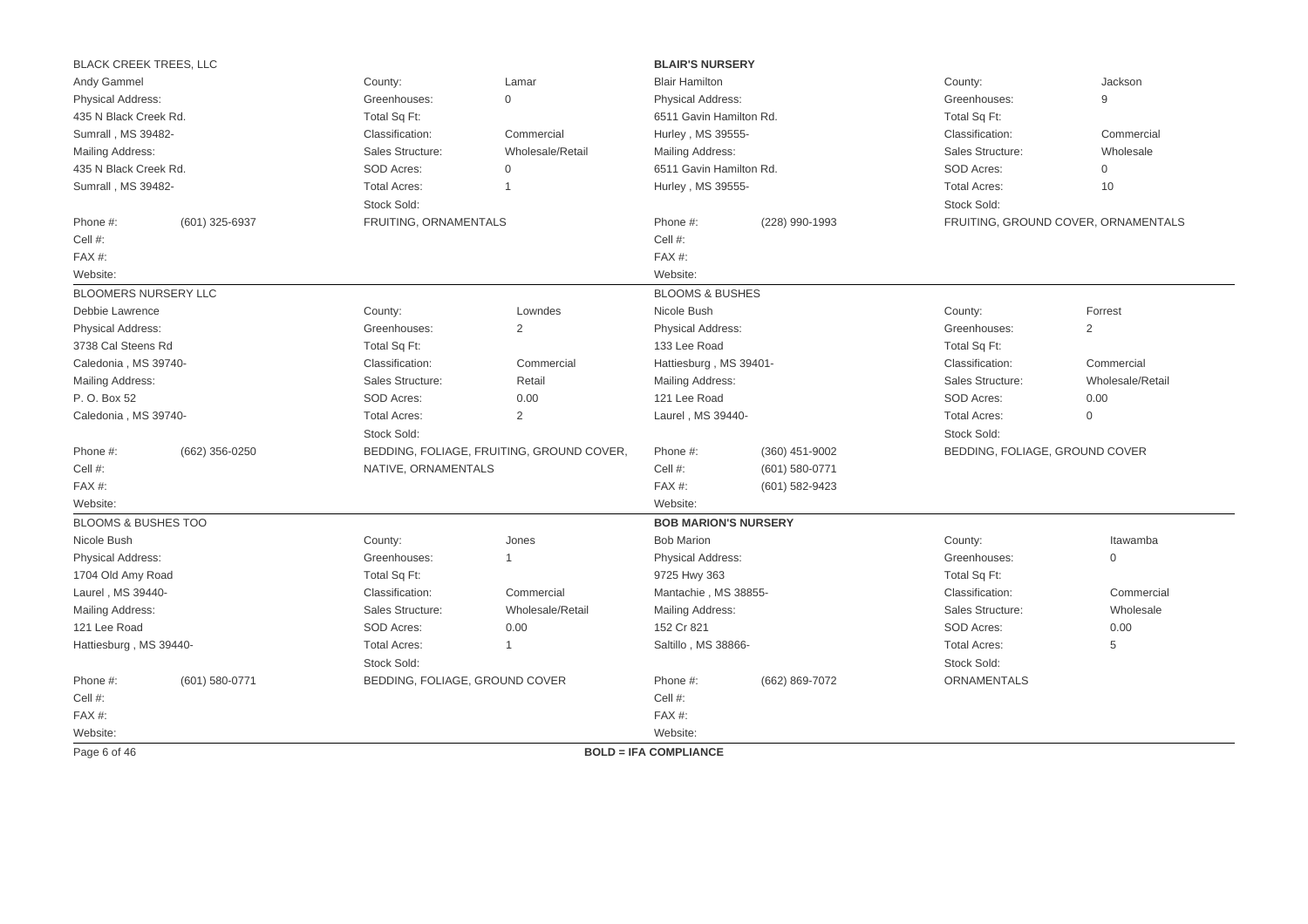| <b>BOND'S NURSERY</b>                  |                                                    |                                                          |                                           | <b>BONNIE PLANTS, LLC</b>    |                                  |                                 |                  |
|----------------------------------------|----------------------------------------------------|----------------------------------------------------------|-------------------------------------------|------------------------------|----------------------------------|---------------------------------|------------------|
| Tommy & Chris Bond                     |                                                    | County:                                                  | George                                    | Jamie Padgett                |                                  | County:                         | Rankin           |
| <b>Physical Address:</b>               |                                                    | Greenhouses:                                             | 5                                         | Physical Address:            |                                  | Greenhouses:                    | 18               |
| 194 Wes Havard Rd.                     |                                                    | Total Sq Ft:                                             |                                           |                              | 1728 Old Whitfield Road, Lot 001 | Total Sq Ft:                    |                  |
| Lucedale, MS 39452-                    |                                                    | Classification:                                          | Commercial                                | Pearl, MS 39208-             |                                  | Classification:                 | Commercial       |
| Mailing Address:                       |                                                    | Sales Structure:                                         | Wholesale/Retail                          | Mailing Address:             |                                  | Sales Structure:                | Wholesale        |
| P. O. Box 1523                         |                                                    | SOD Acres:                                               | 0.00                                      |                              | 1728 Old Whitfield Road, Lot 001 | SOD Acres:                      | 0.00             |
| Lucedale, MS 39452-                    |                                                    | <b>Total Acres:</b>                                      | 22                                        | Pearl, MS 39208-             |                                  | <b>Total Acres:</b>             | 5                |
|                                        |                                                    | Stock Sold:                                              |                                           |                              |                                  | Stock Sold:                     |                  |
| Phone #:                               | $(601)$ 550-4063                                   |                                                          | FOLIAGE, FRUITING, GROUND COVER, NATIVE,  | Phone #:<br>(334) 738-0065   |                                  | BEDDING, VEGETABLE              |                  |
| Cell #:                                | (251) 802-9340                                     | <b>ORNAMENTALS</b>                                       |                                           | Cell #:                      |                                  |                                 |                  |
| FAX#:                                  |                                                    |                                                          |                                           | FAX #:                       |                                  |                                 |                  |
| Website:                               |                                                    |                                                          |                                           | Website:                     |                                  |                                 |                  |
| <b>BOONE TREE FARM</b>                 |                                                    |                                                          |                                           |                              | <b>BOONEVILLE HIGH SCHOOL</b>    |                                 |                  |
| Tommy Boone                            |                                                    | County:                                                  | Forrest                                   | Jared Beasley                |                                  | County:                         | Prentiss         |
| Physical Address:                      |                                                    | Greenhouses:                                             | $\Omega$                                  | <b>Physical Address:</b>     |                                  | Greenhouses:                    |                  |
| 34 D E Scarborough Rd.<br>Total Sq Ft: |                                                    |                                                          | 300 B West George E. Allen Dr             | Total Sq Ft:                 |                                  |                                 |                  |
| Wiggins, MS 39577-                     | Classification:<br>Outlet<br>Booneville, MS 38829- |                                                          |                                           | Classification:              | Non-Commercial                   |                                 |                  |
| Mailing Address:                       |                                                    | Sales Structure:<br>Wholesale/Retail<br>Mailing Address: |                                           | Sales Structure:             | Retail                           |                                 |                  |
| 34 D E Scarborough Rd.                 |                                                    | SOD Acres:<br>0.00<br>300 B West George E. Allen Dr      |                                           | SOD Acres:                   | 0.00                             |                                 |                  |
| Wiggins, MS 39577-                     |                                                    | <b>Total Acres:</b>                                      | 20                                        | Booneville, MS 38829-        |                                  | <b>Total Acres:</b>             | $\mathbf{0}$     |
|                                        |                                                    | Stock Sold:                                              |                                           |                              |                                  | Stock Sold:                     |                  |
| Phone #:                               |                                                    | FRUITING, ORNAMENTALS                                    |                                           | Phone #:                     | (256) 390-7632                   | BEDDING, FOLIAGE, GROUND COVER, |                  |
| Cell #:                                | (601) 408-6178                                     |                                                          |                                           | Cell #:                      |                                  | ORNAMENTALS, VEGETABLE          |                  |
| FAX#:                                  | $(601)$ 528-9991                                   |                                                          |                                           | FAX#:                        |                                  |                                 |                  |
| Website:                               |                                                    |                                                          |                                           | Website:                     |                                  |                                 |                  |
|                                        | <b>BOUNTIFUL HARVEST FARMS</b>                     |                                                          |                                           | <b>BRIAN ANDERSON</b>        |                                  |                                 |                  |
| Sam Mclemore                           |                                                    | County:                                                  | Oktibbeha                                 | <b>Brian Anderson</b>        |                                  | County:                         | Grenada          |
| Physical Address:                      |                                                    | Greenhouses:                                             | 3                                         | <b>Physical Address:</b>     |                                  | Greenhouses:                    | $\mathbf{0}$     |
| 1420 Pat Station Road                  |                                                    | Total Sq Ft:                                             |                                           | 76 Cross Branch Road         |                                  | Total Sq Ft:                    |                  |
| Starkville, MS 39759-                  |                                                    | Classification:                                          | Non-Commercial                            | Grenada, MS 38901-           |                                  | Classification:                 | Non-Commercial   |
| Mailing Address:                       |                                                    | Sales Structure:                                         | Retail                                    | Mailing Address:             |                                  | Sales Structure:                | Wholesale/Retail |
| 132 Josey Ave                          |                                                    | SOD Acres:                                               | 0.00                                      | 76 Cross Branch Road         |                                  | SOD Acres:                      | 0.00             |
| Starkville, MS 39759-                  |                                                    | <b>Total Acres:</b>                                      | 2                                         | Grenada, MS 38901-           |                                  | <b>Total Acres:</b>             | 0.00             |
|                                        |                                                    | Stock Sold:                                              |                                           |                              |                                  | Stock Sold:                     |                  |
| Phone #:                               |                                                    |                                                          | FRUITING, GROUND COVER, NATIVE, VEGETABLE | Phone #:                     | (662) 230-2822                   | ORNAMENTALS                     |                  |
| Cell #:                                | (662) 418-0670                                     |                                                          |                                           | Cell #:                      | (662) 230-2822                   |                                 |                  |
| $FAX#$ :                               |                                                    |                                                          |                                           | FAX #:                       |                                  |                                 |                  |
| Website:                               |                                                    |                                                          |                                           | Website:                     |                                  |                                 |                  |
| Page 7 of 46                           |                                                    |                                                          |                                           | <b>BOLD = IFA COMPLIANCE</b> |                                  |                                 |                  |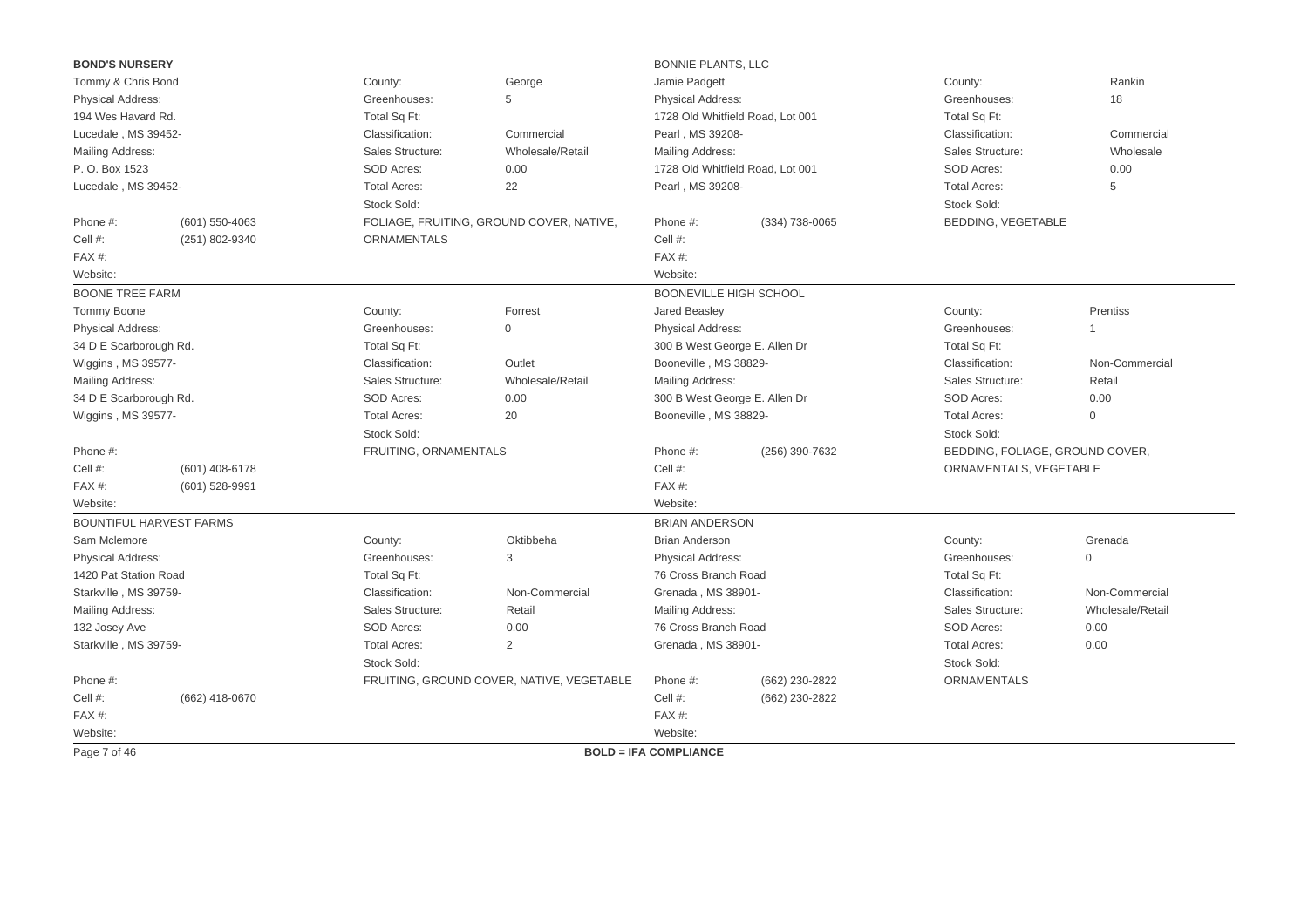| <b>BRUSSEL'S BONSAI NURSERY</b> |                                   |                                  |                                           | BUDS N' BLOOMS NURSERY       |                              |                                     |                     |  |
|---------------------------------|-----------------------------------|----------------------------------|-------------------------------------------|------------------------------|------------------------------|-------------------------------------|---------------------|--|
| <b>Brussel Martin</b>           |                                   | County:                          | DeSoto                                    | Donna Case                   |                              | County:                             | Lincoln             |  |
| Physical Address:               |                                   | Greenhouses:                     | 23                                        | <b>Physical Address:</b>     |                              | Greenhouses:                        | 6                   |  |
| 8125 Center Hill                |                                   | Total Sq Ft:                     |                                           | 3074 Hwy 550                 |                              | Total Sq Ft:                        |                     |  |
| Olive Branch, MS 38654-         |                                   | Classification:                  | Commercial                                | Wesson, MS 39191-            |                              | Classification:                     | Commercial          |  |
| Mailing Address:                |                                   | Sales Structure:                 | Wholesale/Retail                          | Mailing Address:             |                              | Sales Structure:                    | Wholesale/Retail    |  |
| 8125 Center Hill                |                                   | <b>SOD Acres:</b>                | $\mathbf{0}$                              | 3074 Hwy 550                 |                              | SOD Acres:                          | 0.00                |  |
| Olive Branch, MS 38654-         |                                   | <b>Total Acres:</b>              | 18                                        | Wesson, MS 39191-            |                              | <b>Total Acres:</b>                 | 3                   |  |
|                                 |                                   | Stock Sold:                      |                                           |                              |                              | Stock Sold:                         |                     |  |
| Phone #:                        | (800) 582-2593                    | <b>FOLIAGE</b>                   |                                           | Phone #:                     | (601) 894-1072               | BEDDING, FOLIAGE, FRUITING, NATIVE, |                     |  |
| Cell #:                         |                                   |                                  |                                           | Cell #:                      |                              | <b>ORNAMENTALS</b>                  |                     |  |
| FAX#:                           |                                   |                                  |                                           | FAX#:                        |                              |                                     |                     |  |
| Website:                        |                                   |                                  |                                           | Website:                     |                              |                                     |                     |  |
| <b>BUSY BEE NURSERY</b>         |                                   |                                  |                                           | CAGLE SOD FARM               |                              |                                     |                     |  |
| <b>Fred Ensz</b>                |                                   | County:                          | Noxubee                                   | Larry Cagle                  |                              | County:                             | Prentiss            |  |
| Physical Address:               |                                   | Greenhouses:                     | 6                                         | Physical Address:            |                              | Greenhouses:                        | $\mathbf{0}$        |  |
| 14534 Hwy 45                    |                                   | Total Sq Ft:                     |                                           | 692 Cr 5111                  |                              | Total Sq Ft:                        |                     |  |
| Macon, MS 39341-                |                                   | Classification:                  | Commercial                                | Booneville, MS 38829-        |                              | Classification:                     | Commercial          |  |
| Mailing Address:                |                                   | Sales Structure:                 | Retail                                    | <b>Mailing Address:</b>      |                              | Sales Structure:                    | Retail              |  |
| 14534 Hwy 45                    | SOD Acres:<br>0.00<br>692 Cr 5111 |                                  |                                           | SOD Acres:                   | 130                          |                                     |                     |  |
| Macon, MS 39341-                |                                   | <b>Total Acres:</b>              | 2                                         | Booneville, MS 38829-        |                              | <b>Total Acres:</b>                 | $\mathsf{O}\xspace$ |  |
|                                 |                                   | Stock Sold:                      |                                           |                              |                              | Stock Sold:                         |                     |  |
| Phone #:                        | (662) 726-2222                    |                                  | BEDDING, FOLIAGE, FRUITING, GROUND COVER, | Phone #:                     | (662) 365-3152               | <b>SOD ONLY</b>                     |                     |  |
| Cell #:                         |                                   | ORNAMENTALS                      |                                           | Cell #:                      | (662) 720-3867               |                                     |                     |  |
| FAX#:                           |                                   |                                  |                                           | FAX#:                        |                              |                                     |                     |  |
| Website:                        |                                   |                                  |                                           | Website:                     |                              |                                     |                     |  |
| <b>CAMELLIA NURSERY</b>         |                                   |                                  |                                           |                              | CAMPCREEK NATIVE PLANTS, LLC |                                     |                     |  |
| Kyle Mccaskey                   |                                   | County:                          | George                                    | <b>Robert Ballard</b>        |                              | County:                             | Union               |  |
| Physical Address:               |                                   | Greenhouses:                     | 8                                         | <b>Physical Address:</b>     |                              | Greenhouses:                        | $\overline{1}$      |  |
| 10280 Highway 613               |                                   | Total Sq Ft:                     |                                           | 921 Sam T. Barkley Dr.       |                              | Total Sq Ft:                        |                     |  |
| Lucedale, MS 39452-9801         |                                   | Classification:                  | Commercial                                | New Albany, MS 38652-        |                              | Classification:                     | Commercial          |  |
| Mailing Address:                |                                   | Sales Structure:                 | Wholesale/Retail                          | Mailing Address:             |                              | Sales Structure:                    | Wholesale/Retail    |  |
| 10280 Highway 613               |                                   | <b>SOD Acres:</b>                | 0.00                                      | 601 Cedar Drive              |                              | SOD Acres:                          | 0.00                |  |
| Lucedale, MS 39452-9801         |                                   | <b>Total Acres:</b>              | 15                                        | New Albany, MS 38652-        |                              | <b>Total Acres:</b>                 | 0.00                |  |
|                                 |                                   | Stock Sold:                      |                                           |                              |                              | Stock Sold:                         |                     |  |
| Phone #:                        |                                   | <b>GROUND COVER, ORNAMENTALS</b> |                                           | Phone #:                     |                              | <b>NATIVE</b>                       |                     |  |
| Cell #:                         | (601) 508-1272                    |                                  |                                           | Cell #:                      | (662) 316-1017               |                                     |                     |  |
| FAX#:                           |                                   |                                  |                                           | $FAX#$ :                     |                              |                                     |                     |  |
| Website:                        |                                   |                                  |                                           | Website:                     |                              |                                     |                     |  |
| Page 8 of 46                    |                                   |                                  |                                           | <b>BOLD = IFA COMPLIANCE</b> |                              |                                     |                     |  |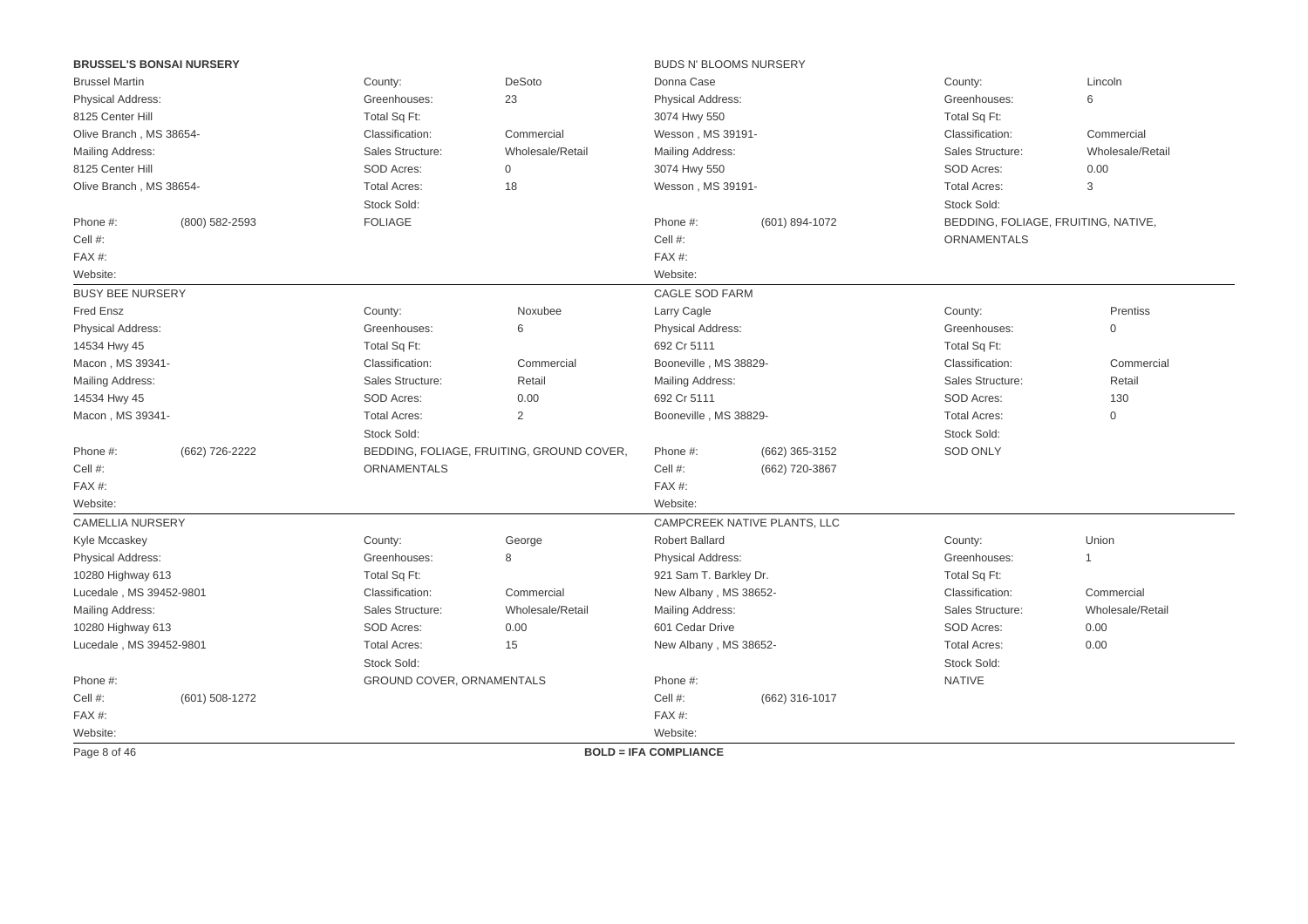|                               | CARROLL'S LANDSCAPE SERVICES LLC |                                                      |                                           | CBLA NURSERY LLC DBA SMITH'S NURSERY |                |                     |                                         |
|-------------------------------|----------------------------------|------------------------------------------------------|-------------------------------------------|--------------------------------------|----------------|---------------------|-----------------------------------------|
| <b>Brad Carroll</b>           |                                  | County:                                              | Madison                                   | Logan Ayers                          |                | County:             | Lee                                     |
| <b>Physical Address:</b>      |                                  | Greenhouses:                                         | 9                                         | <b>Physical Address:</b>             |                | Greenhouses:        | 1                                       |
| 1155 Forest Ave.              |                                  | Total Sq Ft:                                         |                                           | 2309 Hwy 145                         |                | Total Sq Ft:        |                                         |
| Madison, MS 39130-2149        |                                  | Classification:                                      | Outlet                                    | Saltillo, MS 38866-                  |                | Classification:     | Outlet                                  |
| Mailing Address:              |                                  | Sales Structure:                                     | Retail                                    | Mailing Address:                     |                | Sales Structure:    | Retail                                  |
| P. O. Box 2149                |                                  | SOD Acres:                                           | 0.00                                      | P. O. Box 1126                       |                | SOD Acres:          | 0.00                                    |
| Madison, MS 39130-2149        |                                  | <b>Total Acres:</b>                                  | 8                                         | Saltillo, MS 38866-                  |                | <b>Total Acres:</b> | $\overline{2}$                          |
|                               |                                  | Stock Sold:                                          |                                           |                                      |                | Stock Sold:         |                                         |
| Phone #:                      | (601) 981-1244                   |                                                      | BEDDING, FOLIAGE, FRUITING, GROUND COVER, | Phone #:<br>(662) 869-3656           |                |                     | BEDDING, FOLIAGE, FRUITING, ORNAMENTALS |
| Cell #:                       |                                  | <b>ORNAMENTALS</b>                                   |                                           | Cell #:                              |                |                     |                                         |
| FAX#:                         |                                  |                                                      |                                           | FAX#:                                |                |                     |                                         |
| Website:                      |                                  |                                                      |                                           | Website:                             |                |                     |                                         |
| <b>CEDAR CREEK NURSERY</b>    |                                  |                                                      |                                           | <b>CHILDERS NURSERY</b>              |                |                     |                                         |
| Ronnie Dodd                   |                                  | County:                                              | George                                    | <b>Dwight Childers</b>               |                | County:             | Tippah                                  |
| Physical Address:             |                                  | Greenhouses:                                         | 10                                        | <b>Physical Address:</b>             |                | Greenhouses:        | 3                                       |
| 1180 Jodie Baxter Rd.         |                                  | Total Sq Ft:<br>2801 Cr 400                          |                                           | Total Sq Ft:                         |                |                     |                                         |
| Lucedale, MS 39452-           |                                  | Classification:<br>Commercial<br>Faulkner, MS 38629- |                                           | Classification:                      | Non-Commercial |                     |                                         |
| Mailing Address:              |                                  | Sales Structure:                                     | Wholesale/Retail                          | <b>Mailing Address:</b>              |                | Sales Structure:    | Retail                                  |
| 1180 Jodie Baxter Rd.         |                                  | SOD Acres:                                           | $\mathbf 0$                               | 2801 Cr 400                          |                | SOD Acres:          | 0.00                                    |
| Lucedale, MS 39452-           |                                  | <b>Total Acres:</b>                                  | 20                                        | Faulkner, MS 38629-                  |                | <b>Total Acres:</b> | 1                                       |
|                               |                                  | Stock Sold:                                          |                                           |                                      |                | Stock Sold:         |                                         |
| Phone #:                      | (601) 766-3272                   | FOLIAGE, FRUITING, ORNAMENTALS                       |                                           | Phone #:                             | (662) 837-3879 |                     | GROUND COVER, ORNAMENTALS, VEGETABLE    |
| Cell #:                       |                                  |                                                      |                                           | Cell #:                              |                |                     |                                         |
| FAX#:                         | (601) 766-0209                   |                                                      |                                           | FAX#:                                |                |                     |                                         |
| Website:                      |                                  |                                                      |                                           | Website:                             |                |                     |                                         |
| <b>CINDY'S LOUISIANA IRIS</b> |                                  |                                                      |                                           | <b>CLASSY ROSES</b>                  |                |                     |                                         |
| Cynthia Dufrene               |                                  | County:                                              | Pearl River                               | Tom Smith                            |                | County:             | Hinds                                   |
| Physical Address:             |                                  | Greenhouses:                                         | $\mathbf{1}$                              | Physical Address:                    |                | Greenhouses:        | $\mathbf{1}$                            |
| 93 Cassady Drive              |                                  | Total Sq Ft:                                         |                                           | 4737 Thompson Drive                  |                | Total Sq Ft:        |                                         |
| Carriere, MS 39426-           |                                  | Classification:                                      | Commercial                                | Jackson, MS 39212-                   |                | Classification:     | Commercial                              |
| Mailing Address:              |                                  | Sales Structure:                                     | Retail                                    | Mailing Address:                     |                | Sales Structure:    | Wholesale/Retail                        |
| 93 Cassady Drive              |                                  | SOD Acres:                                           | 0.00                                      | 4737 Thompson Drive                  |                | SOD Acres:          | 0.00                                    |
| Carriere, MS 39426-           |                                  | <b>Total Acres:</b>                                  | $\Omega$                                  | Jackson, MS 39212-                   |                | <b>Total Acres:</b> |                                         |
|                               |                                  | Stock Sold:                                          |                                           |                                      |                | Stock Sold:         |                                         |
| Phone #:                      | (601) 798-3352                   | <b>AQUATIC</b>                                       |                                           | Phone #:                             | (601) 371-9559 | ORNAMENTALS         |                                         |
| Cell #:                       | (601) 799-6780                   |                                                      |                                           | Cell #:                              |                |                     |                                         |
| FAX#:                         | (601) 798-3352                   |                                                      |                                           | FAX#:                                |                |                     |                                         |
| Website:                      |                                  |                                                      |                                           | Website:                             |                |                     |                                         |
| Page 9 of 46                  |                                  |                                                      |                                           | <b>BOLD = IFA COMPLIANCE</b>         |                |                     |                                         |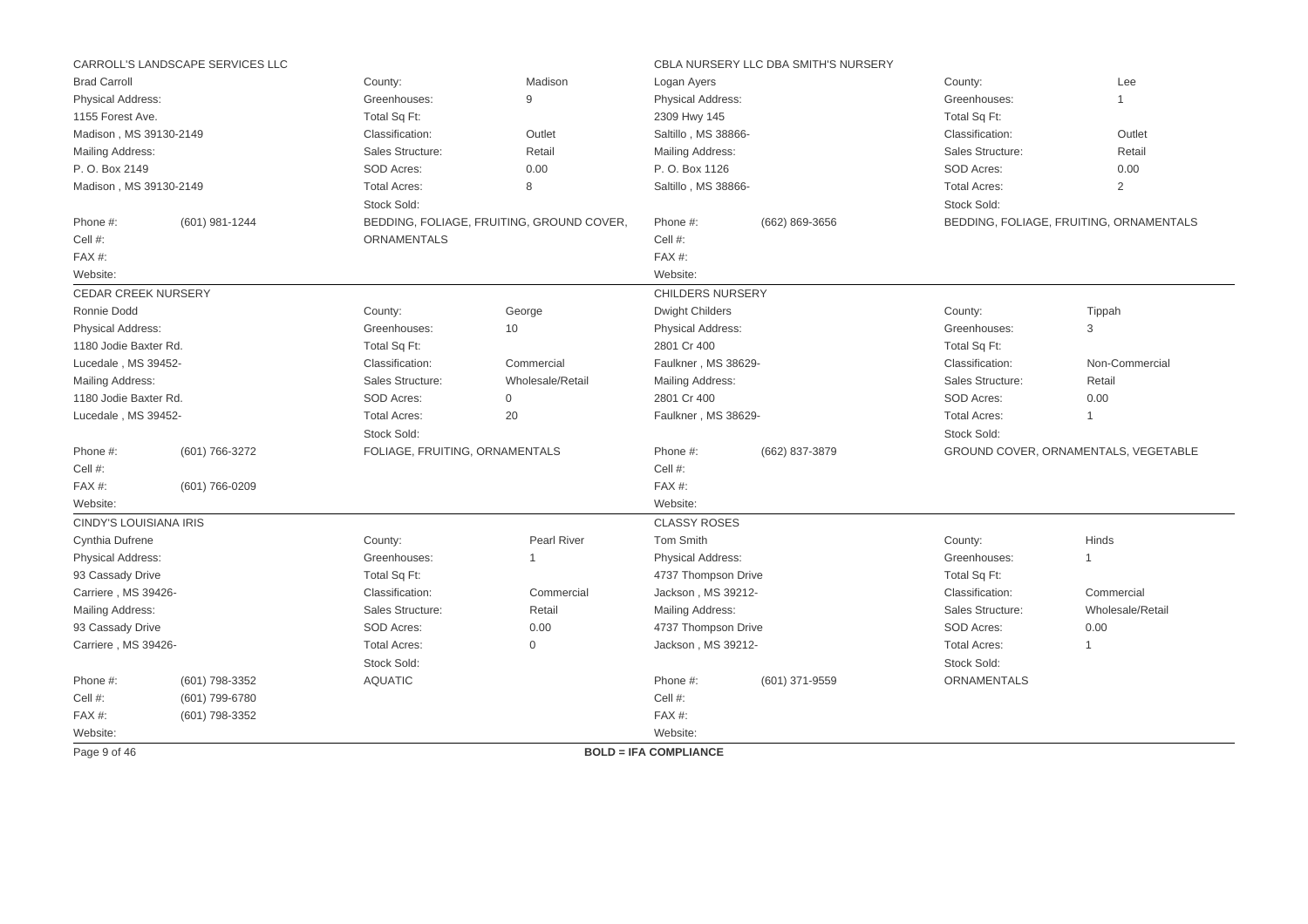|                             | <b>COACH'S CEDAR CREEK FARM, INC.</b> |                                                  |                                           | <b>COLEMAN'S NURSERY</b>     |                 |                     |                                              |
|-----------------------------|---------------------------------------|--------------------------------------------------|-------------------------------------------|------------------------------|-----------------|---------------------|----------------------------------------------|
| Danny Byrd                  |                                       | County:                                          | George                                    | <b>Howard Coleman</b>        |                 | County:             | Jones                                        |
| Physical Address:           |                                       | Greenhouses:                                     | 66                                        | Physical Address:            |                 | Greenhouses:        | 23                                           |
| 111 Doug Byrd Road          |                                       | Total Sq Ft:                                     |                                           | 37 Shiloh Church Road        |                 | Total Sq Ft:        |                                              |
| Lucedale, MS 39452-         |                                       | Classification:                                  | Commercial                                | Moselle, MS 39459-           |                 | Classification:     | Commercial                                   |
| Mailing Address:            |                                       | Sales Structure:                                 | Wholesale/Retail                          | Mailing Address:             |                 | Sales Structure:    | Wholesale/Retail                             |
| 111 Doug Byrd Road          |                                       | SOD Acres:                                       | $\mathbf{0}$                              | 37 Shiloh Church Road        |                 | SOD Acres:          | $\Omega$                                     |
| Lucedale, MS 39452-         |                                       | <b>Total Acres:</b>                              | 20                                        | Moselle, MS 39459-           |                 | <b>Total Acres:</b> | 13                                           |
|                             |                                       | Stock Sold:                                      |                                           |                              |                 | Stock Sold:         |                                              |
| Phone #:                    | (601) 770-1143                        | BEDDING, FOLIAGE, ORNAMENTALS                    |                                           | Phone #:                     | (601) 580-0839  |                     | BEDDING, FOLIAGE, FRUITING, GROUND COVER,    |
| Cell #:                     | (601) 947-7235                        |                                                  |                                           | Cell #:                      |                 | <b>ORNAMENTALS</b>  |                                              |
| FAX#:                       | (601) 947-7299                        |                                                  |                                           | FAX#:                        |                 |                     |                                              |
| Website:                    |                                       |                                                  |                                           | Website:                     |                 |                     |                                              |
| <b>CORINTH NURSERY</b>      |                                       |                                                  |                                           | <b>COUNTRY BOY FARMS</b>     |                 |                     |                                              |
| <b>Kelly Essary</b>         |                                       | County:                                          | Alcorn                                    | Kevin Robinette              |                 | County:             | Tishomingo                                   |
| <b>Physical Address:</b>    |                                       | 3<br>Greenhouses:<br><b>Physical Address:</b>    |                                           |                              | Greenhouses:    | $\Omega$            |                                              |
| 1524 Polk Street            |                                       | Total Sq Ft:                                     | 166 Harmony Road                          |                              | Total Sq Ft:    |                     |                                              |
| Corinth, MS 38834-          |                                       | Classification:<br>luka, MS 38852-<br>Commercial |                                           |                              | Classification: | Commercial          |                                              |
| Mailing Address:            |                                       | Sales Structure:                                 | Retail                                    | Mailing Address:             |                 | Sales Structure:    | Retail                                       |
| 1524 Polk Street            |                                       | SOD Acres:                                       | 0.00                                      | 32 Cr 430                    |                 | SOD Acres:          | $\mathbf 0$                                  |
| Corinth, MS 38834-          |                                       | <b>Total Acres:</b>                              | $\mathbf{1}$                              | luka, MS 38852-              |                 | <b>Total Acres:</b> | 1                                            |
|                             |                                       | Stock Sold:                                      |                                           |                              |                 | Stock Sold:         |                                              |
| Phone #:                    | (662) 286-5088                        |                                                  | BEDDING, FOLIAGE, FRUITING, GROUND COVER, | Phone #:                     | (662) 279-4709  |                     | BEDDING, FRUITING, ORNAMENTALS, VEGETABLE    |
| Cell #:                     |                                       | ORNAMENTALS                                      |                                           | Cell #:                      |                 |                     |                                              |
| FAX#:                       |                                       |                                                  |                                           | FAX#:                        |                 |                     |                                              |
| Website:                    |                                       |                                                  |                                           | Website:                     |                 |                     |                                              |
| <b>COUNTRY OAKS NURSERY</b> |                                       |                                                  |                                           | D. D. RUSHING NURSERY        |                 |                     |                                              |
| Jim Robinson                |                                       | County:                                          | Marshall                                  | Kathy Rushing                |                 | County:             | Neshoba                                      |
| Physical Address:           |                                       | Greenhouses:                                     | $\Omega$                                  | <b>Physical Address:</b>     |                 | Greenhouses:        | 45                                           |
| 600 Rabbit Ridge Road       |                                       | Total Sq Ft:                                     |                                           | 17960 Road 339               |                 | Total Sq Ft:        |                                              |
| Red Banks, MS 38661-        |                                       | Classification:                                  | Commercial                                | Philadelphia, MS 39350-      |                 | Classification:     | Commercial                                   |
| Mailing Address:            |                                       | Sales Structure:                                 | Retail                                    | Mailing Address:             |                 | Sales Structure:    | Wholesale/Retail                             |
| 600 Rabbit Ridge Road       |                                       | SOD Acres:                                       | 0.00                                      | 17960 Road 339               |                 | <b>SOD Acres:</b>   | 0.00                                         |
| Red Banks, MS 38661-        |                                       | <b>Total Acres:</b>                              | 12                                        | Philadelphia, MS 39350-      |                 | <b>Total Acres:</b> | 1                                            |
|                             |                                       | Stock Sold:                                      |                                           |                              |                 | Stock Sold:         |                                              |
| Phone #:                    |                                       | ORNAMENTALS                                      |                                           | Phone #:                     | (601) 656-8842  |                     | BEDDING, DAYLILIES OR BULBS, FOLIAGE, GROUND |
| Cell #:                     | (901) 921-5373                        |                                                  |                                           | Cell #:                      | (601) 416-5442  | COVER, VEGETABLE    |                                              |
| $FAX#$ :                    |                                       |                                                  |                                           | FAX #:                       | (601) 656-6758  |                     |                                              |
| Website:                    |                                       |                                                  |                                           | Website:                     |                 |                     |                                              |
| Page 10 of 46               |                                       |                                                  |                                           | <b>BOLD = IFA COMPLIANCE</b> |                 |                     |                                              |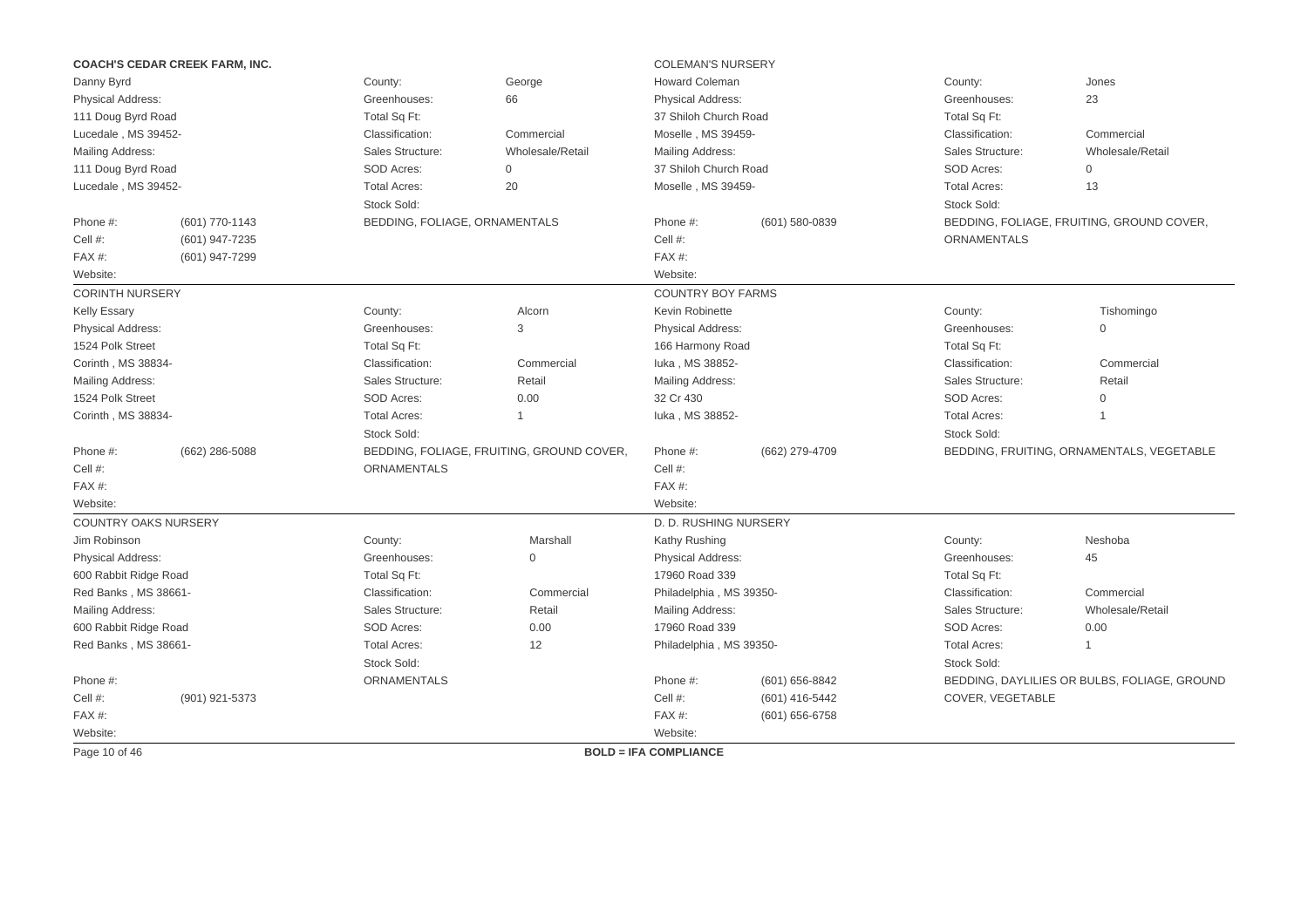| DAVIS SOD FARM              |                  |                                                         |                     | <b>DEAN'S NURSERY</b>        |                |                     |                                    |
|-----------------------------|------------------|---------------------------------------------------------|---------------------|------------------------------|----------------|---------------------|------------------------------------|
| <b>Tracy Davis</b>          |                  | County:                                                 | Pontotoc            | <b>Beth Dean</b>             |                | County:             | George                             |
| <b>Physical Address:</b>    |                  | Greenhouses:                                            | $\mathbf{0}$        | <b>Physical Address:</b>     |                | Greenhouses:        | 47                                 |
| 641 Q T Todd Dr             |                  | Total Sq Ft:                                            |                     | 1177 Dean Nursery Road       |                | Total Sq Ft:        |                                    |
| Ecru, MS 38841-             |                  | Classification:                                         | Commercial          | Lucedale, MS 39452-          |                | Classification:     | Commercial                         |
| Mailing Address:            |                  | Sales Structure:                                        | Wholesale/Retail    | Mailing Address:             |                | Sales Structure:    | Wholesale/Retail                   |
| P. O. Box 47                |                  | SOD Acres:                                              | 150                 | 1177 Dean Nursery Road       |                | SOD Acres:          | 0.00                               |
| Ecru, MS 38841-0047         |                  | <b>Total Acres:</b>                                     | $\mathsf{O}\xspace$ | Lucedale, MS 39452-          |                | <b>Total Acres:</b> | 80                                 |
|                             |                  | Stock Sold:                                             |                     |                              |                | Stock Sold:         |                                    |
| Phone #:                    | $(662)$ 488-9656 | <b>SOD ONLY</b>                                         |                     | Phone #:                     | (601) 947-2280 | <b>ORNAMENTALS</b>  |                                    |
| Cell #:                     | (662) 419-7464   |                                                         |                     | Cell #:                      | (601) 766-5280 |                     |                                    |
| FAX#:                       |                  |                                                         |                     | FAX #:                       | (601) 947-1895 |                     |                                    |
| Website:                    |                  |                                                         |                     | Website:                     |                |                     |                                    |
| <b>DEEP SOUTH DAYLILIES</b> |                  |                                                         |                     | <b>DEEP SOUTH NURSERY</b>    |                |                     |                                    |
| Don Barrett                 |                  | County:                                                 | Neshoba             | Mac Rouse                    |                | County:             | George                             |
| Physical Address:           |                  | Greenhouses:<br>$\mathbf 0$<br><b>Physical Address:</b> |                     | Greenhouses:                 | 8              |                     |                                    |
| 10390 Road 412              |                  | Total Sq Ft:                                            |                     | 1126 New Hope Church Road    |                | Total Sq Ft:        |                                    |
| Philadelphia, MS 39350-     |                  | Classification:                                         | Commercial          | Lucedale, MS 39452-          |                | Classification:     | Commercial                         |
| Mailing Address:            |                  | Sales Structure:                                        |                     | Mailing Address:             |                | Sales Structure:    | Wholesale/Retail                   |
| 10390 Road 412              |                  | SOD Acres:                                              | 0.00                | 1126 New Hope Church Road    |                | SOD Acres:          | 0.00                               |
| Philadelphia, MS 39350-     |                  | <b>Total Acres:</b>                                     | 0.00                | Lucedale, MS 39452-          |                | <b>Total Acres:</b> | 20                                 |
|                             |                  | Stock Sold:                                             |                     |                              |                | Stock Sold:         |                                    |
| Phone #:                    |                  | <b>DAYLILIES OR BULBS</b>                               |                     | Phone #:                     | (601) 947-2552 |                     | FOLIAGE, GROUND COVER, ORNAMENTALS |
| Cell #:                     | $(601)$ 416-0906 |                                                         |                     | Cell #:                      |                |                     |                                    |
| $FAX#$ :                    |                  |                                                         |                     | FAX #:                       |                |                     |                                    |
| Website:                    |                  |                                                         |                     | Website:                     |                |                     |                                    |
| DEEP SOUTH TURF LLC         |                  |                                                         |                     | <b>DENABERRY NURSERY</b>     |                |                     |                                    |
| <b>Brandon Stringfellow</b> |                  | County:                                                 | George              | Dena Clayton                 |                | County:             | Adams                              |
| <b>Physical Address:</b>    |                  | Greenhouses:                                            | $\mathbf{0}$        | <b>Physical Address:</b>     |                | Greenhouses:        | $\Omega$                           |
| 1190 Shipman Firetower Rd.  |                  | Total Sq Ft:                                            |                     | 906 Kingston Road            |                | Total Sq Ft:        |                                    |
| Lucedale, MS 39452-         |                  | Classification:                                         | Commercial          | Natchez, MS 39120-           |                | Classification:     |                                    |
| Mailing Address:            |                  | Sales Structure:                                        | Wholesale/Retail    | Mailing Address:             |                | Sales Structure:    |                                    |
| 1190 Shipman Firetower Rd.  |                  | SOD Acres:                                              | 300                 | 906 Kingston Road            |                | SOD Acres:          | 0.00                               |
| Lucedale, MS 39452-         |                  | <b>Total Acres:</b>                                     | $\mathbf{0}$        | Natchez, MS 39120-           |                | <b>Total Acres:</b> | 0.00                               |
|                             |                  | Stock Sold:                                             |                     |                              |                | Stock Sold:         |                                    |
| Phone #:                    | (601) 673-0137   | <b>SOD ONLY</b>                                         |                     | Phone #:                     | (912) 391-7968 |                     |                                    |
| Cell #:                     |                  |                                                         |                     | Cell #:                      |                |                     |                                    |
| FAX#:                       |                  |                                                         |                     | FAX#:                        |                |                     |                                    |
| Website:                    |                  |                                                         |                     | Website:                     |                |                     |                                    |
| Page 11 of 46               |                  |                                                         |                     | <b>BOLD = IFA COMPLIANCE</b> |                |                     |                                    |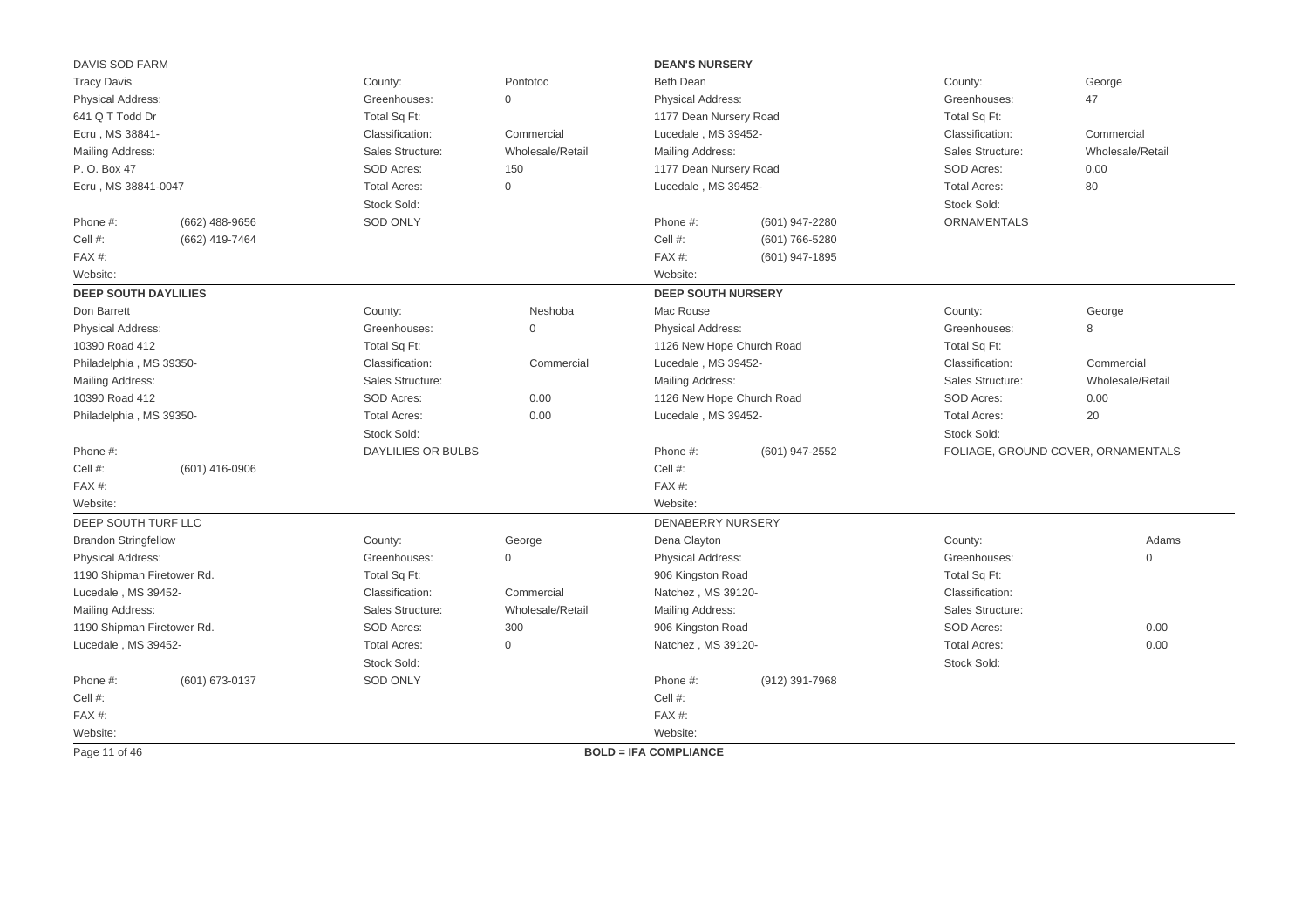| <b>DESOTO SOD FARM</b>    |                |                                                         |                                           | <b>DICKSON'S NURSERY</b>     |                |                                    |                                                |  |
|---------------------------|----------------|---------------------------------------------------------|-------------------------------------------|------------------------------|----------------|------------------------------------|------------------------------------------------|--|
| Andy Barton               | County:        | <b>DeSoto</b>                                           | Debra & Edgar Dickson                     |                              | County:        | George                             |                                                |  |
| <b>Physical Address:</b>  |                | Greenhouses:                                            | $\mathbf 0$                               | <b>Physical Address:</b>     |                | Greenhouses:                       | 3                                              |  |
| 5511 County Road 216      |                | Total Sq Ft:                                            |                                           | 151 Ronald Williams Rd.      |                | Total Sq Ft:                       |                                                |  |
| Oakland, MS 38948-        |                | Classification:                                         | Commercial                                | Lucedale, MS 39452-          |                | Classification:                    | Commercial                                     |  |
| Mailing Address:          |                | Sales Structure:                                        | Wholesale/Retail                          | Mailing Address:             |                | Sales Structure:                   | Wholesale/Retail                               |  |
| 5511 County Road 216      |                | SOD Acres:                                              | 200                                       | 151 Ronald Williams Rd.      |                | SOD Acres:                         | 0.00                                           |  |
| Oakland, MS 38948-        |                | <b>Total Acres:</b>                                     | 200                                       | Lucedale, MS 39452-          |                | <b>Total Acres:</b>                | $\overline{2}$                                 |  |
|                           |                | Stock Sold:                                             |                                           |                              |                | Stock Sold:                        |                                                |  |
| Phone #:                  | (901) 484-1804 | <b>SOD ONLY</b>                                         |                                           | Phone #:<br>(601) 770-2245   |                |                                    | FRUITING, GROUND COVER, ORNAMENTALS            |  |
| Cell #:                   |                |                                                         |                                           | Cell #:<br>(601) 770-2817    |                |                                    |                                                |  |
| FAX#:                     | (662) 623-7942 |                                                         |                                           | FAX#:                        |                |                                    |                                                |  |
| Website:                  |                |                                                         |                                           | Website:                     |                |                                    |                                                |  |
| <b>DIRTY GIRL GARDENS</b> |                |                                                         |                                           | <b>DIXIELAND NURSERY</b>     |                |                                    |                                                |  |
| <b>April Martin</b>       |                | County:                                                 | Hancock                                   | Gary Defatta                 |                | County:                            | Forrest                                        |  |
| <b>Physical Address:</b>  |                | Greenhouses:                                            | $\mathbf{1}$                              | Physical Address:            |                | Greenhouses:                       | 8                                              |  |
| 23036 Jj Road             |                | Total Sq Ft:<br>12 Rogers Road                          |                                           | Total Sq Ft:                 |                |                                    |                                                |  |
| Kiln, MS 39556-           |                | Classification:<br>Hattiesburg, MS 39401-<br>Commercial |                                           | Classification:              | Commercial     |                                    |                                                |  |
| Mailing Address:          |                | Sales Structure:                                        | Retail                                    | Mailing Address:             |                | Sales Structure:                   | Wholesale                                      |  |
| 23036 Jj Road             |                | SOD Acres:                                              | 0.00                                      | 12 Rogers Road               |                | SOD Acres:                         | 0.00                                           |  |
| Kiln, MS 39556-           |                | <b>Total Acres:</b><br>Stock Sold:                      | 1                                         | Hattiesburg, MS 39401-       |                | <b>Total Acres:</b><br>Stock Sold: | 5                                              |  |
| Phone #:                  | (601) 463-1590 |                                                         | BEDDING, FOLIAGE, FRUITING, GROUND COVER, | Phone #:                     |                | FOLIAGE, FRUITING, GROUND COVER,   |                                                |  |
| Cell #:                   |                | NATIVE, ORNAMENTALS, VEGETABLE                          |                                           | Cell #:                      | (601) 310-9993 | ORNAMENTALS, VEGETABLE             |                                                |  |
| FAX#:                     |                |                                                         |                                           | FAX#:                        | (601) 545-1278 |                                    |                                                |  |
| Website:                  |                |                                                         |                                           | Website:                     |                |                                    |                                                |  |
| <b>DONNIE BUCKNER</b>     |                |                                                         |                                           | <b>DRAGONFLIES</b>           |                |                                    |                                                |  |
| Donnie Buckner            |                | County:                                                 | Webster                                   | Suzannah Davis               |                | County:                            | Pearl River                                    |  |
| <b>Physical Address:</b>  |                | Greenhouses:                                            | $\overline{1}$                            | <b>Physical Address:</b>     |                | Greenhouses:                       | 2                                              |  |
| 9979 Hwy 15               |                | Total Sq Ft:                                            |                                           | 24656 Hwy 43                 |                | Total Sq Ft:                       |                                                |  |
| Mantee, MS 39751-         |                | Classification:                                         | Non-Commercial                            | Picayune, MS 39466-          |                | Classification:                    | Outlet                                         |  |
| Mailing Address:          |                | Sales Structure:                                        | Retail                                    | Mailing Address:             |                | Sales Structure:                   | Retail                                         |  |
| 9979 Hwy 15               |                | SOD Acres:                                              | 0.00                                      | 24656 Hwy 43                 |                | SOD Acres:                         | 0.00                                           |  |
| Mantee, MS 39751-         |                | <b>Total Acres:</b>                                     | $\mathbf 0$                               | Picayune, MS 39466-          |                | <b>Total Acres:</b>                | 2                                              |  |
|                           |                | Stock Sold:                                             |                                           |                              |                | Stock Sold:                        |                                                |  |
| Phone #:                  | (662) 769-6102 | VEGETABLE                                               |                                           | Phone #:                     | (228) 493-0405 |                                    | AQUATIC, BEDDING, DAYLILIES OR BULBS, FOLIAGE, |  |
| Cell #:                   |                |                                                         |                                           | Cell #:                      |                |                                    | FRUITING, GROUND COVER, NATIVE, ORNAMENTALS,   |  |
| $FAX#$ :                  |                |                                                         |                                           | $FAX#$ :                     |                | VEGETABLE                          |                                                |  |
| Website:                  |                |                                                         |                                           | Website:                     |                |                                    |                                                |  |
| Page 12 of 46             |                |                                                         |                                           | <b>BOLD = IFA COMPLIANCE</b> |                |                                    |                                                |  |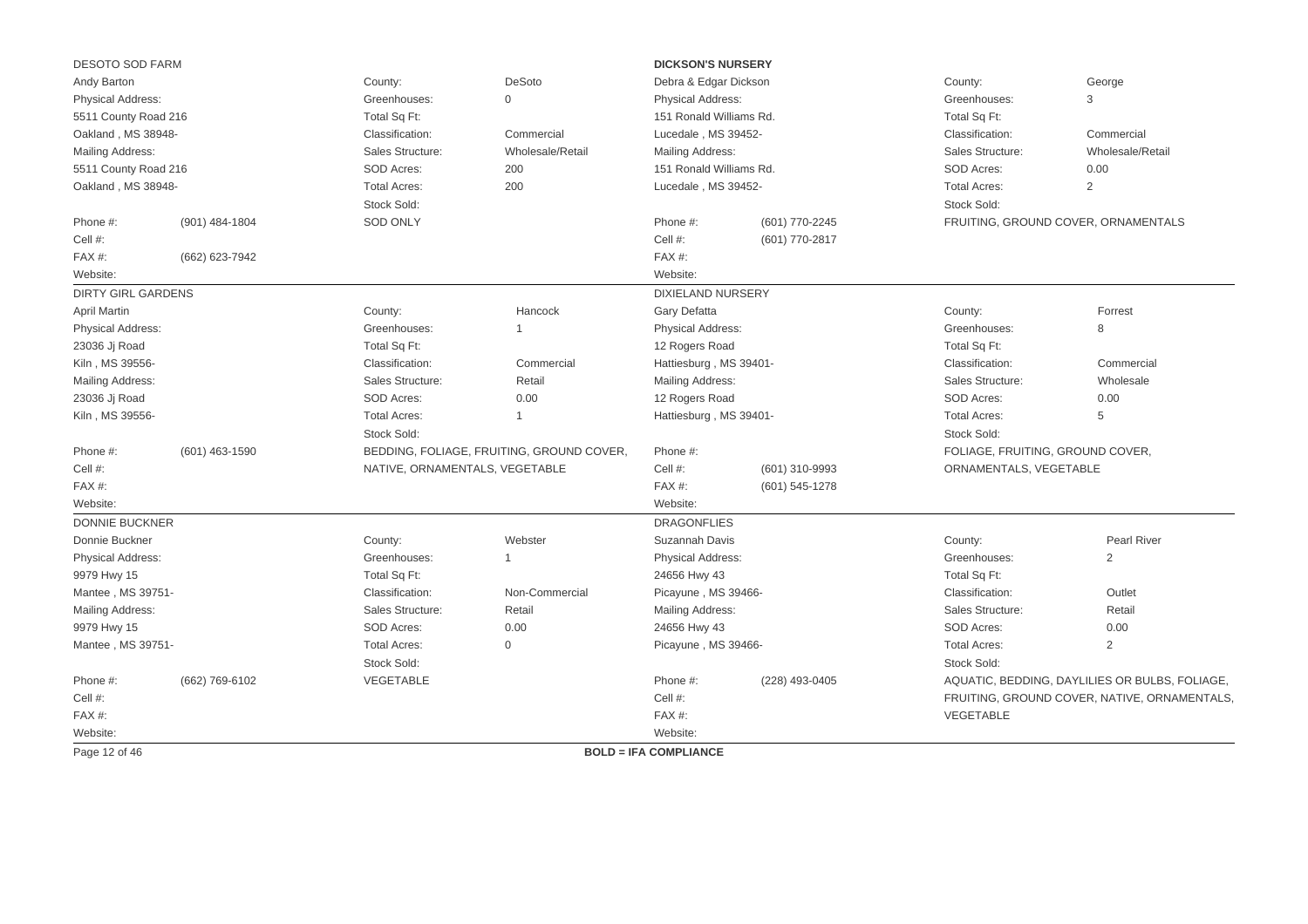|                           | DRAGONFLIES & ALIBIS PLANT NURSERY |                                    |                                                         | DRY BOTTOM FARMS                       |                                    |                                                 |
|---------------------------|------------------------------------|------------------------------------|---------------------------------------------------------|----------------------------------------|------------------------------------|-------------------------------------------------|
| Erika Moran               |                                    | County:                            | Harrison                                                | Aaron Stovall                          | County:                            | Choctaw                                         |
| Physical Address:         |                                    | Greenhouses:                       |                                                         | Physical Address:                      | Greenhouses:                       | $\Omega$                                        |
| 22431 Saucier-Lizana Road |                                    | Total Sq Ft:                       |                                                         | 379 W Harris Rd                        | Total Sq Ft:                       |                                                 |
| Saucier, MS 39574-        |                                    | Classification:                    | Commercial                                              | Weir, MS 39772-8900                    | Classification:                    | Commercial                                      |
| <b>Mailing Address:</b>   |                                    | Sales Structure:                   | Retail                                                  | Mailing Address:                       | Sales Structure:                   | Wholesale/Retail                                |
| 22431 Saucier-Lizana Road |                                    | SOD Acres:                         | 0.00                                                    | 379 W Harris Rd                        | SOD Acres:                         | $\Omega$                                        |
| Saucier, MS 39574-        |                                    | <b>Total Acres:</b>                | $\mathbf{1}$                                            | Weir, MS 39772-8900                    | <b>Total Acres:</b>                | $\mathbf{1}$                                    |
|                           |                                    | Stock Sold:                        |                                                         |                                        | Stock Sold:                        |                                                 |
| Phone #:                  |                                    |                                    | AQUATIC, BEDDING, DAYLILIES OR BULBS, FOLIAGE, Phone #: |                                        | BEDDING, VEGETABLE                 |                                                 |
| Cell #:                   | (228) 547-1742                     |                                    | FRUITING, GROUND COVER, NATIVE, ORNAMENTALS, Cell #:    | (662) 552-6781                         |                                    |                                                 |
| FAX#:                     |                                    | VEGETABLE                          |                                                         | FAX#:                                  |                                    |                                                 |
| Website:                  |                                    |                                    |                                                         | Website:                               |                                    |                                                 |
| DRY RUN NURSERY           |                                    |                                    |                                                         | <b>DUCKWORTH NURSERY</b>               |                                    |                                                 |
| <b>Gilford Smart</b>      |                                    | County:                            | Prentiss                                                | Joan Duckworth                         | County:                            | Smith                                           |
| <b>Physical Address:</b>  |                                    | Greenhouses:                       | 13                                                      | <b>Physical Address:</b>               | Greenhouses:                       | $\overline{4}$                                  |
| 97 Cr 8401                |                                    | Total Sq Ft:                       |                                                         | 2013 Scr 19                            | Total Sq Ft:                       |                                                 |
| Rienzi, MS 38865-         |                                    | Classification:                    | Commercial                                              | Taylorsville, MS 39168-                | Classification:                    | Commercial                                      |
| <b>Mailing Address:</b>   |                                    | Sales Structure:                   | Wholesale/Retail                                        | Mailing Address:                       | Sales Structure:                   | Wholesale/Retail                                |
| 97 Cr 8401                |                                    | SOD Acres:                         | 0.00                                                    | 2013 Scr 19                            | SOD Acres:                         | $\Omega$                                        |
| Rienzi, MS 38865-         |                                    | <b>Total Acres:</b><br>Stock Sold: | 10                                                      | Taylorsville, MS 39168-                | <b>Total Acres:</b><br>Stock Sold: |                                                 |
| Phone #:                  | (662) 728-8884                     |                                    | BEDDING, FOLIAGE, FRUITING, GROUND COVER,               | Phone #:                               |                                    | BEDDING, FOLIAGE, FRUITING, GROUND COVER,       |
| Cell #:                   |                                    | ORNAMENTALS                        |                                                         | Cell #:<br>(601) 988-2258              | NATIVE, ORNAMENTALS                |                                                 |
| FAX#:                     | (662) 201-0313                     |                                    |                                                         | FAX #:                                 |                                    |                                                 |
| Website:                  |                                    |                                    |                                                         | Website:                               |                                    |                                                 |
| DUTCH BROS. GREENHOUSES   |                                    |                                    |                                                         | EDEN ON EARTH                          |                                    |                                                 |
| Joel Holland              |                                    | County:                            | George                                                  | Kalena Luker                           | County:                            | Forrest                                         |
| <b>Physical Address:</b>  |                                    | Greenhouses:                       | 33                                                      | Physical Address:                      | Greenhouses:                       | 3                                               |
| 161 Windmill Lane         |                                    | Total Sq Ft:                       |                                                         | 13 Sis Hobson Road                     | Total Sq Ft:                       |                                                 |
| Lucedale, MS 39452-       |                                    | Classification:                    | Commercial                                              | Hattiesburg, MS 39401-                 | Classification:                    | Commercial                                      |
| <b>Mailing Address:</b>   |                                    | Sales Structure:                   | Wholesale/Retail                                        | Mailing Address:                       | Sales Structure:                   | Retail                                          |
| 161 Windmill Lane         |                                    | SOD Acres:                         | 0.00                                                    | 13 Sis Hobson Road                     | SOD Acres:                         | 0.00                                            |
| Lucedale, MS 39452-       |                                    | <b>Total Acres:</b>                | 20                                                      | Hattiesburg, MS 39401-                 | <b>Total Acres:</b>                | $\mathbf 1$                                     |
|                           |                                    | Stock Sold:                        |                                                         |                                        | Stock Sold:                        |                                                 |
| Phone #:                  | (601) 947-8266                     | <b>BEDDING, FOLIAGE</b>            |                                                         | Phone #:                               |                                    | BEDDING, DAYLILIES OR BULBS, FOLIAGE, FRUITING, |
| Cell #:                   | (601) 508-4997                     |                                    |                                                         | Cell #:<br>(601) 479-4449              |                                    | GROUND COVER, ORNAMENTALS, VEGETABLE            |
| FAX#:                     |                                    |                                    |                                                         | FAX #:                                 |                                    |                                                 |
| Website:                  |                                    |                                    |                                                         | Website:<br>facebook.com/edenonearthms |                                    |                                                 |
| Page 13 of 46             |                                    |                                    |                                                         | <b>BOLD = IFA COMPLIANCE</b>           |                                    |                                                 |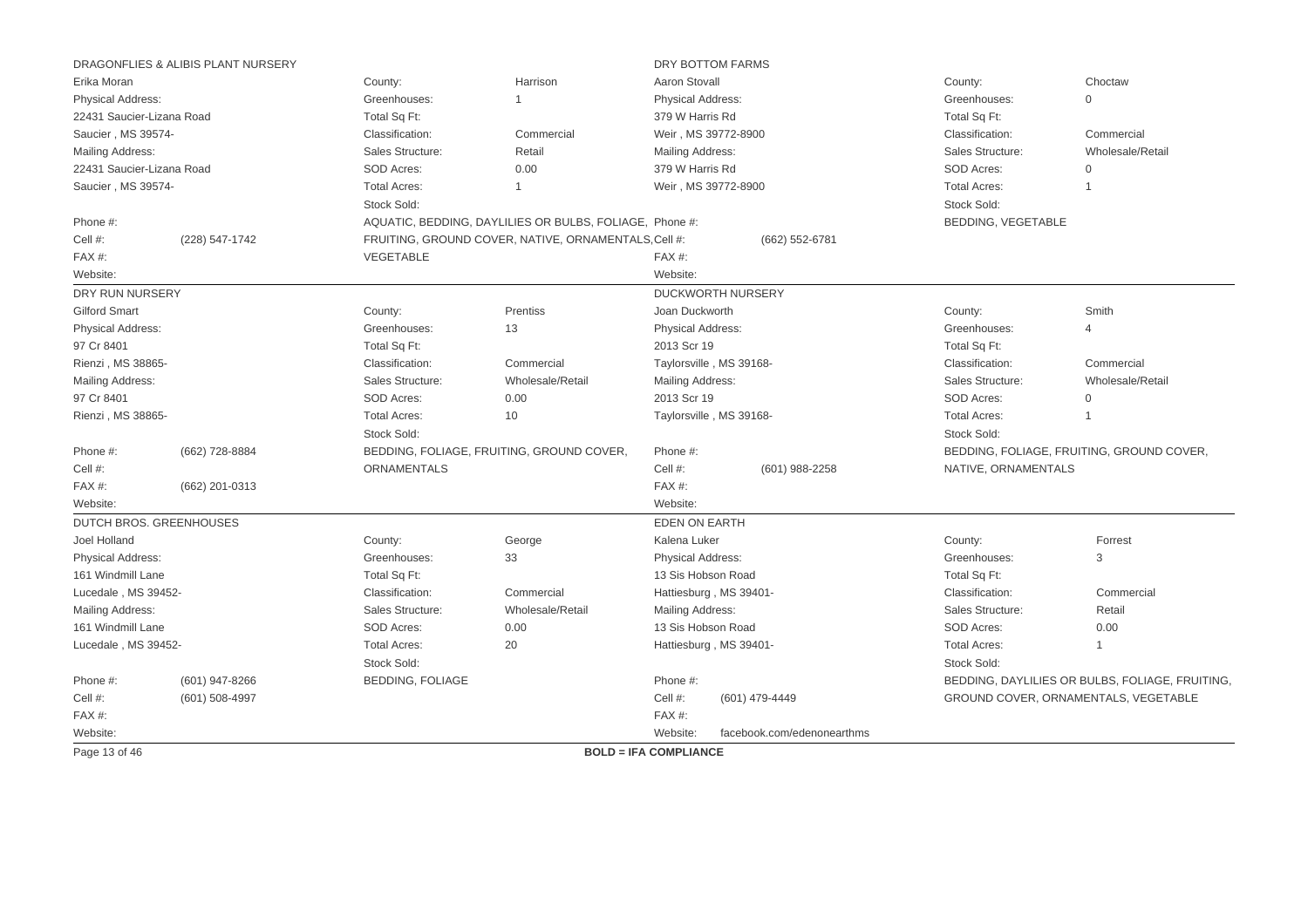| EEZIE'S DAYLILY FARM     |                    |                             |                    | EL ADAMAH FARMS              |                                     |                           |                                              |
|--------------------------|--------------------|-----------------------------|--------------------|------------------------------|-------------------------------------|---------------------------|----------------------------------------------|
| Mac Meyn                 |                    | County:                     | Pike               | Lois Smith                   |                                     | County:                   | Lauderdale                                   |
| <b>Physical Address:</b> |                    | Greenhouses:                | $\Omega$           | <b>Physical Address:</b>     |                                     | Greenhouses:              | $\mathbf 0$                                  |
| 8265 MS Hwy 584          |                    | Total Sq Ft:                |                    | 3954-B Pauldin Rd.           |                                     | Total Sq Ft:              |                                              |
| Osyka, MS 39657          |                    | Classification:             | Outlet             | Meridian, MS 39307-          |                                     | Classification:           | Commercial                                   |
| Mailing Address:         |                    | Sales Structure:            | Retail             | Mailing Address:             |                                     | Sales Structure:          | Retail                                       |
| 8265 MS Hwy 584          |                    | SOD Acres:                  | $\Omega$           | 3954-B Pauldin Rd.           |                                     | SOD Acres:                | 0.00                                         |
| Osyka, MS 39657          |                    | <b>Total Acres:</b>         | $\mathbf 0$        | Meridian, MS 39307-          |                                     | <b>Total Acres:</b>       | $\mathbf{1}$                                 |
|                          |                    | Stock Sold:                 |                    |                              |                                     | Stock Sold:               |                                              |
| Phone #:                 | (601) 814-9656     | AQUATIC, DAYLILIES OR BULBS |                    | Phone #:                     | $(601)$ 483-1687                    | <b>DAYLILIES OR BULBS</b> |                                              |
| Cell #:                  |                    |                             |                    | Cell #:                      | (601) 479-3293                      |                           |                                              |
| FAX#:                    |                    |                             |                    | FAX#:                        |                                     |                           |                                              |
| Website:                 |                    |                             |                    | Website:                     |                                     |                           |                                              |
| <b>EVERGREEN NURSERY</b> |                    |                             |                    | <b>FAIR LADY FLOWERS</b>     |                                     |                           |                                              |
| Mitch Magee              |                    | County:                     | <b>Pearl River</b> | Janet Tichell                |                                     | County:                   | Forrest                                      |
| Physical Address:        |                    | Greenhouses:                | $\Omega$           | <b>Physical Address:</b>     |                                     | Greenhouses:              | $\mathbf 0$                                  |
| 2589 Hwy. 26 West        |                    | Total Sq Ft:                |                    | 29 Cedar Grove               |                                     | Total Sq Ft:              |                                              |
| Poplarville, MS 39470-   |                    | Classification:             | Commercial         | Petal, MS 39465-             |                                     | Classification:           | Non-Commercial                               |
| Mailing Address:         |                    | Sales Structure:            | Wholesale          | Mailing Address:             |                                     | Sales Structure:          | Wholesale/Retail                             |
| 2589 Hwy. 26 West        |                    | SOD Acres:                  | $\mathbf 0$        | 29 Cedar Grove               |                                     | SOD Acres:                | 0.00                                         |
| Poplarville, MS 39470-   |                    | <b>Total Acres:</b>         | 70                 | Petal, MS 39465-             |                                     | <b>Total Acres:</b>       | 0.00                                         |
|                          |                    | Stock Sold:                 |                    |                              |                                     | Stock Sold:               |                                              |
| Phone #:                 | (601) 795-4264     | <b>ORNAMENTALS</b>          |                    | Phone #:                     | (601) 466-3840                      |                           | BEDDING, DAYLILIES OR BULBS, FOLIAGE, GROUND |
| Cell #:                  |                    |                             |                    | Cell #:                      |                                     | COVER, ORNAMENTALS        |                                              |
| FAX#:                    | (601) 795-4277     |                             |                    | FAX #:                       |                                     |                           |                                              |
| Website:                 |                    |                             |                    | Website:                     |                                     |                           |                                              |
| FARM DIRECT SOD, INC.    |                    |                             |                    |                              | FELIX FLORES DAYLILY FARM & NURSERY |                           |                                              |
| <b>Brad Whitfield</b>    |                    | County:                     | <b>Pearl River</b> | Donaciano Ruiz               |                                     | County:                   | <b>Pearl River</b>                           |
| <b>Physical Address:</b> |                    | Greenhouses:                | $\mathbf 0$        | <b>Physical Address:</b>     |                                     | Greenhouses:              | $\mathbf{1}$                                 |
| 23433 Whitfield Road     |                    | Total Sq Ft:                |                    | 29 Leo Miller Road           |                                     | Total Sq Ft:              |                                              |
| Picayune, MS 39466-      |                    | Classification:             | Commercial         | Carriere, MS 39426-          |                                     | Classification:           | Commercial                                   |
| Mailing Address:         |                    | Sales Structure:            | Wholesale          | Mailing Address:             |                                     | Sales Structure:          | Retail                                       |
| 23433 Whitfield Road     |                    | SOD Acres:                  | 180                | 29 Leo Miller Road           |                                     | SOD Acres:                | 0.00                                         |
| Picayune, MS 39466-      |                    | <b>Total Acres:</b>         | 200                | Carriere, MS 39426-          |                                     | <b>Total Acres:</b>       | $\overline{4}$                               |
|                          |                    | Stock Sold:                 |                    |                              |                                     | Stock Sold:               |                                              |
| Phone #:                 | (601) 799-5588     | <b>SOD ONLY</b>             |                    | Phone #:                     | (601) 215-4035                      |                           | DAYLILIES OR BULBS, FOLIAGE, FRUITING,       |
| Cell #:                  | $(601) 590 - 2691$ |                             |                    | Cell #:                      | (601) 723-9872                      | <b>ORNAMENTALS</b>        |                                              |
| FAX#:                    | (601) 799-5590     |                             |                    | FAX#:                        |                                     |                           |                                              |
| Website:                 |                    |                             |                    | Website:                     |                                     |                           |                                              |
| Page 14 of 46            |                    |                             |                    | <b>BOLD = IFA COMPLIANCE</b> |                                     |                           |                                              |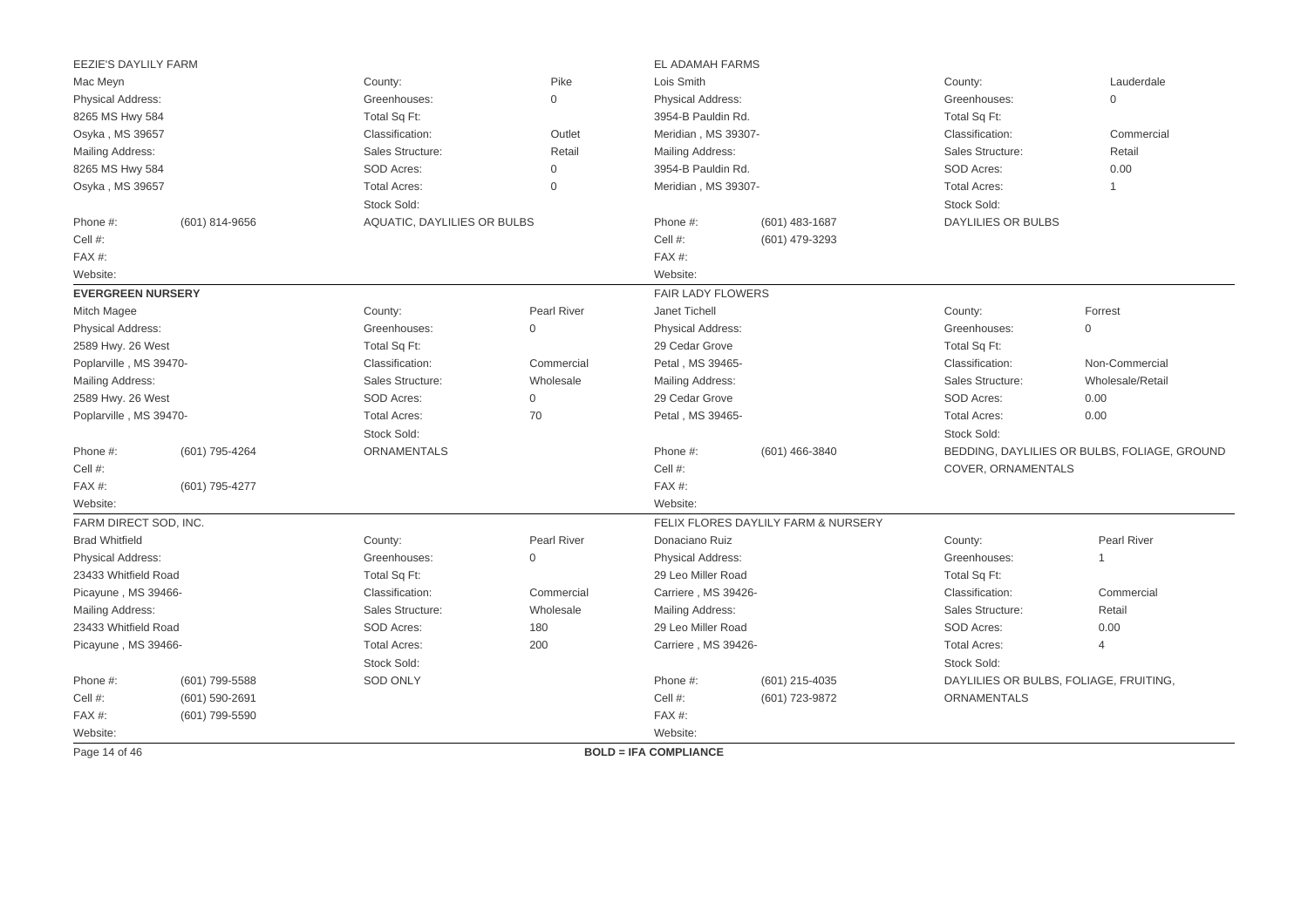|                                         | FLOWER CENTER NURSERY            |                     |                                                          |                              | FORREST COUNTY AGRICULTURAL HIGH SCHOOL |                                 |                                                |
|-----------------------------------------|----------------------------------|---------------------|----------------------------------------------------------|------------------------------|-----------------------------------------|---------------------------------|------------------------------------------------|
| Mr. Beard                               |                                  | County:             | Warren                                                   | Kayla Walters                |                                         | County:                         | Forrest                                        |
| <b>Physical Address:</b>                |                                  | Greenhouses:        | $\Omega$                                                 | <b>Physical Address:</b>     |                                         | Greenhouses:                    |                                                |
| 3150 S. Frontage Rd.                    |                                  | Total Sq Ft:        |                                                          | 215 Old Hwy 49 E             |                                         | Total Sq Ft:                    |                                                |
| Vicksburg, MS 39180-                    |                                  | Classification:     | Outlet                                                   | Brooklyn, MS 39425-          |                                         | Classification:                 | Outlet                                         |
| <b>Mailing Address:</b>                 |                                  | Sales Structure:    | Retail                                                   | Mailing Address:             |                                         | Sales Structure:                | Wholesale/Retail                               |
| 3150 S. Frontage Rd.                    |                                  | SOD Acres:          | 0.00                                                     | 215 Old Hwy 49 E             |                                         | SOD Acres:                      | 0.00                                           |
| Vicksburg, MS 39180-                    |                                  | <b>Total Acres:</b> | 1                                                        | Brooklyn, MS 39425-          |                                         | <b>Total Acres:</b>             | $\Omega$                                       |
|                                         |                                  | Stock Sold:         |                                                          |                              |                                         | Stock Sold:                     |                                                |
| Phone #:                                | (601) 636-5810                   |                     | BEDDING, FOLIAGE, FRUITING, GROUND COVER,                | Phone #:                     | (601) 582-4741                          | BEDDING, FOLIAGE, GROUND COVER, |                                                |
| Cell #:                                 |                                  | <b>ORNAMENTALS</b>  |                                                          | Cell #:                      | (601) 433-5017                          | ORNAMENTALS                     |                                                |
| FAX#:                                   |                                  |                     |                                                          | FAX #:                       |                                         |                                 |                                                |
| Website:                                |                                  |                     |                                                          | Website:                     |                                         |                                 |                                                |
|                                         | <b>FOUNTAIN'S GREEN GROWCERY</b> |                     |                                                          |                              | FOUR SEASONS GARDEN CENTER              |                                 |                                                |
| John Milam                              |                                  | County:             | Washington                                               | <b>Robert Kubler</b>         |                                         | County:                         | DeSoto                                         |
| <b>Physical Address:</b>                |                                  | Greenhouses:        | 5                                                        | <b>Physical Address:</b>     |                                         | Greenhouses:                    | 2                                              |
| 3100 East Reed Rd.                      |                                  | Total Sq Ft:        |                                                          | 1745 Hwy 51 S                |                                         | Total Sq Ft:                    |                                                |
| Greenville, MS 38703-                   |                                  | Classification:     | Commercial                                               | Hernando, MS 38632-          |                                         | Classification:                 | Outlet                                         |
| <b>Mailing Address:</b>                 |                                  | Sales Structure:    | Wholesale/Retail                                         | <b>Mailing Address:</b>      |                                         | Sales Structure:                | Wholesale/Retail                               |
| 3100 East Reed Rd.<br><b>SOD Acres:</b> |                                  | 0.00                | 1745 Hwy 51 S                                            |                              | SOD Acres:                              | 0.00                            |                                                |
| Greenville, MS 38703-                   |                                  | <b>Total Acres:</b> | 0.00                                                     | Hernando, MS 38632-          |                                         | <b>Total Acres:</b>             | $\overline{1}$                                 |
|                                         |                                  | Stock Sold:         |                                                          |                              |                                         | Stock Sold:                     |                                                |
| Phone #:                                | (662) 335-7960                   |                     |                                                          | Phone #:                     | (662) 449-1768                          |                                 | AQUATIC, BEDDING, DAYLILIES OR BULBS, FOLIAGE, |
| Cell #:                                 |                                  |                     |                                                          | Cell #:                      |                                         |                                 | FRUITING, GROUND COVER, NATIVE, ORNAMENTALS,   |
| FAX#:                                   | (662) 335-7966                   |                     |                                                          | FAX #:                       |                                         | VEGETABLE                       |                                                |
| Website:                                |                                  |                     |                                                          | Website:                     |                                         |                                 |                                                |
| FOUR SEASONS TOO                        |                                  |                     |                                                          |                              | FRASIER'S NURSERY & GARDEN CENTER       |                                 |                                                |
| Robert Kubler                           |                                  | County:             | DeSoto                                                   | Douglas Wilkerson            |                                         | County:                         | Harrison                                       |
| <b>Physical Address:</b>                |                                  | Greenhouses:        | $\mathbf{0}$                                             | Physical Address:            |                                         | Greenhouses:                    | 8                                              |
| 2405 Hwy 51 S                           |                                  | Total Sq Ft:        |                                                          | 14708 Lemoyne Blvd.          |                                         | Total Sq Ft:                    |                                                |
| Hernando, MS 38632-                     |                                  | Classification:     | Outlet                                                   | Biloxi, MS 39532-            |                                         | Classification:                 | Outlet                                         |
| <b>Mailing Address:</b>                 |                                  | Sales Structure:    | Retail                                                   | Mailing Address:             |                                         | Sales Structure:                | Retail                                         |
| 2405 Hwy 51 S                           |                                  | SOD Acres:          | 0.00                                                     | 14708 Lemoyne Blvd.          |                                         | SOD Acres:                      | $\mathbf{0}$                                   |
| Hernando, MS 38632-                     |                                  | <b>Total Acres:</b> | $\overline{1}$                                           | Biloxi, MS 39532-            |                                         | <b>Total Acres:</b>             | 5                                              |
|                                         |                                  | Stock Sold:         |                                                          |                              |                                         | Stock Sold:                     |                                                |
| Phone #:                                | (662) 469-4221                   |                     | BEDDING, DAYLILIES OR BULBS, FOLIAGE, FRUITING, Phone #: |                              | (228) 392-1939                          |                                 | BEDDING, FOLIAGE, FRUITING, GROUND COVER,      |
| Cell #:                                 |                                  |                     | GROUND COVER, NATIVE, ORNAMENTALS,                       | Cell #:                      |                                         | ORNAMENTALS, VEGETABLE          |                                                |
| FAX#:                                   |                                  | VEGETABLE           |                                                          | FAX #:                       | (228) 392-1787                          |                                 |                                                |
| Website:                                |                                  |                     |                                                          | Website:                     |                                         |                                 |                                                |
| Page 15 of 46                           |                                  |                     |                                                          | <b>BOLD = IFA COMPLIANCE</b> |                                         |                                 |                                                |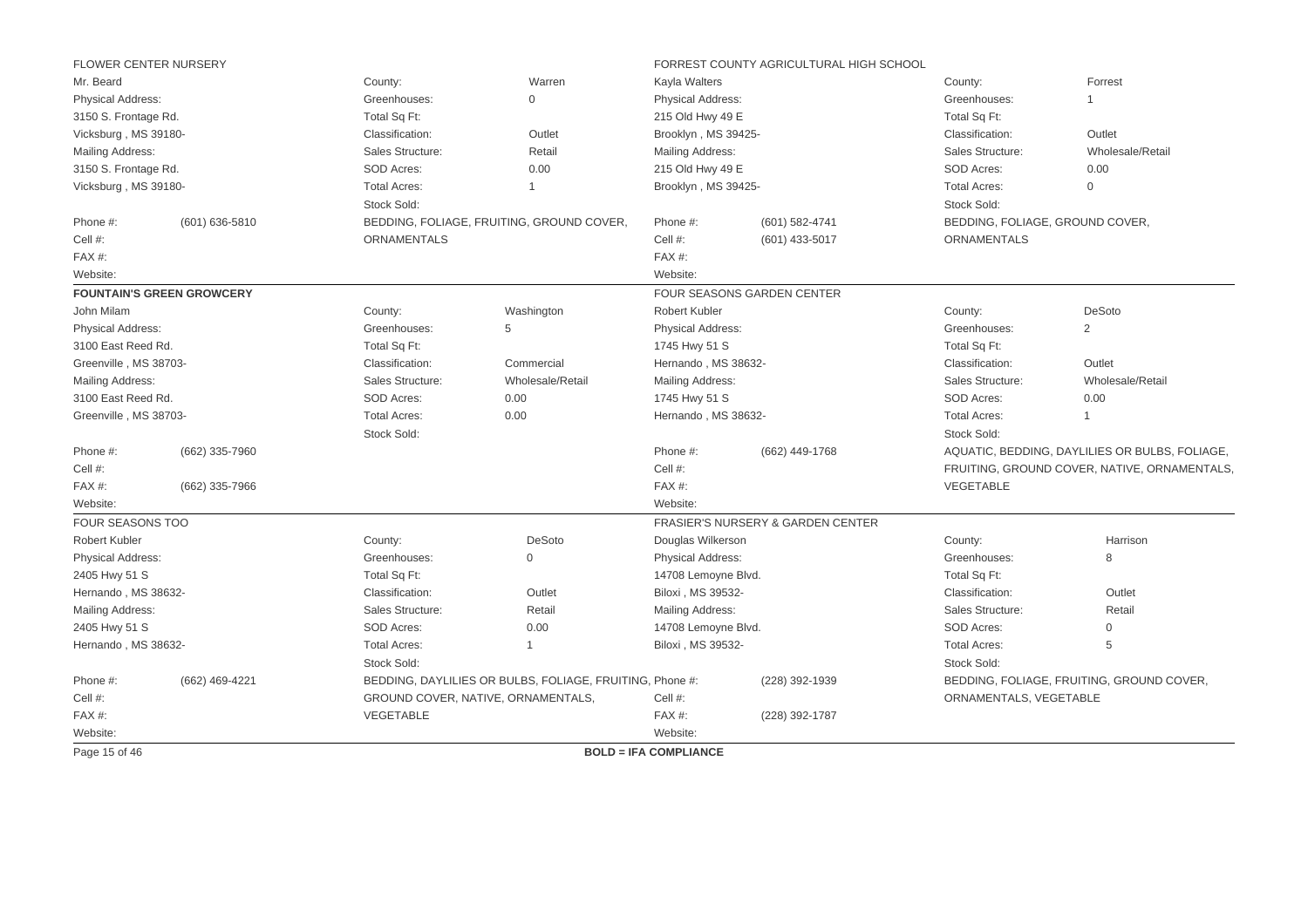|                                 | FRED'S FLORIST AND GREENHOUSE |                                 |                |                              | <b>FREEMAN FOLIAGE</b> |                                 |                                           |  |  |
|---------------------------------|-------------------------------|---------------------------------|----------------|------------------------------|------------------------|---------------------------------|-------------------------------------------|--|--|
| Rhonda Smith                    |                               | County:                         | Adams          | John Freeman                 |                        | County:                         | Smith                                     |  |  |
| <b>Physical Address:</b>        |                               | Greenhouses:                    | 3              | <b>Physical Address:</b>     |                        | Greenhouses:                    | 6                                         |  |  |
| 78 Auburn Avenue                |                               | Total Sq Ft:                    |                | 1625 Scr 45                  |                        | Total Sq Ft:                    |                                           |  |  |
| Natchez, MS 39120-              |                               | Classification:                 | Commercial     | Mt. Olive, MS 39119-         |                        | Classification:                 | Commercial                                |  |  |
| Mailing Address:                |                               | Sales Structure:                | Retail         | Mailing Address:             |                        | Sales Structure:                | Wholesale/Retail                          |  |  |
| 78 Auburn Avenue                |                               | <b>SOD Acres:</b>               | 0.00           | 1625 Scr 45                  |                        | SOD Acres:                      | 0.00                                      |  |  |
| Natchez, MS 39120-              |                               | <b>Total Acres:</b>             | 2              | Mt. Olive, MS 39119-         |                        | <b>Total Acres:</b>             | 0.00                                      |  |  |
|                                 |                               | Stock Sold:                     |                |                              |                        | Stock Sold:                     |                                           |  |  |
| Phone #:                        | (601) 445-5181                | BEDDING, FOLIAGE, GROUND COVER, |                | Phone #:                     | (601) 382-0300         | BEDDING, FRUITING, GROUND COVER |                                           |  |  |
| Cell #:                         |                               | <b>ORNAMENTALS</b>              |                | Cell #:                      |                        |                                 |                                           |  |  |
| FAX#:                           |                               |                                 |                | FAX#:                        |                        |                                 |                                           |  |  |
| Website:                        |                               |                                 |                | Website:                     |                        |                                 |                                           |  |  |
| <b>FUQUA FARM &amp; NURSERY</b> |                               |                                 |                | <b>G &amp; H NURSERY</b>     |                        |                                 |                                           |  |  |
| <b>Charles Fugua</b>            |                               | County:                         | Jackson        | Garrett & Hunter Buckley     |                        | County:                         | Jackson                                   |  |  |
| <b>Physical Address:</b>        |                               | Greenhouses:                    | $\mathbf{0}$   | <b>Physical Address:</b>     |                        | Greenhouses:                    | 9                                         |  |  |
| 26527 Hwy 613                   |                               | Total Sq Ft:                    |                | 7707 Community House Rd.     |                        | Total Sq Ft:                    |                                           |  |  |
| Lucedale, MS 39452-             |                               | Classification:                 | Commercial     | Moss Point, MS 39562-        |                        | Classification:                 | Commercial                                |  |  |
| Mailing Address:                |                               | Sales Structure:                | Wholesale      | Mailing Address:             |                        | Sales Structure:                | Wholesale                                 |  |  |
| P.O.Box 237                     |                               | SOD Acres:                      | 0.00           | 7707 Community House Rd.     |                        | SOD Acres:                      | 0.00                                      |  |  |
| Hurley, MS 39555-               |                               | <b>Total Acres:</b>             | 30             | Moss Point, MS 39562-        |                        | <b>Total Acres:</b>             | 15                                        |  |  |
|                                 |                               | Stock Sold:                     |                |                              |                        | Stock Sold:                     |                                           |  |  |
| Phone #:                        | (228) 355-0373                | BEDDING, FOLIAGE, GROUND COVER, |                | Phone #:                     | (228) 588-3232         | <b>ORNAMENTALS</b>              |                                           |  |  |
| Cell #:                         |                               | ORNAMENTALS, VEGETABLE          |                | Cell #:                      |                        |                                 |                                           |  |  |
| FAX#:                           |                               |                                 |                | FAX#:                        |                        |                                 |                                           |  |  |
| Website:                        |                               |                                 |                | Website:                     |                        |                                 |                                           |  |  |
| <b>GARDEN OF ADEN</b>           |                               |                                 |                | <b>GARDEN WORKS</b>          |                        |                                 |                                           |  |  |
| Kathy Aden                      |                               | County:                         | Pearl River    | <b>Billy Martinson</b>       |                        | County:                         | Madison                                   |  |  |
| Physical Address:               |                               | Greenhouses:                    | $\overline{1}$ | <b>Physical Address:</b>     |                        | Greenhouses:                    | $\overline{7}$                            |  |  |
| 102 Aubrey Aden Road            |                               | Total Sq Ft:                    |                | 650 Highway 51 North         |                        | Total Sq Ft:                    |                                           |  |  |
| Carriere, MS 39426-             |                               | Classification:                 | Commercial     | Ridgeland, MS 39157-         |                        | Classification:                 | Outlet                                    |  |  |
| Mailing Address:                |                               | Sales Structure:                | Wholesale      | Mailing Address:             |                        | Sales Structure:                | Retail                                    |  |  |
| 102 Aubrey Aden Road            |                               | SOD Acres:                      | 0.00           | 650 Highway 51 North         |                        | SOD Acres:                      | 0.00                                      |  |  |
| Carriere, MS 39426-             |                               | <b>Total Acres:</b>             | $\mathbf{0}$   | Ridgeland, MS 39157-         |                        | <b>Total Acres:</b>             | $\overline{7}$                            |  |  |
|                                 |                               | Stock Sold:                     |                |                              |                        | Stock Sold:                     |                                           |  |  |
| Phone #:                        |                               | BEDDING, FOLIAGE, GROUND COVER  |                | Phone #:                     | (601) 856-3078         |                                 | BEDDING, FOLIAGE, FRUITING, GROUND COVER, |  |  |
| Cell #:                         | (601) 916-1104                |                                 |                | Cell #:                      |                        | ORNAMENTALS                     |                                           |  |  |
| FAX#:                           |                               |                                 |                | FAX#:                        |                        |                                 |                                           |  |  |
| Website:                        |                               |                                 |                | Website:                     |                        |                                 |                                           |  |  |
| Page 16 of 46                   |                               |                                 |                | <b>BOLD = IFA COMPLIANCE</b> |                        |                                 |                                           |  |  |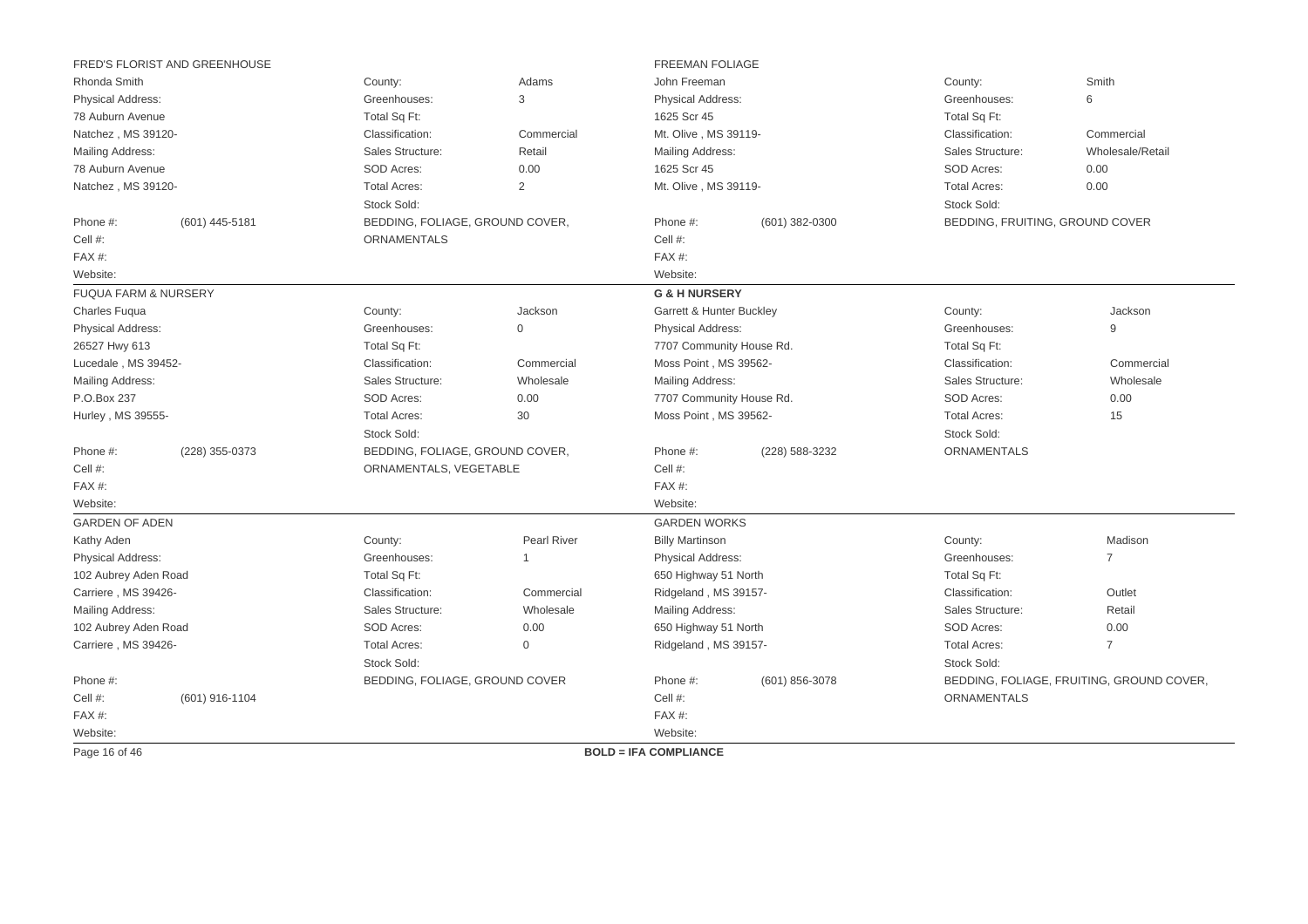|                          | <b>GARDENING GALORE NURSERY</b> |                      |                                          | <b>GARY CECCHI NURSERY</b>   |                                    |                                |                  |
|--------------------------|---------------------------------|----------------------|------------------------------------------|------------------------------|------------------------------------|--------------------------------|------------------|
| Michael Allen            |                                 | County:              | Jackson                                  | Gary Cecchi                  |                                    | County:                        | George           |
| <b>Physical Address:</b> |                                 | Greenhouses:         | $\mathbf{0}$                             | Physical Address:            |                                    | Greenhouses:                   | 6                |
| 20309 Old School Trail   |                                 | Total Sq Ft:         |                                          | 234 Howell'S Ferry Road      |                                    | Total Sq Ft:                   |                  |
| Moss Point, MS 39562-    |                                 | Classification:      | Commercial                               | Lucedale, MS 39452-          |                                    | Classification:                | Commercial       |
| <b>Mailing Address:</b>  |                                 | Sales Structure:     | Retail                                   | Mailing Address:             |                                    | Sales Structure:               | Wholesale/Retail |
| 20309 Old School Trail   |                                 | SOD Acres:           | 0.00                                     | 234 Howell'S Ferry Road      |                                    | SOD Acres:                     | 0.00             |
| Moss Point, MS 39562-    |                                 | <b>Total Acres:</b>  | $\Omega$                                 | Lucedale, MS 39452-          |                                    | <b>Total Acres:</b>            | 6                |
|                          |                                 | Stock Sold:          |                                          |                              |                                    | Stock Sold:                    |                  |
| Phone #:                 | (228) 990-6946                  | BEDDING, ORNAMENTALS |                                          | Phone #:                     | (601) 947-1838                     | BEDDING, FOLIAGE, GROUND COVER |                  |
| Cell #:                  |                                 |                      |                                          | Cell #:                      | (228) 623-9231                     |                                |                  |
| FAX#:                    |                                 |                      |                                          | FAX#:                        |                                    |                                |                  |
| Website:                 |                                 |                      |                                          | Website:                     |                                    |                                |                  |
| <b>GARY R. LOVELACE</b>  |                                 |                      |                                          | <b>GILL'S NURSERY</b>        |                                    |                                |                  |
| <b>Gary Lovelace</b>     |                                 | County:              | Wayne                                    | Curtis Gill                  |                                    | County:                        | Greene           |
| <b>Physical Address:</b> |                                 | Greenhouses:         | $\Omega$                                 | Physical Address:            |                                    | Greenhouses:                   | 8                |
| 110 Earl Pitts Road      |                                 | Total Sq Ft:         |                                          | 42 Coyote Dr                 |                                    | Total Sq Ft:                   |                  |
| Waynesboro, MS 39367-    |                                 | Classification:      | Commercial                               | Lucedale, MS 39452-          |                                    | Classification:                | Outlet           |
| <b>Mailing Address:</b>  |                                 | Sales Structure:     | Retail                                   | Mailing Address:             |                                    | Sales Structure:               | Wholesale/Retail |
| 110 Earl Pitts Road      |                                 | SOD Acres:           | 0.00                                     | 42 Coyote Dr                 |                                    | SOD Acres:                     | 0.00             |
| Waynesboro, MS 39367-    |                                 | <b>Total Acres:</b>  | 0.00                                     | Lucedale, MS 39452-          |                                    | <b>Total Acres:</b>            | 5                |
|                          |                                 | Stock Sold:          |                                          |                              |                                    | Stock Sold:                    |                  |
| Phone #:                 | (601) 323-0094                  | <b>NATIVE</b>        |                                          | Phone #:                     | (601) 770-3927                     | BEDDING, FOLIAGE, ORNAMENTALS  |                  |
| Cell #:                  |                                 |                      |                                          | Cell #:                      | (601) 770-3957                     |                                |                  |
| FAX#:                    |                                 |                      |                                          | FAX#:                        |                                    |                                |                  |
| Website:                 |                                 |                      |                                          | Website:                     |                                    |                                |                  |
| <b>GLENFIELD MARKET</b>  |                                 |                      |                                          |                              | <b>GLENN READ CAMELLIA NURSERY</b> |                                |                  |
| <b>Bobby Priest</b>      |                                 | County:              | Union                                    | Glenn Read                   |                                    | County:                        | George           |
| <b>Physical Address:</b> |                                 | Greenhouses:         | $\mathbf 0$                              | <b>Physical Address:</b>     |                                    | Greenhouses:                   | 30               |
| 1002 Huff Cove           |                                 | Total Sq Ft:         |                                          | 1141 W. Fire Dept. Rd.       |                                    | Total Sq Ft:                   |                  |
| Myrtle, MS 38650-        |                                 | Classification:      | Outlet                                   | Lucedale, MS 39452-          |                                    | Classification:                | Commercial       |
| <b>Mailing Address:</b>  |                                 | Sales Structure:     | Retail                                   | Mailing Address:             |                                    | Sales Structure:               | Wholesale/Retail |
| 1002 Huff Cove           |                                 | SOD Acres:           | 0.00                                     | 1141 W. Fire Dept. Rd.       |                                    | SOD Acres:                     | 0.00             |
| Myrtle, MS 38650-        |                                 | <b>Total Acres:</b>  | $\mathbf{1}$                             | Lucedale, MS 39452-          |                                    | <b>Total Acres:</b>            | 10               |
|                          |                                 | Stock Sold:          |                                          |                              |                                    | Stock Sold:                    |                  |
| Phone #:                 | (662) 598-5607                  |                      | BEDDING, FOLIAGE, ORNAMENTALS, VEGETABLE | Phone #:                     | (601) 947-6592                     | FOLIAGE, FRUITING, ORNAMENTALS |                  |
| Cell #:                  |                                 |                      |                                          | Cell #:                      | (601) 947-6592                     |                                |                  |
| $FAX#$ :                 |                                 |                      |                                          | FAX#:                        | (601) 947-1835                     |                                |                  |
| Website:                 |                                 |                      |                                          | Website:                     |                                    |                                |                  |
| Page 17 of 46            |                                 |                      |                                          | <b>BOLD = IFA COMPLIANCE</b> |                                    |                                |                  |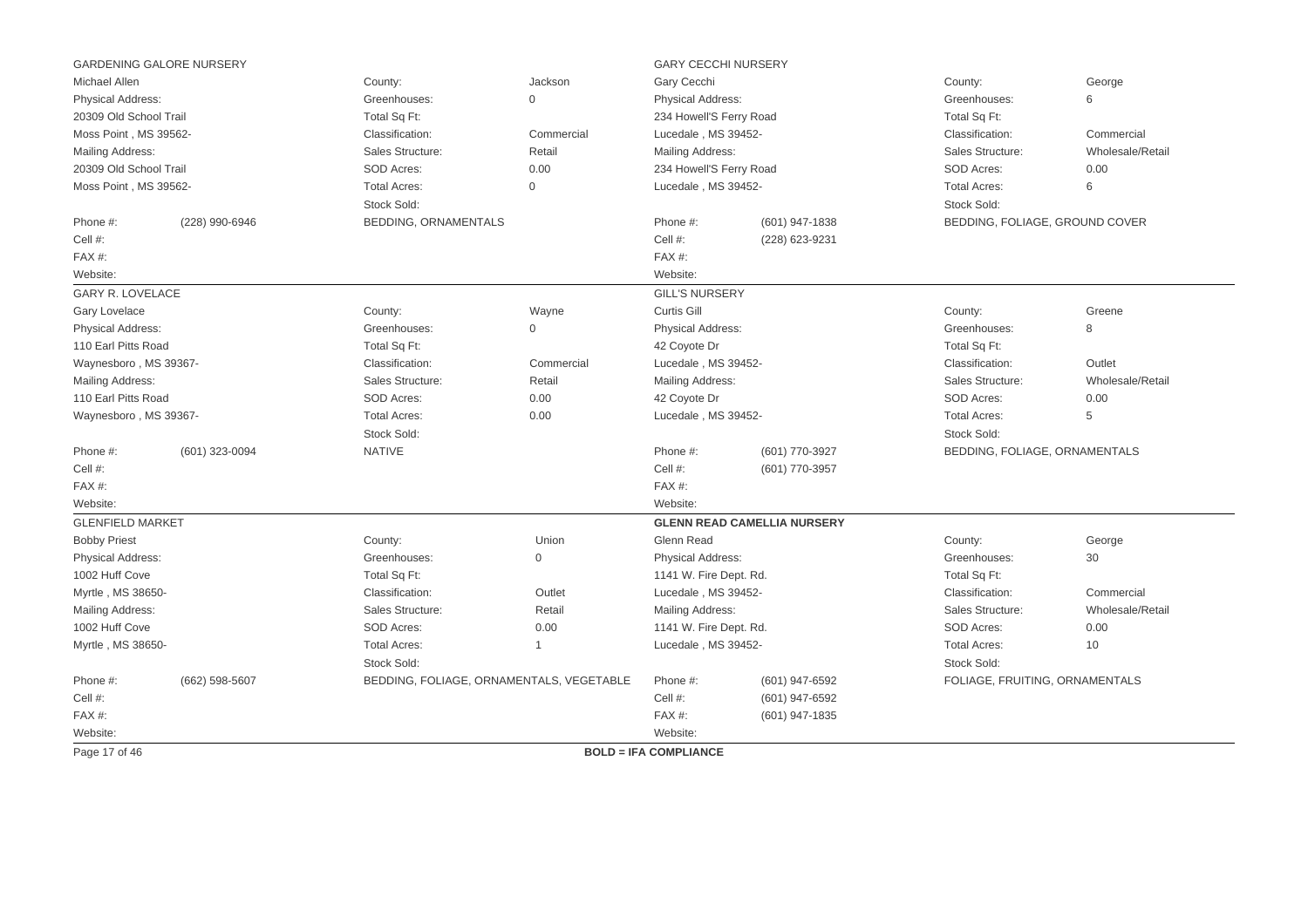|                               | GOLDING NURSERY & LANDSCAPING SERVICE |                                |                                          | <b>GOLDLEAF FARMS, LLC</b>   |                               |                        |                                           |
|-------------------------------|---------------------------------------|--------------------------------|------------------------------------------|------------------------------|-------------------------------|------------------------|-------------------------------------------|
| <b>Bart Ratliff</b>           |                                       | County:                        | Pontotoc                                 | Kent Townsend                |                               | County:                | Pontotoc                                  |
| Physical Address:             |                                       | Greenhouses:                   | $\overline{2}$                           | <b>Physical Address:</b>     |                               | Greenhouses:           | $\mathbf 0$                               |
| 899 Kings Highway             |                                       | Total Sq Ft:                   |                                          | 4070 Hwy 342                 |                               | Total Sq Ft:           |                                           |
| Pontotoc, MS 38863-           |                                       | Classification:                | Outlet                                   | Pontotoc, MS 38863-          |                               | Classification:        | Commercial                                |
| Mailing Address:              |                                       | Sales Structure:               | Wholesale/Retail                         | Mailing Address:             |                               | Sales Structure:       | Wholesale/Retail                          |
| 899 Kings Highway             |                                       | SOD Acres:                     | 0.00                                     | 4070 Hwy 342                 |                               | SOD Acres:             | 0.00                                      |
| Pontotoc, MS 38863-           |                                       | <b>Total Acres:</b>            | $\mathbf{1}$                             | Pontotoc, MS 38863-          |                               | <b>Total Acres:</b>    | 100                                       |
|                               |                                       | Stock Sold:                    |                                          |                              |                               | Stock Sold:            |                                           |
| Phone #:                      | (662) 840-1697                        | FOLIAGE, FRUITING, ORNAMENTALS |                                          | Phone #:                     | (662) 231-4554                | FRUITING, ORNAMENTALS  |                                           |
| Cell #:                       |                                       |                                |                                          | Cell #:                      |                               |                        |                                           |
| FAX#:                         |                                       |                                |                                          | FAX#:                        |                               |                        |                                           |
| Website:                      |                                       |                                |                                          | Website:                     |                               |                        |                                           |
|                               | GOOD EARTH LANDSCAPE & DESIGN, INC.   |                                |                                          |                              | GOOD HOPE GENERAL MERCHANDISE |                        |                                           |
| Hayden Alexander              |                                       | County:                        | Lafayette                                | <b>Holly Harper</b>          |                               | County:                | Yazoo                                     |
| <b>Physical Address:</b>      |                                       | Greenhouses:                   | $\overline{0}$                           | Physical Address:            |                               | Greenhouses:           | $\Omega$                                  |
| 700 Hwy 7                     |                                       | Total Sq Ft:                   |                                          | 201 S Main Street            |                               | Total Sq Ft:           |                                           |
| Oxford, MS 38655-             |                                       | Classification:                |                                          | Yazoo City, MS 39194-        |                               | Classification:        | Non-Commercial                            |
| Mailing Address:              |                                       | Sales Structure:               | Retail                                   | Mailing Address:             |                               | Sales Structure:       | Retail                                    |
| 700 Hwy 7                     |                                       | SOD Acres:                     | $\mathsf{O}\xspace$                      | P. O. Box 1590               |                               | SOD Acres:             | 0.00                                      |
| Oxford, MS 38655-             |                                       | <b>Total Acres:</b>            | $\mathbf{0}$                             | Yazoo City, MS 39194-        |                               | <b>Total Acres:</b>    | 1                                         |
|                               |                                       | Stock Sold:                    |                                          |                              |                               | Stock Sold:            |                                           |
| Phone #:                      | (662) 234-2477                        |                                | BEDDING, FRUITING, GROUND COVER, NATIVE, | Phone #:                     | (662) 746-7776                |                        | BEDDING, FOLIAGE, FRUITING, ORNAMENTALS   |
| Cell #:                       |                                       | <b>ORNAMENTALS</b>             |                                          | Cell #:                      |                               |                        |                                           |
| FAX#:                         |                                       |                                |                                          | FAX#:                        |                               |                        |                                           |
| Website:                      |                                       |                                |                                          | Website:                     |                               |                        |                                           |
| <b>GRANDKIDS DAYLILY FARM</b> |                                       |                                |                                          | <b>GREEN ACRES NURSERY</b>   |                               |                        |                                           |
| <b>Willie Baker</b>           |                                       | County:                        | Neshoba                                  | Susan Campbell               |                               | County:                | <b>Pearl River</b>                        |
| Physical Address:             |                                       | Greenhouses:                   | 0                                        | <b>Physical Address:</b>     |                               | Greenhouses:           | 0                                         |
| 10991 Rd 127                  |                                       | Total Sq Ft:                   |                                          | 6427 Hwy 11 N                |                               | Total Sq Ft:           |                                           |
| Union, MS 39365-              |                                       | Classification:                | Commercial                               | Carriere, MS 39426-          |                               | Classification:        | Non-Commercial                            |
| Mailing Address:              |                                       | Sales Structure:               | Wholesale/Retail                         | Mailing Address:             |                               | Sales Structure:       | Retail                                    |
| 10991 Rd 127                  |                                       | SOD Acres:                     | 0.00                                     | 6427 Hwy 11 N                |                               | SOD Acres:             | 0.00                                      |
| Union, MS 39365-              |                                       | <b>Total Acres:</b>            | 0.00                                     | Carriere, MS 39426-          |                               | <b>Total Acres:</b>    | 1                                         |
|                               |                                       | Stock Sold:                    |                                          |                              |                               | Stock Sold:            |                                           |
| Phone #:                      | (601) 728-1219                        | <b>DAYLILIES OR BULBS</b>      |                                          | Phone #:                     | (601) 798-1441                |                        | BEDDING, FOLIAGE, FRUITING, GROUND COVER, |
| Cell #:                       |                                       |                                |                                          | Cell #:                      |                               | ORNAMENTALS, VEGETABLE |                                           |
| FAX#:                         |                                       |                                |                                          | FAX#:                        | (601) 798-1441                |                        |                                           |
| Website:                      |                                       |                                |                                          | Website:                     |                               |                        |                                           |
| Page 18 of 46                 |                                       |                                |                                          | <b>BOLD = IFA COMPLIANCE</b> |                               |                        |                                           |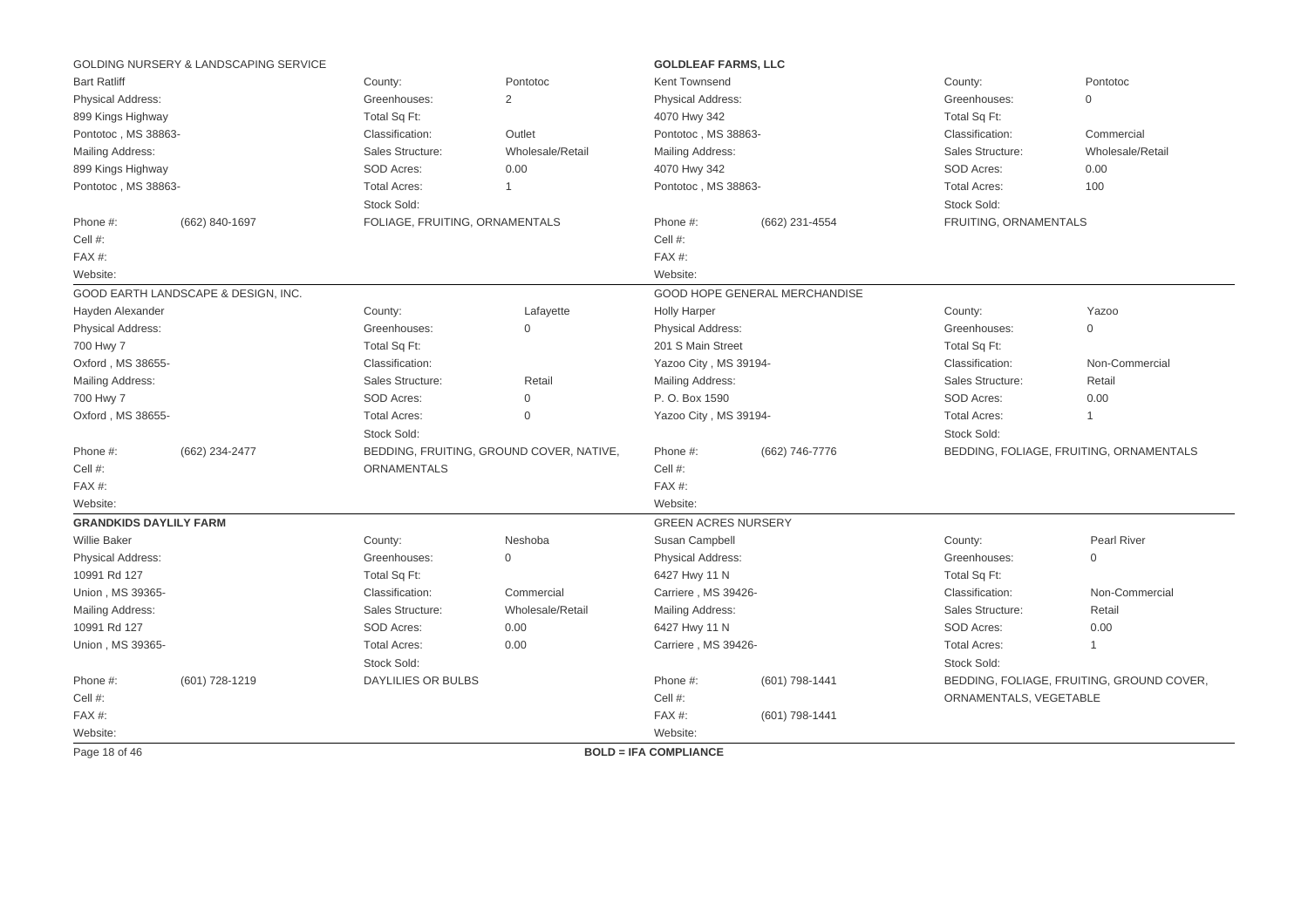| <b>GREEN OAK NURSERY</b>       |                                 |                                    |                                           | <b>GREEN TREE NURSERY</b>     |                                     |                                    |                                                |
|--------------------------------|---------------------------------|------------------------------------|-------------------------------------------|-------------------------------|-------------------------------------|------------------------------------|------------------------------------------------|
| Maur Mckie                     |                                 | County:                            | Hinds                                     | Alyssa Stuart                 |                                     | County:                            | Stone                                          |
| Physical Address:              |                                 | Greenhouses:                       | $\sqrt{2}$                                | Physical Address:             |                                     | Greenhouses:                       |                                                |
| 5009 Old Canton Rd             |                                 | Total Sq Ft:                       |                                           | 64 Jacob Michael Drive        |                                     | Total Sq Ft:                       |                                                |
| Jackson, MS 39211-             |                                 | Classification:                    | Outlet                                    | Perkinston, MS 39573-         |                                     | Classification:                    | Non-Commercial                                 |
| Mailing Address:               |                                 | Sales Structure:                   | Retail                                    | Mailing Address:              |                                     | Sales Structure:                   | Wholesale/Retail                               |
| P.O. Box 12219                 |                                 | SOD Acres:                         | 0.00                                      | 64 Jacob Michael Drive        |                                     | SOD Acres:                         | 0.00                                           |
| Jackson, MS 39236-             |                                 | <b>Total Acres:</b>                | 2                                         | Perkinston, MS 39573-         |                                     | <b>Total Acres:</b>                | 1                                              |
|                                |                                 | Stock Sold:                        |                                           |                               |                                     | Stock Sold:                        |                                                |
| Phone #:                       | (601) 956-7150                  |                                    | BEDDING, FOLIAGE, FRUITING, GROUND COVER, | Phone #:                      | (601) 528-2990                      |                                    | AQUATIC, BEDDING, DAYLILIES OR BULBS, FOLIAGE. |
| Cell #:                        |                                 | NATIVE, ORNAMENTALS                |                                           | Cell #:                       | (601) 528-4343                      |                                    | FRUITING, GROUND COVER, ORNAMENTALS            |
| FAX#:                          |                                 |                                    |                                           | FAX#:                         |                                     |                                    |                                                |
| Website:                       |                                 |                                    |                                           | Website:                      | https://www.greentreenurseryllc.com |                                    |                                                |
|                                | <b>GREENFIELD HORTICULTURAL</b> |                                    |                                           | <b>GREENFOREST NURSERY</b>    |                                     |                                    |                                                |
| Josh Huang                     |                                 | County:                            | Rankin                                    | Dan Batson                    |                                     | County:                            | Stone                                          |
| <b>Physical Address:</b>       |                                 | Greenhouses:                       | 12                                        | <b>Physical Address:</b>      |                                     | Greenhouses:                       | 4                                              |
| 152 Cody Lane                  |                                 | Total Sq Ft:                       |                                           | 1451 Old Hwy. 26              |                                     | Total Sq Ft:                       |                                                |
| Brandon, MS 39042-             |                                 | Classification:                    | Commercial                                | Perkinston, MS 39573-         |                                     | Classification:                    | Commercial                                     |
| Mailing Address:               |                                 | Sales Structure:                   | Wholesale/Retail                          | Mailing Address:              |                                     | Sales Structure:                   | Wholesale                                      |
| 152 Cody Lane                  |                                 | SOD Acres:                         | 0.00                                      | 1451 Old Hwy. 26              |                                     | SOD Acres:                         | 0.00                                           |
| Brandon, MS 39042-             |                                 | <b>Total Acres:</b><br>Stock Sold: | 2                                         | Perkinston, MS 39573-         |                                     | <b>Total Acres:</b><br>Stock Sold: | 160                                            |
| Phone #:                       | $(601)$ 591-1997                |                                    | BEDDING, FOLIAGE, FRUITING, ORNAMENTALS   | Phone #:                      | (601) 928-7266                      | FRUITING, ORNAMENTALS              |                                                |
| Cell #:                        |                                 |                                    |                                           | Cell #:                       | $(601)$ 466-7176                    |                                    |                                                |
| FAX#:                          |                                 |                                    |                                           | FAX #:                        | $(601)$ 928-5008                    |                                    |                                                |
| Website:                       |                                 |                                    |                                           | Website:                      |                                     |                                    |                                                |
| <b>GROWIN' GREEN LANDSCAPE</b> |                                 |                                    |                                           | <b>GROWING BY FAITH FARMS</b> |                                     |                                    |                                                |
| Jamie Gatlin                   |                                 | County:                            | Lincoln                                   | <b>Buddy Keyes</b>            |                                     | County:                            | Simpson                                        |
| Physical Address:              |                                 | Greenhouses:                       | $\overline{1}$                            | Physical Address:             |                                     | Greenhouses:                       | $\mathbf{1}$                                   |
| 2229 Hwy 51 Se                 |                                 | Total Sq Ft:                       |                                           | 182 Bishop Road               |                                     | Total Sq Ft:                       |                                                |
| Bogue Chitto, MS 39628-        |                                 | Classification:                    | Outlet                                    | Mendenhall, MS 39114-         |                                     | Classification:                    | Commercial                                     |
| <b>Mailing Address:</b>        |                                 | Sales Structure:                   | Retail                                    | Mailing Address:              |                                     | Sales Structure:                   | Wholesale/Retail                               |
| P.O. Box 188                   |                                 | SOD Acres:                         | 0.00                                      | 182 Bishop Road               |                                     | SOD Acres:                         | 0.00                                           |
| Bogue Chitto, MS 39628-        |                                 | <b>Total Acres:</b>                | $\mathbf 1$                               | Mendenhall, MS 39114-         |                                     | <b>Total Acres:</b>                | 3                                              |
|                                |                                 | Stock Sold:                        |                                           |                               |                                     | Stock Sold:                        |                                                |
| Phone #:                       | (601) 734-2867                  |                                    | BEDDING, FOLIAGE, FRUITING, GROUND COVER, | Phone #:                      | (601) 847-8118                      |                                    | BEDDING, FOLIAGE, FRUITING, VEGETABLE          |
| Cell #:                        |                                 | NATIVE, ORNAMENTALS                |                                           | Cell #:                       |                                     |                                    |                                                |
| FAX#:                          |                                 |                                    |                                           | FAX#:                         |                                     |                                    |                                                |
| Website:                       |                                 |                                    |                                           | Website:                      |                                     |                                    |                                                |
| Page 19 of 46                  |                                 |                                    |                                           | <b>BOLD = IFA COMPLIANCE</b>  |                                     |                                    |                                                |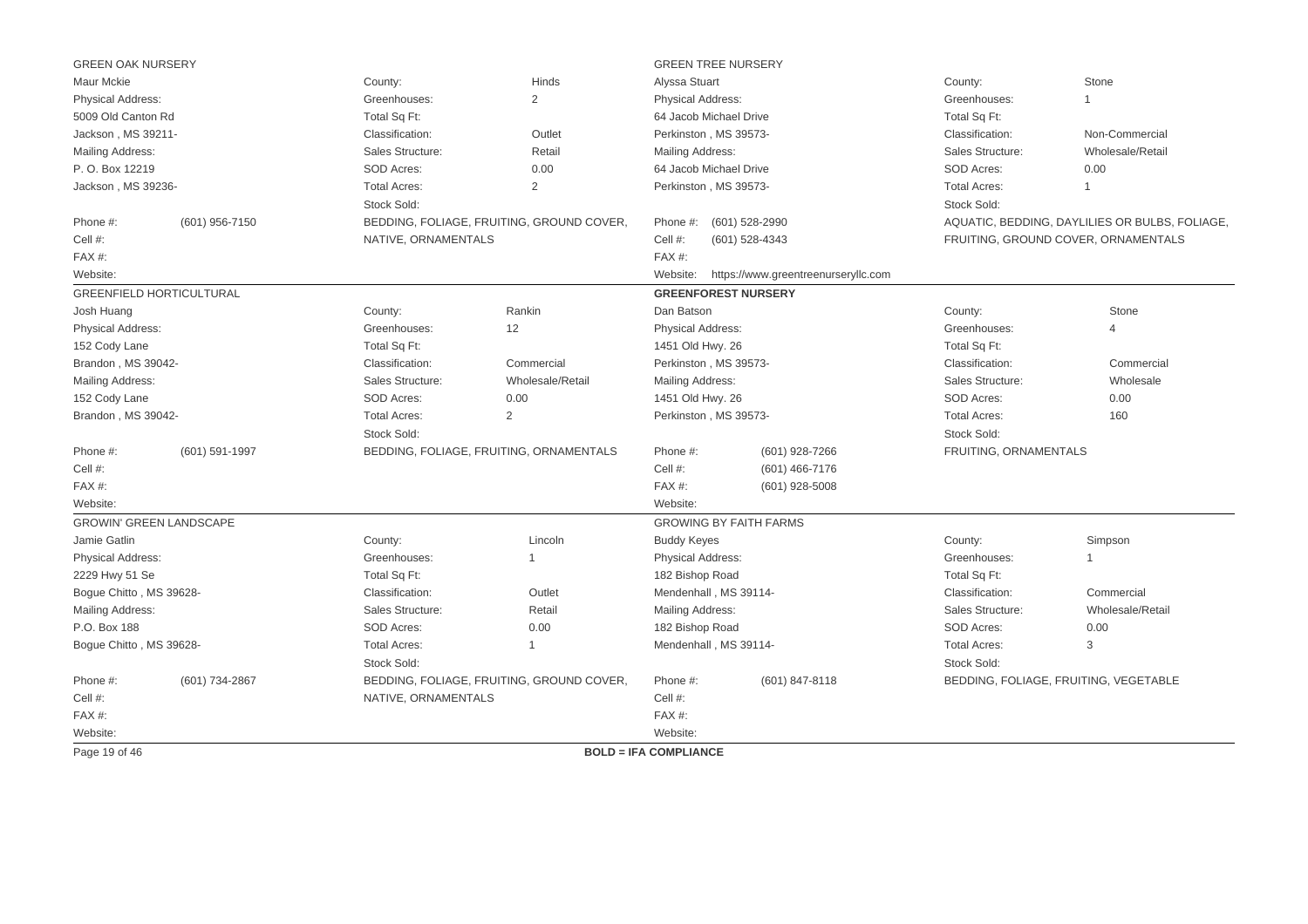| <b>GULF COAST EXOTICS</b>   |                                                      |                       |                                           | <b>GULF COAST GROWERS</b>    |                |                     |                                                |
|-----------------------------|------------------------------------------------------|-----------------------|-------------------------------------------|------------------------------|----------------|---------------------|------------------------------------------------|
| Stan Grenham                |                                                      | County:               | Hancock                                   | Kirk Hernandez               |                | County:             | <b>Pearl River</b>                             |
| <b>Physical Address:</b>    |                                                      | Greenhouses:          | $\overline{1}$                            | Physical Address:            |                | Greenhouses:        | 0                                              |
| 31421 Anner Rd              |                                                      | Total Sq Ft:          |                                           | 178 Beaverwood Rd.           |                | Total Sq Ft:        |                                                |
| Carriere, MS 39426-         |                                                      | Classification:       | Commercial                                | Picayune, MS 39466-          |                | Classification:     | Commercial                                     |
| Mailing Address:            |                                                      | Sales Structure:      | Wholesale                                 | Mailing Address:             |                | Sales Structure:    | Wholesale                                      |
| 31421 Anner Rd              |                                                      | SOD Acres:            | 0.00                                      | 3004 Roosevelt Road          |                | SOD Acres:          | $\mathbf{0}$                                   |
| Carriere, MS 39426-         |                                                      | <b>Total Acres:</b>   | 1                                         | Kenner, LA 70065-            |                | <b>Total Acres:</b> | 8                                              |
|                             |                                                      | Stock Sold:           |                                           |                              |                | Stock Sold:         |                                                |
| Phone #:                    | (601) 798-0841                                       | FRUITING, ORNAMENTALS |                                           | Phone #:<br>(504) 416-4306   |                |                     | BEDDING, GROUND COVER, ORNAMENTALS             |
| Cell #:                     | (601) 569-9591                                       |                       |                                           | Cell #:                      |                |                     |                                                |
| FAX#:                       |                                                      |                       |                                           | FAX#:                        |                |                     |                                                |
| Website:                    |                                                      |                       |                                           | Website:                     |                |                     |                                                |
| H & R SOD COMPANY           |                                                      |                       |                                           | <b>HALL'S TREE FARM</b>      |                |                     |                                                |
| Royce Hawthorne             |                                                      | County:               | <b>Pearl River</b>                        | Les Hall                     |                | County:             | Itawamba                                       |
| <b>Physical Address:</b>    | Greenhouses:<br>$\Omega$<br><b>Physical Address:</b> |                       |                                           | Greenhouses:                 |                |                     |                                                |
| 1476 Henleyfield Mcneill Rd |                                                      | Total Sq Ft:          | 75 Fairview Cemetery Road                 |                              | Total Sq Ft:   |                     |                                                |
| Picayune, MS 39466-         |                                                      | Classification:       | Commercial                                | Golden, MS 38847-            |                | Classification:     | Non-Commercial                                 |
| Mailing Address:            |                                                      | Sales Structure:      | Wholesale                                 | Mailing Address:             |                | Sales Structure:    | Wholesale/Retail                               |
| P. O. Box 205               |                                                      | SOD Acres:            | 210                                       | 75 Fairview Cemetery Road    |                | SOD Acres:          | 0.00                                           |
| Mcneill, MS 39457-          |                                                      | <b>Total Acres:</b>   | 0.00                                      | Golden, MS 38847-            |                | <b>Total Acres:</b> | 5                                              |
|                             |                                                      | Stock Sold:           |                                           |                              |                | Stock Sold:         |                                                |
| Phone #:                    | (601) 798-0108                                       | <b>SOD ONLY</b>       |                                           | Phone #:                     | (662) 585-4477 | <b>ORNAMENTALS</b>  |                                                |
| Cell #:                     |                                                      |                       |                                           | Cell #:                      |                |                     |                                                |
| FAX#:                       |                                                      |                       |                                           | FAX#:                        |                |                     |                                                |
| Website:                    |                                                      |                       |                                           | Website:                     |                |                     |                                                |
| <b>HAND'S NURSERY</b>       |                                                      |                       |                                           | <b>HOMESTEAD FARMS</b>       |                |                     |                                                |
| <b>Linda Pruitt</b>         |                                                      | County:               | Simpson                                   | Robert Kubler                |                | County:             | Tate                                           |
| <b>Physical Address:</b>    |                                                      | Greenhouses:          | $\overline{2}$                            | <b>Physical Address:</b>     |                | Greenhouses:        | 42                                             |
| 115 Southwest 5Th Avenue    |                                                      | Total Sq Ft:          |                                           | 255 Hardin Lane              |                | Total Sq Ft:        |                                                |
| Magee, MS 39111-            |                                                      | Classification:       | Outlet                                    | Coldwater, MS 38618-         |                | Classification:     | Commercial                                     |
| Mailing Address:            |                                                      | Sales Structure:      | Retail                                    | Mailing Address:             |                | Sales Structure:    | Wholesale/Retail                               |
| 115 Southwest 5Th Ave.      |                                                      | SOD Acres:            | 0.00                                      | 255 Hardin Lane              |                | SOD Acres:          | 0.00                                           |
| Magee, MS 39111-            |                                                      | <b>Total Acres:</b>   | $\mathbf{1}$                              | Coldwater, MS 38618-         |                | <b>Total Acres:</b> | 30                                             |
|                             |                                                      | Stock Sold:           |                                           |                              |                | Stock Sold:         |                                                |
| Phone #:                    | (601) 849-2474                                       |                       | BEDDING, FOLIAGE, FRUITING, GROUND COVER, | Phone #:                     | (662) 622-5424 |                     | AQUATIC, BEDDING, DAYLILIES OR BULBS, FOLIAGE, |
| Cell #:                     |                                                      | <b>ORNAMENTALS</b>    |                                           | Cell #:                      |                |                     | FRUITING, GROUND COVER, NATIVE, ORNAMENTALS,   |
| $FAX#$ :                    |                                                      |                       |                                           | FAX #:                       |                | VEGETABLE           |                                                |
| Website:                    |                                                      |                       |                                           | Website:                     |                |                     |                                                |
| Page 20 of 46               |                                                      |                       |                                           | <b>BOLD = IFA COMPLIANCE</b> |                |                     |                                                |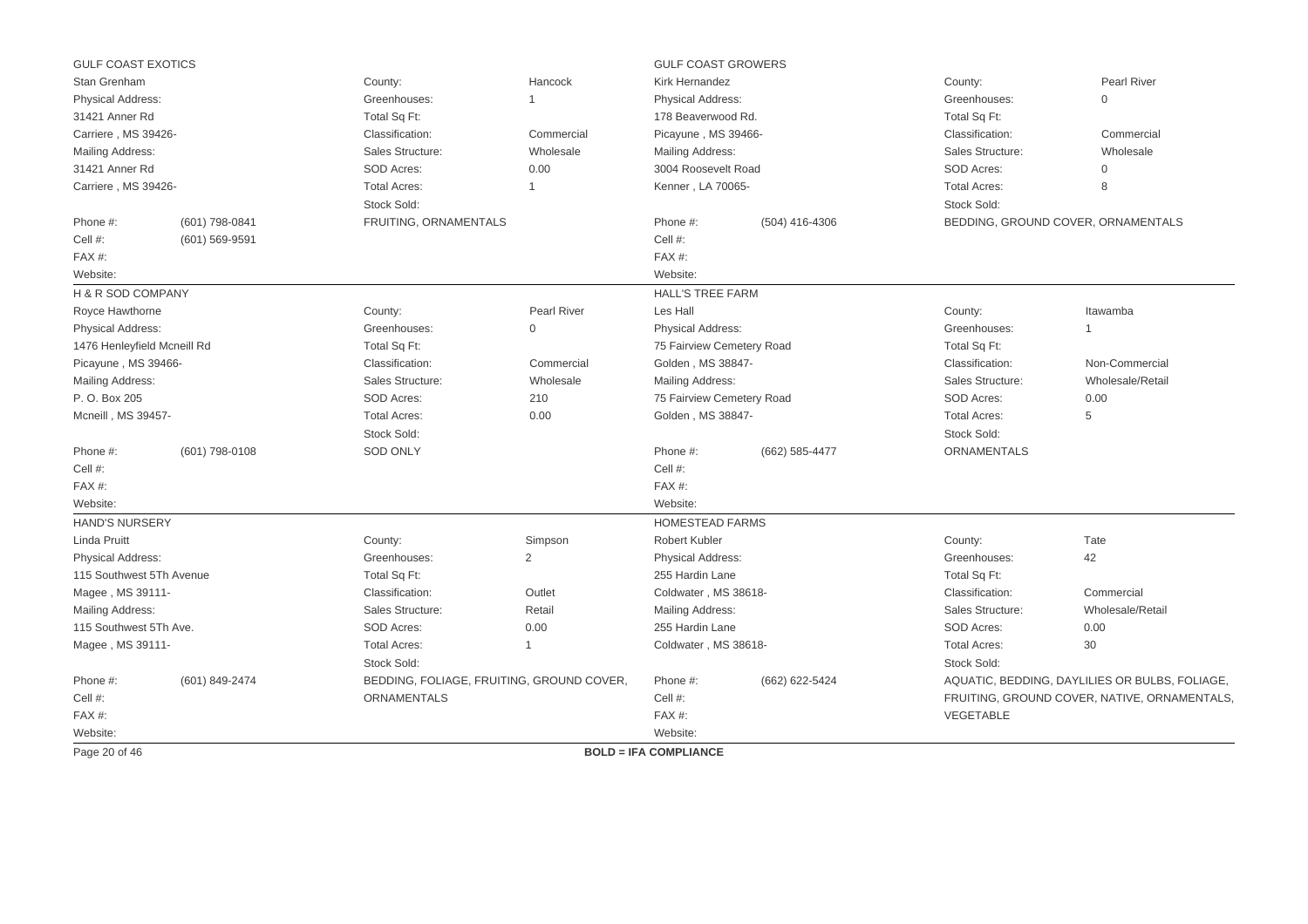|                          | HOMINY FARMS, LLC<br><b>HUFFMAN DAYLILIES</b> |                     |                                           |                              |                                       |                           |                     |
|--------------------------|-----------------------------------------------|---------------------|-------------------------------------------|------------------------------|---------------------------------------|---------------------------|---------------------|
| Chris Redmann            |                                               | County:             | Amite                                     |                              | Debbie Huffman<br>County:<br>Pontotoc |                           |                     |
| Physical Address:        |                                               | Greenhouses:        | 1                                         | Physical Address:            |                                       | Greenhouses:              | $\mathbf{0}$        |
| 6179 Hamp Lea Rd.        |                                               | Total Sq Ft:        |                                           | 624 Dyer Drive               |                                       | Total Sq Ft:              |                     |
| Liberty, MS 39645-       |                                               | Classification:     | Commercial                                | Belden, MS 38826-            |                                       | Classification:           | Non-Commercial      |
| Mailing Address:         |                                               | Sales Structure:    | Wholesale/Retail                          | Mailing Address:             |                                       | Sales Structure:          | Retail              |
| 6179 Hamp Lea Rd.        |                                               | SOD Acres:          | $\mathsf{O}\xspace$                       | 624 Dyer Drive               |                                       | SOD Acres:                | $\mathsf{O}\xspace$ |
| Liberty, MS 39645-       |                                               | <b>Total Acres:</b> | 3                                         | Belden, MS 38826-            |                                       | <b>Total Acres:</b>       | 0                   |
|                          |                                               | Stock Sold:         |                                           |                              |                                       | Stock Sold:               |                     |
| Phone #:                 | (504) 495-6916                                | <b>OTHER</b>        |                                           | Phone #:                     | (662) 231-6714                        | <b>DAYLILIES OR BULBS</b> |                     |
| Cell #:                  |                                               |                     |                                           | Cell #:                      |                                       |                           |                     |
| FAX#:                    |                                               |                     |                                           | FAX #:                       |                                       |                           |                     |
| Website:                 |                                               |                     |                                           | Website:                     |                                       |                           |                     |
| HUNDRED ACRE NURSERY     |                                               |                     |                                           | <b>HUSSEY SOD FARM</b>       |                                       |                           |                     |
| John Norris              |                                               | County:             | Greene                                    | Herman Hussey                |                                       | County:                   | Lee                 |
| <b>Physical Address:</b> |                                               | Greenhouses:        | $\mathbf 1$                               | Physical Address:            |                                       | Greenhouses:              | $\mathbf 0$         |
| 741 Hundred Acre Road    |                                               | Total Sq Ft:        |                                           | 1412 Hwy. 371                |                                       | Total Sq Ft:              |                     |
| Neely, MS 39461-         |                                               | Classification:     | Non-Commercial                            | Tupelo, MS 38801-            |                                       | Classification:           | Commercial          |
| Mailing Address:         |                                               | Sales Structure:    | Wholesale/Retail                          | Mailing Address:             |                                       | Sales Structure:          | Wholesale/Retail    |
| 741 Hundred Acre Road    | SOD Acres:<br>0.00<br>1412 Hwy. 371           |                     |                                           | SOD Acres:                   | 375                                   |                           |                     |
| Neely, MS 39461-         |                                               | <b>Total Acres:</b> | -1                                        | Tupelo, MS 38801-            |                                       | <b>Total Acres:</b>       | $\mathsf{O}\xspace$ |
|                          |                                               | Stock Sold:         |                                           |                              |                                       | Stock Sold:               |                     |
| Phone #:                 | (601) 525-7174                                |                     | BEDDING, FOLIAGE, ORNAMENTALS, VEGETABLE  | Phone #:                     | (662) 842-4197                        | <b>SOD ONLY</b>           |                     |
| Cell #:                  |                                               |                     |                                           | Cell #:                      |                                       |                           |                     |
| FAX#:                    |                                               |                     |                                           | FAX #:                       |                                       |                           |                     |
| Website:                 |                                               |                     |                                           | Website:                     |                                       |                           |                     |
|                          | HUTTO'S NURSERY & GARDEN CENTER               |                     |                                           | IFCO BAREROOT, LLC           |                                       |                           |                     |
| <b>Billy Hutto</b>       |                                               | County:             | Hinds                                     | Tom Anderson                 |                                       | County:                   | Wayne               |
| Physical Address:        |                                               | Greenhouses:        | 1                                         | Physical Address:            |                                       | Greenhouses:              | $\mathsf{O}\xspace$ |
| 1320 Ellis Avenue        |                                               | Total Sq Ft:        |                                           | 1444 Shubuta-Eucutta Road    |                                       | Total Sq Ft:              |                     |
| Jackson, MS 39204-       |                                               | Classification:     | Outlet                                    | Shubuta, MS 39360-           |                                       | Classification:           | Commercial          |
| Mailing Address:         |                                               | Sales Structure:    | Retail                                    | Mailing Address:             |                                       | Sales Structure:          | Wholesale           |
| 1320 Ellis Avenue        |                                               | SOD Acres:          | 0.00                                      | 1444 Shubuta-Eucutta Road    |                                       | SOD Acres:                | 0.00                |
| Jackson, MS 39204-       |                                               | <b>Total Acres:</b> | $\overline{2}$                            | Shubuta, MS 39360-           |                                       | <b>Total Acres:</b>       | 43                  |
|                          |                                               | Stock Sold:         |                                           |                              |                                       | Stock Sold:               |                     |
| Phone #:                 | (601) 973-2277                                |                     | BEDDING, FOLIAGE, FRUITING, GROUND COVER, | Phone #:                     | (601) 687-5766                        | <b>OTHER</b>              |                     |
| Cell #:                  |                                               | NATIVE, ORNAMENTALS |                                           | Cell #:                      | (601) 577-6163                        |                           |                     |
| FAX#:                    |                                               |                     |                                           | FAX#:                        |                                       |                           |                     |
| Website:                 |                                               |                     |                                           | Website:                     |                                       |                           |                     |
| Page 21 of 46            |                                               |                     |                                           | <b>BOLD = IFA COMPLIANCE</b> |                                       |                           |                     |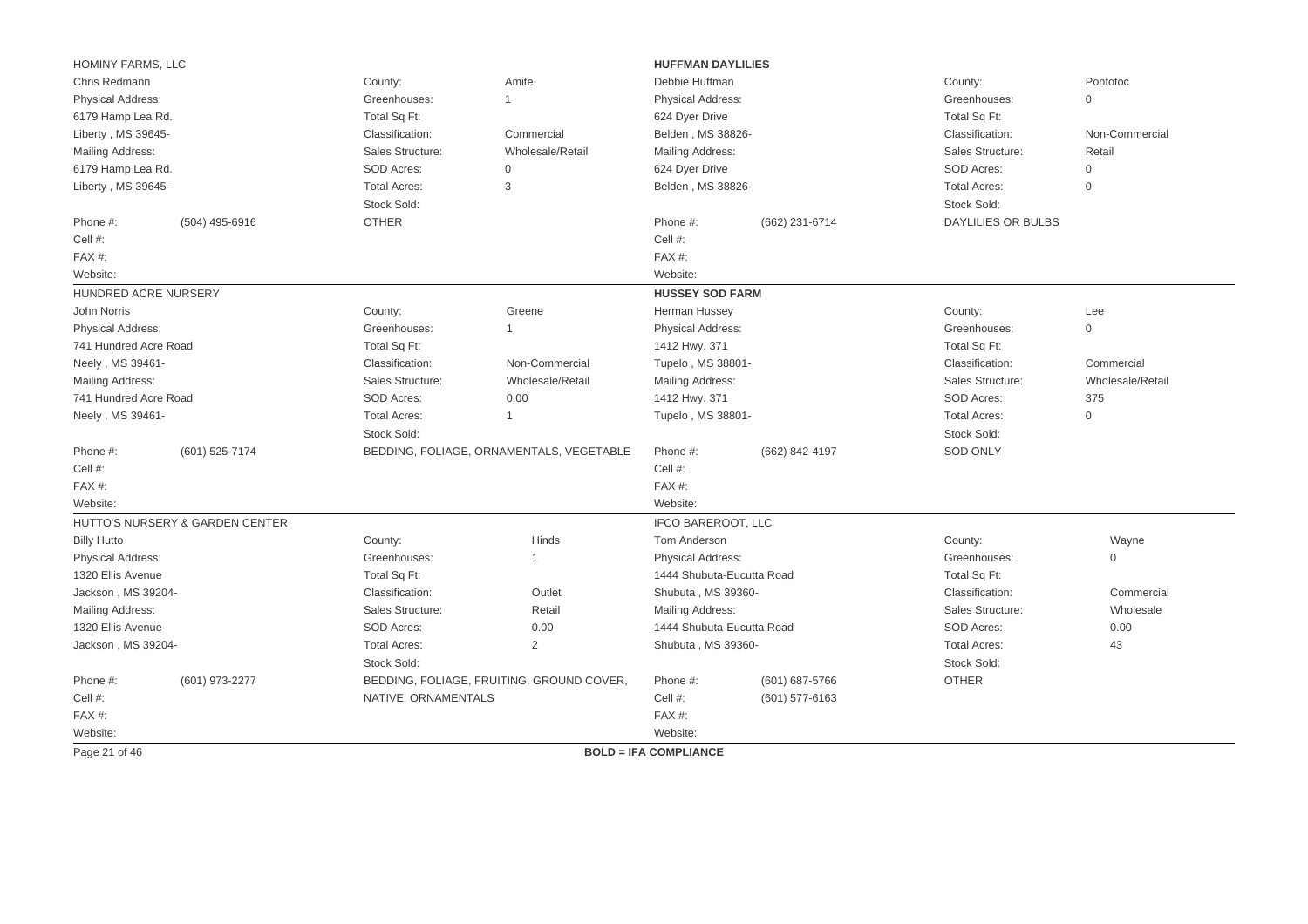| J & A FARMS                                                                    |                    |                     |                                          |                            | J. C. CHEEK SOD AND EROSION |                     |                                       |
|--------------------------------------------------------------------------------|--------------------|---------------------|------------------------------------------|----------------------------|-----------------------------|---------------------|---------------------------------------|
| Kenny Jenkins                                                                  |                    | County:             | Madison                                  | <b>Hollis Cheek</b>        |                             | County:             | Attala                                |
| Physical Address:                                                              |                    | Greenhouses:        | 3                                        | <b>Physical Address:</b>   |                             | Greenhouses:        | $\mathbf{0}$                          |
| 1St Street                                                                     |                    | Total Sq Ft:        |                                          | 2087 Attala Rd # 5257      |                             | Total Sq Ft:        |                                       |
| Flora, MS 39071-                                                               |                    | Classification:     | Outlet                                   | Kosciusko, MS 39090-       |                             | Classification:     | Non-Commercial                        |
| <b>Mailing Address:</b>                                                        |                    | Sales Structure:    | Wholesale/Retail                         | Mailing Address:           |                             | Sales Structure:    | Retail                                |
| P. O. Box 201                                                                  |                    | SOD Acres:          | 0.00                                     | P. O. Box 1138             |                             | SOD Acres:          | 3                                     |
| Flora, MS 39071-                                                               |                    | <b>Total Acres:</b> | 3                                        | Kosciusko, MS 39090-       |                             | <b>Total Acres:</b> | 0.00                                  |
|                                                                                |                    | Stock Sold:         |                                          |                            |                             | Stock Sold:         |                                       |
| Phone #:                                                                       | (601) 906-2210     |                     | BEDDING, FRUITING, GROUND COVER, NATIVE, | Phone #:<br>(662) 289-1631 |                             | <b>SOD ONLY</b>     |                                       |
| Cell #:                                                                        |                    | <b>ORNAMENTALS</b>  |                                          | Cell #:                    |                             |                     |                                       |
| FAX#:                                                                          |                    |                     |                                          | FAX#:                      | (662) 289-6806              |                     |                                       |
| Website:                                                                       |                    |                     |                                          | Website:                   |                             |                     |                                       |
| <b>J. R. GRIFFIN FARMS</b>                                                     |                    |                     |                                          | <b>JACKSON FARMS</b>       |                             |                     |                                       |
| J. R. Griffin                                                                  |                    | County:             | Marshall                                 | Thomas Jackson             |                             | County:             | Jefferson Davis                       |
| Physical Address:                                                              |                    | Greenhouses:        | $\Omega$                                 | <b>Physical Address:</b>   |                             | Greenhouses:        | 24                                    |
| 20900 Hwy 15                                                                   |                    | Total Sq Ft:        |                                          | 398 Santee Methodist Road  |                             | Total Sq Ft:        |                                       |
| Falkner, MS 38629-                                                             |                    | Classification:     | Commercial                               | Bassfield, MS 39421-       |                             | Classification:     | Commercial                            |
| Mailing Address:                                                               |                    | Sales Structure:    | Retail                                   | <b>Mailing Address:</b>    |                             | Sales Structure:    | Wholesale/Retail                      |
| 20900 Hwy 15                                                                   |                    | <b>SOD Acres:</b>   | 375                                      | 398 Santee Methodist Road  |                             | SOD Acres:          | $\mathbf 0$                           |
| Falkner, MS 38629-                                                             |                    | <b>Total Acres:</b> | 0.00                                     | Bassfield, MS 39421-       |                             | <b>Total Acres:</b> | 5                                     |
|                                                                                |                    | Stock Sold:         |                                          |                            |                             | Stock Sold:         |                                       |
| Phone #:                                                                       | (662) 837-0079     | <b>SOD ONLY</b>     |                                          | Phone #:                   |                             |                     | BEDDING, FOLIAGE, FRUITING, VEGETABLE |
| Cell #:                                                                        | $(662) 564 - 1010$ |                     |                                          | Cell #:                    | (601) 943-6977              |                     |                                       |
| FAX#:                                                                          |                    |                     |                                          | FAX #:                     |                             |                     |                                       |
|                                                                                |                    |                     |                                          | Website:                   |                             |                     |                                       |
|                                                                                |                    |                     |                                          | <b>JOE WOODS NURSERY</b>   |                             |                     |                                       |
| Website:                                                                       |                    | County:             | Rankin                                   | Joe Woods                  |                             | County:             | Hinds                                 |
|                                                                                |                    |                     | $\Omega$                                 | <b>Physical Address:</b>   |                             | Greenhouses:        | $\mathbf{0}$                          |
| Physical Address:                                                              |                    | Greenhouses:        |                                          | 118 Pineview Drive         |                             |                     |                                       |
|                                                                                |                    | Total Sq Ft:        |                                          |                            |                             | Total Sq Ft:        |                                       |
| Brandon, MS 39042-                                                             |                    | Classification:     | Commercial                               | Raymond, MS 39154-         |                             | Classification:     | Non-Commercial                        |
|                                                                                |                    | Sales Structure:    | Wholesale/Retail                         | <b>Mailing Address:</b>    |                             | Sales Structure:    | Wholesale/Retail                      |
|                                                                                |                    | SOD Acres:          | $\mathbf{0}$                             | 118 Pineview Drive         |                             | SOD Acres:          | $\mathbf{0}$                          |
| Brandon, MS 39042-                                                             |                    | <b>Total Acres:</b> | 5                                        | Raymond, MS 39154-         |                             | <b>Total Acres:</b> | $\mathbf{0}$                          |
|                                                                                |                    | Stock Sold:         |                                          |                            |                             | Stock Sold:         |                                       |
| Phone #:                                                                       | (601) 613-0581     |                     | BEDDING, DAYLILIES OR BULBS, FOLIAGE,    | Phone #:                   | $(601)$ 529-5300            | <b>NATIVE</b>       |                                       |
| JBR, INC<br>Randy Walker<br>411 Thorngate Drive<br>Mailing Address:<br>Cell #: |                    | ORNAMENTALS         |                                          | Cell #:                    |                             |                     |                                       |
| 411 Thorngate Drive<br>FAX#:                                                   |                    |                     |                                          | FAX#:                      |                             |                     |                                       |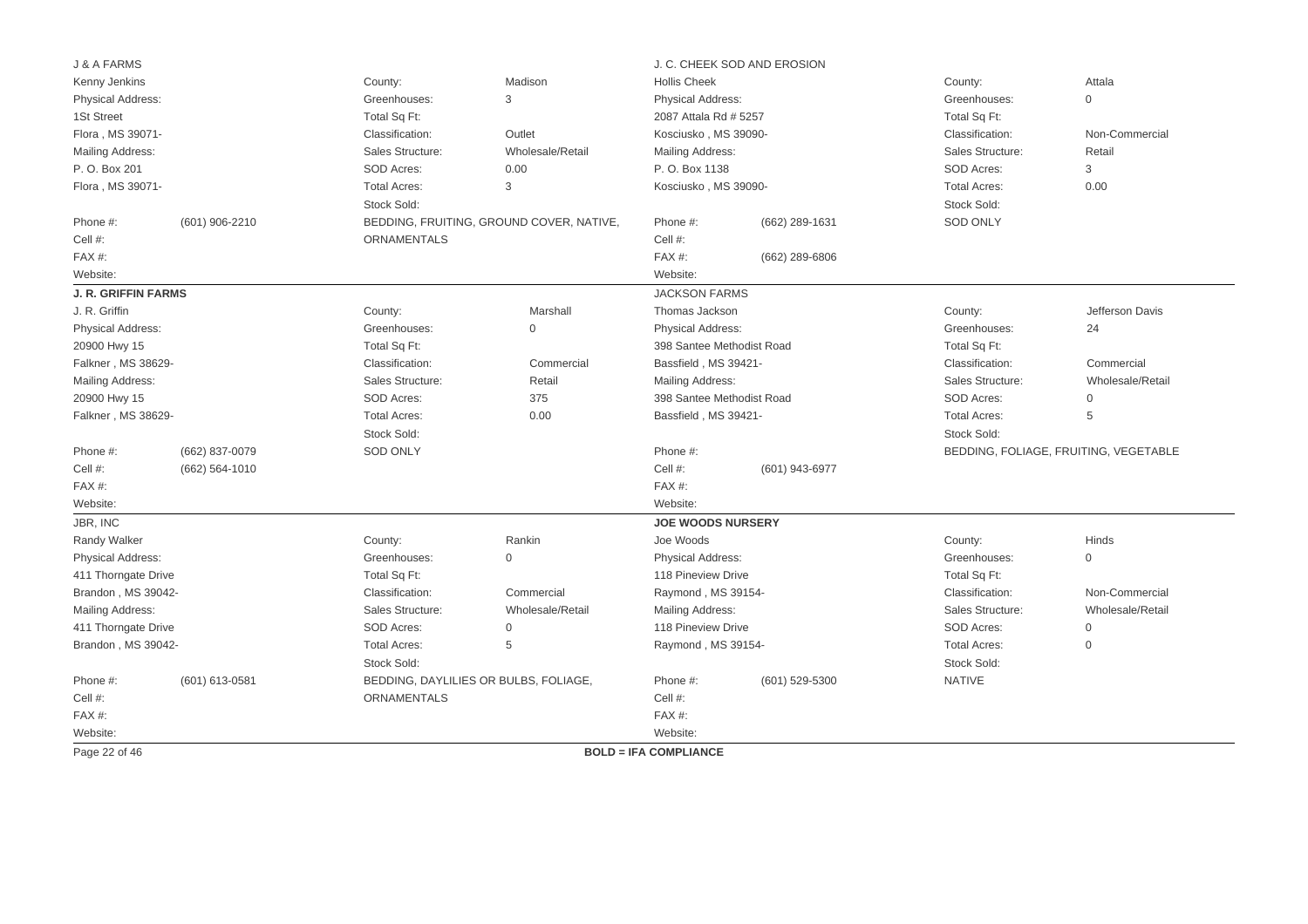| <b>JOHNSON NURSERY</b>     |                        |                                           | <b>JOHNSON'S NURSERY</b>     |                          |                                  |                                           |
|----------------------------|------------------------|-------------------------------------------|------------------------------|--------------------------|----------------------------------|-------------------------------------------|
| Perry & Nylene Johnson     | County:                | Tippah                                    | James Johnson                |                          | County:                          | Tallahatchie                              |
| <b>Physical Address:</b>   | Greenhouses:           | 5                                         | Physical Address:            |                          | Greenhouses:                     | 5                                         |
| 24701 Hwy. 370 West        | Total Sq Ft:           |                                           | 110 South Clay Street        |                          | Total Sq Ft:                     |                                           |
| Falkner, MS 38629-         | Classification:        | Commercial                                | Charleston, MS 38921-        |                          | Classification:                  | Non-Commercial                            |
| Mailing Address:           | Sales Structure:       | Wholesale                                 | <b>Mailing Address:</b>      |                          | Sales Structure:                 | Retail                                    |
| 24701 Hwy. 370 West        | <b>SOD Acres:</b>      | 0.00                                      | 110 South Clay Street        |                          | SOD Acres:                       | 0.00                                      |
| Falkner, MS 38629-         | <b>Total Acres:</b>    | 2                                         | Charleston, MS 38921-        |                          | <b>Total Acres:</b>              | $\overline{2}$                            |
|                            | Stock Sold:            |                                           |                              |                          | Stock Sold:                      |                                           |
| Phone #:<br>(662) 837-7534 | ORNAMENTALS, VEGETABLE |                                           | Phone #:                     | (662) 647-3810           | BEDDING, FRUITING, GROUND COVER, |                                           |
| Cell #:                    |                        |                                           | Cell #:                      |                          | ORNAMENTALS, VEGETABLE           |                                           |
| FAX#:                      |                        |                                           | FAX#:                        |                          |                                  |                                           |
| Website:                   |                        |                                           | Website:                     |                          |                                  |                                           |
| JONES FAMILY NURSERY       |                        |                                           | <b>JONES GREENHOUSE</b>      |                          |                                  |                                           |
| Grace Jones                | County:                | Jackson                                   | Chris Jones                  |                          | County:                          | Marshall                                  |
| Physical Address:          | Greenhouses:           |                                           | <b>Physical Address:</b>     |                          | Greenhouses:                     | 45                                        |
| 14825 Highway 613          | Total Sq Ft:           |                                           | 2946 S. Slayden Road         |                          | Total Sq Ft:                     |                                           |
| Moss Point, MS 39562-      | Classification:        | Commercial                                | Lamar, MS 38642-             |                          | Classification:                  | Commercial                                |
| Mailing Address:           | Sales Structure:       | Retail                                    | Mailing Address:             |                          | Sales Structure:                 | Wholesale/Retail                          |
| 14825 Highway 613          | <b>SOD Acres:</b>      | 0.00                                      | 2946 S. Slayden Road         |                          | SOD Acres:                       | 0.00                                      |
| Moss Point, MS 39562-      | <b>Total Acres:</b>    | $\mathbf 0$                               | Lamar, MS 38642-             |                          | <b>Total Acres:</b>              | 3                                         |
|                            | Stock Sold:            |                                           |                              |                          | Stock Sold:                      |                                           |
| (228) 217-7692<br>Phone #: |                        | BEDDING, FOLIAGE, GROUND COVER, NATIVE,   | Phone #:                     | (662) 252-3737           |                                  | BEDDING, FOLIAGE, FRUITING, GROUND COVER, |
| Cell #:                    | ORNAMENTALS, VEGETABLE |                                           | Cell #:                      |                          | <b>ORNAMENTALS</b>               |                                           |
| FAX#:                      |                        |                                           | FAX#:                        | (662) 252-7295           |                                  |                                           |
| Website:                   |                        |                                           | Website:                     | www.jonesgreenhouses.com |                                  |                                           |
| <b>JUST PLANTS</b>         |                        |                                           | K & B FARM AND GARDEN 2      |                          |                                  |                                           |
| Rob Rice                   | County:                | Oktibbeha                                 | Kristen Courtney             |                          | County:                          | Lamar                                     |
| Physical Address:          | Greenhouses:           | $\mathbf{1}$                              | <b>Physical Address:</b>     |                          | Greenhouses:                     | 2                                         |
| 1265 Sam Marcos Dr.        | Total Sq Ft:           |                                           | 781 Ms Hwy 589               |                          | Total Sq Ft:                     |                                           |
| Starkville, MS 39759-      | Classification:        | Commercial                                | Purvis, MS 39475-            |                          | Classification:                  | Non-Commercial                            |
| <b>Mailing Address:</b>    | Sales Structure:       | Retail                                    | Mailing Address:             |                          | Sales Structure:                 | Retail                                    |
| 1265 Sam Marcos Dr.        | <b>SOD Acres:</b>      | 0.00                                      | 781 Ms Hwy 589               |                          | SOD Acres:                       | 0                                         |
| Starkville, MS 39759-      | <b>Total Acres:</b>    | $\mathbf{1}$                              | Purvis, MS 39475-            |                          | <b>Total Acres:</b>              | $\overline{1}$                            |
|                            | Stock Sold:            |                                           |                              |                          | Stock Sold:                      |                                           |
| Phone #:                   |                        | BEDDING, FOLIAGE, FRUITING, GROUND COVER, | Phone #:                     | (601) 794-8110           | BEDDING, FOLIAGE, GROUND COVER,  |                                           |
| Cell #:<br>(662) 418-4960  | <b>ORNAMENTALS</b>     |                                           | Cell #:                      | (601) 307-2105           | ORNAMENTALS, VEGETABLE           |                                           |
| FAX#:                      |                        |                                           | $FAX#$ :                     | (601) 794-8118           |                                  |                                           |
| Website:                   |                        |                                           | Website:                     |                          |                                  |                                           |
| Page 23 of 46              |                        |                                           | <b>BOLD = IFA COMPLIANCE</b> |                          |                                  |                                           |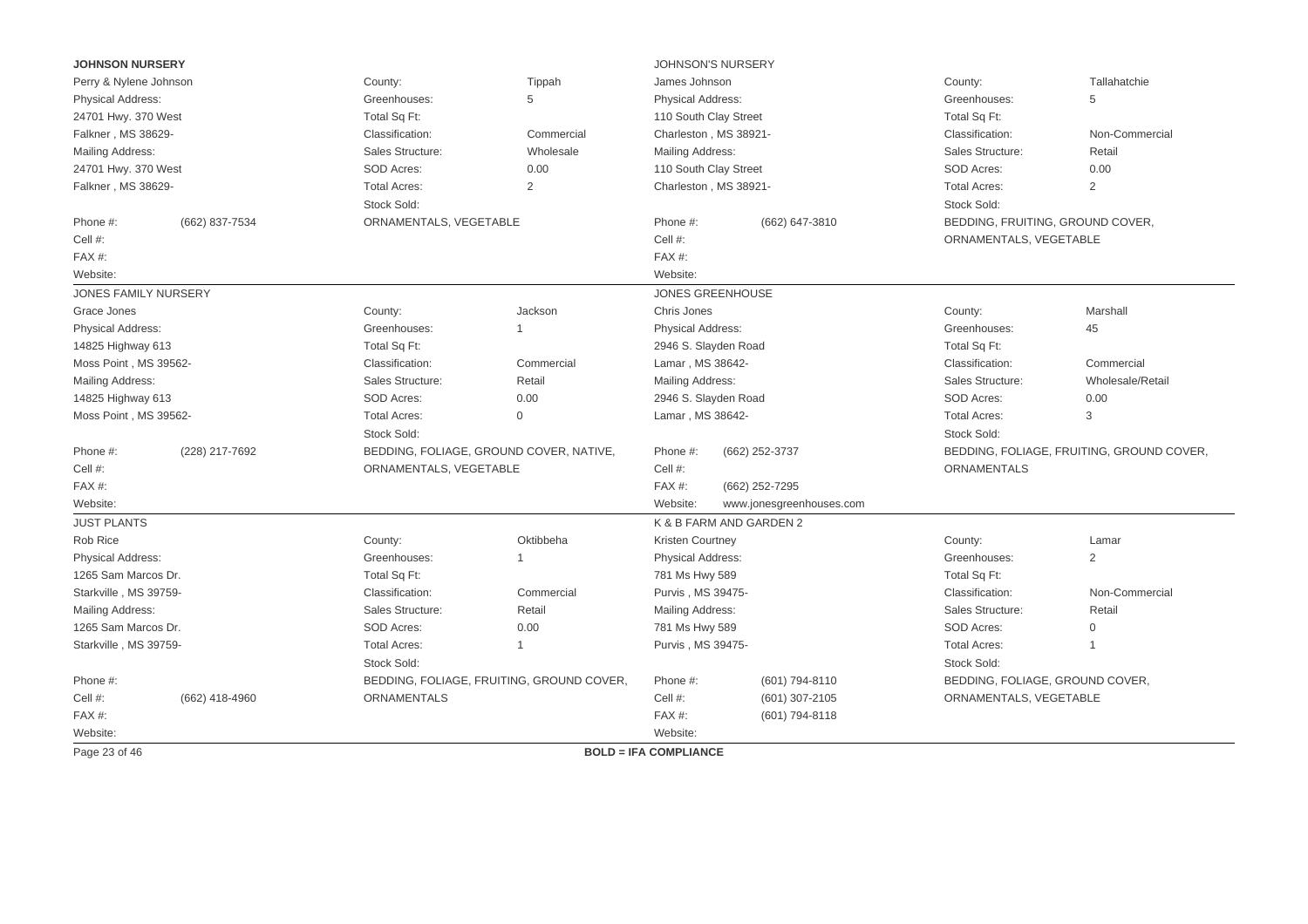| <b>K &amp; M NURSERY</b> |                                          |                     |                                           | <b>KEMBERLY GARDENS</b>      |                           |                         |                                                |
|--------------------------|------------------------------------------|---------------------|-------------------------------------------|------------------------------|---------------------------|-------------------------|------------------------------------------------|
| James & Daisy Mills      |                                          | County:             | Wayne                                     | <b>Kemberly Roberts</b>      |                           | County:                 | Forrest                                        |
| <b>Physical Address:</b> |                                          | Greenhouses:        | 11                                        | <b>Physical Address:</b>     |                           | Greenhouses:            | 0                                              |
| 1260 Chicora-River Road  |                                          | Total Sq Ft:        |                                           | 51 Temple Road               |                           | Total Sq Ft:            |                                                |
| Buckatunna, MS 39322-    |                                          | Classification:     | Commercial                                | Petal, MS 39465-             |                           | Classification:         | Non-Commercial                                 |
| Mailing Address:         |                                          | Sales Structure:    | Wholesale/Retail                          | Mailing Address:             |                           | Sales Structure:        | Wholesale/Retail                               |
| 1260 Chicora-River Road  |                                          | SOD Acres:          | $\mathbf{0}$                              | 51 Temple Road               |                           | SOD Acres:              | 0.00                                           |
| Buckatunna, MS 39322-    |                                          | <b>Total Acres:</b> | 2                                         | Petal, MS 39465-             |                           | <b>Total Acres:</b>     | $\overline{1}$                                 |
|                          |                                          | Stock Sold:         |                                           |                              |                           | Stock Sold:             |                                                |
| Phone #:                 | (601) 648-2908                           |                     | FOLIAGE, FRUITING, ORNAMENTALS, OTHER     | Phone #:                     | (601) 544-7320            | <b>BEDDING, FOLIAGE</b> |                                                |
| Cell #:                  | (601) 410-0208                           |                     |                                           | Cell #:                      | (601) 549-2822            |                         |                                                |
| FAX#:                    |                                          |                     |                                           | FAX#:                        |                           |                         |                                                |
| Website:                 |                                          |                     |                                           | Website:                     | kemberlygardens.com       |                         |                                                |
| <b>LACY GOFF NURSERY</b> |                                          |                     |                                           | <b>LAGNIAPPE NURSERY</b>     |                           |                         |                                                |
| Lacy Goff                |                                          | County:             | Jackson                                   | John Huddleston              |                           | County:                 | Forrest                                        |
| Physical Address:        |                                          | Greenhouses:        | $\overline{7}$                            | <b>Physical Address:</b>     |                           | Greenhouses:            | $\Omega$                                       |
| 16237 Hwy. 613           |                                          | Total Sq Ft:        |                                           | 1703 Carterville Road        |                           | Total Sq Ft:            |                                                |
| Moss Point, MS 39562-    |                                          | Classification:     | Commercial                                | Petal, MS 39465-             |                           | Classification:         | Non-Commercial                                 |
| <b>Mailing Address:</b>  |                                          | Sales Structure:    | Wholesale                                 | Mailing Address:             |                           | Sales Structure:        | Wholesale/Retail                               |
| 16237 Hwy. 613           |                                          | SOD Acres:          | 0.00                                      | 1703 Carterville Road        |                           | SOD Acres:              | 0.00                                           |
| Moss Point, MS 39562-    |                                          | <b>Total Acres:</b> | $\overline{4}$                            | Petal, MS 39465-             |                           | <b>Total Acres:</b>     | $\mathbf{0}$                                   |
|                          |                                          | Stock Sold:         |                                           |                              |                           | Stock Sold:             |                                                |
| Phone #:                 | $(228)$ 588-6655                         | <b>ORNAMENTALS</b>  |                                           | Phone #:                     | (601) 583-0305            | FOLIAGE, ORNAMENTALS    |                                                |
| Cell #:                  |                                          |                     |                                           | Cell #:                      | (601) 543-7671            |                         |                                                |
| FAX#:                    |                                          |                     |                                           | FAX#:                        |                           |                         |                                                |
| Website:                 |                                          |                     |                                           | Website:                     |                           |                         |                                                |
|                          | <b>LAKELAND YARD &amp; GARDEN CENTER</b> |                     |                                           |                              | LAUREL NURSERY AND GARDEN |                         |                                                |
| Steve Zischle            |                                          | County:             | Hinds                                     | <b>Chase Edwards</b>         |                           | County:                 | Jones                                          |
| <b>Physical Address:</b> |                                          | Greenhouses:        | 3                                         | <b>Physical Address:</b>     |                           | Greenhouses:            | 2                                              |
| 4210 Lakeland Drive      |                                          | Total Sq Ft:        |                                           | 3836 Hwy 15 N                |                           | Total Sq Ft:            |                                                |
| Jackson, MS 39232-       |                                          | Classification:     | Outlet                                    | Laurel, MS 39440-            |                           | Classification:         | Outlet                                         |
| Mailing Address:         |                                          | Sales Structure:    | Retail                                    | Mailing Address:             |                           | Sales Structure:        | Wholesale/Retail                               |
| 4210 Lakeland Drive      |                                          | SOD Acres:          | 0.00                                      | 3836 Hwy 15 N                |                           | SOD Acres:              | $\mathbf 0$                                    |
| Jackson, MS 39232-       |                                          | <b>Total Acres:</b> | 3                                         | Laurel, MS 39440-            |                           | <b>Total Acres:</b>     | $\overline{4}$                                 |
|                          |                                          | Stock Sold:         |                                           |                              |                           | Stock Sold:             |                                                |
| Phone #:                 | (601) 939-7304                           |                     | BEDDING, FOLIAGE, FRUITING, GROUND COVER, | Phone #:                     | (601) 428-5911            |                         | AQUATIC, BEDDING, DAYLILIES OR BULBS, FOLIAGE, |
| Cell #:                  |                                          | NATIVE, ORNAMENTALS |                                           | Cell #:                      | (601) 498-9609            |                         | FRUITING, GROUND COVER, NATIVE, ORNAMENTALS,   |
| $FAX#$ :                 |                                          |                     |                                           | FAX #:                       |                           | VEGETABLE               |                                                |
| Website:                 |                                          |                     |                                           | Website:                     |                           |                         |                                                |
| Page 24 of 46            |                                          |                     |                                           | <b>BOLD = IFA COMPLIANCE</b> |                           |                         |                                                |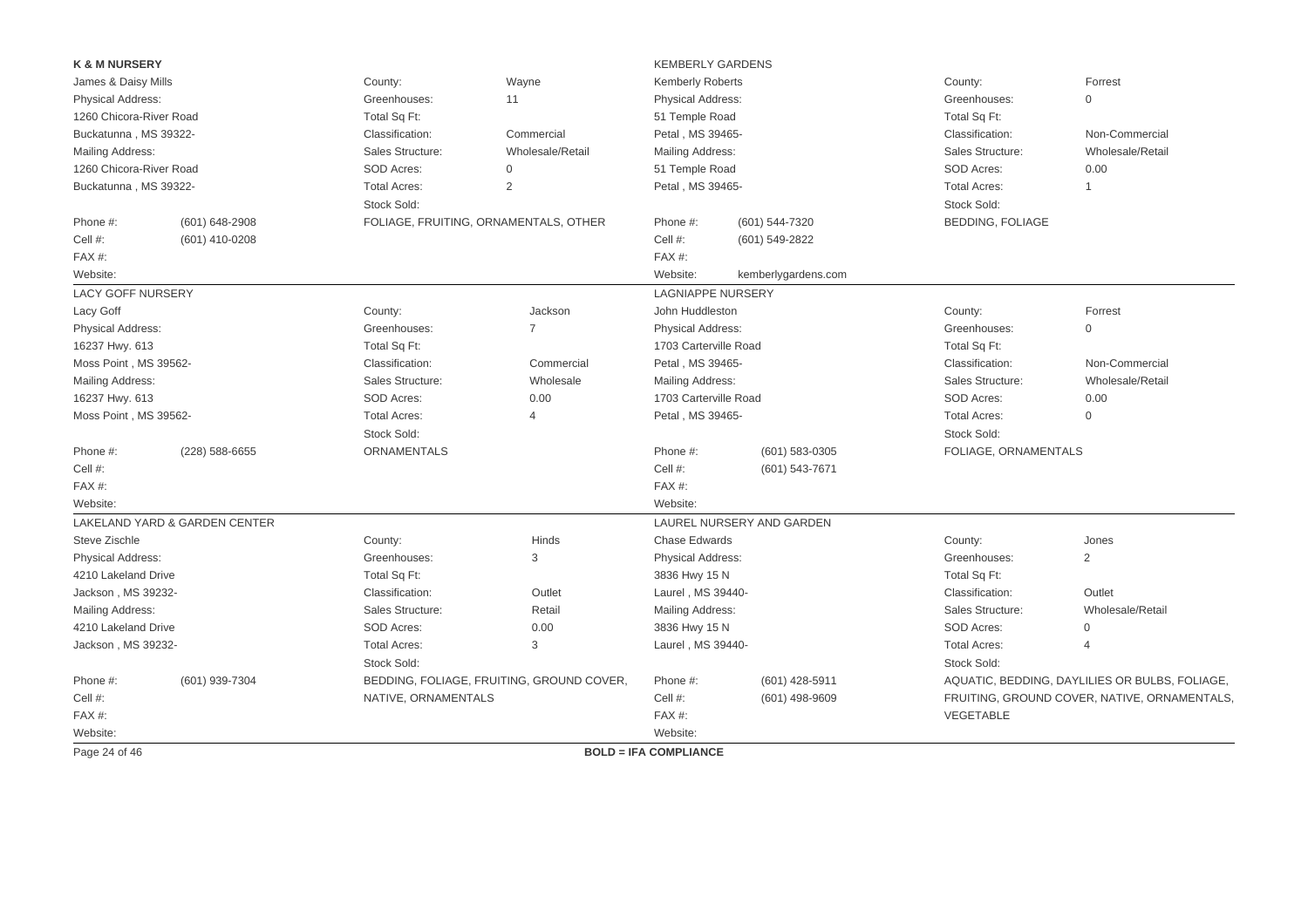|                               | LAZZARINO FAMILY FARMS, LLC |                               |                                           | <b>LINDA'S PLANT NURSERY</b> |                                      |                     |                                                 |
|-------------------------------|-----------------------------|-------------------------------|-------------------------------------------|------------------------------|--------------------------------------|---------------------|-------------------------------------------------|
| Tammy Lazzarino               |                             | County:                       | Marion                                    | Linda Myers                  |                                      | County:             | Jefferson Davis                                 |
| <b>Physical Address:</b>      |                             | Greenhouses:                  | $\overline{2}$                            | Physical Address:            |                                      | Greenhouses:        | $\mathbf{0}$                                    |
| 6 Fortenberry Lane            |                             | Total Sq Ft:                  |                                           | 7710 Hwy 13 N                |                                      | Total Sq Ft:        |                                                 |
| Columbia, MS 39429-           |                             | Classification:               | Outlet                                    | Prentiss, MS 39474-          |                                      | Classification:     | Commercial                                      |
| Mailing Address:              |                             | Sales Structure:              | Wholesale/Retail                          | <b>Mailing Address:</b>      |                                      | Sales Structure:    | Wholesale/Retail                                |
| 6 Fortenberry Lane            |                             | SOD Acres:                    | $\mathbf 0$                               | 7710 Hwy 13 N                |                                      | SOD Acres:          | 0.00                                            |
| Columbia, MS 39429-           |                             | <b>Total Acres:</b>           | 2                                         | Prentiss, MS 39474-          |                                      | <b>Total Acres:</b> | $\mathbf{1}$                                    |
|                               |                             | Stock Sold:                   |                                           |                              |                                      | Stock Sold:         |                                                 |
| Phone #:                      | (601) 606-2147              | FRUITING, NATIVE, ORNAMENTALS |                                           | Phone #:                     |                                      |                     | BEDDING, DAYLILIES OR BULBS, FOLIAGE, FRUITING. |
| Cell #:                       |                             |                               |                                           | Cell #:                      | (662) 639-0135                       |                     | GROUND COVER, NATIVE, ORNAMENTALS               |
| FAX#:                         |                             |                               |                                           | FAX#:                        |                                      |                     |                                                 |
| Website:                      |                             |                               |                                           | Website:                     |                                      |                     |                                                 |
| <b>LIVE OAK NURSERY</b>       |                             |                               |                                           | <b>LOST CORNER FARM</b>      |                                      |                     |                                                 |
| Dick Thompson                 |                             | County:                       | Adams                                     | Gayla Turner                 |                                      | County:             | Lee                                             |
| <b>Physical Address:</b>      |                             | Greenhouses:                  | 10                                        | Physical Address:            |                                      | Greenhouses:        | $\mathbf 0$                                     |
| 169 Homochitto Street         |                             | Total Sq Ft:                  |                                           | 30178 Lost Corner Road       |                                      | Total Sq Ft:        |                                                 |
| Natchez, MS 39120-            |                             | Classification:               | Commercial                                | Nettleton, MS 38858-         |                                      | Classification:     | Non-Commercial                                  |
| Mailing Address:              |                             | Sales Structure:              | Retail                                    | Mailing Address:             |                                      | Sales Structure:    | Wholesale/Retail                                |
| 169 Homochitto Street         |                             | SOD Acres:                    | 0.00                                      | 30178 Lost Corner Road       |                                      | SOD Acres:          | 0.00                                            |
| Natchez, MS 39120-            |                             | <b>Total Acres:</b>           | 2                                         | Nettleton, MS 38858-         |                                      | <b>Total Acres:</b> | $\overline{1}$                                  |
|                               |                             | Stock Sold:                   |                                           |                              |                                      | Stock Sold:         |                                                 |
| Phone #:                      | (601) 445-8203              |                               | BEDDING, FOLIAGE, FRUITING, GROUND COVER, | Phone #:                     | (662) 760-2637                       | DAYLILIES OR BULBS  |                                                 |
| Cell #:                       |                             | NATIVE, ORNAMENTALS           |                                           | Cell #:                      |                                      |                     |                                                 |
| $FAX#$ :                      |                             |                               |                                           | FAX#:                        |                                      |                     |                                                 |
| Website:                      |                             |                               |                                           | Website:                     |                                      |                     |                                                 |
| <b>MAGNOLIA STATE NURSERY</b> |                             |                               |                                           |                              | <b>MARGARET'S GARDEN &amp; GIFTS</b> |                     |                                                 |
| Judy & Tommy Delia            |                             | County:                       | Forrest                                   | Margaret Hawkins             |                                      | County:             | Humphreys                                       |
| <b>Physical Address:</b>      |                             | Greenhouses:                  | 2                                         | Physical Address:            |                                      | Greenhouses:        | $\mathbf 0$                                     |
| 5389 Highway 49               |                             | Total Sq Ft:                  |                                           | 205 North Hayden St.         |                                      | Total Sq Ft:        |                                                 |
| Hattiesburg, MS 39401-        |                             | Classification:               | Non-Commercial                            | Belzoni, MS 39038-           |                                      | Classification:     | Outlet                                          |
| Mailing Address:              |                             | Sales Structure:              | Retail                                    | Mailing Address:             |                                      | Sales Structure:    | Retail                                          |
| 5395 Highway 49               |                             | SOD Acres:                    | 0.00                                      | 205 North Hayden St.         |                                      | SOD Acres:          | 0.00                                            |
| Hattiesburg, MS 39401-        |                             | <b>Total Acres:</b>           | $\mathbf 1$                               | Belzoni, MS 39038-           |                                      | <b>Total Acres:</b> | $\mathbf{1}$                                    |
|                               |                             | Stock Sold:                   |                                           |                              |                                      | Stock Sold:         |                                                 |
| Phone #:                      | $(601)$ 583-4585            | FOLIAGE, ORNAMENTALS          |                                           | Phone #:                     | (662) 247-0707                       |                     | BEDDING, FOLIAGE, FRUITING, ORNAMENTALS         |
| Cell #:                       | (601) 543-3416              |                               |                                           | Cell #:                      |                                      |                     |                                                 |
| FAX#:                         |                             |                               |                                           | FAX#:                        |                                      |                     |                                                 |
| Website:                      |                             |                               |                                           | Website:                     |                                      |                     |                                                 |
| Page 25 of 46                 |                             |                               |                                           | <b>BOLD = IFA COMPLIANCE</b> |                                      |                     |                                                 |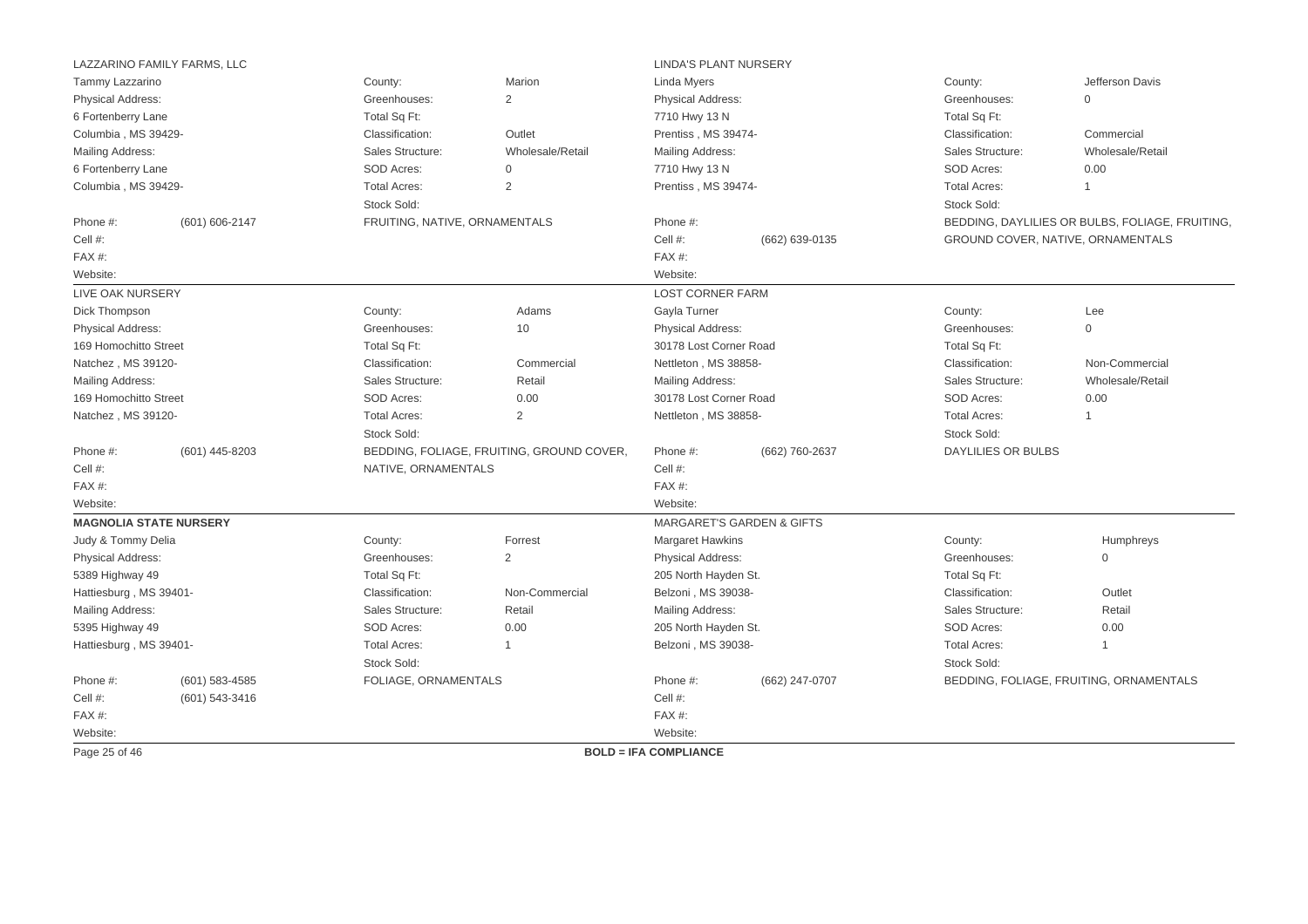| MARK BURLESON'S GREENHOUSES |                                  |                                                          | <b>MARTIN WATCH FARM</b>     |                |                     |                                          |
|-----------------------------|----------------------------------|----------------------------------------------------------|------------------------------|----------------|---------------------|------------------------------------------|
| Mark Burleson               | County:                          | Lee                                                      | <b>Diana Bowers</b>          |                | County:             | Scott                                    |
| Physical Address:           | Greenhouses:                     | 8                                                        | <b>Physical Address:</b>     |                | Greenhouses:        | $\mathbf{0}$                             |
| 204 Broad Street            | Total Sq Ft:                     |                                                          | 9487 Hwy 13                  |                | Total Sq Ft:        |                                          |
| Shannon, MS 38868-          | Classification:                  | Commercial                                               | Morton, MS 39117-            |                | Classification:     | Commercial                               |
| Mailing Address:            | Sales Structure:                 | Wholesale/Retail                                         | Mailing Address:             |                | Sales Structure:    | Wholesale/Retail                         |
| 442 Cr 520                  | SOD Acres:                       | 0.00                                                     | 9487 Hwy 13                  |                | SOD Acres:          | 0.00                                     |
| Shannon, MS 38868-          | <b>Total Acres:</b>              | $\overline{1}$                                           | Morton, MS 39117-            |                | <b>Total Acres:</b> | 0.00                                     |
|                             | Stock Sold:                      |                                                          |                              |                | Stock Sold:         |                                          |
| Phone #:<br>(662) 767-3278  |                                  | BEDDING, FOLIAGE, ORNAMENTALS, VEGETABLE                 | Phone #:                     | (601) 613-3654 | NATIVE, ORNAMENTALS |                                          |
| Cell #:                     |                                  |                                                          | Cell #:                      |                |                     |                                          |
| FAX#:                       |                                  |                                                          | FAX#:                        |                |                     |                                          |
| Website:                    |                                  |                                                          | Website:                     |                |                     |                                          |
| <b>MARY'S PATIO</b>         |                                  |                                                          | MCCOY PHILLIPS DAYLILIES     |                |                     |                                          |
| <b>Mary Sills</b>           | County:                          | Copiah                                                   | <b>Mccoy Phillips</b>        |                | County:             | Alcorn                                   |
| Physical Address:           | Greenhouses:                     |                                                          | <b>Physical Address:</b>     |                | Greenhouses:        | $\mathbf 0$                              |
| 26140 Hwy 27                | Total Sq Ft:                     |                                                          | 42 Cr 502                    |                | Total Sq Ft:        |                                          |
| Crystal Springs, MS 39059-  | Classification:                  | Outlet                                                   | Corinth, MS 38834-           |                | Classification:     | Commercial                               |
| Mailing Address:            | Sales Structure:                 | Wholesale/Retail                                         | Mailing Address:             |                | Sales Structure:    | Retail                                   |
| 26140 Hwy 27                | SOD Acres:                       | 0.00                                                     | 42 Cr 502                    |                | SOD Acres:          | 0.00                                     |
| Crystal Springs, MS 39059-  | <b>Total Acres:</b>              | $\Omega$                                                 | Corinth, MS 38834-           |                | <b>Total Acres:</b> | 1                                        |
|                             | Stock Sold:                      |                                                          |                              |                | Stock Sold:         |                                          |
| Phone #:<br>(601) 308-5132  |                                  | BEDDING, DAYLILIES OR BULBS, FOLIAGE, FRUITING, Phone #: |                              | (662) 287-2603 | DAYLILIES OR BULBS  |                                          |
| Cell #:                     | <b>GROUND COVER, ORNAMENTALS</b> |                                                          | Cell #:                      |                |                     |                                          |
| FAX#:                       |                                  |                                                          | FAX#:                        |                |                     |                                          |
| Website:                    |                                  |                                                          | Website:                     |                |                     |                                          |
| <b>MEEN MAW'S NURSERY</b>   |                                  |                                                          | MID SOUTH NURSERY            |                |                     |                                          |
| Janice Shaw                 | County:                          | Harrison                                                 | <b>Bob Marion</b>            |                | County:             | Lee                                      |
| <b>Physical Address:</b>    | Greenhouses:                     | $\overline{1}$                                           | <b>Physical Address:</b>     |                | Greenhouses:        |                                          |
| 16100 Bell Creek Rd.        | Total Sq Ft:                     |                                                          | 133 Coley Road               |                | Total Sq Ft:        |                                          |
| Pass Christian, MS 39571-   | Classification:                  | Commercial                                               | Tupelo, MS 38801-            |                | Classification:     | Outlet                                   |
| Mailing Address:            | Sales Structure:                 | Wholesale/Retail                                         | Mailing Address:             |                | Sales Structure:    | Wholesale/Retail                         |
| 16100 Bell Creek Rd.        | SOD Acres:                       | 0.00                                                     | P. O. Box 2645               |                | SOD Acres:          | 0.00                                     |
| Pass Christian, MS 39571-   | <b>Total Acres:</b>              | $\overline{2}$                                           | Tupelo, MS 38801-            |                | <b>Total Acres:</b> |                                          |
|                             | Stock Sold:                      |                                                          |                              |                | Stock Sold:         |                                          |
| Phone #:<br>(228) 255-4340  |                                  | BEDDING, FOLIAGE, FRUITING, GROUND COVER,                | Phone #:                     | (662) 842-4194 |                     | BEDDING, FOLIAGE, FRUITING, ORNAMENTALS, |
| Cell #:                     | ORNAMENTALS, VEGETABLE           |                                                          | Cell #:                      |                | <b>OTHER</b>        |                                          |
| FAX#:                       |                                  |                                                          | FAX#:                        |                |                     |                                          |
| Website:                    |                                  |                                                          | Website:                     |                |                     |                                          |
| Page 26 of 46               |                                  |                                                          | <b>BOLD = IFA COMPLIANCE</b> |                |                     |                                          |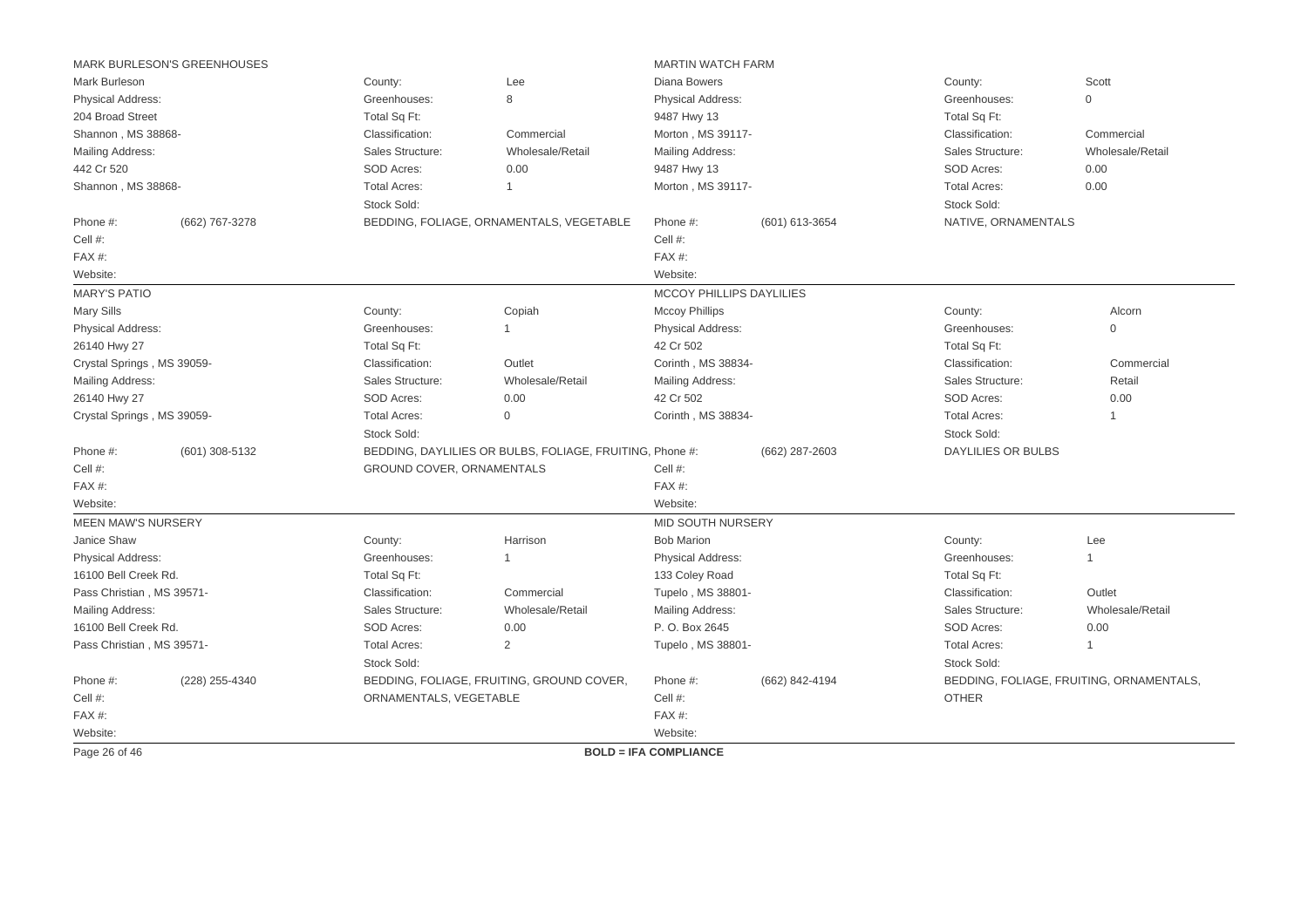| <b>MILLER'S NURSERY</b>  |                           |                                 |                | <b>MILLER'S NURSERY</b>      |                                  |                           |                                           |
|--------------------------|---------------------------|---------------------------------|----------------|------------------------------|----------------------------------|---------------------------|-------------------------------------------|
| John Miller              |                           | County:                         | Jackson        | Ona Miller                   |                                  | County:                   | Pearl River                               |
| Physical Address:        |                           | Greenhouses:                    | 15             | Physical Address:            |                                  | Greenhouses:              | 5                                         |
| 3805 Lampkin Road        |                           | Total Sq Ft:                    |                | 119 J. M. Tyne Rd.           |                                  | Total Sq Ft:              |                                           |
| Moss Point, MS 39562-    |                           | Classification:                 | Commercial     | Poplarville, MS 39470-       |                                  | Classification:           | Non-Commercial                            |
| Mailing Address:         |                           | Sales Structure:                | Wholesale      | Mailing Address:             |                                  | Sales Structure:          | Retail                                    |
| 3805 Lampkin Road        |                           | SOD Acres:                      | 0.00           | 119 J. M. Tyne Rd.           |                                  | SOD Acres:                | 0.00                                      |
| Moss Point, MS 39562-    |                           | <b>Total Acres:</b>             | 3              | Poplarville, MS 39470-       |                                  | <b>Total Acres:</b>       | 2                                         |
|                          |                           | Stock Sold:                     |                |                              |                                  | Stock Sold:               |                                           |
| Phone #:                 | (228) 475-6206            | BEDDING, FOLIAGE, GROUND COVER, |                | Phone #:<br>(601) 795-8168   |                                  |                           | BEDDING, FOLIAGE, FRUITING, GROUND COVER, |
| Cell #:                  |                           | <b>ORNAMENTALS</b>              |                | Cell #:                      |                                  | <b>ORNAMENTALS</b>        |                                           |
| FAX#:                    | (228) 497-6670            |                                 |                | FAX#:                        | (601) 958-1152                   |                           |                                           |
| Website:                 |                           |                                 |                | Website:                     |                                  |                           |                                           |
| MILLSAPS CAREER CENTER   |                           |                                 |                |                              | <b>MISS KITTY'S DAYLILY FARM</b> |                           |                                           |
| Randy Carlisle           |                           | County:                         | Oktibbeha      | <b>Karen Walters</b>         |                                  | County:                   | Jones                                     |
| Physical Address:        |                           | Greenhouses:                    | 3              | Physical Address:            |                                  | Greenhouses:              | 0                                         |
| 803 Louisville Street    |                           | Total Sq Ft:                    |                | 125 Manning Dr.              |                                  | Total Sq Ft:              |                                           |
| Starkville, MS 39579-    |                           | Classification:                 | Non-Commercial | Laurel, MS 39443-            |                                  | Classification:           | Non-Commercial                            |
| Mailing Address:         |                           | Sales Structure:                | Retail         | Mailing Address:             |                                  | Sales Structure:          | Retail                                    |
| 803 Louisville Street    |                           | SOD Acres:                      | 0.00           | 125 Manning Dr.              |                                  | SOD Acres:                | $\Omega$                                  |
| Starkville, MS 39579-    |                           | <b>Total Acres:</b>             | $\mathbf 1$    | Laurel, MS 39443-            |                                  | <b>Total Acres:</b>       | 1                                         |
|                          |                           | Stock Sold:                     |                |                              |                                  | Stock Sold:               |                                           |
| Phone #:                 | (662) 324-4170            | BEDDING, FOLIAGE, GROUND COVER, |                | Phone #:                     | (601) 319-9047                   | <b>DAYLILIES OR BULBS</b> |                                           |
| Cell #:                  | (662) 769-0540            | <b>ORNAMENTALS</b>              |                | Cell #:                      |                                  |                           |                                           |
| FAX#:                    |                           |                                 |                | FAX#:                        |                                  |                           |                                           |
| Website:                 |                           |                                 |                | Website:                     |                                  |                           |                                           |
|                          | MISSISSIPPI GRASS NURSERY |                                 |                |                              | MODERN GARDEN CENTER             |                           |                                           |
| Paul & Christy Kirkler   |                           | County:                         | Covington      | <b>William Stubbs</b>        |                                  | County:                   | Lauderdale                                |
| <b>Physical Address:</b> |                           | Greenhouses:                    | $\mathbf{0}$   | Physical Address:            |                                  | Greenhouses:              | 1                                         |
| 117 U.S. Hwy. 49         |                           | Total Sq Ft:                    |                | 3700 Hwy 39 N                |                                  | Total Sq Ft:              |                                           |
| Hattiesburg, MS 39402-   |                           | Classification:                 | Commercial     | Meridian, MS 39301-          |                                  | Classification:           | Outlet                                    |
| Mailing Address:         |                           | Sales Structure:                | Wholesale      | Mailing Address:             |                                  | Sales Structure:          | Wholesale/Retail                          |
| 117 U.S. Hwy. 49         |                           | SOD Acres:                      | 0.00           | 3700 Hwy 39 N                |                                  | SOD Acres:                | 0.00                                      |
| Hattiesburg, MS 39402-   |                           | <b>Total Acres:</b>             | 150            | Meridian, MS 39301-          |                                  | <b>Total Acres:</b>       | 0.00                                      |
|                          |                           | Stock Sold:                     |                |                              |                                  | Stock Sold:               |                                           |
| Phone #:                 | $(601)$ 268-8888          | <b>SOD ONLY</b>                 |                | Phone #:                     | (601) 482-3610                   |                           | BEDDING, FOLIAGE, FRUITING, GROUND COVER, |
| Cell #:                  |                           |                                 |                | Cell #:                      |                                  | <b>ORNAMENTALS</b>        |                                           |
| $FAX#$ :                 |                           |                                 |                | $FAX#$ :                     |                                  |                           |                                           |
| Website:                 |                           |                                 |                | Website:                     |                                  |                           |                                           |
| Page 27 of 46            |                           |                                 |                | <b>BOLD = IFA COMPLIANCE</b> |                                  |                           |                                           |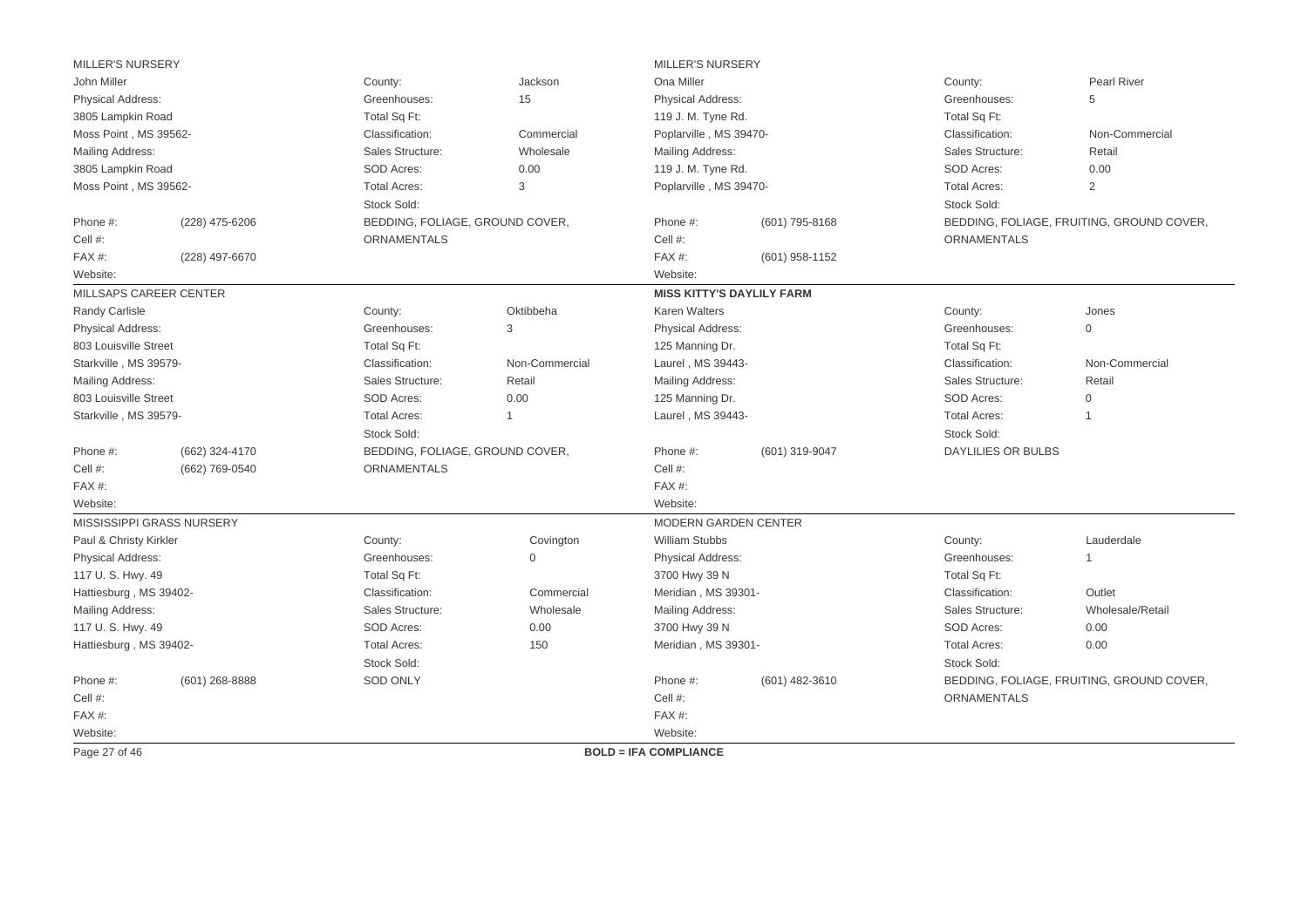| MOORE'S GREENHOUSE     |                                            |                          |                                          |                              | <b>MOSSY OAK LAND ENHANCEMENT SERVICES</b> |                               |                                           |
|------------------------|--------------------------------------------|--------------------------|------------------------------------------|------------------------------|--------------------------------------------|-------------------------------|-------------------------------------------|
| W. Moore               |                                            | County:                  | Madison                                  | Cody Bennett                 |                                            | County:                       | Oktibbeha                                 |
| Physical Address:      |                                            | Greenhouses:             | 26                                       | Physical Address:            |                                            | Greenhouses:                  | 9                                         |
| 651 Church Road        |                                            | Total Sq Ft:             |                                          | 1037 Osborn Road             |                                            | Total Sq Ft:                  |                                           |
| Madison, MS 39110-     |                                            | Classification:          | Commercial                               | Starkville, MS 39759-        |                                            | Classification:               | Commercial                                |
| Mailing Address:       |                                            | Sales Structure:         | Wholesale                                | Mailing Address:             |                                            | Sales Structure:              | Wholesale/Retail                          |
| 651 Church Road        |                                            | SOD Acres:               | 0.00                                     | P. O. Box 757                |                                            | SOD Acres:                    | 0.00                                      |
| Madison, MS 39110-     |                                            | <b>Total Acres:</b>      | 11                                       | West Point, MS 39773-        |                                            | <b>Total Acres:</b>           | 2                                         |
|                        |                                            | Stock Sold:              |                                          |                              |                                            | Stock Sold:                   |                                           |
| Phone #:               | (601) 855-7877                             | BEDDING, FOLIAGE, NATIVE |                                          | Phone #:                     | (662) 494-0530                             | FRUITING, NATIVE, ORNAMENTALS |                                           |
| Cell #:                |                                            |                          |                                          | Cell #:                      |                                            |                               |                                           |
| FAX#:                  |                                            |                          |                                          | FAX#:                        |                                            |                               |                                           |
| Website:               |                                            |                          |                                          | Website:                     |                                            |                               |                                           |
| MOZINGO NURSERY        |                                            |                          |                                          | <b>MSU HORTICULTURE CLUB</b> |                                            |                               |                                           |
| Steve Mozingo          |                                            | County:                  | Wayne                                    | <b>Richard Harkess</b>       |                                            | County:                       | Oktibbeha                                 |
| Physical Address:      |                                            | Greenhouses:             | $\mathbf 1$                              | Physical Address:            |                                            | Greenhouses:                  | $\overline{\mathcal{L}}$                  |
| 65 Mozingo-Richey Rd.  |                                            | Total Sq Ft:             |                                          | 117 Dorman Hall              |                                            | Total Sq Ft:                  |                                           |
| Waynesboro, MS 39367-  |                                            | Classification:          | Commercial                               | Mississippi State, MS 39762- |                                            | Classification:               | Non-Commercial                            |
| Mailing Address:       |                                            | Sales Structure:         | Wholesale/Retail                         | Mailing Address:             |                                            | Sales Structure:              | Retail                                    |
| 65 Mozingo-Richey Rd.  |                                            | SOD Acres:               | 0.00                                     | 117 Dorman Hall              |                                            | SOD Acres:                    | 0.00                                      |
| Waynesboro, MS 39367-  |                                            | <b>Total Acres:</b>      | 0.00                                     | Mississippi State, MS 39762- |                                            | <b>Total Acres:</b>           | $\overline{4}$                            |
|                        |                                            | Stock Sold:              |                                          |                              |                                            | Stock Sold:                   |                                           |
| Phone #:               | (601) 735-5031                             |                          |                                          | Phone #:                     | (662) 325-7714                             |                               | BEDDING, FOLIAGE, FRUITING, GROUND COVER, |
| Cell #:                | (601) 755-0220                             |                          |                                          | Cell #:                      |                                            | ORNAMENTALS, VEGETABLE        |                                           |
| FAX#:                  |                                            |                          |                                          | $FAX#$ :                     | (662) 325-8742                             |                               |                                           |
| Website:               |                                            |                          |                                          | Website:                     |                                            |                               |                                           |
|                        | <b>MSU-SOUTH BRANCH EXPERIMENT STATION</b> |                          |                                          |                              | <b>MULE PALMS OF MISSISSIPPI</b>           |                               |                                           |
| Patricia Knight        |                                            | County:                  | Pearl River                              | <b>Michael Gautier</b>       |                                            | County:                       | Jackson                                   |
| Physical Address:      |                                            | Greenhouses:             | 15                                       | <b>Physical Address:</b>     |                                            | Greenhouses:                  | $\mathbf{1}$                              |
| P.O. B0X 193           |                                            | Total Sq Ft:             |                                          | 3701 N 6Th Street            |                                            | Total Sq Ft:                  |                                           |
| Poplarville, MS 39470- |                                            | Classification:          | Non-Commercial                           | Ocean Springs, MS 39564-     |                                            | Classification:               | Commercial                                |
| Mailing Address:       |                                            | Sales Structure:         |                                          | Mailing Address:             |                                            | Sales Structure:              | Wholesale/Retail                          |
| P. O. Box 193          |                                            | SOD Acres:               | $\mathbf 0$                              | 3701 N 6Th Street            |                                            | SOD Acres:                    | 0.00                                      |
| Poplarville, MS 39470- |                                            | <b>Total Acres:</b>      | 100                                      | Ocean Springs, MS 39564-     |                                            | <b>Total Acres:</b>           | $\Omega$                                  |
|                        |                                            | Stock Sold:              |                                          |                              |                                            | Stock Sold:                   |                                           |
| Phone #:               | (601) 795-4525                             |                          | BEDDING, FRUITING, GROUND COVER, NATIVE, | Phone #:                     | (228) 239-9543                             | <b>ORNAMENTALS</b>            |                                           |
| Cell #:                |                                            | ORNAMENTALS              |                                          | Cell #:                      |                                            |                               |                                           |
| FAX#:                  | (601) 795-0653                             |                          |                                          | FAX #:                       |                                            |                               |                                           |
| Website:               |                                            |                          |                                          | Website:                     |                                            |                               |                                           |
| Page 28 of 46          |                                            |                          |                                          | <b>BOLD = IFA COMPLIANCE</b> |                                            |                               |                                           |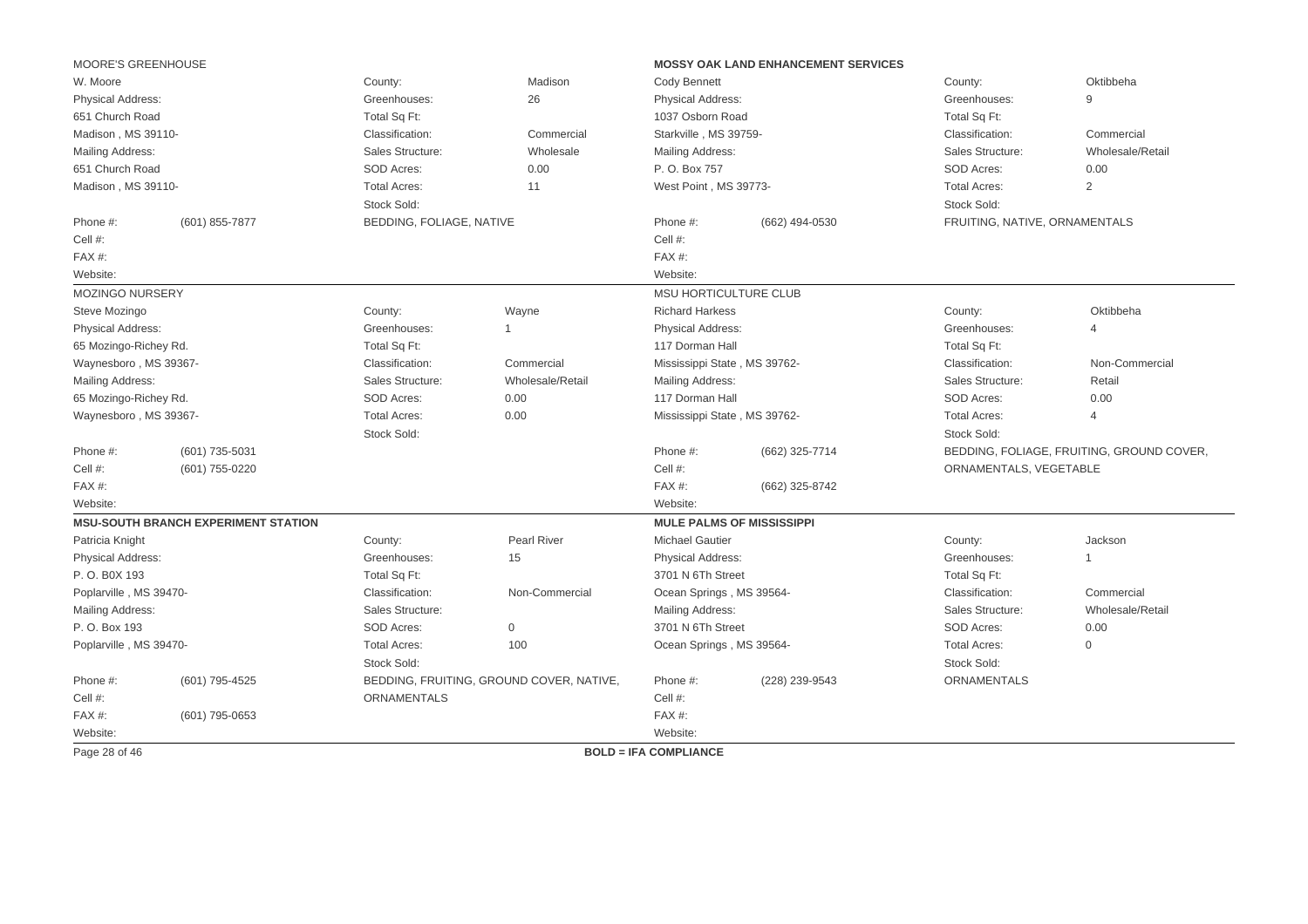| <b>MURRAY'S NURSERY</b>     |                           |                                     |                     | <b>NATCHEZ TRACE GREENHOUSES</b>        |                         |                                                 |
|-----------------------------|---------------------------|-------------------------------------|---------------------|-----------------------------------------|-------------------------|-------------------------------------------------|
| Murray Goff                 |                           | County:                             | Jackson             | Mark Terkanian                          | County:                 | Attala                                          |
| Physical Address:           |                           | Greenhouses:                        | $\overline{7}$      | <b>Physical Address:</b>                | Greenhouses:            | 22                                              |
| 7809 Murray'S Nsy. Rd.      |                           | Total Sq Ft:                        |                     | 1113 S. Huntington St.                  | Total Sq Ft:            |                                                 |
| Moss Point, MS 39562-       |                           | Classification:                     | Commercial          | Kosciusko, MS 39090-                    | Classification:         | Commercial                                      |
| Mailing Address:            |                           | Sales Structure:                    | Wholesale           | <b>Mailing Address:</b>                 | Sales Structure:        | Wholesale                                       |
| 7809 Murray'S Nsy. Rd.      |                           | SOD Acres:                          | $\mathsf{O}\xspace$ | 1113 S. Huntington St.                  | SOD Acres:              | 0.00                                            |
| Moss Point, MS 39562-       |                           | <b>Total Acres:</b>                 | 12                  | Kosciusko, MS 39090-                    | <b>Total Acres:</b>     | 5                                               |
|                             |                           | Stock Sold:                         |                     |                                         | Stock Sold:             |                                                 |
| Phone #:                    | (228) 588-6554            | FRUITING, GROUND COVER, ORNAMENTALS |                     | Phone #:<br>(662) 289-2221              |                         | BEDDING, DAYLILIES OR BULBS, FOLIAGE, FRUITING. |
| Cell #:                     |                           |                                     |                     | Cell #:                                 | GROUND COVER, VEGETABLE |                                                 |
| FAX#:                       | (228) 588-6828            |                                     |                     | FAX #:                                  |                         |                                                 |
| Website:                    |                           |                                     |                     | Website:                                |                         |                                                 |
| <b>NATCHEZ TREE COMPANY</b> |                           |                                     |                     | NATIVE COASTAL PLANTS, LLC              |                         |                                                 |
| Paul Meehan                 |                           | County:                             | Benton              | Randy Ellis                             | County:                 | Hancock                                         |
| Physical Address:           |                           | Greenhouses:                        | $\Omega$            | Physical Address:                       | Greenhouses:            | $\Omega$                                        |
| 2659 Roberts Chapel Road    |                           | Total Sq Ft:                        |                     | 7100 Lauren Reed Road                   | Total Sq Ft:            |                                                 |
| Lamar, MS 38642-            |                           | Classification:                     | Commercial          | Lakeshore, MS 39558-                    | Classification:         | Commercial                                      |
| Mailing Address:            |                           | Sales Structure:                    | Wholesale           | Mailing Address:                        | Sales Structure:        | Wholesale/Retail                                |
| 5616 Kendall Drive          |                           | SOD Acres:                          | $\mathbf 0$         | 803 Hwy 90                              | SOD Acres:              | 0.00                                            |
| Nashville, TN 37209-        |                           | <b>Total Acres:</b>                 | 75                  | Bay St Louis, MS 39520-                 | <b>Total Acres:</b>     | 5                                               |
|                             |                           | Stock Sold:                         |                     |                                         | Stock Sold:             |                                                 |
| Phone #:                    |                           | NATIVE, ORNAMENTALS                 |                     | Phone #:<br>(228) 365-7104              | <b>NATIVE</b>           |                                                 |
| Cell #:                     | (615) 828-4140            |                                     |                     | Cell #:<br>(228) 216-7450               |                         |                                                 |
| FAX#:                       |                           |                                     |                     | FAX#:                                   |                         |                                                 |
| Website:                    |                           |                                     |                     | Website:<br>www.nativecoastalplants.com |                         |                                                 |
|                             | NAZARITES VISIONS NURSERY |                                     |                     | <b>NEW GROUND FARMS</b>                 |                         |                                                 |
| <b>Michael Burke</b>        |                           | County:                             | Tate                |                                         | County:                 | Rankin                                          |
| Physical Address:           |                           | Greenhouses:                        | 23                  | Physical Address:                       | Greenhouses:            | 1                                               |
| 515 Callicot Road           |                           | Total Sq Ft:                        |                     | 118 Thorton Road                        | Total Sq Ft:            |                                                 |
| Senatobia, MS 38668-        |                           | Classification:                     | Commercial          | Brandon, MS 39042-                      | Classification:         | Commercial                                      |
| Mailing Address:            |                           | Sales Structure:                    | Retail              | Mailing Address:                        | Sales Structure:        | Retail                                          |
| 515 Callicot Road           |                           | SOD Acres:                          | 0.00                | 118 Thorton Road                        | SOD Acres:              | $\overline{0}$                                  |
| Senatobia, MS 38668-        |                           | <b>Total Acres:</b>                 | 2200                | Brandon, MS 39042-                      | <b>Total Acres:</b>     | 5                                               |
|                             |                           | Stock Sold:                         |                     |                                         | Stock Sold:             |                                                 |
| Phone #:                    |                           | ORNAMENTALS, VEGETABLE              |                     | Phone #:                                | <b>FRUITING</b>         |                                                 |
| Cell #:                     | (662) 403-0368            |                                     |                     | Cell #:<br>$(601)$ 214-6569             |                         |                                                 |
| FAX#:                       |                           |                                     |                     | FAX#:                                   |                         |                                                 |
| Website:                    |                           |                                     |                     | Website:                                |                         |                                                 |
| Page 29 of 46               |                           |                                     |                     | <b>BOLD = IFA COMPLIANCE</b>            |                         |                                                 |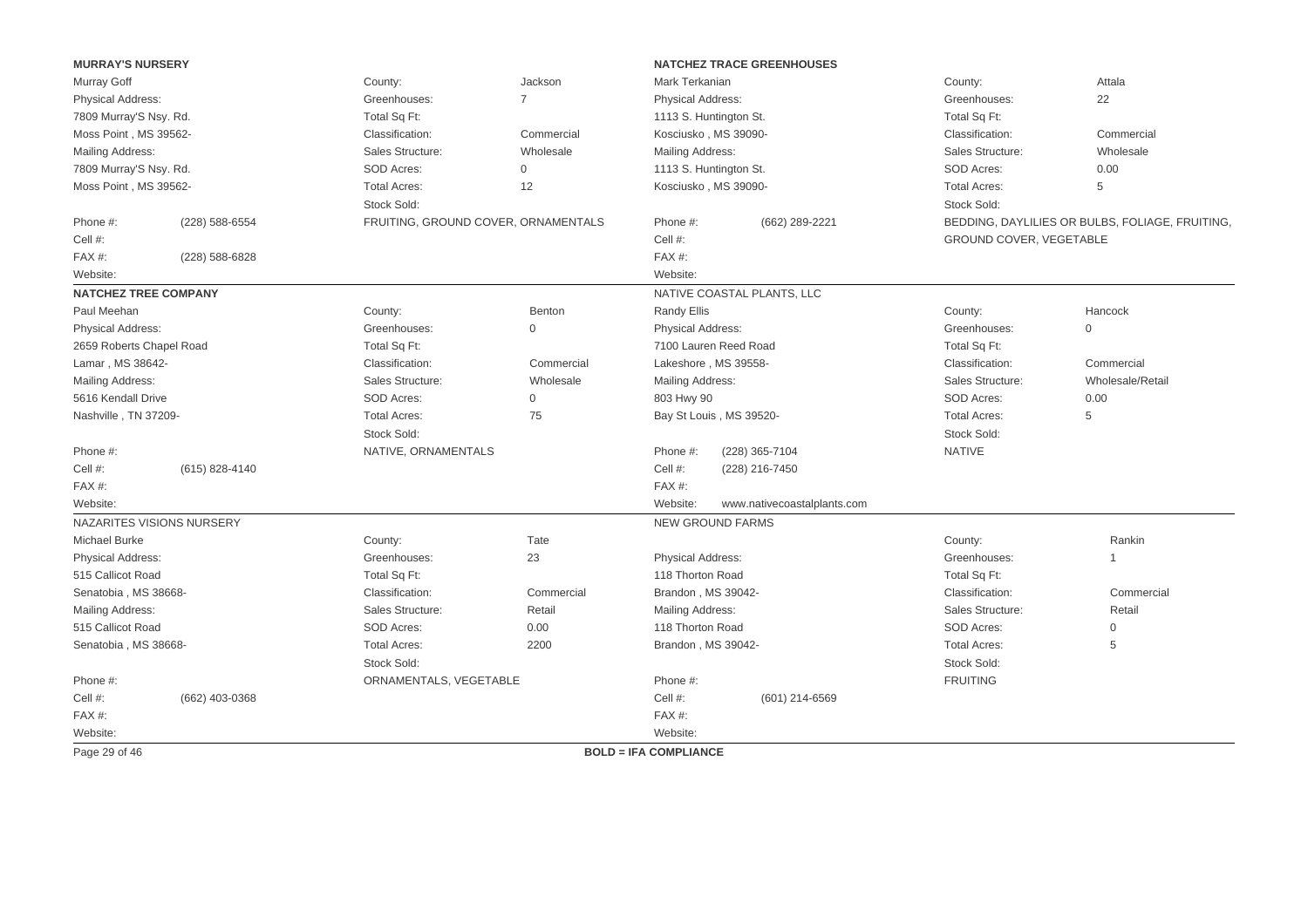| <b>OASIS SOD &amp; TREE FARMS</b>                               |                         |                                    |                                    | OASIS SOD FARM               |                     |                                    |                                           |
|-----------------------------------------------------------------|-------------------------|------------------------------------|------------------------------------|------------------------------|---------------------|------------------------------------|-------------------------------------------|
| Dan Crumpton                                                    |                         | County:                            | Coahoma                            | Dan Crumpton                 |                     | County:                            | Pearl River                               |
| Physical Address:                                               |                         | Greenhouses:                       | 0                                  | <b>Physical Address:</b>     |                     | Greenhouses:                       | $\mathbf{0}$                              |
| 223 Sharkey Ave.                                                |                         | Total Sq Ft:                       |                                    | 82 Runway Road               |                     | Total Sq Ft:                       |                                           |
| Clarksdale, MS 38614-                                           |                         | Classification:                    | Commercial                         | Picayune, MS 39466-          |                     | Classification:                    | Commercial                                |
| Mailing Address:                                                |                         | Sales Structure:                   | Wholesale/Retail                   | Mailing Address:             |                     | Sales Structure:                   |                                           |
| P. O. Box 2020                                                  |                         | SOD Acres:                         | 135                                | 82 Runway Road               |                     | SOD Acres:                         | 320                                       |
| Clarksdale, MS 38614-                                           |                         | <b>Total Acres:</b>                | 0.00                               | Picayune, MS 39466-          |                     | <b>Total Acres:</b>                | 375                                       |
|                                                                 |                         | Stock Sold:                        |                                    |                              |                     | Stock Sold:                        |                                           |
| Phone #:                                                        | (662) 902-0921          | SOD ONLY, OTHER                    |                                    | Phone #:                     | (662) 902-0921      | <b>SOD ONLY</b>                    |                                           |
| Cell #:                                                         |                         |                                    |                                    | Cell #:                      |                     |                                    |                                           |
| FAX#:                                                           |                         |                                    |                                    | FAX#:                        |                     |                                    |                                           |
| Website:                                                        | Website:                |                                    |                                    |                              |                     |                                    |                                           |
|                                                                 | OASIS SOD FARMS CENTRAL |                                    |                                    | <b>OLE GRADY'S NURSERY</b>   |                     |                                    |                                           |
| Dan Crumpton                                                    |                         | County:                            | Simpson                            | Baylon And Amy Hyatt         |                     | County:                            | George                                    |
| $\mathsf{O}\xspace$<br><b>Physical Address:</b><br>Greenhouses: |                         |                                    | <b>Physical Address:</b>           |                              | Greenhouses:        | 8                                  |                                           |
| 273 Hwy 28                                                      |                         | Total Sq Ft:                       |                                    | 2283 Hwy 26 W                |                     | Total Sq Ft:                       |                                           |
| Pinola, MS 39149-                                               |                         | Classification:                    | Commercial                         | Lucedale, MS 39452-          |                     | Classification:                    | Commercial                                |
| Mailing Address:                                                |                         | Sales Structure:                   | Wholesale/Retail                   | Mailing Address:             |                     | Sales Structure:                   | Wholesale/Retail                          |
| 273 Hwy 28                                                      |                         | SOD Acres:                         | 250                                | 2283 Hwy 26 W                |                     | SOD Acres:                         | 0.00                                      |
| Pinola, MS 39149-                                               |                         | <b>Total Acres:</b><br>Stock Sold: | $\overline{0}$                     | Lucedale, MS 39452-          |                     | <b>Total Acres:</b><br>Stock Sold: | 30                                        |
| Phone #:                                                        | (601) 260-6344          | <b>SOD ONLY</b>                    |                                    | Phone #:                     | (601) 945-2426      |                                    | BEDDING, FOLIAGE, FRUITING, GROUND COVER, |
| Cell #:                                                         |                         |                                    |                                    | Cell #:                      | (601) 508-2425      | ORNAMENTALS                        |                                           |
| FAX#:                                                           |                         |                                    |                                    | FAX#:                        | (601) 945-2628      |                                    |                                           |
| Website:                                                        |                         |                                    |                                    | Website:                     |                     |                                    |                                           |
| <b>P &amp; L NURSERY</b>                                        |                         |                                    |                                    | PALMS, ETC.                  |                     |                                    |                                           |
| Pauline & Les Williams                                          |                         | County:                            | George                             | Arlene Bostic                |                     | County:                            | Jackson                                   |
| Physical Address:                                               |                         | Greenhouses:                       | $\,6$                              | <b>Physical Address:</b>     |                     | Greenhouses:                       | $\mathbf 0$                               |
| 8138 Hwy 613                                                    |                         | Total Sq Ft:                       |                                    | 1701 Lark Drive              |                     | Total Sq Ft:                       |                                           |
| Lucedale, MS 39452-                                             |                         | Classification:                    | Commercial                         | Gautier, MS 39553-           |                     | Classification:                    | Commercial                                |
| Mailing Address:                                                |                         | Sales Structure:                   | Wholesale/Retail                   | Mailing Address:             |                     | Sales Structure:                   | Retail                                    |
| 8138 Hwy 613                                                    |                         | SOD Acres:                         | 0.00                               | 1701 Lark Drive              |                     | SOD Acres:                         | $\mathbf{0}$                              |
| Lucedale, MS 39452-<br><b>Total Acres:</b>                      |                         | 10                                 | Gautier, MS 39553-                 |                              | <b>Total Acres:</b> | $\mathsf{O}\xspace$                |                                           |
|                                                                 |                         | Stock Sold:                        |                                    |                              |                     | Stock Sold:                        |                                           |
| Phone #:                                                        | (601) 947-4185          |                                    | FOLIAGE, GROUND COVER, ORNAMENTALS | Phone #:                     | (228) 497-6670      | <b>ORNAMENTALS</b>                 |                                           |
| Cell #:                                                         | (601) 947-5218          |                                    |                                    | Cell #:                      | (228) 243-9376      |                                    |                                           |
| FAX#:                                                           | (601) 947-9885          |                                    |                                    | FAX#:                        |                     |                                    |                                           |
| Website:                                                        |                         |                                    |                                    | Website:                     |                     |                                    |                                           |
| Page 30 of 46                                                   |                         |                                    |                                    | <b>BOLD = IFA COMPLIANCE</b> |                     |                                    |                                           |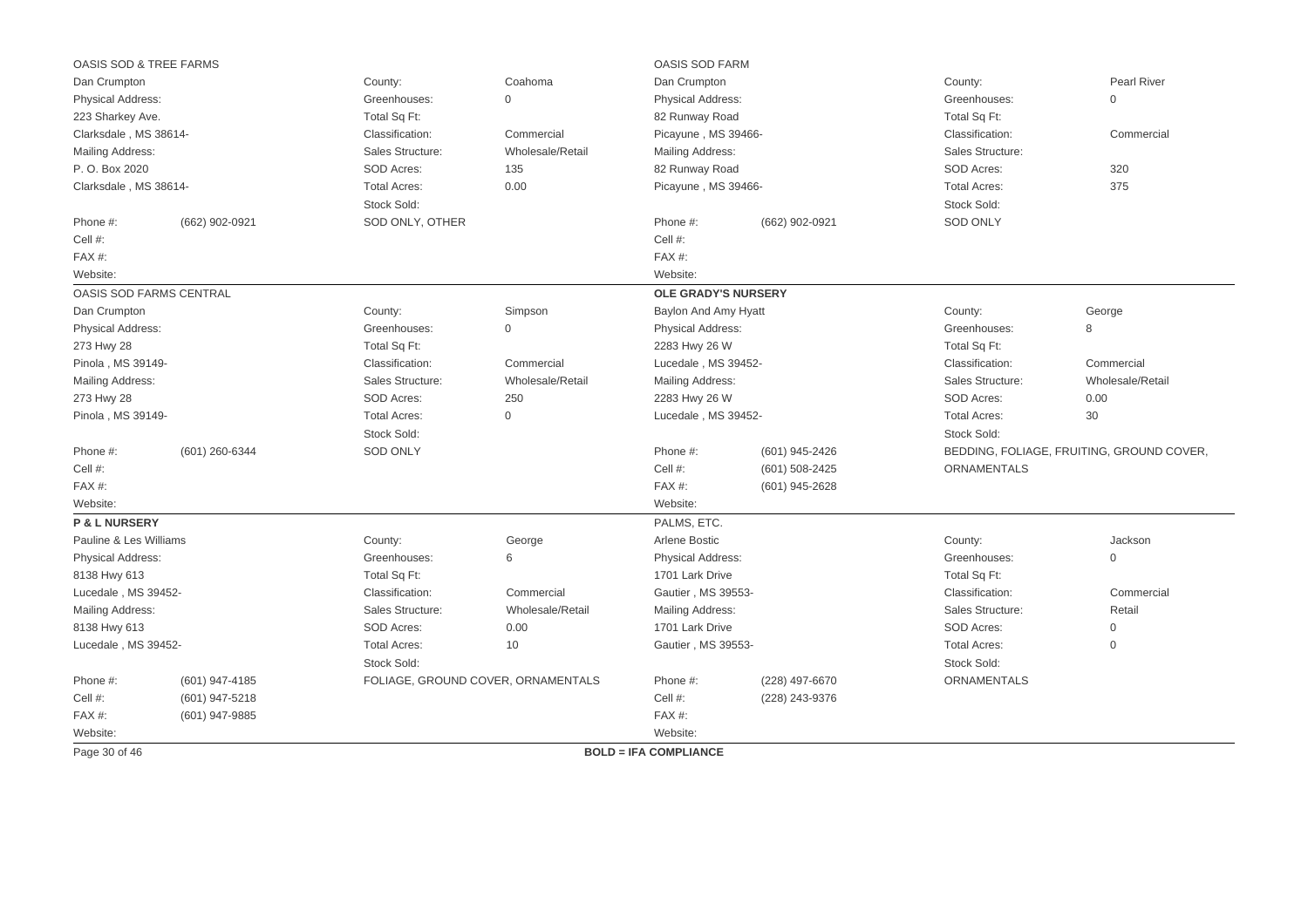| PARAMOUNT FARMS LLC     |                                |                       |                                                          | PAT TURNER NURSERY           |                                    |                                |                                             |
|-------------------------|--------------------------------|-----------------------|----------------------------------------------------------|------------------------------|------------------------------------|--------------------------------|---------------------------------------------|
| Joe Whitfield           |                                | County:               | DeSoto                                                   | Pat Turner                   |                                    | County:                        | Itawamba                                    |
| Physical Address:       |                                | Greenhouses:          | $\mathbf{0}$                                             | Physical Address:            |                                    | Greenhouses:                   | $\Omega$                                    |
| 4305 Hwy 51 S           |                                | Total Sq Ft:          |                                                          | 5 Turner Road                |                                    | Total Sq Ft:                   |                                             |
| Hernando, MS 38632-     |                                | Classification:       | Commercial                                               | Fulton, MS 38843-            |                                    | Classification:                |                                             |
| Mailing Address:        |                                | Sales Structure:      | Wholesale/Retail                                         | Mailing Address:             |                                    | Sales Structure:               |                                             |
| 4305 Hwy 51 S           |                                | SOD Acres:            | 25                                                       | 5 Turner Road                |                                    | SOD Acres:                     | 0                                           |
| Hernando, MS 38632-     |                                | <b>Total Acres:</b>   | 0.00                                                     | Fulton, MS 38843-            |                                    | <b>Total Acres:</b>            | $\mathsf{O}\xspace$                         |
|                         |                                | Stock Sold:           |                                                          |                              |                                    | Stock Sold:                    |                                             |
| Phone #:                |                                | <b>SOD ONLY</b>       |                                                          | Phone #:                     | (662) 862-3790                     |                                |                                             |
| Cell #:                 | (901) 262-8223                 |                       |                                                          | Cell #:                      |                                    |                                |                                             |
| FAX#:                   |                                |                       |                                                          | FAX #:                       |                                    |                                |                                             |
| Website:                |                                |                       |                                                          | Website:                     |                                    |                                |                                             |
| PECAN HILL FARMS        |                                |                       |                                                          |                              | PETE POLAND LANDSCAPE SPECIALIST   |                                |                                             |
| Max Draughn             |                                | County:               | Hinds                                                    | Pete Poland                  |                                    | County:                        | Lee                                         |
| Physical Address:       |                                | Greenhouses:          | $\overline{2}$                                           | <b>Physical Address:</b>     |                                    | Greenhouses:                   | $\Omega$                                    |
| 3958 Oakley Road        |                                | Total Sq Ft:          |                                                          | 4239 Westside Drive          |                                    | Total Sq Ft:                   |                                             |
| Raymond, MS 39154-      |                                | Classification:       | Commercial                                               | Tupelo, MS 38801-            |                                    | Classification:                | Outlet                                      |
| Mailing Address:        |                                | Sales Structure:      | Wholesale/Retail                                         | Mailing Address:             |                                    | Sales Structure:               | Wholesale                                   |
| P. O. Box 2465          |                                | SOD Acres:            | 0.00                                                     | 4239 Westside Drive          |                                    | SOD Acres:                     | 0.00                                        |
| Madison, MS 39130-      |                                | <b>Total Acres:</b>   | 10                                                       | Tupelo, MS 38801-            |                                    | <b>Total Acres:</b>            | $\mathbf 1$                                 |
|                         |                                | Stock Sold:           |                                                          |                              |                                    | Stock Sold:                    |                                             |
| Phone #:                | $(601) 594 - 4393$             | FRUITING, ORNAMENTALS |                                                          | Phone #:                     | (662) 842-8740                     | BEDDING, FRUITING, ORNAMENTALS |                                             |
| Cell #:                 | $(601)$ 278-1665               |                       |                                                          | Cell #:                      |                                    |                                |                                             |
| FAX#:                   |                                |                       |                                                          | FAX #:                       |                                    |                                |                                             |
| Website:                |                                |                       |                                                          | Website:                     |                                    |                                |                                             |
|                         | PHILIPS LAWN AND GARDEN CENTER |                       |                                                          |                              | PINE HILLS NURSERY & GARDEN CENTER |                                |                                             |
| Kevin Kent              |                                | County:               | Lee                                                      | Pollie Cuevas                |                                    | County:                        | Harrison                                    |
| Physical Address:       |                                | Greenhouses:          | $\sqrt{3}$                                               | Physical Address:            |                                    | Greenhouses:                   | 5                                           |
| 5119 Cliff Gookin Blvd. |                                | Total Sq Ft:          |                                                          | 7434 Cuevas Rd.              |                                    | Total Sq Ft:                   |                                             |
| Tupelo, MS 38801-       |                                | Classification:       | Outlet                                                   | Pass Christian, MS 39571-    |                                    | Classification:                | Commercial                                  |
| Mailing Address:        |                                | Sales Structure:      | Retail                                                   | Mailing Address:             |                                    | Sales Structure:               | Wholesale/Retail                            |
| 5119 Cliff Gookin Blvd. |                                | SOD Acres:            | 0.00                                                     | 7434 Cuevas Rd.              |                                    | SOD Acres:                     | 0.00                                        |
| Tupelo, MS 38801-       |                                | <b>Total Acres:</b>   | $\mathbf{1}$                                             | Pass Christian, MS 39571-    |                                    | <b>Total Acres:</b>            | 5                                           |
|                         |                                | Stock Sold:           |                                                          |                              |                                    | Stock Sold:                    |                                             |
| Phone #:                | (662) 842-1267                 |                       | BEDDING, DAYLILIES OR BULBS, FOLIAGE, FRUITING, Phone #: |                              | (228) 255-9645                     |                                | AQUATIC, BEDDING, FOLIAGE, FRUITING, GROUND |
| Cell #:                 |                                |                       | GROUND COVER, ORNAMENTALS, OTHER                         | Cell #:                      |                                    |                                | COVER, NATIVE, ORNAMENTALS, VEGETABLE       |
| FAX#:                   |                                |                       |                                                          | FAX #:                       | (228) 586-1225                     |                                |                                             |
| Website:                |                                |                       |                                                          | Website:                     |                                    |                                |                                             |
| Page 31 of 46           |                                |                       |                                                          | <b>BOLD = IFA COMPLIANCE</b> |                                    |                                |                                             |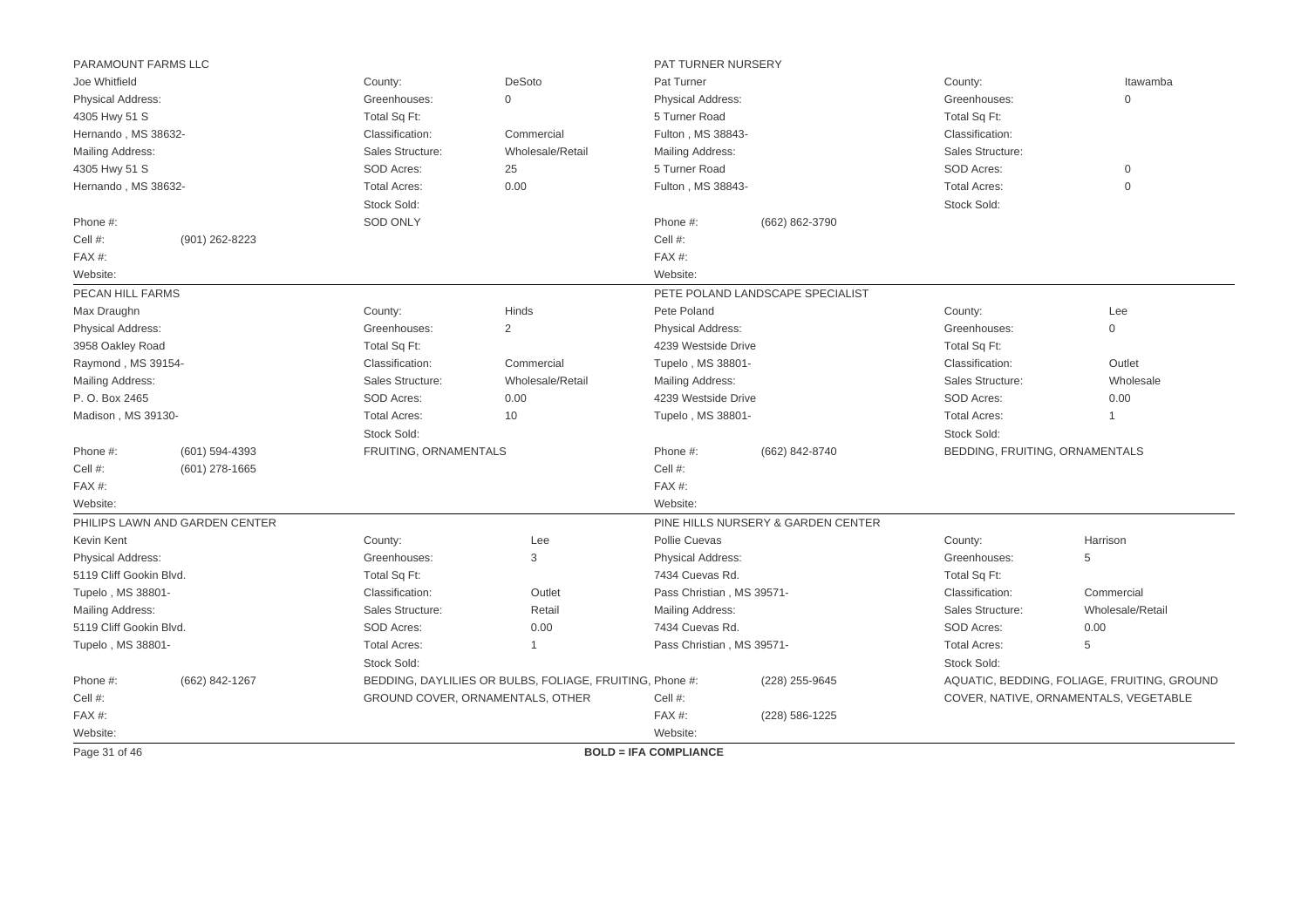| <b>Pearl River</b><br><b>Richard Pit Alo</b><br>Harrison<br>County:<br>County:<br>$\overline{2}$<br>Greenhouses:<br><b>Physical Address:</b><br>Greenhouses:<br>Total Sq Ft:<br>Total Sq Ft:<br>13457 Hwy 15<br>Classification:<br>Biloxi, MS 39532-<br>Classification:<br>Commercial<br>Commercial<br>Sales Structure:<br>Sales Structure:<br>Wholesale<br>Mailing Address:<br>Wholesale<br>SOD Acres:<br>0.00<br>SOD Acres:<br>0.00<br>13457 Hwy 15<br><b>Total Acres:</b><br>0<br>Biloxi, MS 39532-<br><b>Total Acres:</b><br>$\overline{4}$<br>Stock Sold:<br>Stock Sold:<br><b>ORNAMENTALS</b><br>(601) 798-1425<br>Phone #:<br>(228) 392-0202<br>BEDDING, GROUND COVER, ORNAMENTALS<br>Cell #:<br>FAX #:<br>(601) 798-1438<br>Website:<br><b>PLANT PLEASURES</b><br>Harrison<br>Raymond Hoover<br>County:<br>County:<br>Hancock<br>Greenhouses:<br>Physical Address:<br>Greenhouses:<br>$\overline{4}$<br>Total Sq Ft:<br>Total Sq Ft:<br>6553 Lower Bay Rd.<br>Classification:<br>Commercial<br>Bay St. Louis, MS 39520-<br>Classification:<br>Commercial<br>Wholesale/Retail<br>Sales Structure:<br>Sales Structure:<br>Retail<br>Mailing Address:<br>0.00<br>SOD Acres:<br>0.00<br>6553 Lower Bay Rd.<br>SOD Acres:<br>9<br><b>Total Acres:</b><br>Bay St. Louis, MS 39520-<br><b>Total Acres:</b><br>$\mathbf{1}$<br>Stock Sold:<br>Stock Sold:<br>BEDDING, FOLIAGE, GROUND COVER,<br>(228) 424-2613<br>Phone #:<br>(228) 467-5007<br>BEDDING, FRUITING, ORNAMENTALS<br>Cell #:<br>ORNAMENTALS, VEGETABLE<br>FAX #:<br>Website:<br>PLANTZ GALORE<br>Oktibbeha<br>Victoria Day Reed<br>Harrison<br>County:<br>County:<br>Greenhouses:<br>Greenhouses:<br><b>Physical Address:</b><br>$\mathbf 1$<br>$\mathbf 1$<br>Total Sq Ft:<br>Total Sq Ft:<br>20460 Landon Road<br>Classification:<br>Classification:<br>Commercial<br>Gulfport, MS 39503-<br>Commercial<br>Sales Structure:<br>Retail<br>Sales Structure:<br>Wholesale/Retail<br>Mailing Address:<br>SOD Acres:<br>20460 Landon Road<br>SOD Acres:<br>0.00<br>0.00<br><b>Total Acres:</b><br><b>Total Acres:</b><br>$\overline{0}$<br>Gulfport, MS 39503-<br>$\mathbf{1}$<br>Stock Sold:<br>Stock Sold:<br><b>OTHER</b><br>(662) 323-6333<br>BEDDING, FOLIAGE, GROUND COVER<br>Phone #:<br>(228) 343-9069<br>Cell #:<br>FAX #:<br>Website:<br><b>BOLD = IFA COMPLIANCE</b> | PINEWOOD NURSERY         |  | PITALO'S GARDEN CENTER |  |  |  |
|-------------------------------------------------------------------------------------------------------------------------------------------------------------------------------------------------------------------------------------------------------------------------------------------------------------------------------------------------------------------------------------------------------------------------------------------------------------------------------------------------------------------------------------------------------------------------------------------------------------------------------------------------------------------------------------------------------------------------------------------------------------------------------------------------------------------------------------------------------------------------------------------------------------------------------------------------------------------------------------------------------------------------------------------------------------------------------------------------------------------------------------------------------------------------------------------------------------------------------------------------------------------------------------------------------------------------------------------------------------------------------------------------------------------------------------------------------------------------------------------------------------------------------------------------------------------------------------------------------------------------------------------------------------------------------------------------------------------------------------------------------------------------------------------------------------------------------------------------------------------------------------------------------------------------------------------------------------------------------------------------------------------------------------------------------------------------------------------------------------------------------------------------------------------------------------------------------------------------------------------------------------------------------------------------------------------------------------------|--------------------------|--|------------------------|--|--|--|
|                                                                                                                                                                                                                                                                                                                                                                                                                                                                                                                                                                                                                                                                                                                                                                                                                                                                                                                                                                                                                                                                                                                                                                                                                                                                                                                                                                                                                                                                                                                                                                                                                                                                                                                                                                                                                                                                                                                                                                                                                                                                                                                                                                                                                                                                                                                                           | Arlene Lavertu           |  |                        |  |  |  |
|                                                                                                                                                                                                                                                                                                                                                                                                                                                                                                                                                                                                                                                                                                                                                                                                                                                                                                                                                                                                                                                                                                                                                                                                                                                                                                                                                                                                                                                                                                                                                                                                                                                                                                                                                                                                                                                                                                                                                                                                                                                                                                                                                                                                                                                                                                                                           | <b>Physical Address:</b> |  |                        |  |  |  |
|                                                                                                                                                                                                                                                                                                                                                                                                                                                                                                                                                                                                                                                                                                                                                                                                                                                                                                                                                                                                                                                                                                                                                                                                                                                                                                                                                                                                                                                                                                                                                                                                                                                                                                                                                                                                                                                                                                                                                                                                                                                                                                                                                                                                                                                                                                                                           | 719 Rock Ranch Rd.       |  |                        |  |  |  |
|                                                                                                                                                                                                                                                                                                                                                                                                                                                                                                                                                                                                                                                                                                                                                                                                                                                                                                                                                                                                                                                                                                                                                                                                                                                                                                                                                                                                                                                                                                                                                                                                                                                                                                                                                                                                                                                                                                                                                                                                                                                                                                                                                                                                                                                                                                                                           | Carriere, MS 39426-      |  |                        |  |  |  |
|                                                                                                                                                                                                                                                                                                                                                                                                                                                                                                                                                                                                                                                                                                                                                                                                                                                                                                                                                                                                                                                                                                                                                                                                                                                                                                                                                                                                                                                                                                                                                                                                                                                                                                                                                                                                                                                                                                                                                                                                                                                                                                                                                                                                                                                                                                                                           | Mailing Address:         |  |                        |  |  |  |
|                                                                                                                                                                                                                                                                                                                                                                                                                                                                                                                                                                                                                                                                                                                                                                                                                                                                                                                                                                                                                                                                                                                                                                                                                                                                                                                                                                                                                                                                                                                                                                                                                                                                                                                                                                                                                                                                                                                                                                                                                                                                                                                                                                                                                                                                                                                                           | 719 Rock Ranch Rd.       |  |                        |  |  |  |
|                                                                                                                                                                                                                                                                                                                                                                                                                                                                                                                                                                                                                                                                                                                                                                                                                                                                                                                                                                                                                                                                                                                                                                                                                                                                                                                                                                                                                                                                                                                                                                                                                                                                                                                                                                                                                                                                                                                                                                                                                                                                                                                                                                                                                                                                                                                                           | Carriere, MS 39426-      |  |                        |  |  |  |
|                                                                                                                                                                                                                                                                                                                                                                                                                                                                                                                                                                                                                                                                                                                                                                                                                                                                                                                                                                                                                                                                                                                                                                                                                                                                                                                                                                                                                                                                                                                                                                                                                                                                                                                                                                                                                                                                                                                                                                                                                                                                                                                                                                                                                                                                                                                                           |                          |  |                        |  |  |  |
|                                                                                                                                                                                                                                                                                                                                                                                                                                                                                                                                                                                                                                                                                                                                                                                                                                                                                                                                                                                                                                                                                                                                                                                                                                                                                                                                                                                                                                                                                                                                                                                                                                                                                                                                                                                                                                                                                                                                                                                                                                                                                                                                                                                                                                                                                                                                           | Phone #:                 |  |                        |  |  |  |
|                                                                                                                                                                                                                                                                                                                                                                                                                                                                                                                                                                                                                                                                                                                                                                                                                                                                                                                                                                                                                                                                                                                                                                                                                                                                                                                                                                                                                                                                                                                                                                                                                                                                                                                                                                                                                                                                                                                                                                                                                                                                                                                                                                                                                                                                                                                                           | Cell #:                  |  |                        |  |  |  |
|                                                                                                                                                                                                                                                                                                                                                                                                                                                                                                                                                                                                                                                                                                                                                                                                                                                                                                                                                                                                                                                                                                                                                                                                                                                                                                                                                                                                                                                                                                                                                                                                                                                                                                                                                                                                                                                                                                                                                                                                                                                                                                                                                                                                                                                                                                                                           | FAX #:                   |  |                        |  |  |  |
|                                                                                                                                                                                                                                                                                                                                                                                                                                                                                                                                                                                                                                                                                                                                                                                                                                                                                                                                                                                                                                                                                                                                                                                                                                                                                                                                                                                                                                                                                                                                                                                                                                                                                                                                                                                                                                                                                                                                                                                                                                                                                                                                                                                                                                                                                                                                           | Website:                 |  |                        |  |  |  |
|                                                                                                                                                                                                                                                                                                                                                                                                                                                                                                                                                                                                                                                                                                                                                                                                                                                                                                                                                                                                                                                                                                                                                                                                                                                                                                                                                                                                                                                                                                                                                                                                                                                                                                                                                                                                                                                                                                                                                                                                                                                                                                                                                                                                                                                                                                                                           | <b>PJ NURSERY</b>        |  |                        |  |  |  |
|                                                                                                                                                                                                                                                                                                                                                                                                                                                                                                                                                                                                                                                                                                                                                                                                                                                                                                                                                                                                                                                                                                                                                                                                                                                                                                                                                                                                                                                                                                                                                                                                                                                                                                                                                                                                                                                                                                                                                                                                                                                                                                                                                                                                                                                                                                                                           | Pat & Jeff Scrimsher     |  |                        |  |  |  |
|                                                                                                                                                                                                                                                                                                                                                                                                                                                                                                                                                                                                                                                                                                                                                                                                                                                                                                                                                                                                                                                                                                                                                                                                                                                                                                                                                                                                                                                                                                                                                                                                                                                                                                                                                                                                                                                                                                                                                                                                                                                                                                                                                                                                                                                                                                                                           | <b>Physical Address:</b> |  |                        |  |  |  |
|                                                                                                                                                                                                                                                                                                                                                                                                                                                                                                                                                                                                                                                                                                                                                                                                                                                                                                                                                                                                                                                                                                                                                                                                                                                                                                                                                                                                                                                                                                                                                                                                                                                                                                                                                                                                                                                                                                                                                                                                                                                                                                                                                                                                                                                                                                                                           | 1902 W. Honey Branch Rd. |  |                        |  |  |  |
|                                                                                                                                                                                                                                                                                                                                                                                                                                                                                                                                                                                                                                                                                                                                                                                                                                                                                                                                                                                                                                                                                                                                                                                                                                                                                                                                                                                                                                                                                                                                                                                                                                                                                                                                                                                                                                                                                                                                                                                                                                                                                                                                                                                                                                                                                                                                           | Saucier, MS 39574-       |  |                        |  |  |  |
|                                                                                                                                                                                                                                                                                                                                                                                                                                                                                                                                                                                                                                                                                                                                                                                                                                                                                                                                                                                                                                                                                                                                                                                                                                                                                                                                                                                                                                                                                                                                                                                                                                                                                                                                                                                                                                                                                                                                                                                                                                                                                                                                                                                                                                                                                                                                           | Mailing Address:         |  |                        |  |  |  |
|                                                                                                                                                                                                                                                                                                                                                                                                                                                                                                                                                                                                                                                                                                                                                                                                                                                                                                                                                                                                                                                                                                                                                                                                                                                                                                                                                                                                                                                                                                                                                                                                                                                                                                                                                                                                                                                                                                                                                                                                                                                                                                                                                                                                                                                                                                                                           | 1902 W. Honey Branch Rd. |  |                        |  |  |  |
|                                                                                                                                                                                                                                                                                                                                                                                                                                                                                                                                                                                                                                                                                                                                                                                                                                                                                                                                                                                                                                                                                                                                                                                                                                                                                                                                                                                                                                                                                                                                                                                                                                                                                                                                                                                                                                                                                                                                                                                                                                                                                                                                                                                                                                                                                                                                           | Saucier, MS 39574-       |  |                        |  |  |  |
|                                                                                                                                                                                                                                                                                                                                                                                                                                                                                                                                                                                                                                                                                                                                                                                                                                                                                                                                                                                                                                                                                                                                                                                                                                                                                                                                                                                                                                                                                                                                                                                                                                                                                                                                                                                                                                                                                                                                                                                                                                                                                                                                                                                                                                                                                                                                           |                          |  |                        |  |  |  |
|                                                                                                                                                                                                                                                                                                                                                                                                                                                                                                                                                                                                                                                                                                                                                                                                                                                                                                                                                                                                                                                                                                                                                                                                                                                                                                                                                                                                                                                                                                                                                                                                                                                                                                                                                                                                                                                                                                                                                                                                                                                                                                                                                                                                                                                                                                                                           | Phone #:                 |  |                        |  |  |  |
|                                                                                                                                                                                                                                                                                                                                                                                                                                                                                                                                                                                                                                                                                                                                                                                                                                                                                                                                                                                                                                                                                                                                                                                                                                                                                                                                                                                                                                                                                                                                                                                                                                                                                                                                                                                                                                                                                                                                                                                                                                                                                                                                                                                                                                                                                                                                           | Cell #:                  |  |                        |  |  |  |
|                                                                                                                                                                                                                                                                                                                                                                                                                                                                                                                                                                                                                                                                                                                                                                                                                                                                                                                                                                                                                                                                                                                                                                                                                                                                                                                                                                                                                                                                                                                                                                                                                                                                                                                                                                                                                                                                                                                                                                                                                                                                                                                                                                                                                                                                                                                                           | FAX#:                    |  |                        |  |  |  |
|                                                                                                                                                                                                                                                                                                                                                                                                                                                                                                                                                                                                                                                                                                                                                                                                                                                                                                                                                                                                                                                                                                                                                                                                                                                                                                                                                                                                                                                                                                                                                                                                                                                                                                                                                                                                                                                                                                                                                                                                                                                                                                                                                                                                                                                                                                                                           | Website:                 |  |                        |  |  |  |
|                                                                                                                                                                                                                                                                                                                                                                                                                                                                                                                                                                                                                                                                                                                                                                                                                                                                                                                                                                                                                                                                                                                                                                                                                                                                                                                                                                                                                                                                                                                                                                                                                                                                                                                                                                                                                                                                                                                                                                                                                                                                                                                                                                                                                                                                                                                                           | <b>PLANTS GALORE</b>     |  |                        |  |  |  |
|                                                                                                                                                                                                                                                                                                                                                                                                                                                                                                                                                                                                                                                                                                                                                                                                                                                                                                                                                                                                                                                                                                                                                                                                                                                                                                                                                                                                                                                                                                                                                                                                                                                                                                                                                                                                                                                                                                                                                                                                                                                                                                                                                                                                                                                                                                                                           | Gaddis Hunt              |  |                        |  |  |  |
|                                                                                                                                                                                                                                                                                                                                                                                                                                                                                                                                                                                                                                                                                                                                                                                                                                                                                                                                                                                                                                                                                                                                                                                                                                                                                                                                                                                                                                                                                                                                                                                                                                                                                                                                                                                                                                                                                                                                                                                                                                                                                                                                                                                                                                                                                                                                           | <b>Physical Address:</b> |  |                        |  |  |  |
|                                                                                                                                                                                                                                                                                                                                                                                                                                                                                                                                                                                                                                                                                                                                                                                                                                                                                                                                                                                                                                                                                                                                                                                                                                                                                                                                                                                                                                                                                                                                                                                                                                                                                                                                                                                                                                                                                                                                                                                                                                                                                                                                                                                                                                                                                                                                           | 110 East Lee Blvd.       |  |                        |  |  |  |
|                                                                                                                                                                                                                                                                                                                                                                                                                                                                                                                                                                                                                                                                                                                                                                                                                                                                                                                                                                                                                                                                                                                                                                                                                                                                                                                                                                                                                                                                                                                                                                                                                                                                                                                                                                                                                                                                                                                                                                                                                                                                                                                                                                                                                                                                                                                                           | Starkville, MS 39759-    |  |                        |  |  |  |
|                                                                                                                                                                                                                                                                                                                                                                                                                                                                                                                                                                                                                                                                                                                                                                                                                                                                                                                                                                                                                                                                                                                                                                                                                                                                                                                                                                                                                                                                                                                                                                                                                                                                                                                                                                                                                                                                                                                                                                                                                                                                                                                                                                                                                                                                                                                                           | Mailing Address:         |  |                        |  |  |  |
|                                                                                                                                                                                                                                                                                                                                                                                                                                                                                                                                                                                                                                                                                                                                                                                                                                                                                                                                                                                                                                                                                                                                                                                                                                                                                                                                                                                                                                                                                                                                                                                                                                                                                                                                                                                                                                                                                                                                                                                                                                                                                                                                                                                                                                                                                                                                           | 105 Langston Cove        |  |                        |  |  |  |
|                                                                                                                                                                                                                                                                                                                                                                                                                                                                                                                                                                                                                                                                                                                                                                                                                                                                                                                                                                                                                                                                                                                                                                                                                                                                                                                                                                                                                                                                                                                                                                                                                                                                                                                                                                                                                                                                                                                                                                                                                                                                                                                                                                                                                                                                                                                                           | Starkville, MS 39759-    |  |                        |  |  |  |
|                                                                                                                                                                                                                                                                                                                                                                                                                                                                                                                                                                                                                                                                                                                                                                                                                                                                                                                                                                                                                                                                                                                                                                                                                                                                                                                                                                                                                                                                                                                                                                                                                                                                                                                                                                                                                                                                                                                                                                                                                                                                                                                                                                                                                                                                                                                                           |                          |  |                        |  |  |  |
|                                                                                                                                                                                                                                                                                                                                                                                                                                                                                                                                                                                                                                                                                                                                                                                                                                                                                                                                                                                                                                                                                                                                                                                                                                                                                                                                                                                                                                                                                                                                                                                                                                                                                                                                                                                                                                                                                                                                                                                                                                                                                                                                                                                                                                                                                                                                           | Phone #:                 |  |                        |  |  |  |
|                                                                                                                                                                                                                                                                                                                                                                                                                                                                                                                                                                                                                                                                                                                                                                                                                                                                                                                                                                                                                                                                                                                                                                                                                                                                                                                                                                                                                                                                                                                                                                                                                                                                                                                                                                                                                                                                                                                                                                                                                                                                                                                                                                                                                                                                                                                                           | Cell #:                  |  |                        |  |  |  |
|                                                                                                                                                                                                                                                                                                                                                                                                                                                                                                                                                                                                                                                                                                                                                                                                                                                                                                                                                                                                                                                                                                                                                                                                                                                                                                                                                                                                                                                                                                                                                                                                                                                                                                                                                                                                                                                                                                                                                                                                                                                                                                                                                                                                                                                                                                                                           | FAX#:                    |  |                        |  |  |  |
|                                                                                                                                                                                                                                                                                                                                                                                                                                                                                                                                                                                                                                                                                                                                                                                                                                                                                                                                                                                                                                                                                                                                                                                                                                                                                                                                                                                                                                                                                                                                                                                                                                                                                                                                                                                                                                                                                                                                                                                                                                                                                                                                                                                                                                                                                                                                           | Website:                 |  |                        |  |  |  |
|                                                                                                                                                                                                                                                                                                                                                                                                                                                                                                                                                                                                                                                                                                                                                                                                                                                                                                                                                                                                                                                                                                                                                                                                                                                                                                                                                                                                                                                                                                                                                                                                                                                                                                                                                                                                                                                                                                                                                                                                                                                                                                                                                                                                                                                                                                                                           | Page 32 of 46            |  |                        |  |  |  |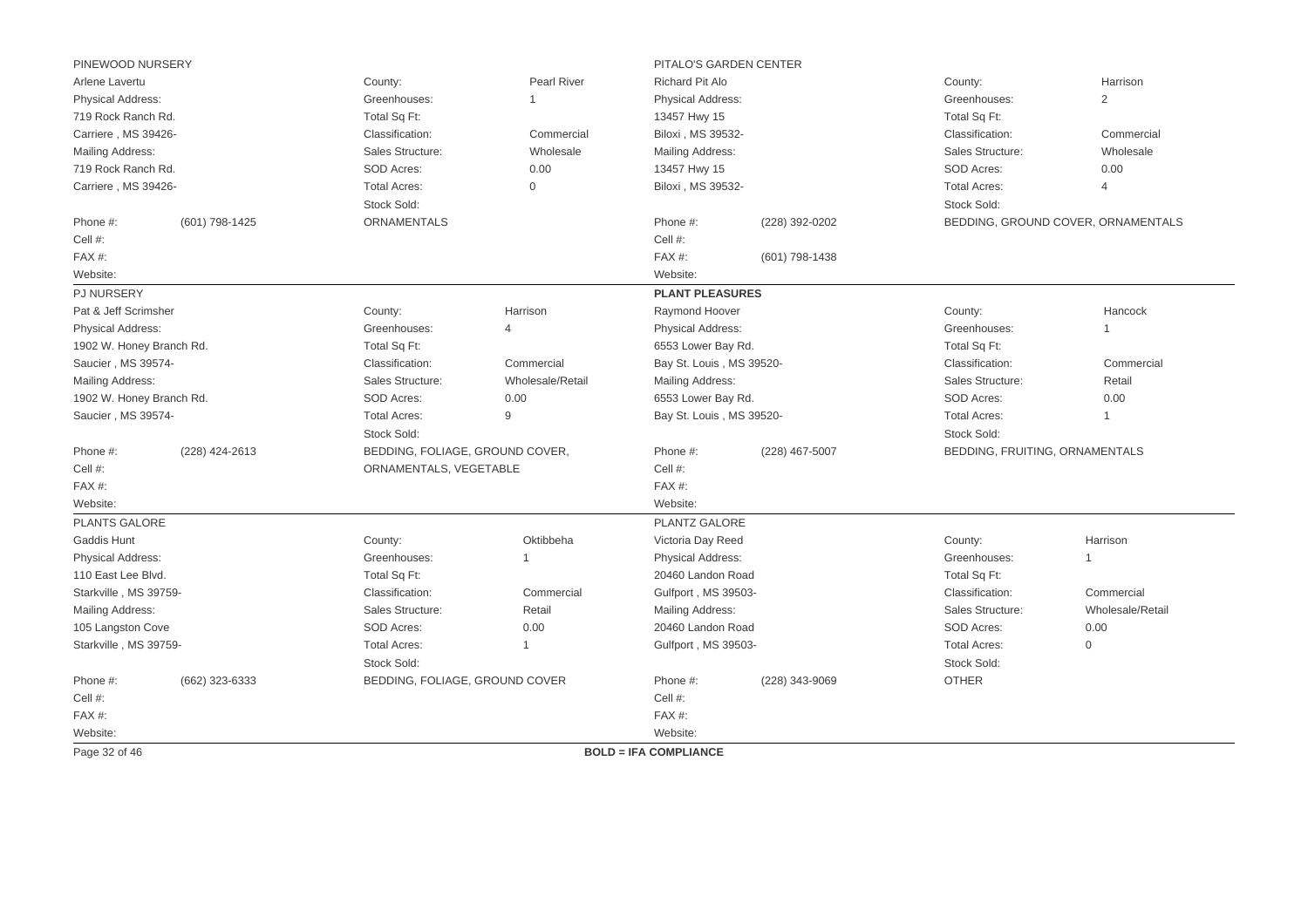|                          | PLUMERIA MEDUSA LLC                          |                     |                                           |                              | PLUNKETT'S FARM SUPPLY AND GREENHOUSE |                     |                                               |
|--------------------------|----------------------------------------------|---------------------|-------------------------------------------|------------------------------|---------------------------------------|---------------------|-----------------------------------------------|
| <b>Bryan Southwick</b>   |                                              | County:             | Harrison                                  | <b>Thomas Plunkett</b>       |                                       | County:             | Lawrence                                      |
| Physical Address:        |                                              | Greenhouses:        | 1                                         | Physical Address:            |                                       | Greenhouses:        | 3                                             |
| 201 Stennis Street       |                                              | Total Sq Ft:        |                                           | 951 Hwy 27 S                 |                                       | Total Sq Ft:        |                                               |
|                          | Pass Christian, MS 39571-                    | Classification:     | Commercial                                | Monticello, MS 39654-        |                                       | Classification:     | Non-Commercial                                |
| Mailing Address:         |                                              | Sales Structure:    | Retail                                    | Mailing Address:             |                                       | Sales Structure:    | Retail                                        |
| 201 Stennis Street       |                                              | SOD Acres:          | 0.00                                      | 951 Hwy 27 S                 |                                       | SOD Acres:          | 0.00                                          |
|                          | Pass Christian, MS 39571-                    | <b>Total Acres:</b> | 2                                         | Monticello, MS 39654-        |                                       | <b>Total Acres:</b> | $\overline{1}$                                |
|                          |                                              | Stock Sold:         |                                           |                              |                                       | Stock Sold:         |                                               |
| Phone #:                 |                                              | ORNAMENTALS         |                                           | Phone #:                     | (601) 587-4685                        |                     | BEDDING, FOLIAGE, FRUITING, GROUND COVER,     |
| Cell #:                  | (228) 332-0906                               |                     |                                           | Cell #:                      |                                       | <b>ORNAMENTALS</b>  |                                               |
| FAX#:                    |                                              |                     |                                           | FAX#:                        |                                       |                     |                                               |
| Website:                 | www.plumeriamedusa.com                       |                     |                                           | Website:                     |                                       |                     |                                               |
|                          | POMEGRANATE NURSERY & FARM                   |                     |                                           | POPPE'S KITCHEN              |                                       |                     |                                               |
| Donna Hegwood            |                                              | County:             | Calhoun                                   | Monica Morel                 |                                       | County:             | Hancock                                       |
| <b>Physical Address:</b> |                                              | Greenhouses:        | $\overline{2}$                            | Physical Address:            |                                       | Greenhouses:        | $\mathbf{1}$                                  |
| 112 Cr 400               |                                              | Total Sq Ft:        |                                           | 1131 Amar Street             |                                       | Total Sq Ft:        |                                               |
| Pittsboro, MS 38951-     |                                              | Classification:     | Commercial                                | Waveland, MS 39576-          |                                       | Classification:     | Commercial                                    |
| Mailing Address:         |                                              | Sales Structure:    | Retail                                    | Mailing Address:             |                                       | Sales Structure:    | Retail                                        |
| 112 Cr 400               |                                              | SOD Acres:          | 0.00                                      | 1131 Amar Street             |                                       | SOD Acres:          | 0.00                                          |
| Pittsboro, MS 38951-     |                                              | <b>Total Acres:</b> | $\overline{2}$                            | Waveland, MS 39576-          |                                       | <b>Total Acres:</b> | $\mathbf 1$                                   |
|                          |                                              | Stock Sold:         |                                           |                              |                                       | Stock Sold:         |                                               |
| Phone #:                 | (662) 412-2321                               |                     | BEDDING, FOLIAGE, FRUITING, GROUND COVER, | Phone #:                     | (985) 710-3946                        |                     | BEDDING, DAYLILIES OR BULBS, FRUITING, GROUND |
| Cell #:                  |                                              | ORNAMENTALS         |                                           | Cell #:                      |                                       | COVER, VEGETABLE    |                                               |
| FAX#:                    |                                              |                     |                                           | FAX#:                        |                                       |                     |                                               |
| Website:                 |                                              |                     |                                           | Website:                     |                                       |                     |                                               |
|                          | <b>QUALITY LANDSCAPE &amp; GARDEN CENTER</b> |                     |                                           | <b>RAINEY'S SOD FARM</b>     |                                       |                     |                                               |
| Don Loosier              |                                              | County:             | DeSoto                                    | David & Marvin Rainey        |                                       | County:             | Alcorn                                        |
| Physical Address:        |                                              | Greenhouses:        | 6                                         | <b>Physical Address:</b>     |                                       | Greenhouses:        | $\mathbf 0$                                   |
| 5845 Goodman Rd.         |                                              | Total Sq Ft:        |                                           | 35 Cr 640                    |                                       | Total Sq Ft:        |                                               |
| Olive Branch, MS 38654-  |                                              | Classification:     | Outlet                                    | Corinth, MS 38834-           |                                       | Classification:     | Commercial                                    |
| Mailing Address:         |                                              | Sales Structure:    | Retail                                    | Mailing Address:             |                                       | Sales Structure:    | Wholesale                                     |
| 5845 Goodman Rd.         |                                              | SOD Acres:          | 0.00                                      | 35 Cr 640                    |                                       | SOD Acres:          | 400                                           |
| Olive Branch, MS 38654-  |                                              | <b>Total Acres:</b> | 3                                         | Corinth, MS 38834-           |                                       | <b>Total Acres:</b> | 0.00                                          |
|                          |                                              | Stock Sold:         |                                           |                              |                                       | Stock Sold:         |                                               |
| Phone #:                 | (662) 895-7611                               |                     | BEDDING, FOLIAGE, FRUITING, ORNAMENTALS,  | Phone #:                     | (662) 287-2675                        | <b>SOD ONLY</b>     |                                               |
| Cell #:                  |                                              | VEGETABLE           |                                           | Cell #:                      |                                       |                     |                                               |
| $FAX#$ :                 |                                              |                     |                                           | FAX #:                       |                                       |                     |                                               |
| Website:                 |                                              |                     |                                           | Website:                     |                                       |                     |                                               |
| Page 33 of 46            |                                              |                     |                                           | <b>BOLD = IFA COMPLIANCE</b> |                                       |                     |                                               |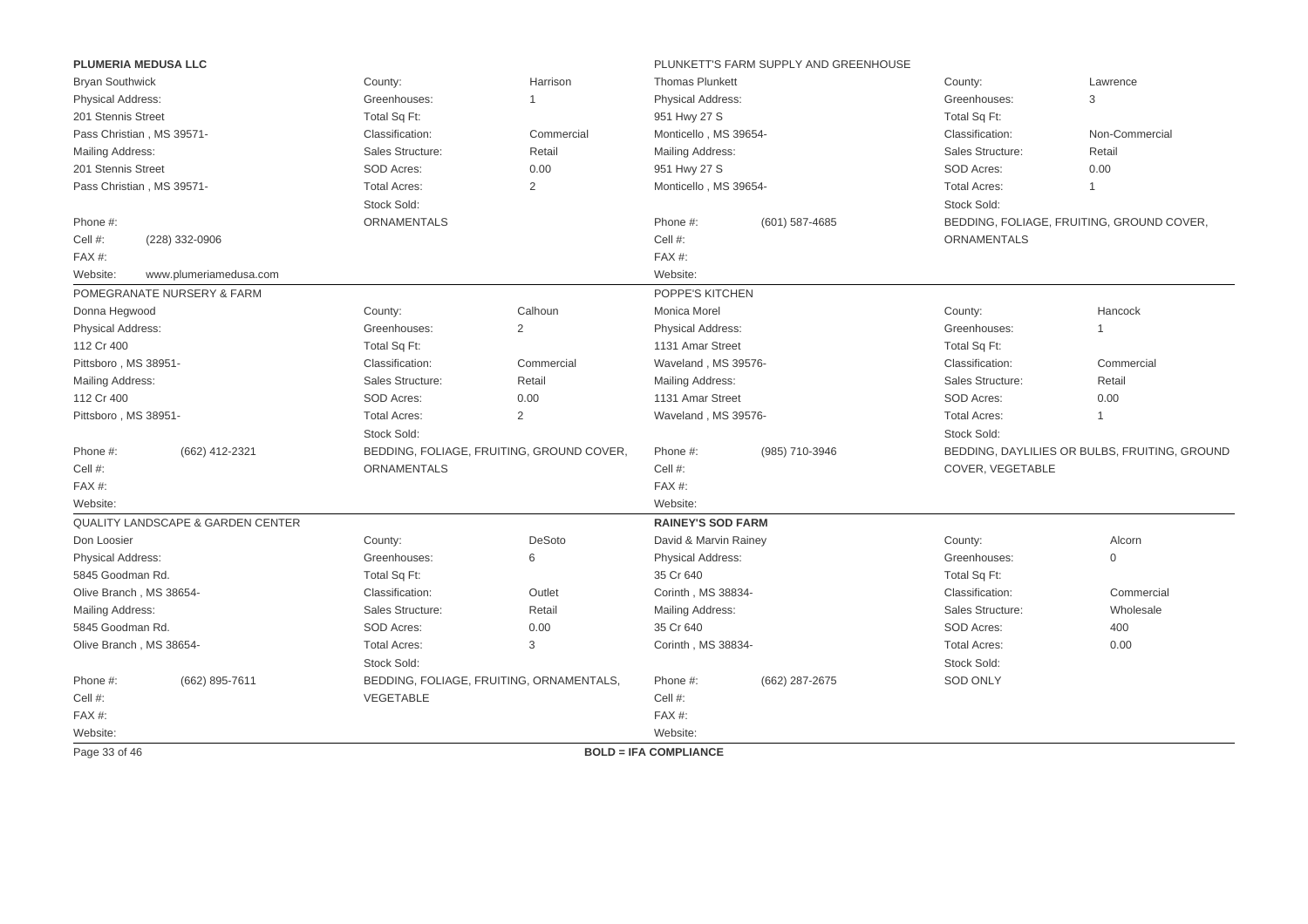| <b>RED OAK NURSERY</b>  |                                       |                           |                                             | REESE FARM AND NURSERY       |                |                         |                                           |
|-------------------------|---------------------------------------|---------------------------|---------------------------------------------|------------------------------|----------------|-------------------------|-------------------------------------------|
| William Goff            |                                       | County:                   | Jackson                                     | David Reese                  |                | County:                 | Oktibbeha                                 |
| Physical Address:       |                                       | Greenhouses:              | 10                                          | <b>Physical Address:</b>     |                | Greenhouses:            | $\mathbf 0$                               |
| 17220 Goff Farm Rd.     |                                       | Total Sq Ft:              |                                             | 1716 Sessums Circle          |                | Total Sq Ft:            |                                           |
| Moss Point, MS 39562-   |                                       | Classification:           | Commercial                                  | Starkville, MS 39759-        |                | Classification:         | Non-Commercial                            |
| Mailing Address:        |                                       | Sales Structure:          | Wholesale/Retail                            | Mailing Address:             |                | Sales Structure:        | Retail                                    |
| 17220 Goff Farm Rd.     |                                       | SOD Acres:                | 0.00                                        | 1716 Sessums Circle          |                | SOD Acres:              | 0.00                                      |
| Moss Point, MS 39562-   |                                       | <b>Total Acres:</b>       | 8                                           | Starkville, MS 39759-        |                | <b>Total Acres:</b>     | 10                                        |
|                         |                                       | Stock Sold:               |                                             |                              |                | Stock Sold:             |                                           |
| Phone #:                | (228) 217-1090                        | GROUND COVER, ORNAMENTALS |                                             | Phone #:                     | (662) 722-8277 | FRUITING, OTHER         |                                           |
| Cell #:                 |                                       |                           |                                             | Cell #:                      |                |                         |                                           |
| FAX#:                   | (228) 588-6844                        |                           |                                             | FAX#:                        |                |                         |                                           |
| Website:                |                                       |                           |                                             | Website:                     |                |                         |                                           |
| <b>REIDIS NASH</b>      |                                       |                           |                                             | <b>RICHARD STARKEY</b>       |                |                         |                                           |
| Reidis Nash             |                                       | County:                   | Montgomery                                  | <b>Richard Starkey</b>       |                | County:                 | Tishomingo                                |
| Physical Address:       |                                       | Greenhouses:              | $\mathbf{0}$                                | <b>Physical Address:</b>     |                | Greenhouses:            | $\mathbf{0}$                              |
| 1483 Hwy 51 N           |                                       | Total Sq Ft:              |                                             | 69 Cr 43                     |                | Total Sq Ft:            |                                           |
| Winona, MS 38967-       |                                       | Classification:           | Commercial                                  | Dennis, MS 38838-            |                | Classification:         | Non-Commercial                            |
| <b>Mailing Address:</b> |                                       | Sales Structure:          | Retail                                      | Mailing Address:             |                | Sales Structure:        | Retail                                    |
| 1483 Hwy 51 N           |                                       | SOD Acres:                | $\mathsf{O}\xspace$                         | 69 Cr 43                     |                | SOD Acres:              | 0.00                                      |
| Winona, MS 38967-       |                                       | <b>Total Acres:</b>       | $\mathbf 0$                                 | Dennis, MS 38838-            |                | <b>Total Acres:</b>     | 1                                         |
|                         |                                       | Stock Sold:               |                                             |                              |                | Stock Sold:             |                                           |
| Phone #:                | (662) 283-5361                        | <b>DAYLILIES OR BULBS</b> |                                             | Phone #:                     | (662) 279-6353 |                         | FOLIAGE, FRUITING, ORNAMENTALS, VEGETABLE |
| Cell #:                 |                                       |                           |                                             | Cell #:                      |                |                         |                                           |
| FAX#:                   |                                       |                           |                                             | FAX#:                        |                |                         |                                           |
| Website:                |                                       |                           |                                             | Website:                     |                |                         |                                           |
|                         | <b>RIVERS GREENHOUSE &amp; GARDEN</b> |                           |                                             | <b>RIVERS PLANT FARM</b>     |                |                         |                                           |
| <b>Willie Rivers</b>    |                                       | County:                   | Rankin                                      | <b>Willie Rivers</b>         |                | County:                 | Rankin                                    |
| Physical Address:       |                                       | Greenhouses:              | 8                                           | Physical Address:            |                | Greenhouses:            | 27                                        |
| 4664 Hwy. 18            |                                       | Total Sq Ft:              |                                             | 590 Rockhill Road            |                | Total Sq Ft:            |                                           |
| Brandon, MS 39042-      |                                       | Classification:           | Outlet                                      | Brandon, MS 39042-           |                | Classification:         | Commercial                                |
| <b>Mailing Address:</b> |                                       | Sales Structure:          | Retail                                      | Mailing Address:             |                | Sales Structure:        | Wholesale                                 |
| 4664 Hwy. 18            |                                       | SOD Acres:                | 0.00                                        | 590 Rockhill Road            |                | SOD Acres:              | 0.00                                      |
| Brandon, MS 39042-      |                                       | <b>Total Acres:</b>       | 6                                           | Brandon, MS 39042-           |                | <b>Total Acres:</b>     | 12                                        |
|                         |                                       | Stock Sold:               |                                             |                              |                | Stock Sold:             |                                           |
| Phone #:                | $(601)$ 825-8916                      |                           | AQUATIC, BEDDING, FOLIAGE, FRUITING, GROUND | Phone #:                     | (601) 825-8916 | <b>BEDDING, FOLIAGE</b> |                                           |
| Cell #:                 |                                       | COVER, ORNAMENTALS        |                                             | Cell #:                      |                |                         |                                           |
| FAX#:                   |                                       |                           |                                             | FAX#:                        |                |                         |                                           |
| Website:                |                                       |                           |                                             | Website:                     |                |                         |                                           |
| Page 34 of 46           |                                       |                           |                                             | <b>BOLD = IFA COMPLIANCE</b> |                |                         |                                           |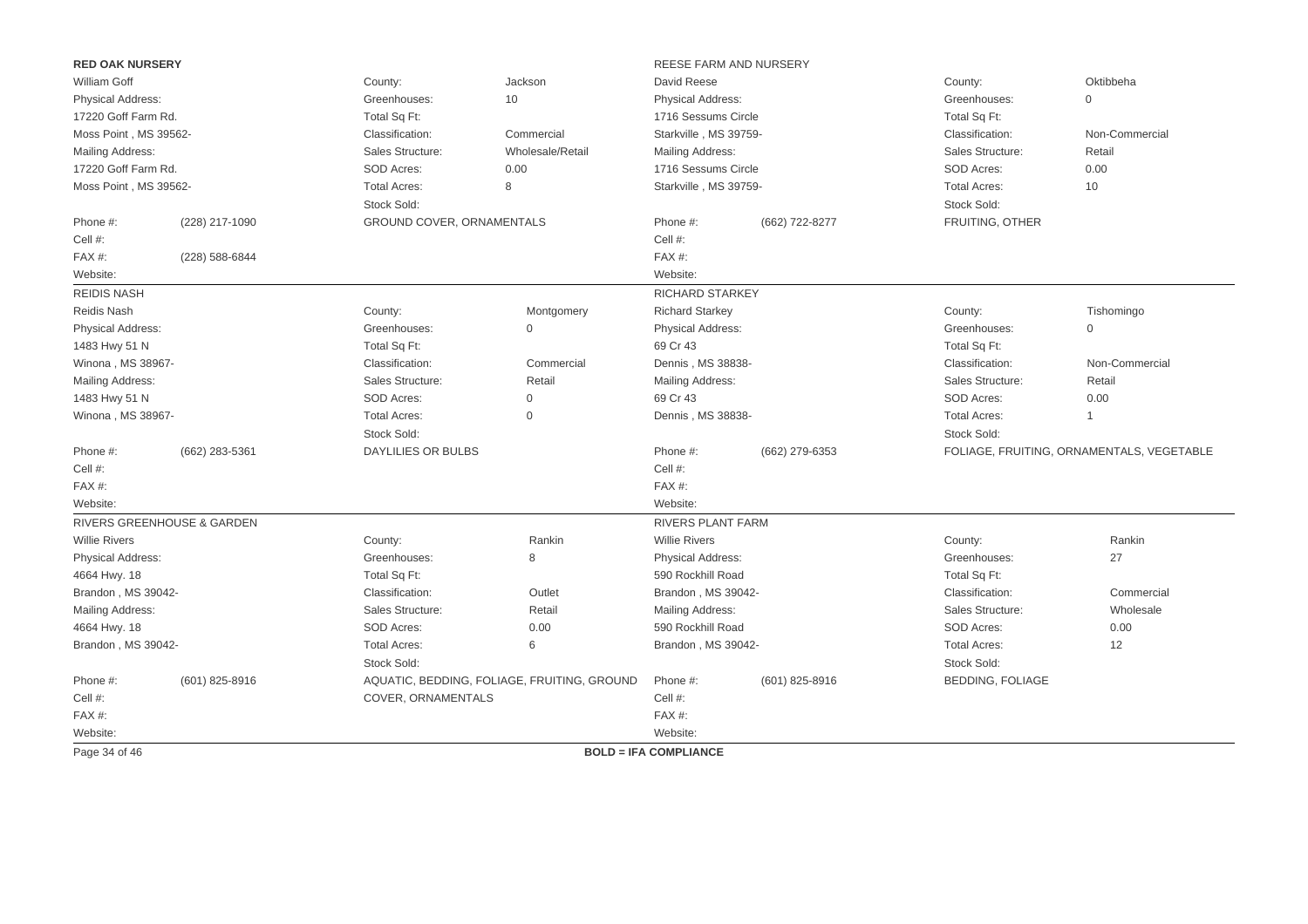|                                  | RJM-MCQUEEN CONTRACTING, INC.   |                     |                                         | <b>ROCKING T'S NURSERY</b>   |                                   |                     |                                               |
|----------------------------------|---------------------------------|---------------------|-----------------------------------------|------------------------------|-----------------------------------|---------------------|-----------------------------------------------|
| <b>Terri Ellis</b>               |                                 | County:             | Covington                               | Jon Taggert                  |                                   | County:             | Jackson                                       |
| Physical Address:                |                                 | Greenhouses:        | $\Omega$                                | Physical Address:            |                                   | Greenhouses:        | $\Omega$                                      |
| 80 Ramsey Mcqueen Road           |                                 | Total Sq Ft:        |                                         | 4105 Brickyard Bayou Rd.     |                                   | Total Sq Ft:        |                                               |
| Collins, MS 39428-               |                                 | Classification:     |                                         | Moss Point, MS 39563-        |                                   | Classification:     | Commercial                                    |
| Mailing Address:                 |                                 | Sales Structure:    |                                         | Mailing Address:             |                                   | Sales Structure:    | Wholesale                                     |
| 80 Ramsey Mcqueen Road           |                                 | SOD Acres:          | 0.00                                    | 4105 Brickyard Bayou Rd.     |                                   | SOD Acres:          | $\mathbf{0}$                                  |
| Collins, MS 39428-               |                                 | <b>Total Acres:</b> | 0.00                                    | Moss Point, MS 39563-        |                                   | <b>Total Acres:</b> | $\mathbf 1$                                   |
|                                  |                                 | Stock Sold:         |                                         |                              |                                   | Stock Sold:         |                                               |
| Phone #:                         | (601) 765-6561                  |                     |                                         | Phone #:<br>(228) 217-2321   |                                   |                     | BEDDING, GROUND COVER, ORNAMENTALS            |
| Cell #:                          |                                 |                     |                                         | Cell #:                      |                                   |                     |                                               |
| FAX#:                            |                                 |                     |                                         | FAX #:                       |                                   |                     |                                               |
| Website:                         |                                 |                     |                                         | Website:                     |                                   |                     |                                               |
| <b>ROCKY CREEK NURSERY, INC.</b> |                                 |                     |                                         | <b>RUBY'S GARDEN</b>         |                                   |                     |                                               |
| Jeff Howell                      |                                 | County:             | George                                  | <b>Tricia Hatton</b>         |                                   | County:             | Harrison                                      |
| <b>Physical Address:</b>         |                                 | Greenhouses:        | 40                                      | Physical Address:            |                                   | Greenhouses:        | $\mathbf{1}$                                  |
| 229 Crenshaw Road                |                                 | Total Sq Ft:        |                                         | 1773 Ridgeway Drive          |                                   | Total Sq Ft:        |                                               |
| Lucedale, MS 39452-              |                                 | Classification:     | Commercial                              | <b>Biloxi</b> , MS 39531     |                                   | Classification:     | Commercial                                    |
| Mailing Address:                 |                                 | Sales Structure:    | Wholesale/Retail                        | Mailing Address:             |                                   | Sales Structure:    | Retail                                        |
| 229 Crenshaw Road                |                                 | SOD Acres:          | 0.00                                    | 1773 Ridgeway Drive          |                                   | SOD Acres:          | $\Omega$                                      |
| Lucedale, MS 39452-              |                                 | <b>Total Acres:</b> | 60                                      | <b>Biloxi</b> , MS 39531     |                                   | <b>Total Acres:</b> | -1                                            |
|                                  |                                 | Stock Sold:         |                                         |                              |                                   | Stock Sold:         |                                               |
| Phone #:                         | (601) 947-3635                  |                     | BEDDING, FOLIAGE, FRUITING, ORNAMENTALS | Phone #:                     | (412) 287-5624                    |                     | BEDDING, DAYLILIES OR BULBS, FOLIAGE, NATIVE, |
| Cell #:                          | (601) 947-0582                  |                     |                                         | Cell #:                      |                                   | ORNAMENTALS, OTHER  |                                               |
| FAX#:                            | (601) 947-9445                  |                     |                                         | $FAX#$ :                     |                                   |                     |                                               |
| Website:                         |                                 |                     |                                         | Website:                     |                                   |                     |                                               |
|                                  | RUSSELL & SON'S TRADING COMPANY |                     |                                         |                              | <b>SANDY RUN FARM AND NURSERY</b> |                     |                                               |
| Roger Russell                    |                                 | County:             | <b>DeSoto</b>                           | Tim And Joann Goggans        |                                   | County:             | Lamar                                         |
| Physical Address:                |                                 | Greenhouses:        | 0                                       | <b>Physical Address:</b>     |                                   | Greenhouses:        | $\mathbf{1}$                                  |
| 7143 Golden Oaks Loop West       |                                 | Total Sq Ft:        |                                         | 1092 Brooks Road             |                                   | Total Sq Ft:        |                                               |
| Southaven, MS 38671-             |                                 | Classification:     | Non-Commercial                          | Purvis, MS 39475-            |                                   | Classification:     | Commercial                                    |
| Mailing Address:                 |                                 | Sales Structure:    | Retail                                  | Mailing Address:             |                                   | Sales Structure:    | Wholesale                                     |
| 7143 Golden Oaks Loop West       |                                 | SOD Acres:          | 0                                       | 1092 Brooks Road             |                                   | SOD Acres:          | 0.00                                          |
| Southaven, MS 38671-             |                                 | <b>Total Acres:</b> | $\Omega$                                | Purvis, MS 39475-            |                                   | <b>Total Acres:</b> | 5                                             |
|                                  |                                 | Stock Sold:         |                                         |                              |                                   | Stock Sold:         |                                               |
| Phone #:                         | (901) 494-6291                  | ORNAMENTALS, OTHER  |                                         | Phone #:                     | (601) 268-7952                    |                     | BEDDING, FOLIAGE, FRUITING, ORNAMENTALS       |
| Cell #:                          |                                 |                     |                                         | Cell #:                      | (601) 408-6535                    |                     |                                               |
| $FAX#$ :                         |                                 |                     |                                         | $FAX#$ :                     |                                   |                     |                                               |
| Website:                         |                                 |                     |                                         | Website:                     |                                   |                     |                                               |
| Page 35 of 46                    |                                 |                     |                                         | <b>BOLD = IFA COMPLIANCE</b> |                                   |                     |                                               |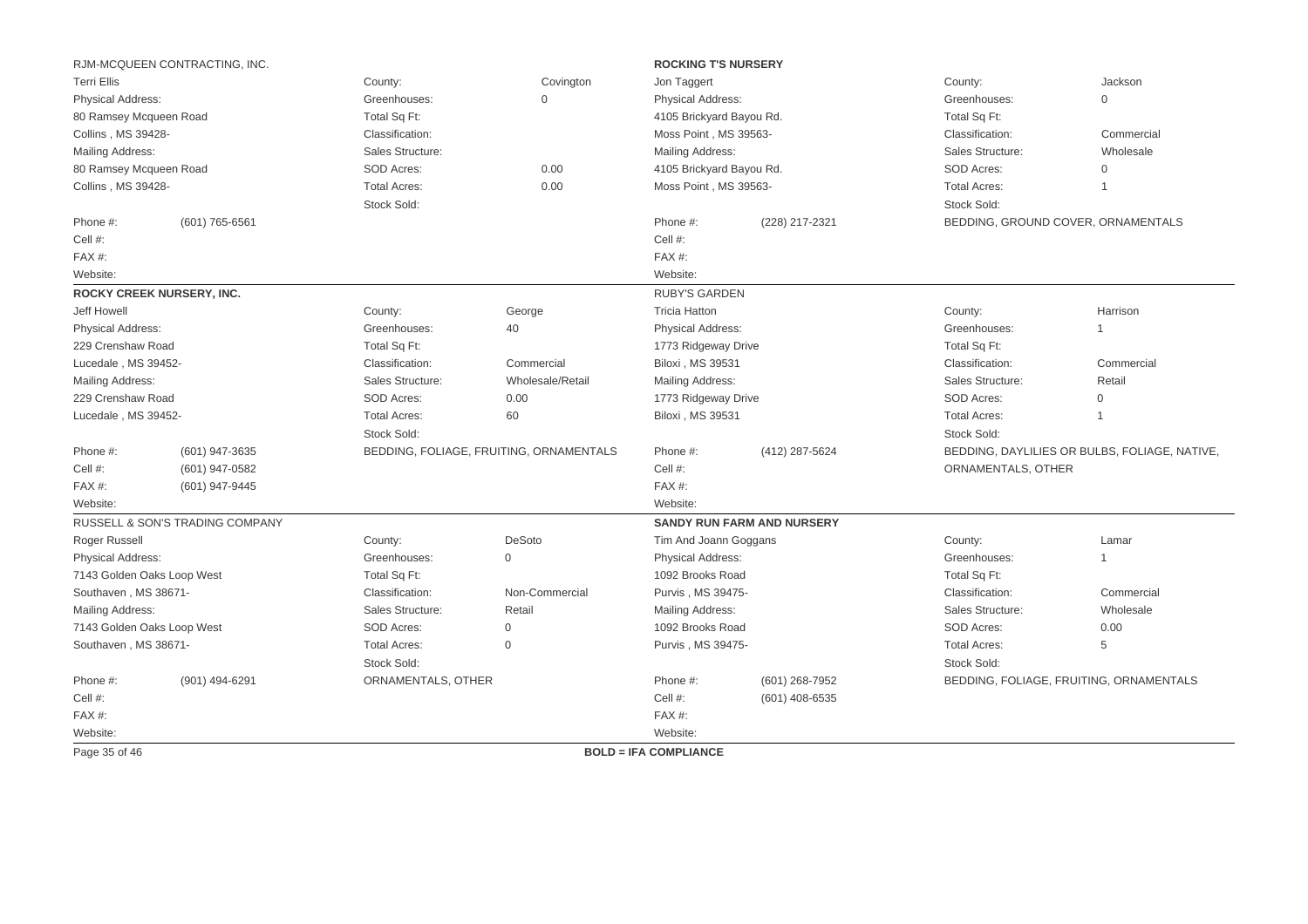| SANSING SOD FARM                  |                |                      |                          | SAPA GARDEN CENTER           |                           |                     |                                           |
|-----------------------------------|----------------|----------------------|--------------------------|------------------------------|---------------------------|---------------------|-------------------------------------------|
| <b>Wallace Sansing</b>            |                | County:              | Choctaw                  | <b>Mary Bailey</b>           |                           | County:             | Webster                                   |
| Physical Address:                 |                | Greenhouses:         | $\Omega$                 | <b>Physical Address:</b>     |                           | Greenhouses:        | 3                                         |
| 3049 North County Line Road       |                | Total Sq Ft:         |                          | 13999 Hwy 82                 |                           | Total Sq Ft:        |                                           |
| Maben, MS 39750-                  |                | Classification:      | Commercial               | Eupora, MS 39744-            |                           | Classification:     | Commercial                                |
| Mailing Address:                  |                | Sales Structure:     |                          | Mailing Address:             |                           | Sales Structure:    | Retail                                    |
| 3049 North County Line Road       |                | SOD Acres:           | 120                      | 13999 Hwy 82                 |                           | SOD Acres:          | 0.00                                      |
| Maben, MS 39750-                  |                | <b>Total Acres:</b>  | 0.00                     | Eupora, MS 39744-            |                           | <b>Total Acres:</b> | 1                                         |
|                                   |                | Stock Sold:          |                          |                              |                           | Stock Sold:         |                                           |
| Phone #:                          | (662) 263-8228 | <b>SOD ONLY</b>      |                          | Phone #:                     |                           |                     | BEDDING, FOLIAGE, FRUITING, GROUND COVER, |
| Cell #:                           |                |                      |                          | Cell #:                      | (662) 552-0356            | ORNAMENTALS         |                                           |
| FAX#:                             |                |                      |                          | $FAX#$ :                     |                           |                     |                                           |
| Website:                          |                |                      |                          | Website:                     |                           |                     |                                           |
| <b>SCRUGGS NURSERY</b>            |                |                      |                          |                              | SHAPLEY WHOLESALE NURSERY |                     |                                           |
| <b>Robert Scruggs</b>             |                | County:              | Jones                    | <b>Teresa Shapley</b>        |                           | County:             | Pike                                      |
| Physical Address:<br>Greenhouses: |                |                      | <b>Physical Address:</b> |                              | Greenhouses:              | $\mathbf 0$         |                                           |
| 46 Bigview Drive                  |                | Total Sq Ft:         |                          | 1157 Robb Street Ext. West   |                           | Total Sq Ft:        |                                           |
| Laurel, MS 39440-                 |                | Classification:      | Commercial               | Summit, MS 39666-            |                           | Classification:     |                                           |
| Mailing Address:                  |                | Sales Structure:     | Retail                   | <b>Mailing Address:</b>      |                           | Sales Structure:    |                                           |
| 46 Bigview Drive                  |                | SOD Acres:           | 0.00                     | 1157 Robb Street Ext. West   |                           | SOD Acres:          | $\mathbf{0}$                              |
| Laurel, MS 39440-                 |                | <b>Total Acres:</b>  |                          | Summit, MS 39666-            |                           | <b>Total Acres:</b> | $\mathbf 0$                               |
|                                   |                | Stock Sold:          |                          |                              |                           | Stock Sold:         |                                           |
| Phone #:                          | (601) 649-4086 | FOLIAGE, ORNAMENTALS |                          | Phone #:                     | (601) 341-7875            |                     |                                           |
| Cell #:                           |                |                      |                          | Cell #:                      |                           |                     |                                           |
| $FAX#$ :                          |                |                      |                          | $FAX#$ :                     |                           |                     |                                           |
| Website:                          |                |                      |                          | Website:                     |                           |                     |                                           |
| <b>SHARON HONEA</b>               |                |                      |                          |                              | SHEARER'S CHRISTMAS TREES |                     |                                           |
| Sharon Honea                      |                | County:              | Amite                    | <b>Robert Shearer</b>        |                           | County:             | Lamar                                     |
| Physical Address:                 |                | Greenhouses:         | 2                        | <b>Physical Address:</b>     |                           | Greenhouses:        | $\mathbf{0}$                              |
| 3306 Lower Glading Road           |                | Total Sq Ft:         |                          | 216 Mcmahon Road             |                           | Total Sq Ft:        |                                           |
| Magnolia, MS 39652-               |                | Classification:      | Commercial               | Purvis, MS 39475-            |                           | Classification:     | Non-Commercial                            |
| Mailing Address:                  |                | Sales Structure:     | Retail                   | Mailing Address:             |                           | Sales Structure:    |                                           |
| 3306 Lower Glading Road           |                | <b>SOD Acres:</b>    | $\Omega$                 | 216 Mcmahon Road             |                           | SOD Acres:          | 0.00                                      |
| Magnolia, MS 39652-               |                | <b>Total Acres:</b>  | $\mathbf{2}$             | Purvis, MS 39475-            |                           | <b>Total Acres:</b> | 3                                         |
|                                   |                | Stock Sold:          |                          |                              |                           | Stock Sold:         |                                           |
| Phone #:                          | (601) 551-0854 | FOLIAGE, NATIVE      |                          | Phone #:                     | (601) 264-3445            | <b>FRUITING</b>     |                                           |
| Cell #:                           |                |                      |                          | Cell #:                      | (601) 264-3445            |                     |                                           |
| FAX#:                             |                |                      |                          | $FAX#$ :                     |                           |                     |                                           |
| Website:                          |                |                      |                          | Website:                     |                           |                     |                                           |
| Page 36 of 46                     |                |                      |                          | <b>BOLD = IFA COMPLIANCE</b> |                           |                     |                                           |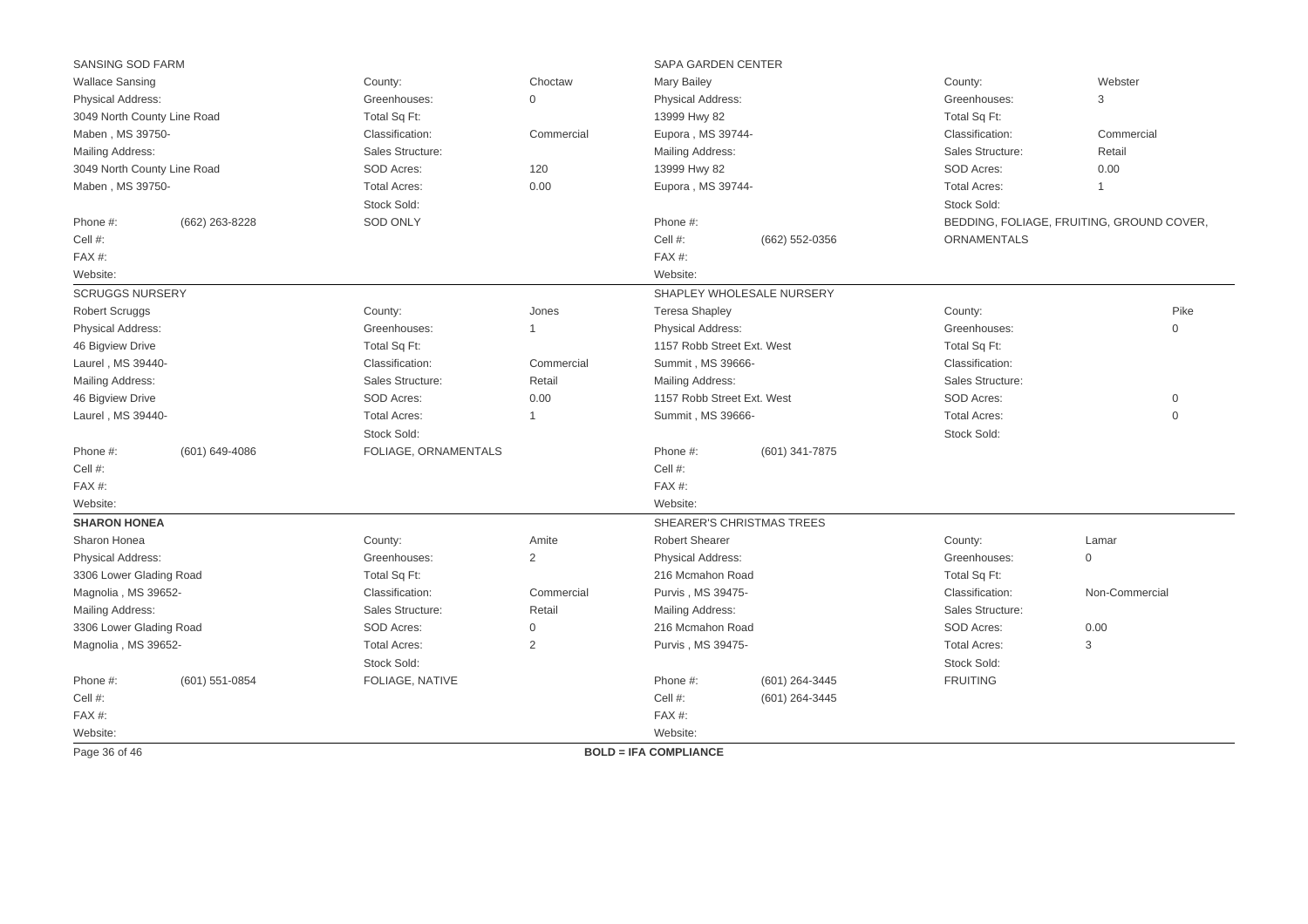| SHIRLEY'S TREE FARM      |                |                        |                     | <b>SHUNDA GARNER</b>                 |                |                                       |                  |
|--------------------------|----------------|------------------------|---------------------|--------------------------------------|----------------|---------------------------------------|------------------|
| <b>William Shirley</b>   |                | County:                | Lowndes             | Shunda Garner                        |                | County:                               | Holmes           |
| Physical Address:        |                | Greenhouses:           | $\mathbf{1}$        | <b>Physical Address:</b>             |                | Greenhouses:                          | $\mathbf{2}$     |
| 174 Scarlet Drive        |                | Total Sq Ft:           |                     | 278 Dinkins                          |                | Total Sq Ft:                          |                  |
| Columbus, MS 39705-      |                | Classification:        | Non-Commercial      | Pickens, MS 39146-                   |                | Classification:                       | Commercial       |
| Mailing Address:         |                | Sales Structure:       | Wholesale/Retail    | Mailing Address:                     |                | Sales Structure:                      | Retail           |
| 174 Scarlet Drive        |                | SOD Acres:             | 0.00                | 278 Dinkins                          |                | SOD Acres:                            | 0.00             |
| Columbus, MS 39705-      |                | <b>Total Acres:</b>    | 100                 | Pickens, MS 39146-                   |                | <b>Total Acres:</b>                   | 0.00             |
|                          |                | Stock Sold:            |                     |                                      |                | Stock Sold:                           |                  |
| Phone #:                 | (662) 327-1500 | ORNAMENTALS, OTHER     |                     | Phone #:                             | (601) 207-1158 | FOLIAGE, NATIVE, OTHER                |                  |
| Cell #:                  | (662) 574-8836 |                        |                     | Cell #:                              | (601) 672-7274 |                                       |                  |
| FAX#:                    |                |                        |                     | FAX#:                                |                |                                       |                  |
| Website:                 |                |                        |                     | Website:                             |                |                                       |                  |
| SKY BLOSSOM NURSERY      |                |                        |                     | <b>SMITH'S TREE FARM</b>             |                |                                       |                  |
| <b>Skyler Willers</b>    |                | County:                | Webster             |                                      |                | County:                               | Jones            |
| <b>Physical Address:</b> |                | Greenhouses:           | $\mathbf{1}$        | <b>Physical Address:</b>             |                | Greenhouses:                          | $\mathbf 0$      |
| 14061 Hwy 15 N           |                | Total Sq Ft:           |                     | 793 Sanford Road                     |                | Total Sq Ft:                          |                  |
| Mantee, MS 39751-        |                | Classification:        | Non-Commercial      | Moselle, MS 39459-                   |                | Classification:                       |                  |
| Mailing Address:         |                | Sales Structure:       | Retail              | Mailing Address:<br>716 Sanford Road |                | Sales Structure:                      |                  |
| 14061 Hwy 15 N           |                | SOD Acres:             | 0.00                |                                      |                | SOD Acres:                            | 0.00             |
| Mantee, MS 39751-        |                | <b>Total Acres:</b>    | $\mathsf{O}\xspace$ | Moselle, MS 39459-                   |                | <b>Total Acres:</b><br>0.00           |                  |
|                          |                | Stock Sold:            |                     |                                      |                | Stock Sold:                           |                  |
| Phone #:                 | (601) 394-9164 | ORNAMENTALS, VEGETABLE |                     | Phone #:                             | (601) 582-2642 |                                       |                  |
| Cell #:                  |                |                        |                     | Cell #:                              | (601) 315-0429 |                                       |                  |
| FAX#:                    |                |                        |                     | $FAX#$ :                             |                |                                       |                  |
| Website:                 |                |                        |                     | Website:                             |                |                                       |                  |
| SOUTH BEACH PALMS        |                |                        |                     | SOUTH CAMPUS GROWERS                 |                |                                       |                  |
| Joe Fecher               |                | County:                | Hancock             | Jim Fitzpatrick                      |                | County:                               | Lee              |
| <b>Physical Address:</b> |                | Greenhouses:           | $\mathbf{0}$        | <b>Physical Address:</b>             |                | Greenhouses:                          | $\overline{1}$   |
| 525 Hwy 90               |                | Total Sq Ft:           |                     | 336 Rd 711                           |                | Total Sq Ft:                          |                  |
| Bay St Louis, MS 39520-  |                | Classification:        | Outlet              | Tupelo, MS 38801-                    |                | Classification:                       | Non-Commercial   |
| Mailing Address:         |                | Sales Structure:       | Retail              | Mailing Address:                     |                | Sales Structure:                      | Wholesale/Retail |
| 525 Hwy 90               |                | SOD Acres:             | 0.00                | 336 Rd 711                           |                | SOD Acres:                            | 0.00             |
| Bay St Louis, MS 39520-  |                | <b>Total Acres:</b>    | $\overline{1}$      | Tupelo, MS 38801-                    |                | <b>Total Acres:</b><br>$\overline{2}$ |                  |
|                          |                | Stock Sold:            |                     |                                      |                | Stock Sold:                           |                  |
| Phone #:                 | (228) 676-1486 | ORNAMENTALS, OTHER     |                     | Phone #:                             | (662) 566-2316 | <b>FOLIAGE</b>                        |                  |
| Cell #:                  |                |                        |                     | Cell #:                              |                |                                       |                  |
| FAX#:                    |                |                        |                     | FAX#:                                |                |                                       |                  |
| Website:                 |                |                        |                     | Website:                             |                |                                       |                  |
| Page 37 of 46            |                |                        |                     | <b>BOLD = IFA COMPLIANCE</b>         |                |                                       |                  |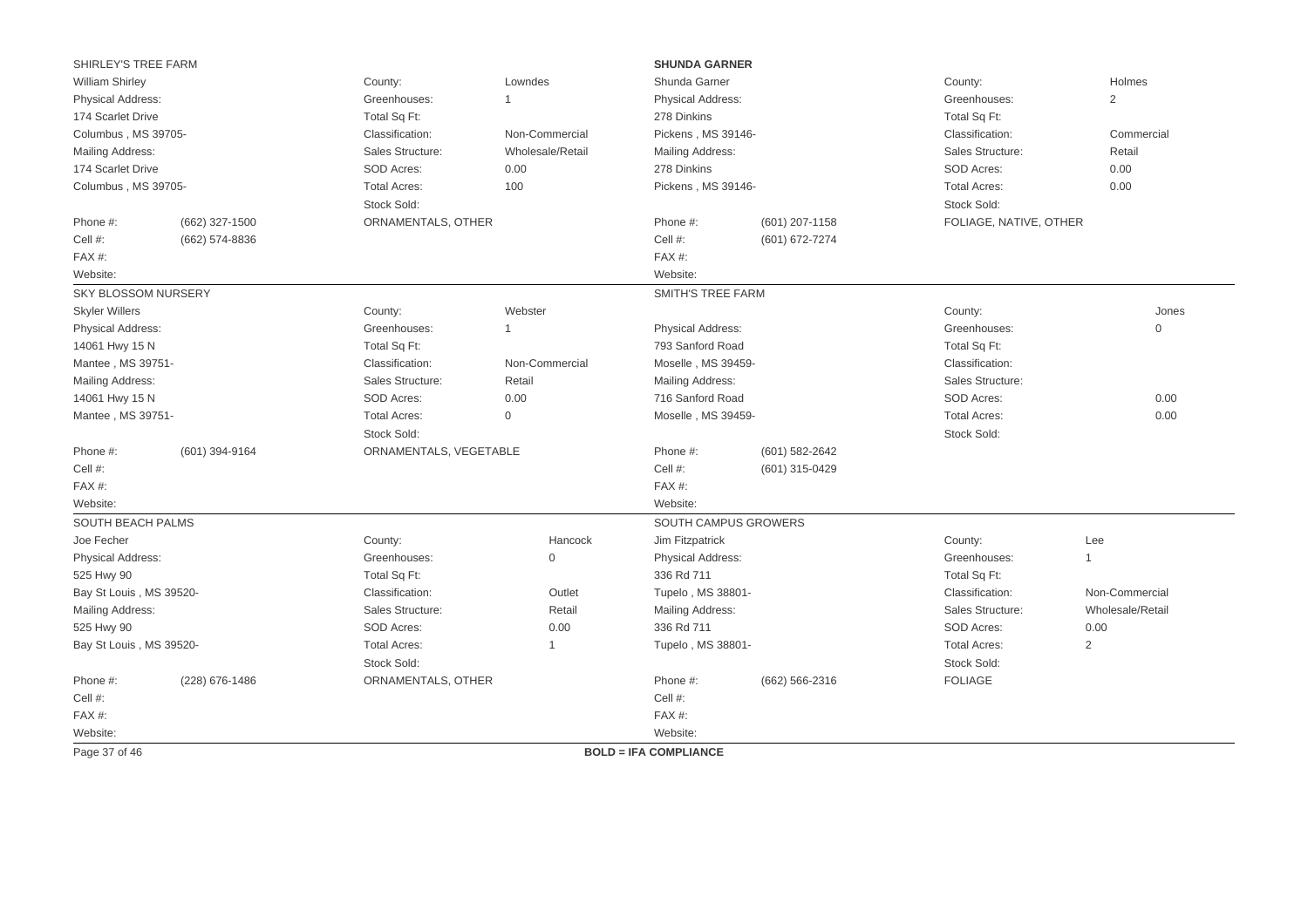|                             | SOUTHERN CULTURED ORCHARDS & NURSERY |                                 |                                     | SOUTHERN PRIDE SOD FARM                      |                |                                  |                |  |
|-----------------------------|--------------------------------------|---------------------------------|-------------------------------------|----------------------------------------------|----------------|----------------------------------|----------------|--|
| Larry Stephenson            |                                      | County:                         | Tate                                | Phil Malone                                  |                | County:                          | Marshall       |  |
| <b>Physical Address:</b>    |                                      | Greenhouses:                    | -1                                  | Physical Address:                            |                | Greenhouses:                     | $\mathbf 0$    |  |
| 2918 Bett Road              |                                      | Total Sq Ft:                    |                                     | 2005 Church Street                           |                | Total Sq Ft:                     |                |  |
| Coldwater, MS 38618         |                                      | Classification:                 | Non-Commercial                      | Byhalia, MS 38611-                           |                | Classification:                  | Commercial     |  |
| Mailing Address:            |                                      | Sales Structure:                | Retail                              | Mailing Address:                             |                | Sales Structure:                 | Retail         |  |
| 2918 Bett Road              |                                      | <b>SOD Acres:</b>               | $\mathbf 0$                         | 2005 Church Street                           |                | SOD Acres:                       | 65             |  |
| Coldwater, MS 38618         |                                      | <b>Total Acres:</b>             | $\mathbf 0$                         | Byhalia, MS 38611-                           |                | <b>Total Acres:</b>              | 0.00           |  |
|                             |                                      | Stock Sold:                     |                                     |                                              |                | Stock Sold:                      |                |  |
| Phone #:                    | (662) 237-9691                       | FRUITING, NATIVE, ORNAMENTALS   |                                     | Phone #:                                     |                | <b>SOD ONLY</b>                  |                |  |
| Cell #:                     | (662) 515-4112                       |                                 |                                     | Cell #:                                      | (901) 834-0510 |                                  |                |  |
| FAX#:                       |                                      |                                 |                                     | FAX#:                                        |                |                                  |                |  |
| Website:                    |                                      |                                 |                                     | Website:                                     |                |                                  |                |  |
| <b>SPRING CREEK NURSERY</b> |                                      |                                 |                                     | <b>STOKES TREE FARM</b>                      |                |                                  |                |  |
| John Hamilton               |                                      | County:                         | Jackson                             | <b>Steve Stokes</b>                          |                | County:                          | Lowndes        |  |
| <b>Physical Address:</b>    |                                      | Greenhouses:                    | 9                                   | <b>Physical Address:</b>                     |                | Greenhouses:                     | $\mathbf{0}$   |  |
| 6511 Gavin Hamilton Road    |                                      | Total Sq Ft:                    |                                     | 3555 Tabernacle Road                         |                | Total Sq Ft:                     |                |  |
| Hurley, MS 39555-           |                                      | Classification:                 | Commercial                          | Columbus, MS 39702-                          |                | Classification:                  | Non-Commercial |  |
| Mailing Address:            |                                      | Sales Structure:                | Wholesale                           | Mailing Address:                             |                | Sales Structure:                 | Wholesale      |  |
| 6511 Gavin Hamilton Road    |                                      | SOD Acres:                      | $\mathbf{0}$                        | 3555 Tabernacle Road                         |                | SOD Acres:                       | 0.00           |  |
| Hurley, MS 39555-           |                                      | <b>Total Acres:</b>             | 10                                  | Columbus, MS 39702-<br><b>Total Acres:</b>   |                |                                  | 8              |  |
|                             |                                      | Stock Sold:                     |                                     |                                              |                | Stock Sold:                      |                |  |
| Phone #:                    | (228) 588-6259                       |                                 | FRUITING, GROUND COVER, ORNAMENTALS | Phone #:                                     |                | FOLIAGE, FRUITING, GROUND COVER, |                |  |
| Cell #:                     |                                      |                                 |                                     | Cell #:                                      |                | ORNAMENTALS                      |                |  |
| FAX#:                       |                                      |                                 |                                     | FAX#:                                        |                |                                  |                |  |
| Website:                    |                                      |                                 |                                     | Website:                                     |                |                                  |                |  |
| <b>SUMMERS SUN</b>          |                                      |                                 |                                     | SYBLE DEES DAYLILIES                         |                |                                  |                |  |
| Mitchell & Jeanene Summers  |                                      | County:                         | George                              | <b>Syble Dees</b>                            |                | County:                          | Prentiss       |  |
| Physical Address:           |                                      | Greenhouses:                    | 6                                   | <b>Physical Address:</b>                     |                | Greenhouses:                     | $\mathbf{0}$   |  |
| 134 Summers Lane            |                                      | Total Sq Ft:                    |                                     | 32 Cr 7200                                   |                | Total Sq Ft:                     |                |  |
| Lucedale, MS 39452-         |                                      | Classification:                 | Non-Commercial                      | Booneville, MS 38829-                        |                | Classification:                  | Non-Commercial |  |
| Mailing Address:            |                                      | Sales Structure:                | Wholesale/Retail                    | Mailing Address:                             |                | Sales Structure:                 | Retail         |  |
| 134 Summers Lane            |                                      | SOD Acres:                      | 0.00                                | 32 Cr 7200                                   |                | SOD Acres:                       | 0.00           |  |
| Lucedale, MS 39452-         |                                      | <b>Total Acres:</b>             | 2                                   | Booneville, MS 38829-<br><b>Total Acres:</b> |                |                                  | 1              |  |
|                             |                                      | Stock Sold:                     |                                     |                                              |                | Stock Sold:                      |                |  |
| Phone #:                    | (601) 947-9558                       | FOLIAGE, FRUITING, GROUND COVER |                                     | Phone #:                                     | (662) 728-8504 | <b>DAYLILIES OR BULBS</b>        |                |  |
| Cell #:                     |                                      |                                 |                                     | Cell #:                                      |                |                                  |                |  |
| FAX#:                       |                                      |                                 |                                     | FAX#:                                        |                |                                  |                |  |
| Website:                    |                                      |                                 |                                     | Website:                                     |                |                                  |                |  |
| Page 38 of 46               |                                      |                                 |                                     | <b>BOLD = IFA COMPLIANCE</b>                 |                |                                  |                |  |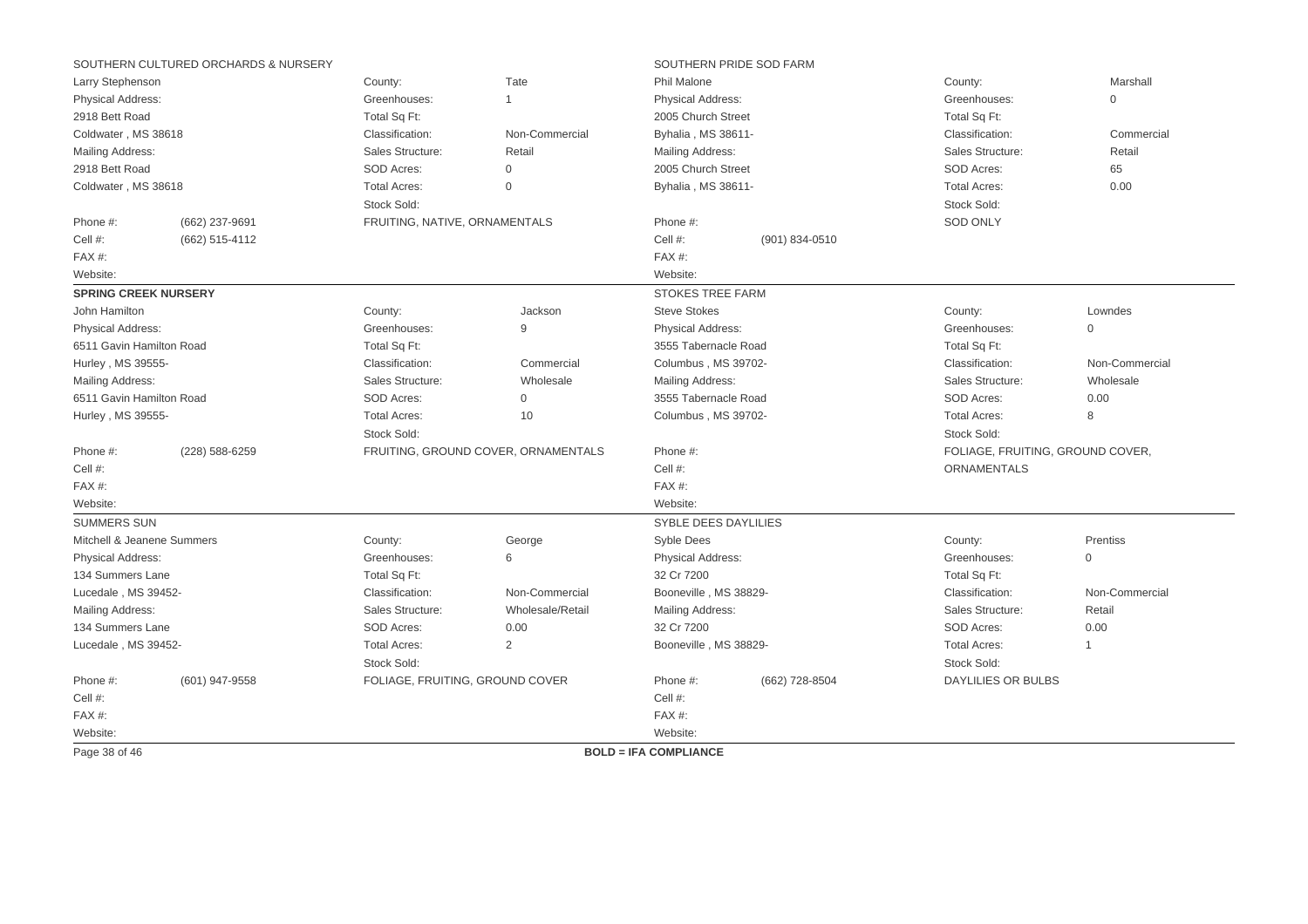| T FARM, LLC              |                              |                            |                                           | T MAD INC.                   |                |                     |                                                 |  |
|--------------------------|------------------------------|----------------------------|-------------------------------------------|------------------------------|----------------|---------------------|-------------------------------------------------|--|
| Mary Tuggle              |                              | County:                    | Lowndes                                   | Tonya Gay                    |                | County:             | Pearl River                                     |  |
| Physical Address:        |                              | Greenhouses:               | 1                                         | <b>Physical Address:</b>     |                | Greenhouses:        | 6                                               |  |
| 353 Mac Davis Road       |                              | Total Sq Ft:               |                                           | 392 Jake Smith Road          |                | Total Sq Ft:        |                                                 |  |
| Columbus, MS 39702-      |                              | Classification:            | Non-Commercial                            | Carriere, MS 39426-          |                | Classification:     | Commercial                                      |  |
| Mailing Address:         |                              | Sales Structure:           | Retail                                    | Mailing Address:             |                | Sales Structure:    | Wholesale                                       |  |
| 353 Mac Davis Road       |                              | SOD Acres:                 | 0.00                                      | 392 Jake Smith Road          |                | SOD Acres:<br>0.00  |                                                 |  |
| Columbus, MS 39702-      |                              | <b>Total Acres:</b>        | $\overline{2}$                            | Carriere, MS 39426-          |                | <b>Total Acres:</b> | 11                                              |  |
|                          |                              | Stock Sold:                |                                           |                              |                | Stock Sold:         |                                                 |  |
| Phone #:                 | (662) 251-7663               | BEDDING, NATIVE, VEGETABLE |                                           | Phone #:                     | (601) 799-2926 | <b>BEDDING</b>      |                                                 |  |
| Cell #:                  | (662) 251-7663               |                            |                                           | Cell #:                      | (619) 818-1393 |                     |                                                 |  |
| FAX#:                    |                              |                            |                                           | FAX #:                       |                |                     |                                                 |  |
| Website:                 |                              |                            |                                           | Website:                     |                |                     |                                                 |  |
| <b>TALSON FARMS</b>      |                              |                            |                                           | THE CASUAL GARDENER          |                |                     |                                                 |  |
| <b>Brittany Anderson</b> |                              | County:                    | Jones                                     | Eric Lease                   |                | County:             | Jackson                                         |  |
| <b>Physical Address:</b> |                              | Greenhouses:               | $\mathbf 0$                               | <b>Physical Address:</b>     |                | Greenhouses:        | 3                                               |  |
| 155 Charlie Green Rd     |                              | Total Sq Ft:               |                                           | 3217 N 6Th Street            |                | Total Sq Ft:        |                                                 |  |
| Laurel, MS 39443-        |                              | Classification:            | Non-Commercial                            | Ocean Springs, MS 39564-     |                | Classification:     | Commercial                                      |  |
| Mailing Address:         |                              | Sales Structure:           | Retail                                    | Mailing Address:             |                | Sales Structure:    | Retail                                          |  |
| 88 Arnold Pryor Rd       |                              | SOD Acres:                 | 0.00                                      | 3217 N 6Th Street            |                | SOD Acres:          | 0.00                                            |  |
| Laurel, MS 39443-        |                              | <b>Total Acres:</b>        | 0.00                                      | Ocean Springs, MS 39564-     |                | <b>Total Acres:</b> | $\mathbf{1}$                                    |  |
|                          |                              | Stock Sold:                |                                           |                              |                | Stock Sold:         |                                                 |  |
| Phone #:                 | (601) 433-4791               | ORNAMENTALS                |                                           | Phone #:                     | (228) 323-1240 |                     | AQUATIC, BEDDING, DAYLILIES OR BULBS, FOLIAGE,  |  |
| Cell #:                  | (601) 433-4794               |                            |                                           | Cell #:                      |                |                     | FRUITING, GROUND COVER, NATIVE, ORNAMENTALS,    |  |
| FAX#:                    |                              |                            |                                           | FAX#:                        |                | VEGETABLE           |                                                 |  |
| Website:                 |                              |                            |                                           | Website:                     |                |                     |                                                 |  |
|                          | THE CROSBY ARBORETUM, MSU-ES |                            |                                           | THE FLOWER BED               |                |                     |                                                 |  |
|                          |                              | County:                    | <b>Pearl River</b>                        | Thomas Keith                 |                | County:             | Lamar                                           |  |
| Physical Address:        |                              | Greenhouses:               | $\mathbf{1}$                              | Physical Address:            |                | Greenhouses:        | $\overline{4}$                                  |  |
| 370 Ridge Road           |                              | Total Sq Ft:               |                                           | 6357 U.S. Hwy. 11            |                | Total Sq Ft:        |                                                 |  |
| Picayune, MS 39466-      |                              | Classification:            | Commercial                                | Lumberton, MS 39455-         |                | Classification:     | Outlet                                          |  |
| Mailing Address:         |                              | Sales Structure:           | Wholesale                                 | Mailing Address:             |                | Sales Structure:    | Wholesale/Retail                                |  |
| P. O. Box 1639           |                              | SOD Acres:                 | 0                                         | 6357 U.S. Hwy. 11            |                | SOD Acres:          | 0.00                                            |  |
| Picayune, MS 39466-      |                              | <b>Total Acres:</b>        |                                           | Lumberton, MS 39455-         |                | <b>Total Acres:</b> | 5                                               |  |
|                          |                              | Stock Sold:                |                                           |                              |                | Stock Sold:         |                                                 |  |
| Phone #:                 | (601) 799-2311               |                            | AQUATIC, BEDDING, FRUITING, GROUND COVER, | Phone #:                     | (601) 764-2861 |                     | BEDDING, DAYLILIES OR BULBS, FOLIAGE, FRUITING, |  |
| Cell #:                  |                              | NATIVE, ORNAMENTALS        |                                           | Cell #:                      |                |                     | GROUND COVER, NATIVE, ORNAMENTALS,              |  |
| FAX#:                    |                              |                            |                                           | FAX #:                       |                | VEGETABLE           |                                                 |  |
| Website:                 |                              |                            |                                           | Website:                     |                |                     |                                                 |  |
| Page 39 of 46            |                              |                            |                                           | <b>BOLD = IFA COMPLIANCE</b> |                |                     |                                                 |  |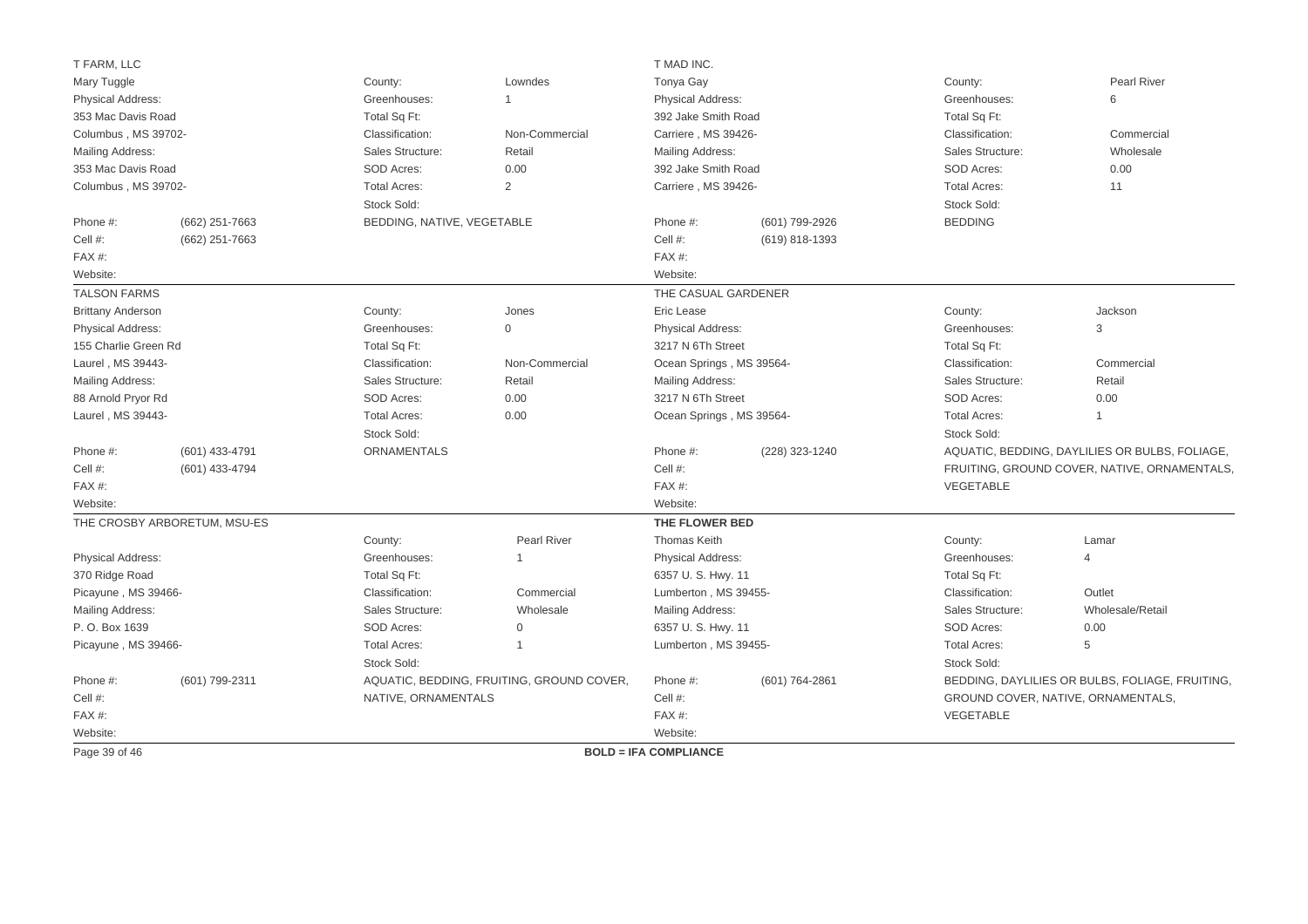| THE FUNNY FARM           |                        |                         |                                                       | THE FUNNY FARM               |                |                                                     |                                               |
|--------------------------|------------------------|-------------------------|-------------------------------------------------------|------------------------------|----------------|-----------------------------------------------------|-----------------------------------------------|
| Dwayne Humphrey          |                        | County:                 | Alcorn                                                | <b>Michael Seal</b>          |                | County:                                             | Pearl River                                   |
| <b>Physical Address:</b> |                        | Greenhouses:            | -1                                                    | <b>Physical Address:</b>     |                | Greenhouses:                                        | $\overline{2}$                                |
| 48 Cr 716                |                        | Total Sq Ft:            |                                                       | 138 Henry Howard Road        |                | Total Sq Ft:<br>Classification:<br>Sales Structure: |                                               |
| Corinth, MS 38834-       |                        | Classification:         | Commercial                                            | Poplarville, MS 39470-       |                |                                                     | Commercial                                    |
| <b>Mailing Address:</b>  |                        | Sales Structure:        | Retail                                                | Mailing Address:             |                |                                                     | Wholesale                                     |
| 48 Cr 716                |                        | SOD Acres:              | 0.00                                                  | 138 Henry Howard Road        |                | SOD Acres:<br>$\mathbf{0}$                          |                                               |
| Corinth, MS 38834-       |                        | <b>Total Acres:</b>     | $\overline{1}$                                        | Poplarville, MS 39470-       |                | <b>Total Acres:</b>                                 | $\mathbf{0}$                                  |
|                          |                        | Stock Sold:             |                                                       |                              |                | Stock Sold:                                         |                                               |
| Phone #:                 | (662) 287-2534         | FRUITING, ORNAMENTALS   |                                                       | Phone #:                     | (601) 795-0243 | <b>FOLIAGE</b>                                      |                                               |
| Cell #:                  | (662) 212-3105         |                         |                                                       | Cell #:                      |                |                                                     |                                               |
| FAX#:                    |                        |                         |                                                       | FAX#:                        |                |                                                     |                                               |
| Website:                 |                        |                         |                                                       | Website:                     |                |                                                     |                                               |
|                          | THE GARDEN FARMACY LLC |                         |                                                       | THE GARDEN MARKET            |                |                                                     |                                               |
| <b>Taylor Yowell</b>     |                        | County:                 | Hinds                                                 | Kenyon Nightingale           |                | County:                                             | Washington                                    |
| <b>Physical Address:</b> |                        | Greenhouses:            | $\mathbf{1}$                                          | <b>Physical Address:</b>     |                | Greenhouses:                                        | 2                                             |
| 1541 Frank Hall Road     |                        | Total Sq Ft:            |                                                       | 5287 L Black Bayou Road      |                | Total Sq Ft:                                        |                                               |
| Bolton, MS 39041-        |                        | Classification:         | Commercial                                            | Leland, MS 38756-            |                | Classification:                                     | Outlet                                        |
| Mailing Address:         |                        | Sales Structure:        | Retail                                                | Mailing Address:             |                | Sales Structure:                                    | Wholesale/Retail                              |
| 1541 Frank Hall Road     |                        | SOD Acres:              | $\Omega$                                              | 5287 L Black Bayou Road      |                | SOD Acres:                                          | 0.00                                          |
| Bolton, MS 39041-        |                        | <b>Total Acres:</b>     | $\mathbf{1}$                                          | Leland, MS 38756-            |                | <b>Total Acres:</b><br>3                            |                                               |
|                          |                        | Stock Sold:             |                                                       |                              |                | Stock Sold:                                         |                                               |
| Phone #:                 |                        |                         | FRUITING, GROUND COVER, NATIVE, ORNAMENTALS, Phone #: |                              | (662) 347-4403 |                                                     | BEDDING, DAYLILIES OR BULBS, FRUITING, GROUND |
| Cell #:                  | (769) 226-6700         | VEGETABLE               |                                                       | Cell #:                      | (662) 822-1286 |                                                     | COVER, NATIVE, ORNAMENTALS, VEGETABLE         |
| FAX#:                    |                        |                         |                                                       | FAX#:                        |                |                                                     |                                               |
| Website:                 |                        |                         |                                                       | Website:                     |                |                                                     |                                               |
| THE GROVE                |                        |                         |                                                       | THE TRINKET BOX              |                |                                                     |                                               |
| <b>Brock Bishop</b>      |                        | County:                 | Pontotoc                                              | B.J. Fernandez               |                | County:                                             | Harrison                                      |
| Physical Address:        |                        | Greenhouses:            | $\mathsf{O}$                                          | <b>Physical Address:</b>     |                | Greenhouses:                                        | 1                                             |
| 2764 Hwy 41              |                        | Total Sq Ft:            |                                                       | 8092 Red Creek Rd.           |                | Total Sq Ft:                                        |                                               |
| Pontotoc, MS 38863-      |                        | Classification:         | Outlet                                                | Long Beach, MS 39560-        |                | Classification:                                     | Commercial                                    |
| <b>Mailing Address:</b>  |                        | Sales Structure:        | Wholesale                                             | Mailing Address:             |                | Sales Structure:                                    | Retail                                        |
| 2764 Hwy 41              |                        | SOD Acres:              | 0                                                     | 8092 Red Creek Rd.           |                | SOD Acres:                                          | 0.00                                          |
| Pontotoc, MS 38863-      |                        | <b>Total Acres:</b>     | $\mathbf 1$                                           | Long Beach, MS 39560-        |                | <b>Total Acres:</b>                                 | $\mathbf 0$                                   |
|                          |                        | Stock Sold:             |                                                       |                              |                | Stock Sold:                                         |                                               |
| Phone #:                 | (662) 231-7285         | <b>BEDDING, FOLIAGE</b> |                                                       | Phone #:                     | (228) 669-0361 |                                                     | BEDDING, FOLIAGE, FRUITING, ORNAMENTALS,      |
| Cell #:                  |                        |                         |                                                       | Cell #:                      |                | VEGETABLE                                           |                                               |
| FAX#:                    |                        |                         |                                                       | $FAX#$ :                     | (601) 798-0626 |                                                     |                                               |
| Website:                 |                        |                         |                                                       | Website:                     |                |                                                     |                                               |
| Page 40 of 46            |                        |                         |                                                       | <b>BOLD = IFA COMPLIANCE</b> |                |                                                     |                                               |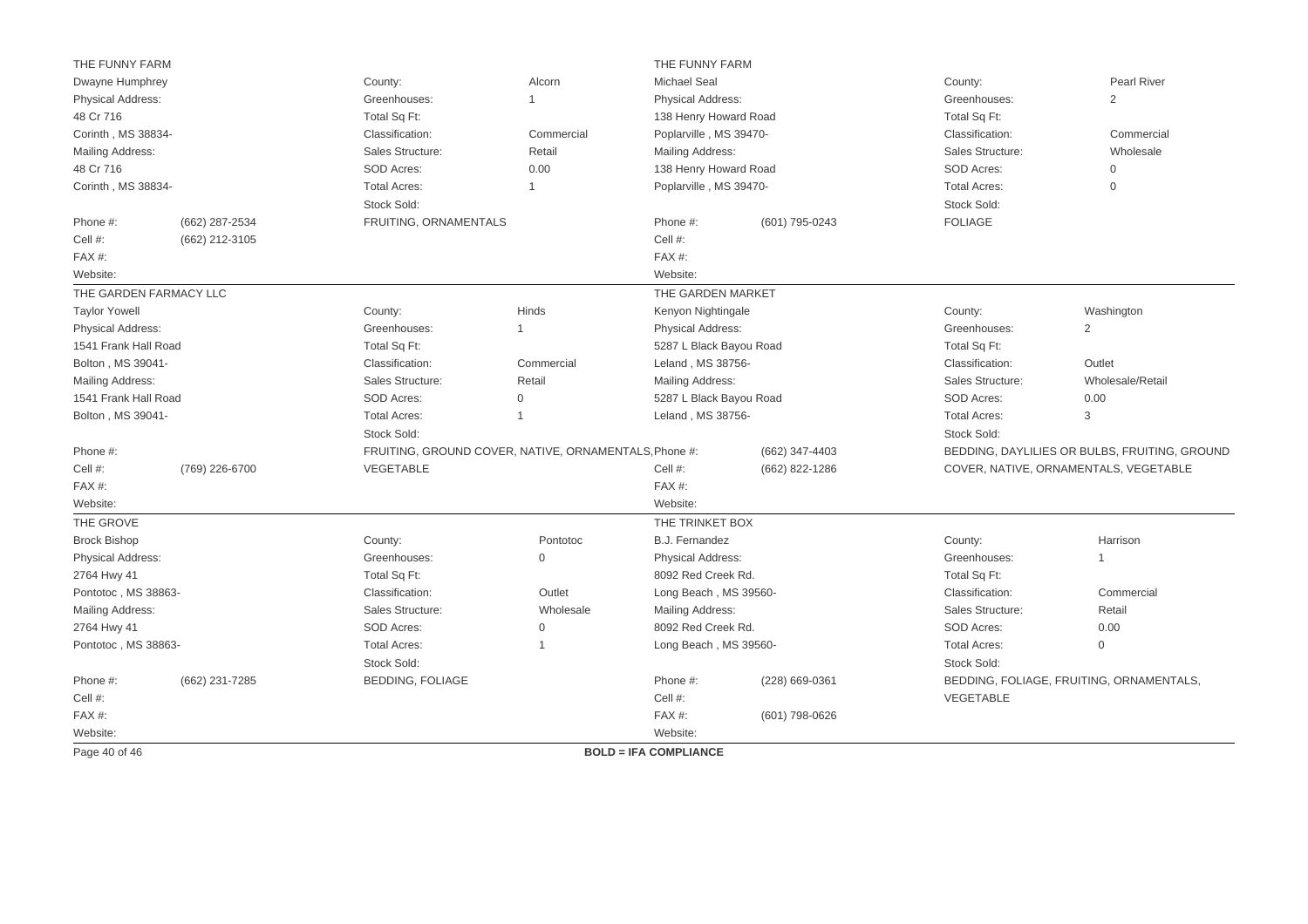|                          | THOMAS PRODUCE AND NURSERY     |                        |                                          |                              | THOMLEY'S CHRISTMAS TREE FARM & GIFT SHOP |                      |                                         |
|--------------------------|--------------------------------|------------------------|------------------------------------------|------------------------------|-------------------------------------------|----------------------|-----------------------------------------|
| Clara Thomas             |                                | County:                | Calhoun                                  | Jeremy Thomley               |                                           | County:              | Lamar                                   |
| Physical Address:        |                                | Greenhouses:           | $\mathbf{1}$                             | Physical Address:            |                                           | Greenhouses:         | $\Omega$                                |
| 10 Cr 252                |                                | Total Sq Ft:           |                                          | 50 Hegwood Road              |                                           | Total Sq Ft:         |                                         |
| Bruce, MS 38915-         |                                | Classification:        | Outlet                                   | Hattiesburg, MS 39401-       |                                           | Classification:      | Non-Commercial                          |
| Mailing Address:         |                                | Sales Structure:       | Retail                                   | Mailing Address:             |                                           | Sales Structure:     | Wholesale/Retail                        |
| 10 Cr 252                |                                | SOD Acres:             | $\mathbf 0$                              | 50 Hegwood Road              |                                           | SOD Acres:           | 0.00                                    |
| Bruce, MS 38915-         |                                | <b>Total Acres:</b>    | $\mathbf{1}$                             | Hattiesburg, MS 39401-       |                                           | <b>Total Acres:</b>  | 10                                      |
|                          |                                | Stock Sold:            |                                          |                              |                                           | Stock Sold:          |                                         |
| Phone #:                 | (662) 983-4795                 |                        | BEDDING, FOLIAGE, ORNAMENTALS, VEGETABLE | Phone #:                     | (601) 264-2743                            | FRUITING, OTHER      |                                         |
| Cell #:                  |                                |                        |                                          | Cell #:                      | (601) 467-6959                            |                      |                                         |
| FAX#:                    |                                |                        |                                          | FAX#:                        |                                           |                      |                                         |
| Website:                 |                                |                        |                                          | Website:                     |                                           |                      |                                         |
|                          | TIMBERHILL CHRISTMAS TREE FARM |                        |                                          | <b>TIPPAH COUNTY GROWERS</b> |                                           |                      |                                         |
| Johnny Sassone           |                                | County:                | Pike                                     | Mark Smith                   |                                           | County:              | Tippah                                  |
| <b>Physical Address:</b> |                                | Greenhouses:           | $\mathbf{0}$                             | Physical Address:            |                                           | Greenhouses:         | 200                                     |
| 4095 Old Hwy 51 South    |                                | Total Sq Ft:           |                                          | 3351 Cr 301                  |                                           | Total Sq Ft:         |                                         |
| Chatawa, MS 39632-       |                                | Classification:        | Commercial                               | Tiplersville, MS 38674-      |                                           | Classification:      | Commercial                              |
| Mailing Address:         |                                | Sales Structure:       | Retail                                   | Mailing Address:             |                                           | Sales Structure:     | Wholesale                               |
| P. O. Box 183            |                                | SOD Acres:             | $\Omega$                                 | P. O. Box 109                |                                           | SOD Acres:           | 0.00                                    |
| Osyka, MS 39657-         |                                | <b>Total Acres:</b>    | $\mathbf{0}$                             | Tiplersville, MS 38674-      |                                           | <b>Total Acres:</b>  | 100                                     |
|                          |                                | Stock Sold:            |                                          |                              |                                           | Stock Sold:          |                                         |
| Phone #:                 |                                | <b>OTHER</b>           |                                          | Phone #:                     | (662) 223-4700                            | BEDDING, ORNAMENTALS |                                         |
| Cell #:                  |                                |                        |                                          | Cell #:                      |                                           |                      |                                         |
| FAX#:                    |                                |                        |                                          | FAX #:                       | (662) 223-6891                            |                      |                                         |
| Website:                 |                                |                        |                                          | Website:                     |                                           |                      |                                         |
| <b>TONY ROSE</b>         |                                |                        |                                          |                              | TREE LADY'S NURSERY, LLC                  |                      |                                         |
| <b>Tony Rose</b>         |                                | County:                | Lowndes                                  | <b>Kay Harvey</b>            |                                           | County:              | Neshoba                                 |
| Physical Address:        |                                | Greenhouses:           | $\mathsf{O}\xspace$                      | Physical Address:            |                                           | Greenhouses:         | 3                                       |
| 1202 Vaughn Robertson Rd |                                | Total Sq Ft:           |                                          | 10291 Rd 246                 |                                           | Total Sq Ft:         |                                         |
| Steens, MS 39766-        |                                | Classification:        | Non-Commercial                           | Union, MS 39365-             |                                           | Classification:      |                                         |
| Mailing Address:         |                                | Sales Structure:       | Retail                                   | Mailing Address:             |                                           | Sales Structure:     | Wholesale/Retail                        |
| 1202 Vaughn Robertson Rd |                                | SOD Acres:             | 0.00                                     | 10291 Rd 246                 |                                           | SOD Acres:           | 0.00                                    |
| Steens, MS 39766-        |                                | <b>Total Acres:</b>    | $\mathbf{1}$                             | Union, MS 39365-             |                                           | <b>Total Acres:</b>  | 3                                       |
|                          |                                | Stock Sold:            |                                          |                              |                                           | Stock Sold:          |                                         |
| Phone #:                 | $(662)$ 251-1118               |                        | BEDDING, DAYLILIES OR BULBS, FRUITING,   | Phone #:                     | (601) 656-9739                            |                      | BEDDING, FOLIAGE, FRUITING, ORNAMENTALS |
| Cell #:                  |                                | ORNAMENTALS, VEGETABLE |                                          | Cell #:                      |                                           |                      |                                         |
| FAX#:                    |                                |                        |                                          | FAX #:                       |                                           |                      |                                         |
| Website:                 |                                |                        |                                          | Website:                     |                                           |                      |                                         |
| Page 41 of 46            |                                |                        |                                          | <b>BOLD = IFA COMPLIANCE</b> |                                           |                      |                                         |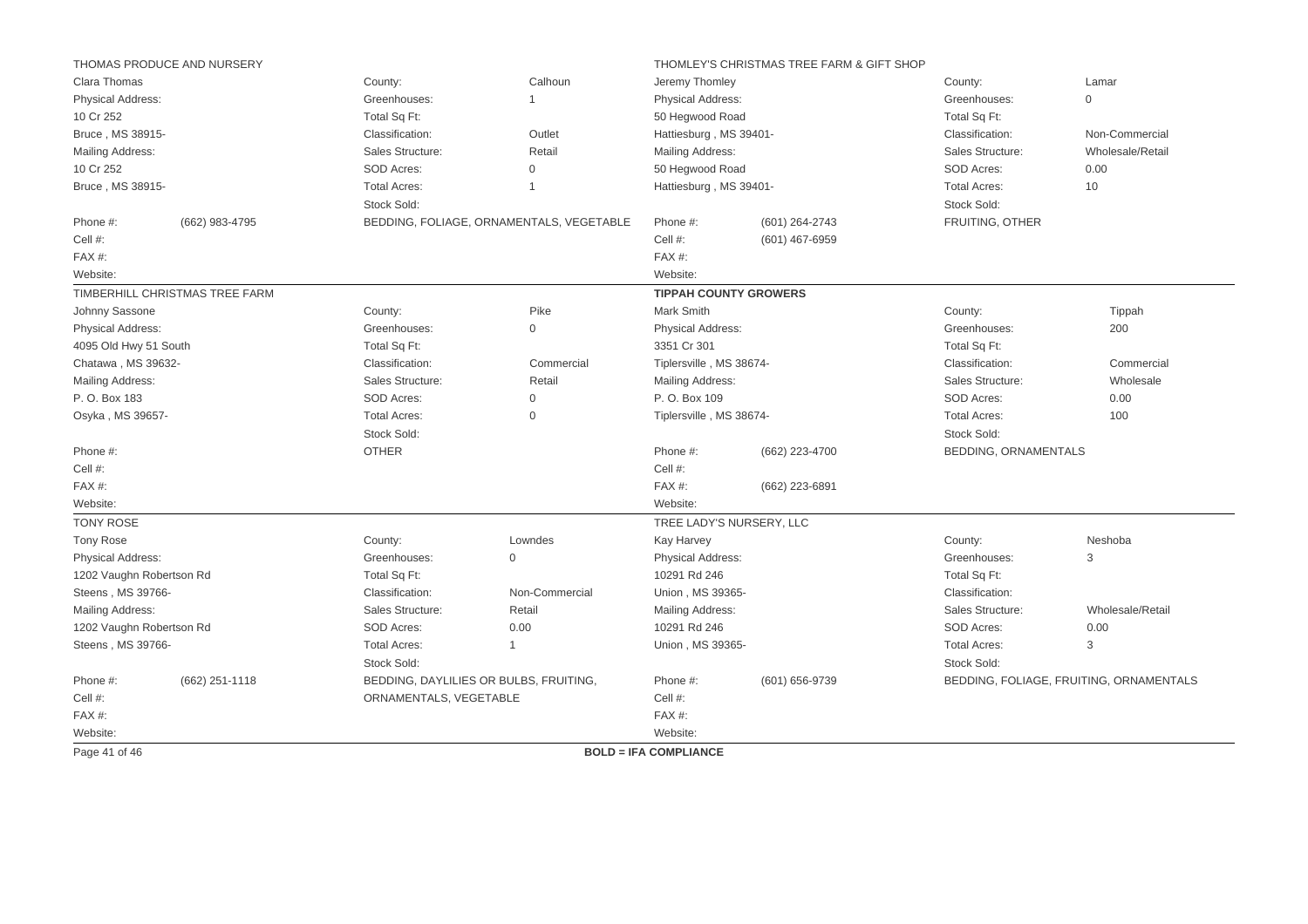|                          | TREMONT HIGH SCHOOL FFA |                     |                                       | <b>TRINITY BOTTOM FARM</b>   |                    |                              |                                          |
|--------------------------|-------------------------|---------------------|---------------------------------------|------------------------------|--------------------|------------------------------|------------------------------------------|
| <b>Kristin Holley</b>    |                         | County:             | Itawamba                              | David & Elizabeth Paine      |                    | County:                      | Lowndes                                  |
| Physical Address:        |                         | Greenhouses:        | $\overline{2}$                        | Physical Address:            |                    | Greenhouses:                 | $\mathbf 0$                              |
| 320 School Loop          |                         | Total Sq Ft:        |                                       | 389 Mac Davis Road           |                    | Total Sq Ft:                 |                                          |
| Tremont, MS 38876-       |                         | Classification:     | Non-Commercial                        | Columbus, MS 39702-          |                    | Classification:              | Non-Commercial                           |
| Mailing Address:         |                         | Sales Structure:    | Wholesale/Retail                      | <b>Mailing Address:</b>      |                    | Sales Structure:             | Retail                                   |
| 320 School Loop          |                         | SOD Acres:          | 0.00                                  | 389 Mac Davis Road           |                    | SOD Acres:                   | 0.00                                     |
| Tremont, MS 38876-       |                         | <b>Total Acres:</b> | $\mathbf 0$                           | Columbus, MS 39702-          |                    | <b>Total Acres:</b>          | $\overline{1}$                           |
|                          |                         | Stock Sold:         |                                       |                              |                    | Stock Sold:                  |                                          |
| Phone #:                 | (662) 652-3391          |                     | BEDDING, FOLIAGE, FRUITING, VEGETABLE | Phone #:                     | (662) 251-1413     | BEDDING, FRUITING, VEGETABLE |                                          |
| Cell #:                  |                         |                     |                                       | Cell #:                      | (662) 251-1415     |                              |                                          |
| FAX#:                    |                         |                     |                                       | FAX#:                        |                    |                              |                                          |
| Website:                 |                         |                     |                                       | Website:                     | tinliz61@gmail.com |                              |                                          |
| <b>TRIPLE S FARMS</b>    |                         |                     |                                       | TRIPLE T FEED & SEED         |                    |                              |                                          |
| Alex Smith               |                         | County:             | Grenada                               | Susan Tucker                 |                    | County:                      | Forrest                                  |
| Physical Address:        |                         | Greenhouses:        | $\Omega$                              | <b>Physical Address:</b>     |                    | Greenhouses:                 |                                          |
| 5909 Hwy. 8 West         |                         | Total Sq Ft:        |                                       | 507 Elks Lake Road           |                    | Total Sq Ft:                 |                                          |
| Holcomb, MS 38940-       |                         | Classification:     | Commercial                            | Hattiesburg, MS 39401-       |                    | Classification:              | Non-Commercial                           |
| Mailing Address:         |                         | Sales Structure:    | Wholesale/Retail                      | <b>Mailing Address:</b>      |                    | Sales Structure:             | Retail                                   |
| 5909 Hwy. 8 West         |                         | SOD Acres:          | 300                                   | 85 Keith Jeter Road          |                    | SOD Acres:                   | $\Omega$                                 |
| Holcomb, MS 38940-       |                         | <b>Total Acres:</b> | 300                                   | Hattiesburg, MS 39401-       |                    | <b>Total Acres:</b>          |                                          |
|                          |                         | Stock Sold:         |                                       |                              |                    | Stock Sold:                  |                                          |
| Phone #:                 | (662) 226-7873          | <b>SOD ONLY</b>     |                                       | Phone #:                     | $(601)$ 408-2383   |                              | BEDDING, FOLIAGE, FRUITING, ORNAMENTALS, |
| Cell #:                  |                         |                     |                                       | Cell #:                      |                    | VEGETABLE                    |                                          |
| FAX#:                    |                         |                     |                                       | FAX #:                       |                    |                              |                                          |
| Website:                 |                         |                     |                                       | Website:                     |                    |                              |                                          |
| <b>TROPILOOK NURSERY</b> |                         |                     |                                       | TULA TURF, INC.              |                    |                              |                                          |
| Jeanine Fore             |                         | County:             | Stone                                 | Debbie Coleman               |                    | County:                      | Lafayette                                |
| Physical Address:        |                         | Greenhouses:        | $\overline{1}$                        | Physical Address:            |                    | Greenhouses:                 | $\mathbf 0$                              |
| 158 Ivy Lott Rd.         |                         | Total Sq Ft:        |                                       | 14 Cr 466                    |                    | Total Sq Ft:                 |                                          |
| Perkinston, MS 39573-    |                         | Classification:     | Outlet                                | Oxford, MS 38655-            |                    | Classification:              | Commercial                               |
| Mailing Address:         |                         | Sales Structure:    | Retail                                | <b>Mailing Address:</b>      |                    | Sales Structure:             | Retail                                   |
| 158 lvy Lott Rd.         |                         | SOD Acres:          | 0.00                                  | 14 Cr 466                    |                    | SOD Acres:                   | 56                                       |
| Perkinston, MS 39573-    |                         | <b>Total Acres:</b> | $\mathbf 0$                           | Oxford, MS 38655-            |                    | <b>Total Acres:</b>          | 56                                       |
|                          |                         | Stock Sold:         |                                       |                              |                    | Stock Sold:                  |                                          |
| Phone #:                 | (601) 928-7734          |                     | FOLIAGE, GROUND COVER, ORNAMENTALS    | Phone #:                     | (662) 234-0376     | <b>SOD ONLY</b>              |                                          |
| Cell #:                  | (601) 310-3221          |                     |                                       | Cell #:                      |                    |                              |                                          |
| FAX#:                    | (601) 928-7734          |                     |                                       | FAX#:                        |                    |                              |                                          |
| Website:                 |                         |                     |                                       | Website:                     |                    |                              |                                          |
| Page 42 of 46            |                         |                     |                                       | <b>BOLD = IFA COMPLIANCE</b> |                    |                              |                                          |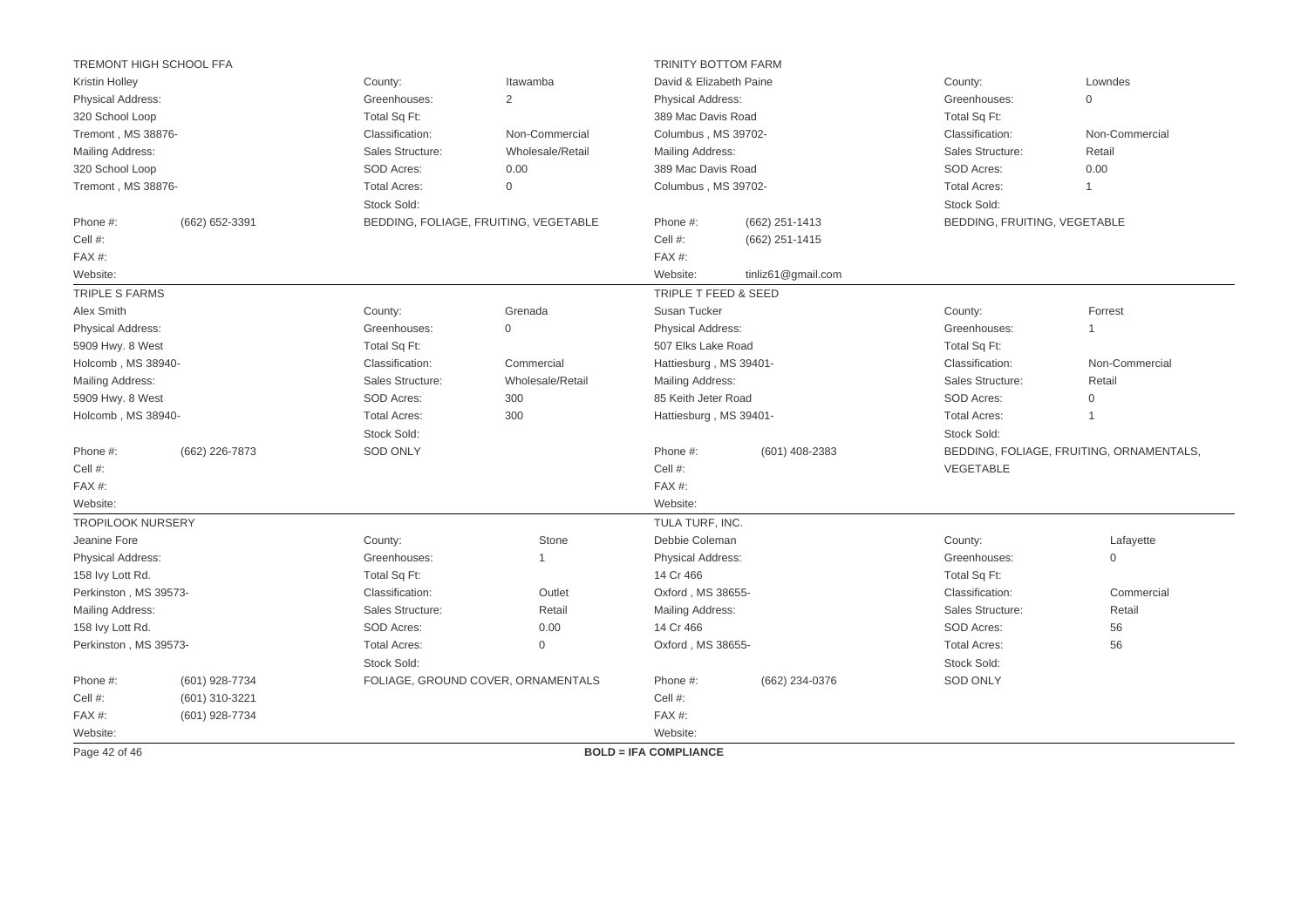|                         | TURF MASTER'S LAWN & GARDEN CENTER |                     |                                                          | <b>UPTON'S NURSERY</b>                                                       |                                          |                           |                                           |
|-------------------------|------------------------------------|---------------------|----------------------------------------------------------|------------------------------------------------------------------------------|------------------------------------------|---------------------------|-------------------------------------------|
| Ryan Jordan             |                                    | County:             | Jackson                                                  | David Upton                                                                  |                                          | County:                   | Adams                                     |
| Physical Address:       |                                    | Greenhouses:        | 6                                                        | Physical Address:                                                            |                                          | Greenhouses:              | 5                                         |
| 5510 Telephone Road     |                                    | Total Sq Ft:        |                                                          | 5 Gillespie Rd.                                                              |                                          | Total Sq Ft:              |                                           |
| Pascagoula, MS 39581-   |                                    | Classification:     | Commercial                                               | Natchez, MS 39120-                                                           |                                          | Classification:           | Commercial                                |
| Mailing Address:        |                                    | Sales Structure:    | Wholesale/Retail                                         | Sales Structure:<br>Mailing Address:                                         |                                          |                           | Retail                                    |
| 5407 Mcphelah           |                                    | SOD Acres:          | 0.00                                                     | 5 Gillespie Rd.                                                              |                                          | SOD Acres:                | 0.00                                      |
| Pascagoula, MS 39581-   |                                    | <b>Total Acres:</b> | 8                                                        | Natchez, MS 39120-                                                           |                                          | <b>Total Acres:</b>       | 3                                         |
|                         |                                    | Stock Sold:         |                                                          | Stock Sold:                                                                  |                                          |                           |                                           |
| Phone #:                | (228) 475-3665                     |                     | BEDDING, DAYLILIES OR BULBS, FOLIAGE, FRUITING, Phone #: |                                                                              |                                          |                           | BEDDING, FOLIAGE, FRUITING, GROUND COVER, |
| Cell #:                 | (228) 383-5008                     |                     | SOD ONLY, GROUND COVER, ORNAMENTALS,                     | Cell #:                                                                      |                                          | NATIVE, ORNAMENTALS       |                                           |
| FAX#:                   | (228) 475-3691                     | VEGETABLE           |                                                          | FAX #:                                                                       |                                          |                           |                                           |
| Website:                | turfmastersla.com                  |                     |                                                          | Website:                                                                     |                                          |                           |                                           |
|                         | USDA, NRCS, PLANT MATERIALS CENTER |                     |                                                          |                                                                              | USDA-ARS SOUTHERN HORTICULTURAL RESEARCH |                           |                                           |
| Joel Douglas            |                                    | County:             | Yalobusha                                                | LAB                                                                          |                                          |                           |                                           |
| Physical Address:       |                                    | Greenhouses:        | 2                                                        |                                                                              |                                          | County:                   | <b>Pearl River</b>                        |
| 2533 Cr 65              |                                    | Total Sq Ft:        |                                                          | Physical Address:                                                            |                                          | Greenhouses:              | 16                                        |
| Coffeeville, MS 38922-  |                                    | Classification:     | Non-Commercial                                           | 810 Hwy 26 West                                                              |                                          | Total Sq Ft:              |                                           |
| <b>Mailing Address:</b> |                                    | Sales Structure:    | Wholesale                                                | Poplarville, MS 39470-                                                       |                                          | Classification:           |                                           |
| 2533 Cr 65              |                                    | SOD Acres:          | 0.00                                                     | <b>Mailing Address:</b>                                                      |                                          | Sales Structure:          |                                           |
| Coffeeville, MS 38922-  |                                    | <b>Total Acres:</b> | 6                                                        | P. O. Box 287<br>SOD Acres:<br>Poplarville, MS 39470-<br><b>Total Acres:</b> |                                          |                           | 0.00                                      |
|                         |                                    | Stock Sold:         |                                                          |                                                                              |                                          |                           | 100                                       |
| Phone #:                | (662) 675-2588                     |                     | DAYLILIES OR BULBS, FRUITING, GROUND COVER,              |                                                                              |                                          | Stock Sold:               |                                           |
| Cell #:                 |                                    | <b>ORNAMENTALS</b>  |                                                          | Phone #:                                                                     | (601) 795-4525                           | FRUITING, ORNAMENTALS     |                                           |
| FAX#:                   | (662) 675-2369                     |                     |                                                          | Cell #:                                                                      |                                          |                           |                                           |
| Website:                |                                    |                     |                                                          | FAX #:                                                                       |                                          |                           |                                           |
|                         |                                    |                     |                                                          | Website:                                                                     |                                          |                           |                                           |
| V. E. HOWELL NURSERY    |                                    |                     |                                                          | <b>VAN BLOEM GARDENS</b>                                                     |                                          |                           |                                           |
| Don Howell              |                                    | County:             | George                                                   | Robert Van Zyverden                                                          |                                          | County:                   | Lauderdale                                |
| Physical Address:       |                                    | Greenhouses:        | 6                                                        | <b>Physical Address:</b>                                                     |                                          | Greenhouses:              | $\mathbf 0$                               |
| 265 V. E. Howell Road   |                                    | Total Sq Ft:        |                                                          | 8079 Van Zyverden Rd                                                         |                                          | Total Sq Ft:              |                                           |
| Lucedale, MS 39452-     |                                    | Classification:     | Commercial                                               | Meridian, MS 39302-0550                                                      |                                          | Classification:           | Commercial                                |
| Mailing Address:        |                                    | Sales Structure:    | Wholesale/Retail                                         | <b>Mailing Address:</b>                                                      |                                          | Sales Structure:          | Wholesale                                 |
| 265 V. E. Howell Road   |                                    | SOD Acres:          | 0.00                                                     | P. O. Box 550                                                                |                                          | SOD Acres:                | 0.00                                      |
| Lucedale, MS 39452-     |                                    | <b>Total Acres:</b> | 50<br>Meridian, MS 39302-                                |                                                                              | <b>Total Acres:</b>                      | 10                        |                                           |
|                         |                                    | Stock Sold:         |                                                          |                                                                              |                                          | Stock Sold:               |                                           |
| Phone #:                | (601) 770-7999                     | ORNAMENTALS         |                                                          | Phone #:                                                                     | (601) 679-8274                           | <b>DAYLILIES OR BULBS</b> |                                           |
| Cell #:                 | (601) 517-0996                     |                     |                                                          | Cell #:                                                                      |                                          |                           |                                           |
| FAX#:                   |                                    |                     |                                                          | FAX#:                                                                        |                                          |                           |                                           |
| Website:                |                                    |                     |                                                          | Website:                                                                     |                                          |                           |                                           |
| Page 43 of 46           |                                    |                     |                                                          | <b>BOLD = IFA COMPLIANCE</b>                                                 |                                          |                           |                                           |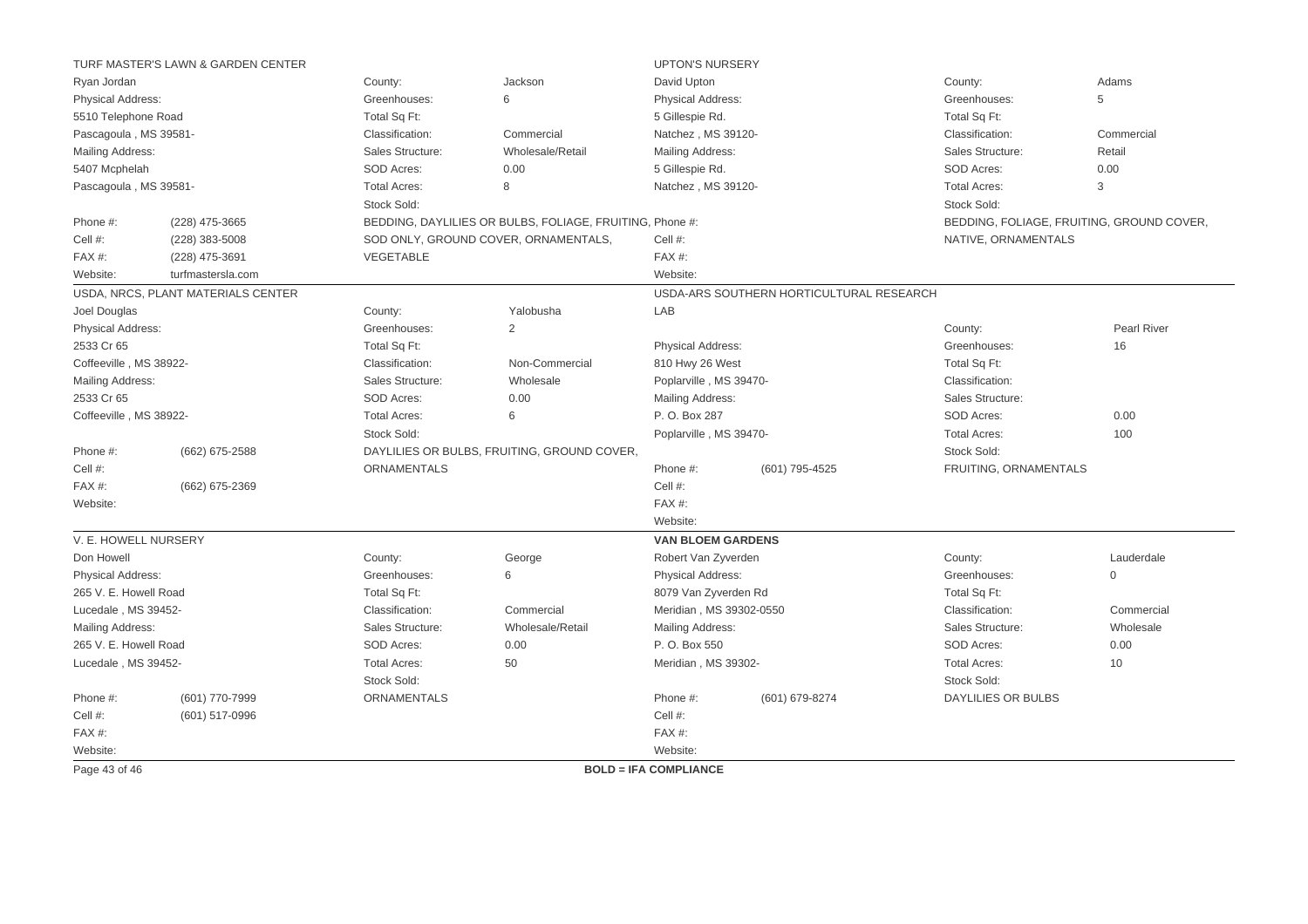| VAN ZYVERDEN, INC.        |                             |                           |                                           | <b>VESELY'S NURSERY</b>      |                            |                     |                                         |  |  |
|---------------------------|-----------------------------|---------------------------|-------------------------------------------|------------------------------|----------------------------|---------------------|-----------------------------------------|--|--|
| Robert Van Zyverden       |                             | County:                   | Lauderdale                                | <b>Frances Vesely</b>        |                            | County:             | Lamar                                   |  |  |
| <b>Physical Address:</b>  |                             | Greenhouses:              | $\mathbf 0$                               | <b>Physical Address:</b>     |                            | Greenhouses:        | 17                                      |  |  |
| 8079 Van Zyverden Rd.     |                             | Total Sq Ft:              |                                           | 451 North Black Creek Road   |                            | Total Sq Ft:        |                                         |  |  |
| Meridian, MS 39302-0550   |                             | Classification:           | Commercial                                | Sumrall, MS 39482-           |                            | Classification:     | Commercial                              |  |  |
| Mailing Address:          |                             | Sales Structure:          | Wholesale                                 | Mailing Address:             |                            | Sales Structure:    | Wholesale/Retail                        |  |  |
| P.O. Box 550              |                             | SOD Acres:                | 0.00                                      | 451 North Black Creek Road   |                            | SOD Acres:<br>0.00  |                                         |  |  |
| Meridian, MS 39302-0550   |                             | <b>Total Acres:</b>       | 10                                        | Sumrall, MS 39482-           |                            | <b>Total Acres:</b> | $\overline{4}$                          |  |  |
|                           |                             | Stock Sold:               |                                           |                              |                            | Stock Sold:         |                                         |  |  |
| Phone #:                  | (601) 679-8274              | <b>DAYLILIES OR BULBS</b> |                                           | Phone #:                     | (601) 264-9518             |                     | BEDDING, FOLIAGE, FRUITING, ORNAMENTALS |  |  |
| Cell #:                   |                             |                           |                                           | Cell #:                      | (601) 543-4933             |                     |                                         |  |  |
| FAX#:                     |                             |                           |                                           | FAX #:                       | $(601)$ 268-8777           |                     |                                         |  |  |
| Website:                  |                             |                           |                                           | Website:                     |                            |                     |                                         |  |  |
|                           | WALLACE'S FERNS AND FOLIAGE |                           |                                           | WALNUT RIDGE NURSERY         |                            |                     |                                         |  |  |
| Jerry Wallace             |                             | County:                   | George                                    | <b>Charles Waller</b>        |                            | County:             | Lafayette                               |  |  |
| <b>Physical Address:</b>  |                             | Greenhouses:              | 8                                         | Physical Address:            |                            | Greenhouses:        | 1                                       |  |  |
| 5113 Old Hwy 63 N         |                             | Total Sq Ft:              |                                           | 359 Cr 317                   |                            | Total Sq Ft:        |                                         |  |  |
| Lucedale, MS 39452-       |                             | Classification:           | Commercial                                | Oxford, MS 38655-            |                            | Classification:     | Commercial                              |  |  |
| Mailing Address:          |                             | Sales Structure:          | Wholesale/Retail                          | Mailing Address:             |                            | Sales Structure:    | Wholesale                               |  |  |
| P. O. Box 133             |                             | SOD Acres:                | 0.00                                      | 359 Cr 317                   |                            | SOD Acres:          | 0.00                                    |  |  |
| Lucedale, MS 39452-       |                             | <b>Total Acres:</b>       | $\overline{2}$                            | Oxford, MS 38655-            |                            | <b>Total Acres:</b> | $\mathbf{1}$                            |  |  |
|                           |                             | Stock Sold:               |                                           |                              |                            | Stock Sold:         |                                         |  |  |
| Phone #:                  | (601) 947-4009              |                           | BEDDING, FOLIAGE, FRUITING, GROUND COVER, | Phone #:                     | (662) 801-1679             | NATIVE, ORNAMENTALS |                                         |  |  |
| Cell #:                   |                             | ORNAMENTALS, VEGETABLE    |                                           | Cell #:                      |                            |                     |                                         |  |  |
| FAX#:                     | (601) 766-9507              |                           |                                           | FAX#:                        |                            |                     |                                         |  |  |
| Website:                  |                             |                           |                                           | Website:                     |                            |                     |                                         |  |  |
| <b>WALTON GREENHOUSES</b> |                             |                           |                                           |                              | WALTON GREENHOUSES - AMORY |                     |                                         |  |  |
| Lathen & Marty Walton     |                             | County:                   | Itawamba                                  | Marty Walton                 |                            | County:             | Monroe                                  |  |  |
| <b>Physical Address:</b>  |                             | Greenhouses:              | 15                                        | <b>Physical Address:</b>     |                            | Greenhouses:        | $\mathbf{1}$                            |  |  |
| 961 Cardsville Ch. Road   |                             | Total Sq Ft:              |                                           | 1234 Hwy 278 E               |                            | Total Sq Ft:        |                                         |  |  |
| Nettleton, MS 38858-      |                             | Classification:           | Commercial                                | Amory, MS 38858-             |                            | Classification:     | Commercial                              |  |  |
| Mailing Address:          |                             | Sales Structure:          | Wholesale                                 | Mailing Address:             |                            | Sales Structure:    | Retail                                  |  |  |
| 961 Cardsville Ch. Road   |                             | SOD Acres:                | 0.00                                      | 961 Cardsville Ch Road       |                            | SOD Acres:          | 0.00                                    |  |  |
| Nettleton, MS 38858-      |                             | <b>Total Acres:</b>       | 10                                        | Nettleton, MS 38858-         |                            | <b>Total Acres:</b> | $\overline{1}$                          |  |  |
|                           |                             | Stock Sold:               |                                           |                              |                            | Stock Sold:         |                                         |  |  |
| Phone #:                  | (662) 862-3497              |                           | BEDDING, GROUND COVER, ORNAMENTALS,       | Phone #:                     | (662) 862-3497             |                     | BEDDING, GROUND COVER, ORNAMENTALS,     |  |  |
| Cell #:                   |                             | VEGETABLE                 |                                           | Cell #:                      |                            | <b>VEGETABLE</b>    |                                         |  |  |
| $FAX#$ :                  |                             |                           |                                           | FAX #:                       |                            |                     |                                         |  |  |
| Website:                  |                             |                           |                                           | Website:                     |                            |                     |                                         |  |  |
| Page 44 of 46             |                             |                           |                                           | <b>BOLD = IFA COMPLIANCE</b> |                            |                     |                                         |  |  |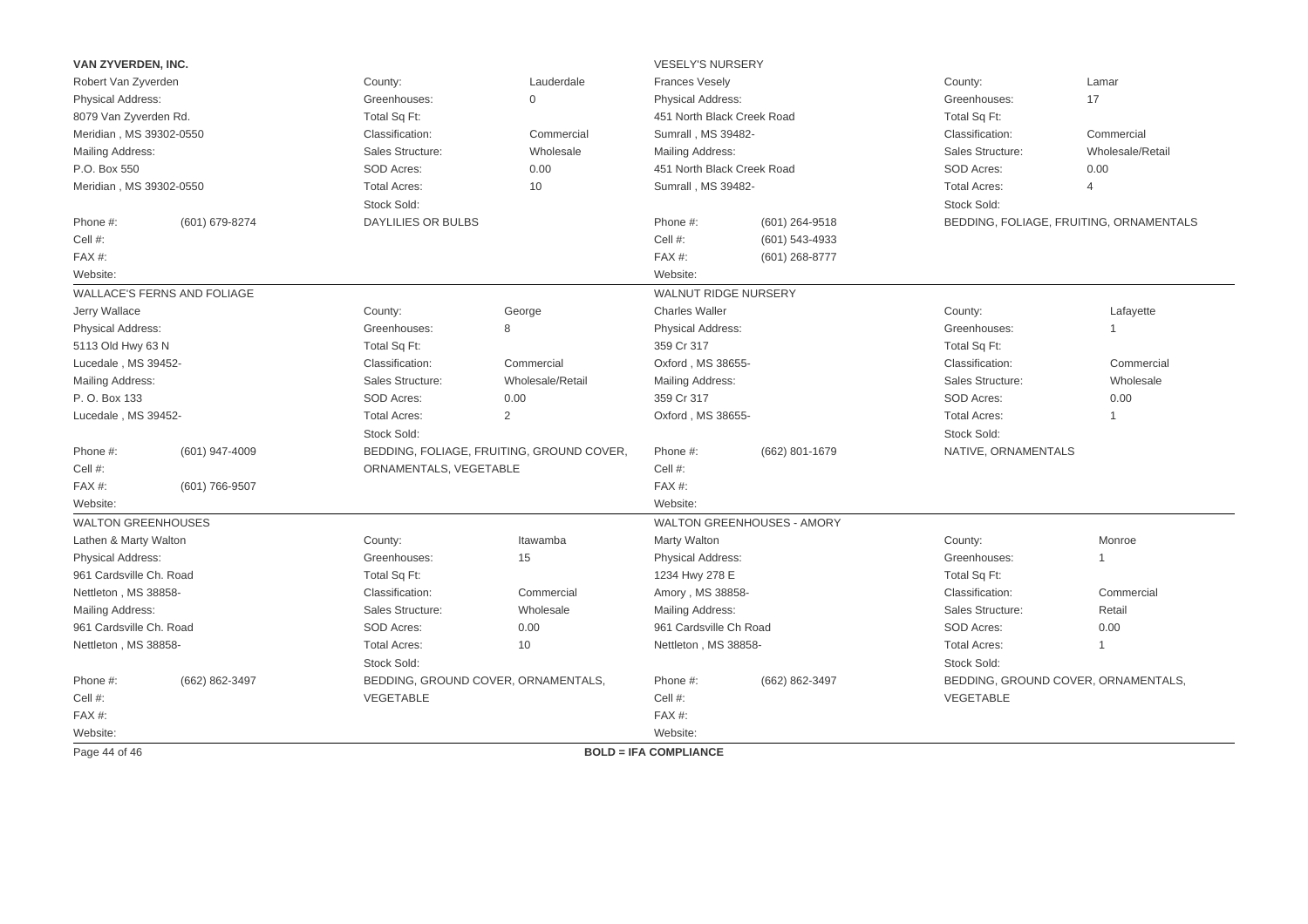| <b>WALTON GREENHOUSES - FULTON</b>   |                                 |                                     |                                      | WALTON GREENHOUSES - NEW ALBANY |                                    |                                                 |
|--------------------------------------|---------------------------------|-------------------------------------|--------------------------------------|---------------------------------|------------------------------------|-------------------------------------------------|
| <b>Marty Walton</b>                  | County:                         | Itawamba                            | <b>Marty Walton</b>                  |                                 | County:                            | Union                                           |
| <b>Physical Address:</b>             | Greenhouses:                    | 1                                   | <b>Physical Address:</b>             |                                 | Greenhouses:                       |                                                 |
| 202 James Street                     | Total Sq Ft:                    |                                     | 700 W. Bankhead St.                  |                                 | Total Sq Ft:                       |                                                 |
| Fulton, MS 38843-                    | Classification:                 | Commercial                          | New Albany, MS 38652-                |                                 | Classification:                    | Commercial                                      |
| <b>Mailing Address:</b>              | Sales Structure:                | Retail                              | <b>Mailing Address:</b>              |                                 | Sales Structure:                   | Retail                                          |
| 961 Cardsville Ch. Rd.               | SOD Acres:                      | 0.00                                | 961 Cardsville Church Rd.            |                                 | SOD Acres:                         | 0.00                                            |
| Nettleton, MS 38858-                 | <b>Total Acres:</b>             | $\overline{1}$                      | Nettleton, MS 38858-                 |                                 | <b>Total Acres:</b>                |                                                 |
|                                      | Stock Sold:                     |                                     |                                      |                                 | Stock Sold:                        |                                                 |
| Phone #:<br>(662) 862-3497           |                                 | BEDDING, GROUND COVER, ORNAMENTALS, | Phone #:                             | (662) 863-3497                  |                                    | BEDDING, FOLIAGE, GROUND COVER,                 |
| Cell #:                              | <b>VEGETABLE</b>                |                                     | Cell #:                              |                                 | ORNAMENTALS, VEGETABLE             |                                                 |
| FAX#:                                |                                 |                                     | FAX#:                                |                                 |                                    |                                                 |
| Website:                             |                                 |                                     | Website:                             |                                 |                                    |                                                 |
| WALTON GREENHOUSES - TUPELO          |                                 |                                     |                                      | WALTON'S GREENHOUSE - COLUMBUS  |                                    |                                                 |
| <b>Marty Walton</b>                  | County:                         | Lee                                 | Mary Tuggle                          |                                 | County:                            | Lowndes                                         |
| Physical Address:                    | Greenhouses:                    | $\overline{1}$                      | <b>Physical Address:</b>             |                                 | Greenhouses:                       |                                                 |
| 3651 Cliff Gookin Blvd.              | Total Sq Ft:                    |                                     | 625 18Th Avenue N                    |                                 | Total Sq Ft:                       |                                                 |
| Tupelo, MS 38801-                    | Classification:                 | Commercial                          | Columbus, MS 39701-                  |                                 | Classification:                    | Outlet                                          |
| Mailing Address:                     | Sales Structure:                | Retail                              | Sales Structure:<br>Mailing Address: |                                 | Retail                             |                                                 |
| 961 Cardsville Ch Rd                 | SOD Acres:                      | 0.00                                | 625 18Th Avenue N                    |                                 | SOD Acres:<br>0.00                 |                                                 |
| Nettleton, MS 38858-                 | <b>Total Acres:</b>             | $\overline{1}$                      | Columbus, MS 39701-                  |                                 | <b>Total Acres:</b>                | 1                                               |
|                                      | Stock Sold:                     |                                     |                                      |                                 | Stock Sold:                        |                                                 |
| Phone #:<br>(662) 308-7878           | BEDDING, FOLIAGE, GROUND COVER, |                                     | Phone #:                             | (662) 327-6664                  |                                    | BEDDING, DAYLILIES OR BULBS, FOLIAGE, FRUITING, |
| Cell #:                              | ORNAMENTALS, VEGETABLE          |                                     | Cell #:                              |                                 | GROUND COVER, NATIVE, ORNAMENTALS, |                                                 |
| FAX#:                                |                                 |                                     | FAX #:                               |                                 | <b>VEGETABLE</b>                   |                                                 |
| Website:                             |                                 |                                     | Website:                             |                                 |                                    |                                                 |
| <b>WELFORD'S COUNTY LINE NURSERY</b> |                                 |                                     | <b>WEYERHAEUSER</b>                  |                                 |                                    |                                                 |
| Frankie Welford                      | County:                         | George                              | Kevin Barfield                       |                                 | County:                            | Copiah                                          |
| <b>Physical Address:</b>             | Greenhouses:                    | 10                                  | <b>Physical Address:</b>             |                                 | Greenhouses:                       | $\mathbf 0$                                     |
| 5140 Hwy 63 N                        | Total Sq Ft:                    |                                     | 1032 Camp Lane                       |                                 | Total Sq Ft:                       |                                                 |
| Lucedale, MS 39452-                  | Classification:                 | Commercial                          | Hazlehurst, MS 39083-                |                                 | Classification:                    | Commercial                                      |
| Mailing Address:                     | Sales Structure:                | Wholesale/Retail                    | Mailing Address:                     |                                 | Sales Structure:                   | Retail                                          |
| 5140 Hwy 63 N                        | SOD Acres:                      | 0.00                                | 1032 Camp Lane                       |                                 | SOD Acres:                         | 0.00                                            |
| Lucedale, MS 39452-                  | <b>Total Acres:</b>             | 25                                  | Hazlehurst, MS 39083-                |                                 | <b>Total Acres:</b>                | 152                                             |
|                                      | Stock Sold:                     |                                     |                                      |                                 | Stock Sold:                        |                                                 |
| Phone #:<br>(601) 947-3326           | GROUND COVER, ORNAMENTALS       |                                     | Phone #:                             | (601) 894-1072                  | NATIVE, OTHER                      |                                                 |
|                                      |                                 |                                     | Cell #:                              |                                 |                                    |                                                 |
| Cell #:                              |                                 |                                     |                                      |                                 |                                    |                                                 |
| FAX#:<br>(601) 947-2143              |                                 |                                     | FAX #:                               | (601) 894-3477                  |                                    |                                                 |